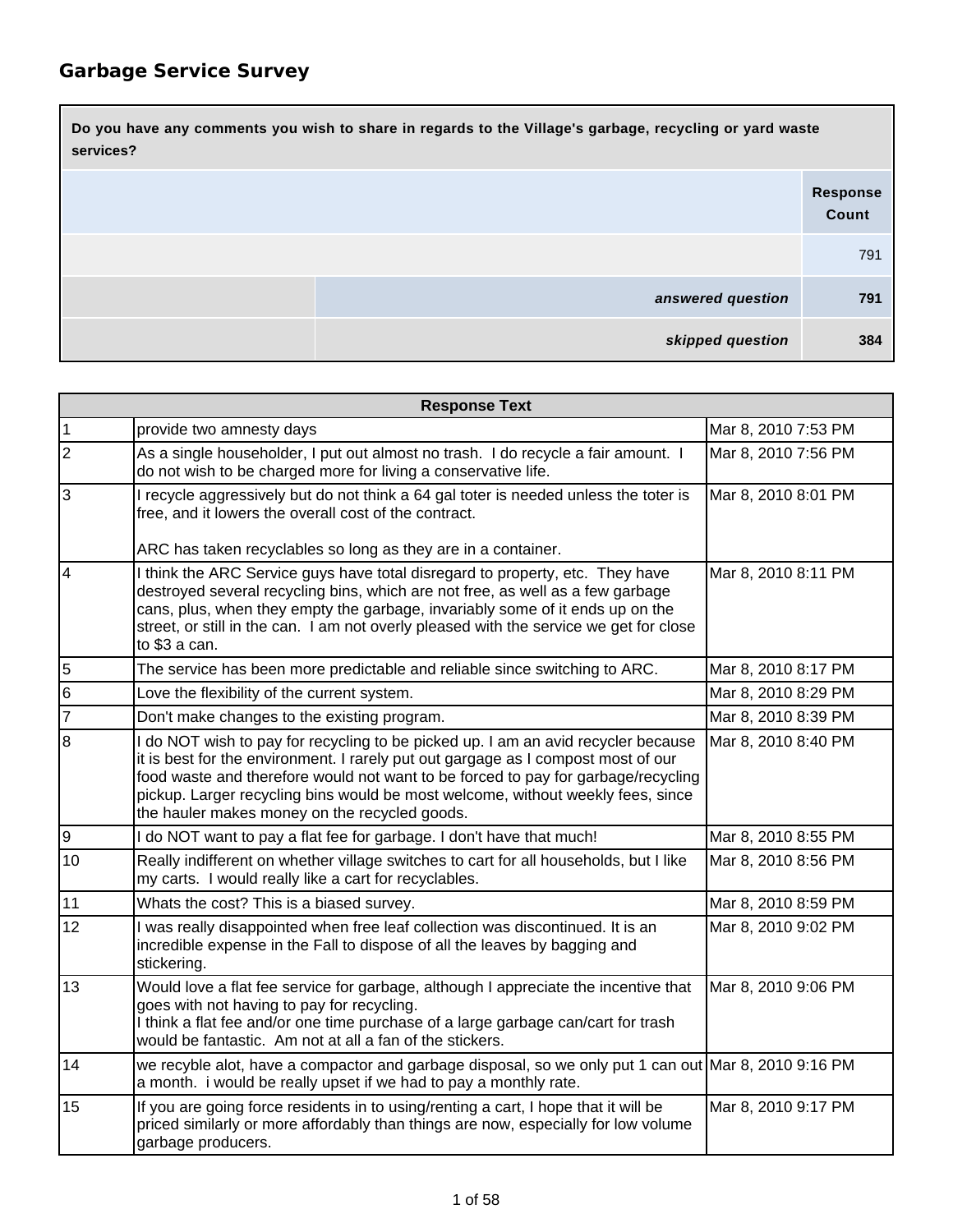|    | <b>Response Text</b>                                                                                                                                                                                                                                                                                                                                                                                                                                                        |                      |  |
|----|-----------------------------------------------------------------------------------------------------------------------------------------------------------------------------------------------------------------------------------------------------------------------------------------------------------------------------------------------------------------------------------------------------------------------------------------------------------------------------|----------------------|--|
| 16 | I feel it is unfair that I would have to pay a monthly rental rather than the current<br>volume program and pay for recycling which is now free. ARC sells the recycled<br>materials so I am not paying them to resell my garbage                                                                                                                                                                                                                                           | Mar 8, 2010 9:33 PM  |  |
| 17 | Lagrange has a leaf disposal service where the residents rake their leaves to the<br>curb and a truck comes by to suck them up! Any chance of that happening here<br>in Downers?                                                                                                                                                                                                                                                                                            | Mar 8, 2010 9:34 PM  |  |
| 18 | I would like to switch to the toter for recycling because it would be easier than<br>making 5 trips to the curb. I don't think making everyone pay the same for<br>garbage service is fair. The stickers do what they should - encourage less waste.<br>The more waste you create, the more it costs. Unless you want to pay the same<br>every month, like I do. Then you can rent the toter. Our system is great except I<br>would like to have a toter for the recycling. | Mar 8, 2010 9:35 PM  |  |
| 19 | I beleave that there will be no incentive for people to recicle if monthly fee is<br>implemented.                                                                                                                                                                                                                                                                                                                                                                           | Mar 8, 2010 9:39 PM  |  |
| 20 | Nothing was ever explained up front, and when this company first started the first<br>time they didn't pick up anyone's can if it was "oversized." Now everyone uses the<br>oversized can except for us (we had to go out and buy a smaller one). What's the<br>deal?                                                                                                                                                                                                       | Mar 8, 2010 9:46 PM  |  |
| 21 | Keep sticker program for those of us who have 35 gal can-full only once or twice<br>per month. Seniors and singles have lesser pickup needs than large families.                                                                                                                                                                                                                                                                                                            | Mar 8, 2010 10:26 PM |  |
| 22 | Not sure how big a 64-gallon cart is compared to the current garbage cart I rent.<br>How big are the current garbage carts? Strongly suggest that we have choices<br>between larger and smaller garbage and recycling containersA 64-gallon<br>recycler seems large                                                                                                                                                                                                         | Mar 8, 2010 10:30 PM |  |
| 23 | While the cart service makes sense for my family, my in-laws, who also reside in a Mar 8, 2010 10:48 PM<br>single-family residence in DG, create very little garbage on a weekly basis. So<br>getting them to convert to a cart service for a flat, monthly cost the Village would<br>really need to prove to them that it was cost effective to do so.                                                                                                                     |                      |  |
| 24 | ARC is TERRIBLE!                                                                                                                                                                                                                                                                                                                                                                                                                                                            | Mar 8, 2010 10:51 PM |  |
| 25 | The price of stickers is to high and will be getting higher.                                                                                                                                                                                                                                                                                                                                                                                                                | Mar 8, 2010 11:00 PM |  |
| 26 | I would like to see the village to discontinue the Amnesty Day collection. I think it<br>encourages people to throw out good items instead of calling one of the many<br>charitable organizations that could use these items. I would like to see some sort<br>of leaf pick up with out bagging it. I would be willing to pay an additional fee if I<br>did not have to bag and tag my leaves. Thank you DG I love my town.                                                 | Mar 8, 2010 11:22 PM |  |
| 27 | I like the stickers. We recycle and compost, so we have very little actual trash.<br>Moving away from stickers would greatly increase our monthly expenses<br>unnecessarily.                                                                                                                                                                                                                                                                                                | Mar 8, 2010 11:43 PM |  |
| 28 | I would like to see another option for basic yard waste such as grass clippings and Mar 8, 2010 11:44 PM<br>leaf pick up. It would be nice if there was a way they could be recycled/reused at<br>lower cost.                                                                                                                                                                                                                                                               |                      |  |
| 29 | I would like to see 2 amnesty days--spring and fall. I would also like to have<br>amnesty day better publized.                                                                                                                                                                                                                                                                                                                                                              | Mar 8, 2010 11:58 PM |  |
| 30 | If I have any questions, on the garbage options/program, I look them up or call<br>before I put items out for disposal.                                                                                                                                                                                                                                                                                                                                                     | Mar 9, 2010 12:02 AM |  |
| 31 | I had the toter but when they switched "lockboxes" last August they lost my<br>payment. I was charged fee upon fee even after even after sending proof. I finally<br>stopped the toter service and went back to stickers. Also they need to make sure<br>toters and bins are emptied and pick up spilled                                                                                                                                                                    | Mar 9, 2010 12:49 AM |  |
| 32 | In the interest of fairness to all taxpayers, please include condos in garbage<br>contract to provide equal access to village services and fewer trucks on the<br>streets.                                                                                                                                                                                                                                                                                                  | Mar 9, 2010 1:14 AM  |  |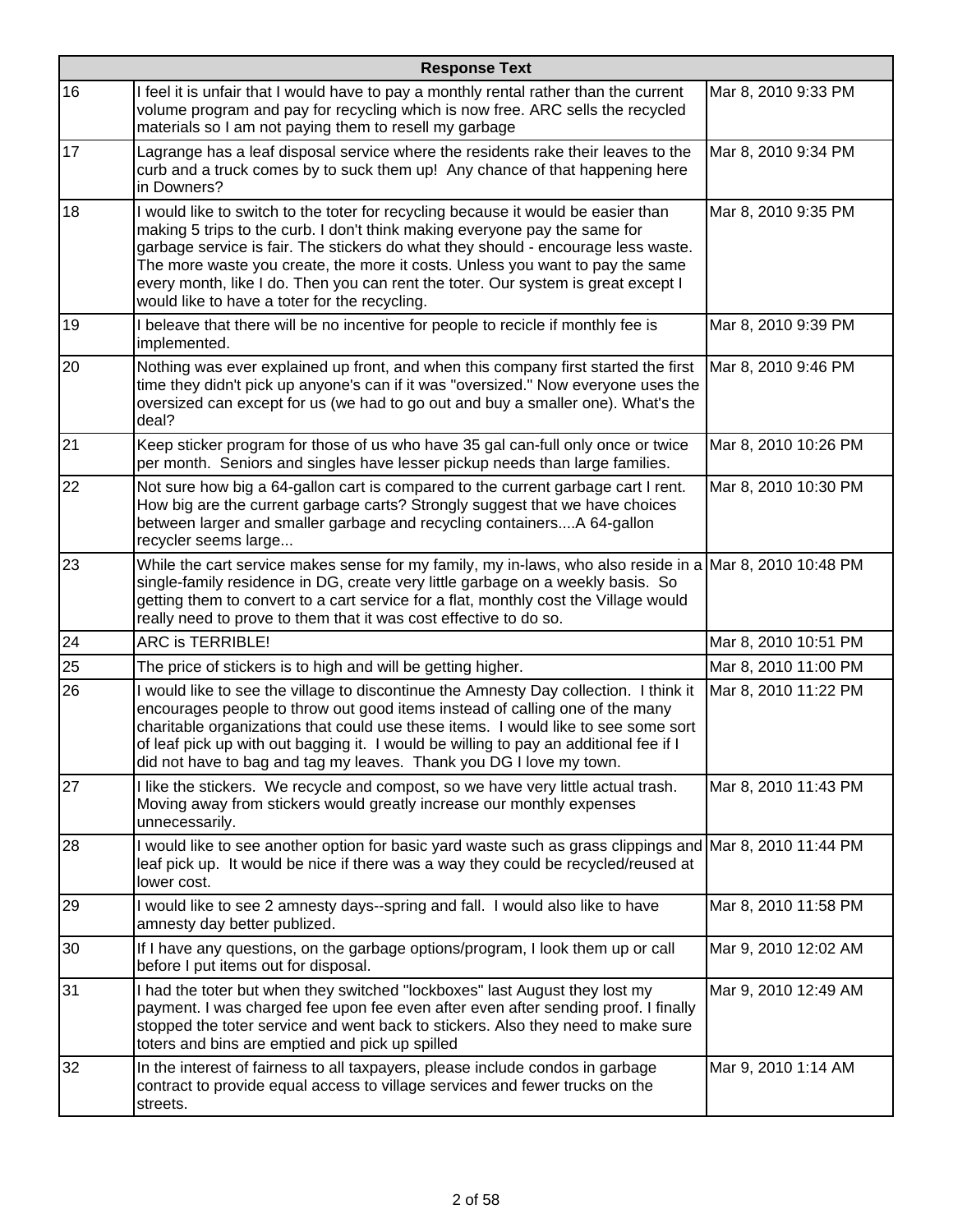|    | <b>Response Text</b>                                                                                                                                                                                                                                                                                                                                                                                                                                                                                                                                                                                                                                                                                                                                                                                                                                  |                      |  |
|----|-------------------------------------------------------------------------------------------------------------------------------------------------------------------------------------------------------------------------------------------------------------------------------------------------------------------------------------------------------------------------------------------------------------------------------------------------------------------------------------------------------------------------------------------------------------------------------------------------------------------------------------------------------------------------------------------------------------------------------------------------------------------------------------------------------------------------------------------------------|----------------------|--|
| 33 | Overall, we think they have done a very good job. A few issues with waste leftin<br>the street from rough handling of containers/recycle bin and not being able to<br>predict pickup times - they vary significantly every week. We do like the combo<br>stickers - LOVE that in fact vs one for yard waste and one for refuse. If their bid<br>prices are competitive - or better - no reason to change. They have stepped up<br>and done the job. If contract #2 reflects a significant increase - start shopping<br>please. Amnesty Day a luxury - but not worth the increased cost. We favor pay by<br>use because it varies so much by family. (I actually send my daily garbage with<br>my husband to the office that we own rather than save for the weekly pickup.<br>Would hate to have a monthly rate for such little use in our household. | Mar 9, 2010 1:20 AM  |  |
| 34 | I prefer the sticker based collection as it encourages recycling and garbage<br>reduction                                                                                                                                                                                                                                                                                                                                                                                                                                                                                                                                                                                                                                                                                                                                                             | Mar 9, 2010 1:55 AM  |  |
| 35 | My wife and I generate much less garbage than some of our neighbors; any<br>change in the service should keep incentives to minimize the amount of waste<br>and encourage recycling.                                                                                                                                                                                                                                                                                                                                                                                                                                                                                                                                                                                                                                                                  | Mar 9, 2010 2:03 AM  |  |
| 36 | I had no idea that there were recycling bins available from ARC. I would use<br>those more than garbage bins. While buying garbage may be inconvenient, the<br>stickers allow me to control how much I spend for garbage pickup. In our<br>household, we generate more recycling than garbage; I put out the garbage bin<br>only once every two weeks. I can't imagine that I would generate more garbage if<br>I had to pay more for the service, but I would certainly be more unhappy about it.                                                                                                                                                                                                                                                                                                                                                    | Mar 9, 2010 2:24 AM  |  |
| 37 | i am satisfied with our garb/rec/yard waste services as they are now. if the village<br>decides to eliminate garb stickers and require using carts i would be willing to<br>switch to that system as well. pls do not eliminate amnesty day.                                                                                                                                                                                                                                                                                                                                                                                                                                                                                                                                                                                                          | Mar 9, 2010 2:26 AM  |  |
| 38 | Do not get rid of the sticker system. I recycle heavily and do not generate much<br>garbage. I prefer that people pay for the garbage they create. By charging a set<br>fee, I think you will cause some people to recycle less.                                                                                                                                                                                                                                                                                                                                                                                                                                                                                                                                                                                                                      | Mar 9, 2010 3:57 AM  |  |
| 39 | Smaller carts at a reduced price would be a good option, too.                                                                                                                                                                                                                                                                                                                                                                                                                                                                                                                                                                                                                                                                                                                                                                                         | Mar 9, 2010 3:59 AM  |  |
| 40 | Leave Sticker Program in place. My family is careful and frugal with our disposal.<br>We recycle and compost. Sometimes, we have garbage only once every four<br>weeks. A monthly rental fee is unfair, because it means I would subsidize another<br>family that is not as frugal.<br>Thank You                                                                                                                                                                                                                                                                                                                                                                                                                                                                                                                                                      | Mar 9, 2010 4:13 AM  |  |
| 41 | I would definitely recycle more with larger container that need not be sorted. I<br>have neighbors that dump yard waste and other garbage illegally, clearer fines<br>and enforcement would be good.                                                                                                                                                                                                                                                                                                                                                                                                                                                                                                                                                                                                                                                  | Mar 9, 2010 4:23 AM  |  |
| 42 | Western Springs offers a monthly service where you don't take the cans to the<br>curb they come up the driveway to get them I would pay for that                                                                                                                                                                                                                                                                                                                                                                                                                                                                                                                                                                                                                                                                                                      | Mar 9, 2010 5:40 AM  |  |
| 43 | The sooner you swtch to a cart program the better off we will be!                                                                                                                                                                                                                                                                                                                                                                                                                                                                                                                                                                                                                                                                                                                                                                                     | Mar 9, 2010 5:42 AM  |  |
| 44 | I would like the village to provide a program for collection of electronics, cfls,<br>batteries and other hazardous wastes on at least a semi annual basis                                                                                                                                                                                                                                                                                                                                                                                                                                                                                                                                                                                                                                                                                            | Mar 9, 2010 11:51 AM |  |
| 45 | We do not put out waste every week due to our recycle program. I do not support   Mar 9, 2010 12:17 PM<br>a flat monthly fee as it may drive more waste. Pay as you go drives the proper<br>behavior in our community.                                                                                                                                                                                                                                                                                                                                                                                                                                                                                                                                                                                                                                |                      |  |
| 46 | Since the children have gone to college, there is now just my husband and me.<br>We only use 1 can every 1-2 weeks. To put a mandatory bin useage monthly fee<br>would definitely be more costly for us then the sticker. Please keep the stickers<br>and raise the price if necessary. It will never come close to the mandatory monthly<br>fee if only 2-4 cans are used /month as in our and many of my neighbors cases.                                                                                                                                                                                                                                                                                                                                                                                                                           | Mar 9, 2010 2:34 PM  |  |
| 47 | bid this program cost are too high                                                                                                                                                                                                                                                                                                                                                                                                                                                                                                                                                                                                                                                                                                                                                                                                                    | Mar 9, 2010 2:40 PM  |  |
| 48 | I think keeping the refuse collection the way it is with the stickers is best, but going Mar 9, 2010 2:44 PM<br>to a large 64 gallon cart for recycling and pick it up every other week could be a<br>cost effective option. What about a toter option for yard waste during those<br>months its picked up instead of the expensive paper bags that are not very<br>durable? Thank you.                                                                                                                                                                                                                                                                                                                                                                                                                                                               |                      |  |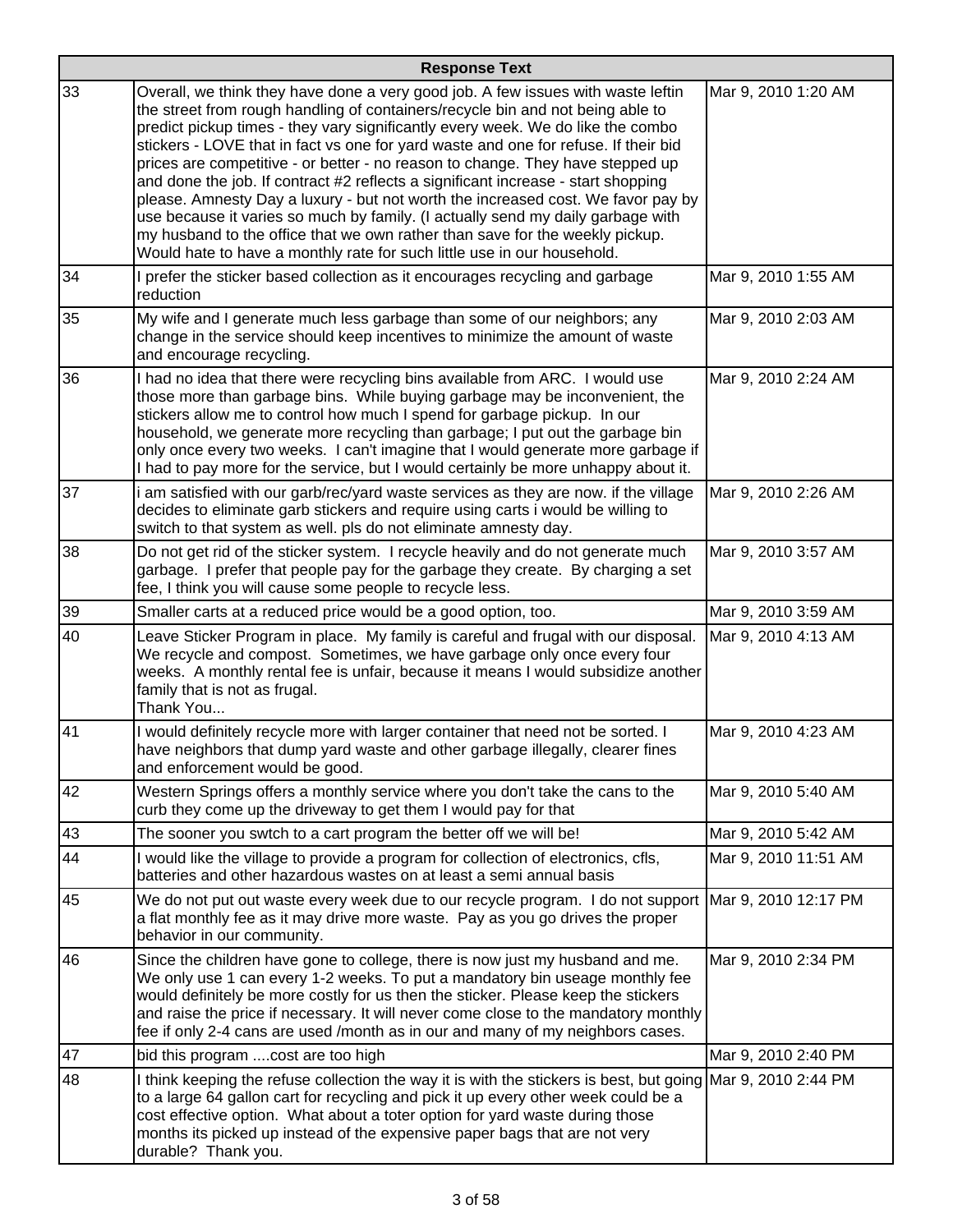|    | <b>Response Text</b>                                                                                                                                                                                                                                                                                                                                                                                                                                                                                                                                                                                                                                                                                                                                                                                                                                                                      |                     |  |
|----|-------------------------------------------------------------------------------------------------------------------------------------------------------------------------------------------------------------------------------------------------------------------------------------------------------------------------------------------------------------------------------------------------------------------------------------------------------------------------------------------------------------------------------------------------------------------------------------------------------------------------------------------------------------------------------------------------------------------------------------------------------------------------------------------------------------------------------------------------------------------------------------------|---------------------|--|
| 49 | The yard waste bags and stickers can be very costly! I was looking forward to the Mar 9, 2010 2:56 PM<br>free yard waste pick ups that was offered in the fall of 2010 but that changed. I<br>did not enjoy the \$\$\$ spent to get rid of the leaves from my yard bags and stickers<br>for the season cost over \$80.                                                                                                                                                                                                                                                                                                                                                                                                                                                                                                                                                                    |                     |  |
| 50 | The Village's garbage collection system works if you need a toter they are<br>available. If you don't, stickers are a fair way to pass costs along to residents.<br>I would like to see a little more care taken to avoid recycling (paper, usually) flying<br>out the tops of the trucks, but understand the inevitability of it.                                                                                                                                                                                                                                                                                                                                                                                                                                                                                                                                                        | Mar 9, 2010 3:30 PM |  |
| 51 | (1) Refuse services should be user based. Don't be sticking low volume users<br>with a rental only cart program. (2) Village needs to reinstate free leaf pickup. It's<br>ridulous on some Fall collection days I am putting out 20 - 25 stickers for leaf<br>pickup when 75% of those leaves are from Village (parkway) trees. I observed<br>less leaf pickup by area residents this past Fall which resulted in compacted leaf<br>buildup along gutters which resulted in clogged sewers which resulted in Village<br>crews coming out to clear sewers following heavy rain storms. So what's the net-<br>net of that??? Village needs to understand overall impact from a cost standpoint.                                                                                                                                                                                             | Mar 9, 2010 4:40 PM |  |
| 52 | Buying stickers is the worst system I've ever come accross. Downers Grove is<br>the most backwards villiage in the state as far as garbage collection is concerned.<br>I would like to punch in the face the guy that came up with buying stickers and<br>making me bundle up sticks and yard waste. I have many large items piling up at<br>my house because of this system.                                                                                                                                                                                                                                                                                                                                                                                                                                                                                                             | Mar 9, 2010 4:41 PM |  |
| 53 | We live in a 'tree village'- and want to keep our trees- but we as homeowners pay<br>an EXORBITANT amount of money for leaf pickup.                                                                                                                                                                                                                                                                                                                                                                                                                                                                                                                                                                                                                                                                                                                                                       | Mar 9, 2010 4:44 PM |  |
| 54 | I felt that ARC did a very good job of garbage collection and most all the services<br>we have hired. They had a set routine and were very dependable.<br>I believe a pay as you go or chosing to have a Cart should be left up to each<br>resident.<br>Also, I believe in continuing the recycling efforts of the community.<br>In addition, what I would like to see on the DG website or provided to<br>customers/residents is an annual or monthly (updated) listing of garbage holidays<br>when our regular pickup is going to be affected by a holiday or not. Unfortunately,<br>I do not remember them from year to year and would like to know if a holiday is<br>affecting regular garbage pick up or not so I can wait a day to put out our trash or<br>not as required by the holiday. Can this be put on the website or part of the<br>monthly newsletter or both? Thank you. | Mar 9, 2010 4:53 PM |  |
| 55 | The cost for the stickers continues to climb while the quality of the service<br>declines. It's not unusual for us to have to call because our house has been<br>missed. Recycle is not usually a problem, It's yard waste & garbage. It irritates<br>me that I have to keep calling and nowthey don't even put their contact number<br>on the stickers. This is enough of a problem that I have them on speed dial.                                                                                                                                                                                                                                                                                                                                                                                                                                                                      | Mar 9, 2010 4:59 PM |  |
| 56 | I would like the 64gal. cart, but it costs to much compared to the amount of refuse<br>I put out weekly. As far as a flat rate, it depends on the rate.                                                                                                                                                                                                                                                                                                                                                                                                                                                                                                                                                                                                                                                                                                                                   | Mar 9, 2010 5:00 PM |  |
| 57 | As a producer of very little garbage, a monthly fee would not be beneficial to our<br>household.                                                                                                                                                                                                                                                                                                                                                                                                                                                                                                                                                                                                                                                                                                                                                                                          | Mar 9, 2010 5:02 PM |  |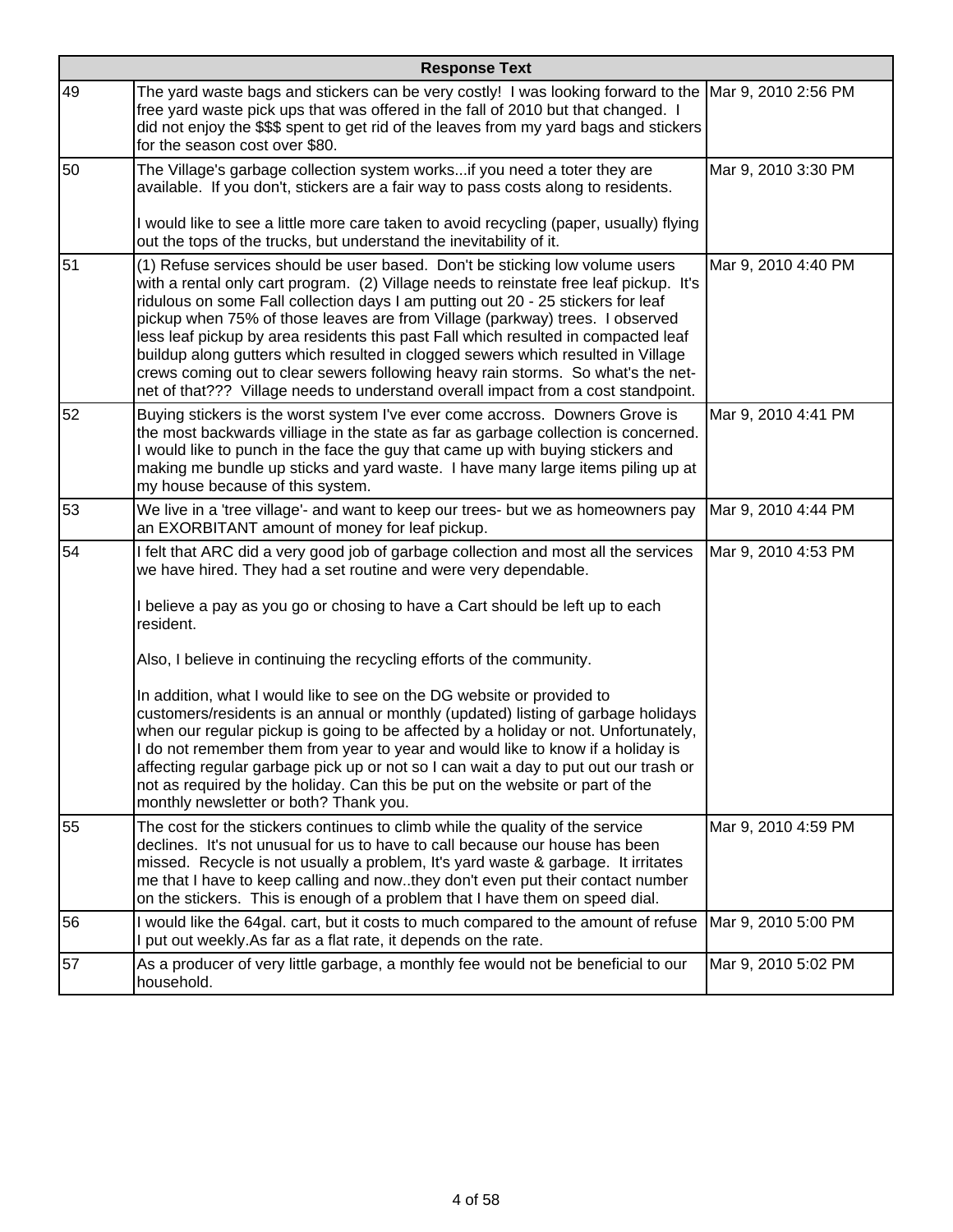|    | <b>Response Text</b>                                                                                                                                                                                                                                                                                                                                                                                                                                                                                                                                                                                                                                                                                                                                                                                                                                                                                                                                                                       |                     |  |
|----|--------------------------------------------------------------------------------------------------------------------------------------------------------------------------------------------------------------------------------------------------------------------------------------------------------------------------------------------------------------------------------------------------------------------------------------------------------------------------------------------------------------------------------------------------------------------------------------------------------------------------------------------------------------------------------------------------------------------------------------------------------------------------------------------------------------------------------------------------------------------------------------------------------------------------------------------------------------------------------------------|---------------------|--|
| 58 | I recycle 80% of all our household waste. I use our curbside recycling, but also<br>other ways to "recycle" : kitchen garbage disposal, I do not collect grass clippings,<br>I bring other metals to a local recycling center, and I composte vegtable scraps. A<br>monthly flat fee would cost me much more, and would discourage recycling for<br>everyone.<br>That is a bad idea. It should not even be considered !! It is more fair for people to<br>pay more for more garbage. Because we recycle so much, I have very little to<br>add to the landfill, and only have "garbage" once every 2 weeks.<br>I am very happy with ARC. I have never had a problem. They are very reliable.<br>But so was the previous company. Most people do not know, and do not follow<br>the recycling guidelines (no plastic bags, no #6 plastic, no bottle caps, etc) yet<br>ARC still picks everything up, as far as I can tell.<br>Is ARC happy with Downers Grove?<br>PS: this box is too small. | Mar 9, 2010 5:10 PM |  |
| 59 | once a month free leave collection.                                                                                                                                                                                                                                                                                                                                                                                                                                                                                                                                                                                                                                                                                                                                                                                                                                                                                                                                                        | Mar 9, 2010 5:42 PM |  |
| 60 | NEED LEAF COLLECTION AT THE CURB! (RAKE LEAVES TO THE GUTTER<br>AND HAVE VILLAGE/GARBAGE SERVICE VACUUM THEM UP.) ALSO, GET<br>RID OF AMNESTY DAY. IT IS A COMPLETE NUISANCE. FOR THE ENTIRE<br>WEEK PRIOR THE WHOLE VILLAGE LOOKS LIKE A DUMP, IT'S<br>DANGEROUS AND VERY MESSY. I'VE SEEN PICKERS COMPLETELY TEAR<br>OPEN BAGS AND SCATTER STUFF EVERYWHERE ON THE PARKWAY.<br>ALSO IT BRINGS A TON OF TRAFFIC TO THE VILLAGE AS PEOPLE COME<br>FROM ALL OVER TO PICK THROUGH EVERYTHING.                                                                                                                                                                                                                                                                                                                                                                                                                                                                                                | Mar 9, 2010 5:48 PM |  |
| 61 | I have 1 garbage can full per week. I would like to see what the monthly cost<br>would be for garbage collection for me before I vote to go to a monthly fee. If the<br>fee is \$10 or more per month, I will stick with the stickers.                                                                                                                                                                                                                                                                                                                                                                                                                                                                                                                                                                                                                                                                                                                                                     | Mar 9, 2010 6:04 PM |  |
| 62 | When ARC empties my garbage cans and recycling bin, sometimes they throw<br>them in my driveway. This makes it difficult to pull into my driveway after work. I<br>put the garbage can and recycling bin on my lawn and would prefer if they throw<br>them back on my lawn when empty.                                                                                                                                                                                                                                                                                                                                                                                                                                                                                                                                                                                                                                                                                                     | Mar 9, 2010 6:12 PM |  |
| 63 | I'm not in favor of going to larger containers for recycling or to carts for garbage.<br>As my garage is currently configured, I often wind up hoisting both the recycling<br>bin and my garbage can over the back of a car parked in the garage. If we go to<br>wheeled toters, that's going to require my backing a car out of the gargage, to get<br>the garbage and recycling out of my garage.<br>The other problem is that I tend to leave on vacation on a Friday, which is my<br>pick-up day. Putting a garbage bag out, instead of a can, is not a problem. If we<br>go to toters, then I have to ask a neighbor or relative to put the toter back in the<br>garage at the end of the day.<br>I much prefer the current system.                                                                                                                                                                                                                                                   | Mar 9, 2010 7:07 PM |  |
| 64 | I would be interested in using a cart for garbage if offered a choice of sizes. We                                                                                                                                                                                                                                                                                                                                                                                                                                                                                                                                                                                                                                                                                                                                                                                                                                                                                                         | Mar 9, 2010 7:23 PM |  |
|    | would never fill a 64-gallon cart each week, but a 30- or 35-gallon toter would<br>work for us.                                                                                                                                                                                                                                                                                                                                                                                                                                                                                                                                                                                                                                                                                                                                                                                                                                                                                            |                     |  |
| 65 | A large rolling bin for recycleables would be awesome.                                                                                                                                                                                                                                                                                                                                                                                                                                                                                                                                                                                                                                                                                                                                                                                                                                                                                                                                     | Mar 9, 2010 7:49 PM |  |
| 66 | The current program seems fair for garbage and leaf collection. However, to<br>promote recylcing, ARC should provide as many bins or increase bin capacity as<br>necesarry.                                                                                                                                                                                                                                                                                                                                                                                                                                                                                                                                                                                                                                                                                                                                                                                                                | Mar 9, 2010 7:58 PM |  |
| 67 | What is the "start" time for collection? I ask because the garbage trucks wake my<br>family every week when they come by at aprox 6:45am. This seems earlier than<br>other village mandated start time for things like construction, lawn mowing, etc<br>Do they have to arrive so early.                                                                                                                                                                                                                                                                                                                                                                                                                                                                                                                                                                                                                                                                                                  | Mar 9, 2010 7:59 PM |  |
| 68 | I would be opposed to a monthly fee because we already dispose of very little<br>garbage. We are more likely to use the stickers for yard waste than for home<br>"waste"                                                                                                                                                                                                                                                                                                                                                                                                                                                                                                                                                                                                                                                                                                                                                                                                                   | Mar 9, 2010 8:15 PM |  |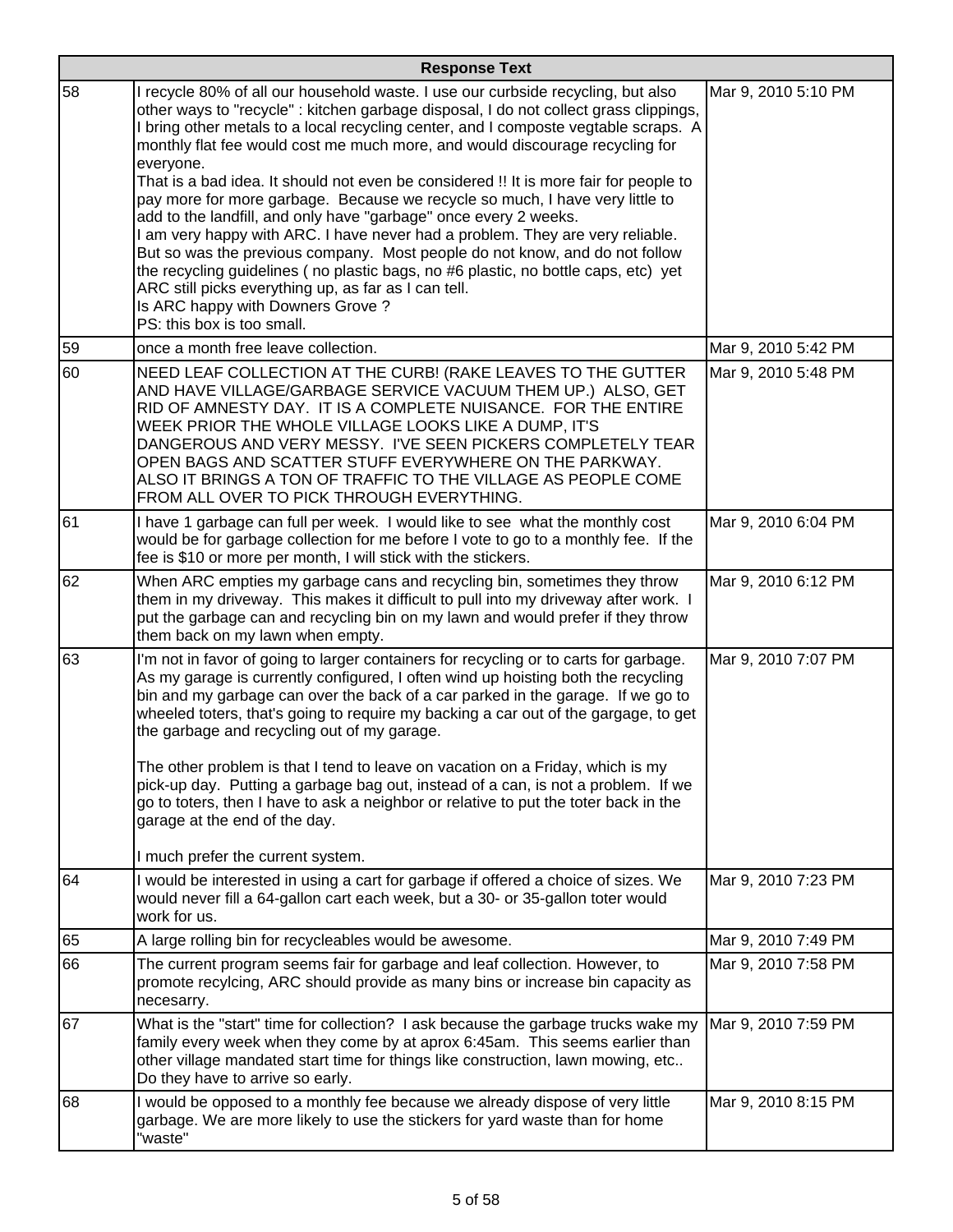| <b>Response Text</b> |                                                                                                                                                                                                                                                                                                                                                                                                                                                                                                                                                                                                                                                                                                                                                                                                                                                                                                                                                                                                                                                                                                                                                                                                                                                                     |                      |
|----------------------|---------------------------------------------------------------------------------------------------------------------------------------------------------------------------------------------------------------------------------------------------------------------------------------------------------------------------------------------------------------------------------------------------------------------------------------------------------------------------------------------------------------------------------------------------------------------------------------------------------------------------------------------------------------------------------------------------------------------------------------------------------------------------------------------------------------------------------------------------------------------------------------------------------------------------------------------------------------------------------------------------------------------------------------------------------------------------------------------------------------------------------------------------------------------------------------------------------------------------------------------------------------------|----------------------|
| 69                   | I think it's rather annoying and sometimes dangerous that ARC garbage workers<br>simply throw garbage cans/recycling bins rather than set them back up.<br>Sometimes, the bins roll into the street, which can cause traffic problems. I<br>regularly see garbage cans hindering traffic because workers carelessly throw<br>them back on the curb. Some people are gone all day at work and cannot rush out<br>after the garbage truck has come through and return their garbage cans to their<br>storage place, so the workers need to be more careful with how they handle<br>residents' property. On another note, one of my garbage cans' lid was destroyed<br>by a worker throwing it down, which is completely unacceptable.                                                                                                                                                                                                                                                                                                                                                                                                                                                                                                                                 | Mar 9, 2010 8:17 PM  |
| 70                   | I live in a condominium. We don't seem to get the village trash or recycle service.<br>I fear we pay for it though. Hope this could be considered.                                                                                                                                                                                                                                                                                                                                                                                                                                                                                                                                                                                                                                                                                                                                                                                                                                                                                                                                                                                                                                                                                                                  | Mar 9, 2010 8:36 PM  |
| 71                   | The sticker price is getting too high! Why?????                                                                                                                                                                                                                                                                                                                                                                                                                                                                                                                                                                                                                                                                                                                                                                                                                                                                                                                                                                                                                                                                                                                                                                                                                     | Mar 9, 2010 8:42 PM  |
| 72                   | I have been putting out my garbage with my own resceptacle in DG for 17 years, I<br>do not need a change, I like the sticker system If I do not have an excessive<br>amount of garbage I do not have to pay for it. I also recycle aggressively to keep<br>my overall disposables to a minimum.<br><b>Brian Wendt</b>                                                                                                                                                                                                                                                                                                                                                                                                                                                                                                                                                                                                                                                                                                                                                                                                                                                                                                                                               | Mar 9, 2010 8:58 PM  |
| 73                   | I live in a condo complex so I don't know how many of these questions apply.                                                                                                                                                                                                                                                                                                                                                                                                                                                                                                                                                                                                                                                                                                                                                                                                                                                                                                                                                                                                                                                                                                                                                                                        | Mar 9, 2010 9:00 PM  |
| 74                   | Live in condo pay for the services, but do not receive the services                                                                                                                                                                                                                                                                                                                                                                                                                                                                                                                                                                                                                                                                                                                                                                                                                                                                                                                                                                                                                                                                                                                                                                                                 | Mar 9, 2010 9:03 PM  |
| 75                   | If you continue the sticker program you need to expand the number of locations<br>where the stickers are sold.                                                                                                                                                                                                                                                                                                                                                                                                                                                                                                                                                                                                                                                                                                                                                                                                                                                                                                                                                                                                                                                                                                                                                      | Mar 9, 2010 9:04 PM  |
| 76                   | My husband and I put out two recycling bins every week but only put out a<br>garbage can about once every three weeks. I hope the village continues to<br>provide incentives for residents to recycle, and I hope costs don't increase too<br>much for those of us who don't generate much garbage.                                                                                                                                                                                                                                                                                                                                                                                                                                                                                                                                                                                                                                                                                                                                                                                                                                                                                                                                                                 | Mar 9, 2010 9:05 PM  |
| 77                   | I live in a condo, pay for the<br>services, but do not receive the services. I am asking that condos be included in<br>the Village services. We desperately need RECYCLING. They do it in the condo<br>my son lives inLisle, IL.                                                                                                                                                                                                                                                                                                                                                                                                                                                                                                                                                                                                                                                                                                                                                                                                                                                                                                                                                                                                                                    | Mar 9, 2010 9:07 PM  |
| 78                   | I also own a condo in downtown downers grove, and pay for these services, but<br>do not receive them there. I would like to see condos be included in the Village<br>services for trash and recycling.                                                                                                                                                                                                                                                                                                                                                                                                                                                                                                                                                                                                                                                                                                                                                                                                                                                                                                                                                                                                                                                              | Mar 9, 2010 9:12 PM  |
| 79                   | I don't have that much garbage so a flat monthly fee would only be acceptable if it   Mar 9, 2010 9:57 PM<br>did not exceed \$12/month.                                                                                                                                                                                                                                                                                                                                                                                                                                                                                                                                                                                                                                                                                                                                                                                                                                                                                                                                                                                                                                                                                                                             |                      |
| 80                   | I believe a flat-rate garbage fee or making everyone use a cart would be unfair<br>and a big disservice to the small household users.                                                                                                                                                                                                                                                                                                                                                                                                                                                                                                                                                                                                                                                                                                                                                                                                                                                                                                                                                                                                                                                                                                                               | Mar 9, 2010 10:02 PM |
| 81                   | Excellent service by current provider.                                                                                                                                                                                                                                                                                                                                                                                                                                                                                                                                                                                                                                                                                                                                                                                                                                                                                                                                                                                                                                                                                                                                                                                                                              | Mar 9, 2010 10:24 PM |
| 82                   | I would be interested in a village-wide cart program - depending on the cost.<br>Would like it to be the equivalent (or less than) to the cost of one sticker per week.<br>Yard waste is a bit confusing - do we have to use bags? Why can't we just sweep<br>the leaves into the street like other communities?                                                                                                                                                                                                                                                                                                                                                                                                                                                                                                                                                                                                                                                                                                                                                                                                                                                                                                                                                    | Mar 9, 2010 10:25 PM |
| 83                   | My complaints are that yard waste in a permanent container is not disposed of<br>unless there is a sticker on the can labeling in yard waste only. I use that can for<br>other purposes than yard waste. I believe they can see that it is grass/leaves.<br>Other townships do not charge for leaf and grass removal. If we are not allowed<br>to burn our yard waste, we should be given a less expensive option. Also,<br>especially during inclement weather, BFI used to understand that overnight,<br>recycling materials might blow onto the ground and they would pick them up for<br>disposal. ARC leaves everything scattered on the ground to blow around more.<br>They also don't place containers back as nicely once they are emptied. I used to<br>know my garbage men from BFIthey were friendly and made you feel like they<br>took care of you on a personal level, even informing you of their vacation<br>schedules in case anything was wrong in their absence. I am certain that ARC<br>employees are nice people, but they are not personable or friendly to the<br>residents. It makes a difference in the empirical satisfaction. Higher cost of being<br>made to change to ARC has not brought greater quality of service or satisfaction. | Mar 9, 2010 10:39 PM |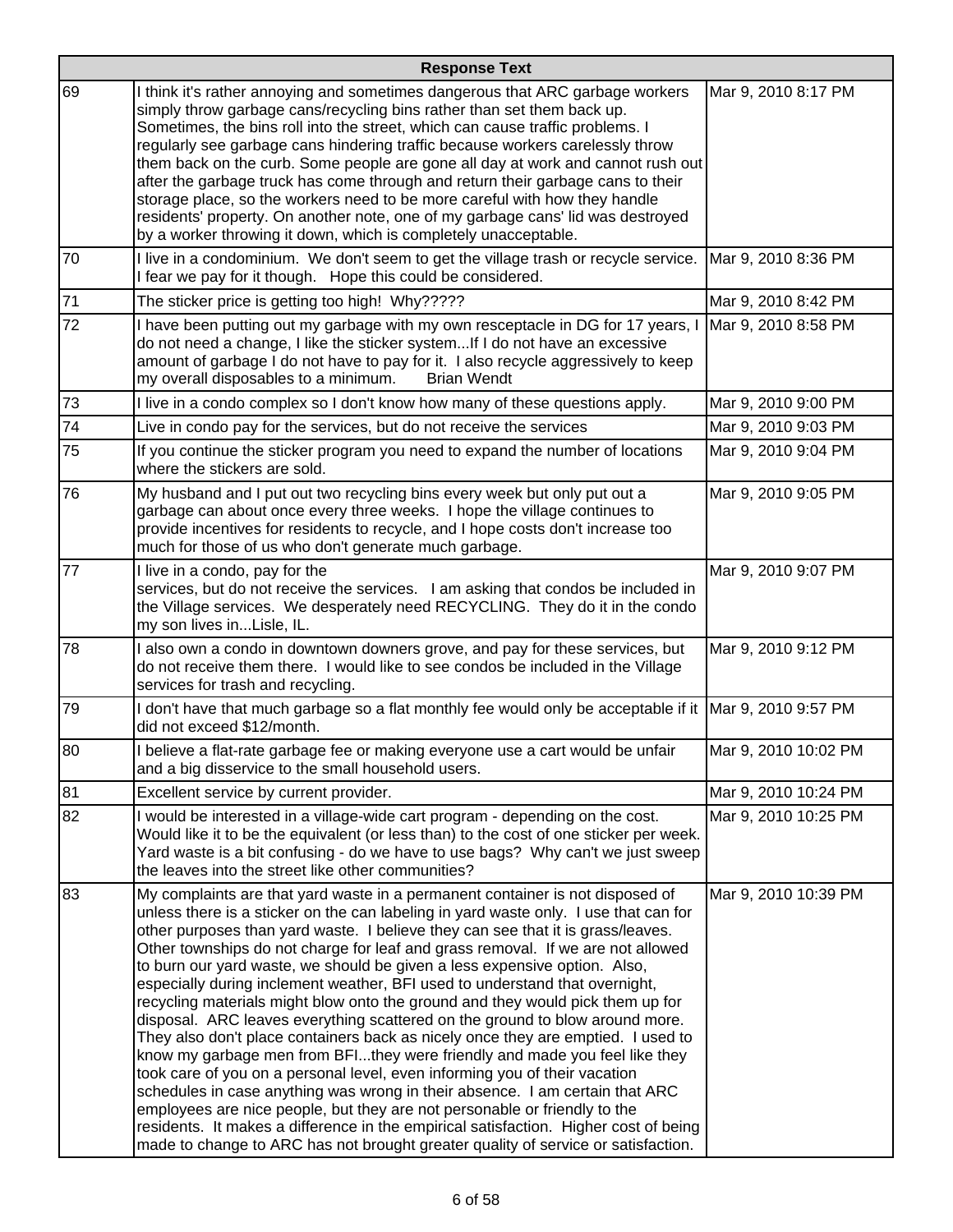|     | <b>Response Text</b>                                                                                                                                                                                                                                                                                                                                                                                                                                                                                                                                                                                                                                                                                                                                                                                |                      |  |
|-----|-----------------------------------------------------------------------------------------------------------------------------------------------------------------------------------------------------------------------------------------------------------------------------------------------------------------------------------------------------------------------------------------------------------------------------------------------------------------------------------------------------------------------------------------------------------------------------------------------------------------------------------------------------------------------------------------------------------------------------------------------------------------------------------------------------|----------------------|--|
| 84  | For those of us who are retired and do not put out a large amount of garbage, the Mar 9, 2010 10:40 PM<br>sticker program is ideal.<br>It would be nice is we would not be required to put stickers out on amnesty day.<br>People go thru our garbage and at times one or two of our bags with stickers on<br>them will disappear. Do we then have to put more stickers out there???                                                                                                                                                                                                                                                                                                                                                                                                                |                      |  |
| 85  |                                                                                                                                                                                                                                                                                                                                                                                                                                                                                                                                                                                                                                                                                                                                                                                                     | Mar 9, 2010 11:01 PM |  |
| 86  | They don't always empty the recyling bins fully and then it end up on the lawn.<br>The big cart might help eliminate thisespecially when zl put 6 or more bins ot a<br>week                                                                                                                                                                                                                                                                                                                                                                                                                                                                                                                                                                                                                         | Mar 9, 2010 11:50 PM |  |
| 87  | Please do not take away the volume-based, sticker-based option. I believe that a<br>flat monthly fee would overcharge many residents and would discourage<br>recycling.                                                                                                                                                                                                                                                                                                                                                                                                                                                                                                                                                                                                                             | Mar 10, 2010 1:42 AM |  |
| 88  | I recycle now, have to make three trips to put out all garbage. If we are going to<br>carts - everything goes in one cart and I'm done. NO RECYCLING                                                                                                                                                                                                                                                                                                                                                                                                                                                                                                                                                                                                                                                | Mar 10, 2010 2:15 AM |  |
| 89  | It would be nice if condominiums were included in the Village garbage/recycling<br>program.                                                                                                                                                                                                                                                                                                                                                                                                                                                                                                                                                                                                                                                                                                         | Mar 10, 2010 3:21 AM |  |
| 90  | More information is needed regarded the size of the available carts and the prices   Mar 10, 2010 7:18 AM<br>before making a good decision. Also, I would like to see the period for yard waste<br>collection extended in the fall.                                                                                                                                                                                                                                                                                                                                                                                                                                                                                                                                                                 |                      |  |
| 91  | When the collector throws the bins down on the ground and cracks them, Arc<br>should be responsible for replacement. This company is not reliable in picking up<br>items that are properly bundled and tagged. I prefer the prior company.                                                                                                                                                                                                                                                                                                                                                                                                                                                                                                                                                          | Mar 10, 2010 9:46 AM |  |
| 92  | Our current waste haulers are much improved over previous company. Thanks.<br>It would be great if everyone had carts-more sanitary, improves efficiency and<br>safety for haulers but not everyone has that much waste or can afford it.                                                                                                                                                                                                                                                                                                                                                                                                                                                                                                                                                           | Mar 10, 2010 2:30 PM |  |
| 93  | There should not be a flat fee. A small household should not subsidize the<br>collection of a large household.                                                                                                                                                                                                                                                                                                                                                                                                                                                                                                                                                                                                                                                                                      | Mar 10, 2010 2:34 PM |  |
| 94  | I would love to see an amnesty day in the spring in addition to continuing the fall<br>amnesty day.                                                                                                                                                                                                                                                                                                                                                                                                                                                                                                                                                                                                                                                                                                 | Mar 10, 2010 3:19 PM |  |
| 95  | The current company leaves garbage on the street and in the can, they don't pay<br>attention. We also NEED larger recycling bins or else have recycling picked up<br>twice a week. We prefer stickers as we don't always have tons of garbage<br>because we recycle so much.                                                                                                                                                                                                                                                                                                                                                                                                                                                                                                                        | Mar 10, 2010 3:42 PM |  |
| 96  | Amnesty days are vital, and should happen THREE times: spring, summer, fall.                                                                                                                                                                                                                                                                                                                                                                                                                                                                                                                                                                                                                                                                                                                        | Mar 10, 2010 3:55 PM |  |
| 97  | none                                                                                                                                                                                                                                                                                                                                                                                                                                                                                                                                                                                                                                                                                                                                                                                                | Mar 10, 2010 4:07 PM |  |
| 98  | I live in a condo but I am concerned about the current recycling restrictions. Are<br>there more items that could be recycled; for example, plastic stuff, egg cartons,<br>bottle caps?                                                                                                                                                                                                                                                                                                                                                                                                                                                                                                                                                                                                             | Mar 10, 2010 4:27 PM |  |
| 99  | No cart program. People who produce little garbage and recycle wisley like my<br>family use refuse stickers twice per month on average. Why punish us by forcing<br>us to pay a monthly fee. At times when we do produce more garbage we use<br>more than two stickers per month. Do not switch to a recyling cart. We segrgrate<br>by bins- paper, cardboard, and plastics and aluminum. If we get one large bin<br>and place all products in one bin the materials will not be spaced effecienty and<br>take up more room in the bin. Also the three bins are in our garage next to the<br>door into our home so it is easy to throw materials into them. If we get one large<br>bin it will need to be placed away from the door and recycling may be reduced<br>due to the lack of convienence. | Mar 10, 2010 4:31 PM |  |
| 100 | I have been very satisfied with ARC and the collection program. The only two<br>things I would change are making recycling toters regularly available. We actually<br>use one at our house and the garbageman likes and appreciates it. It also makes<br>recycling easier on our end. I would also like to make sure apartments/condos<br>get the opportunity to easily recycle. Amnesty day seems like a big expense for<br>nothing, let people pay for the garbage as they toss it.                                                                                                                                                                                                                                                                                                               | Mar 10, 2010 4:32 PM |  |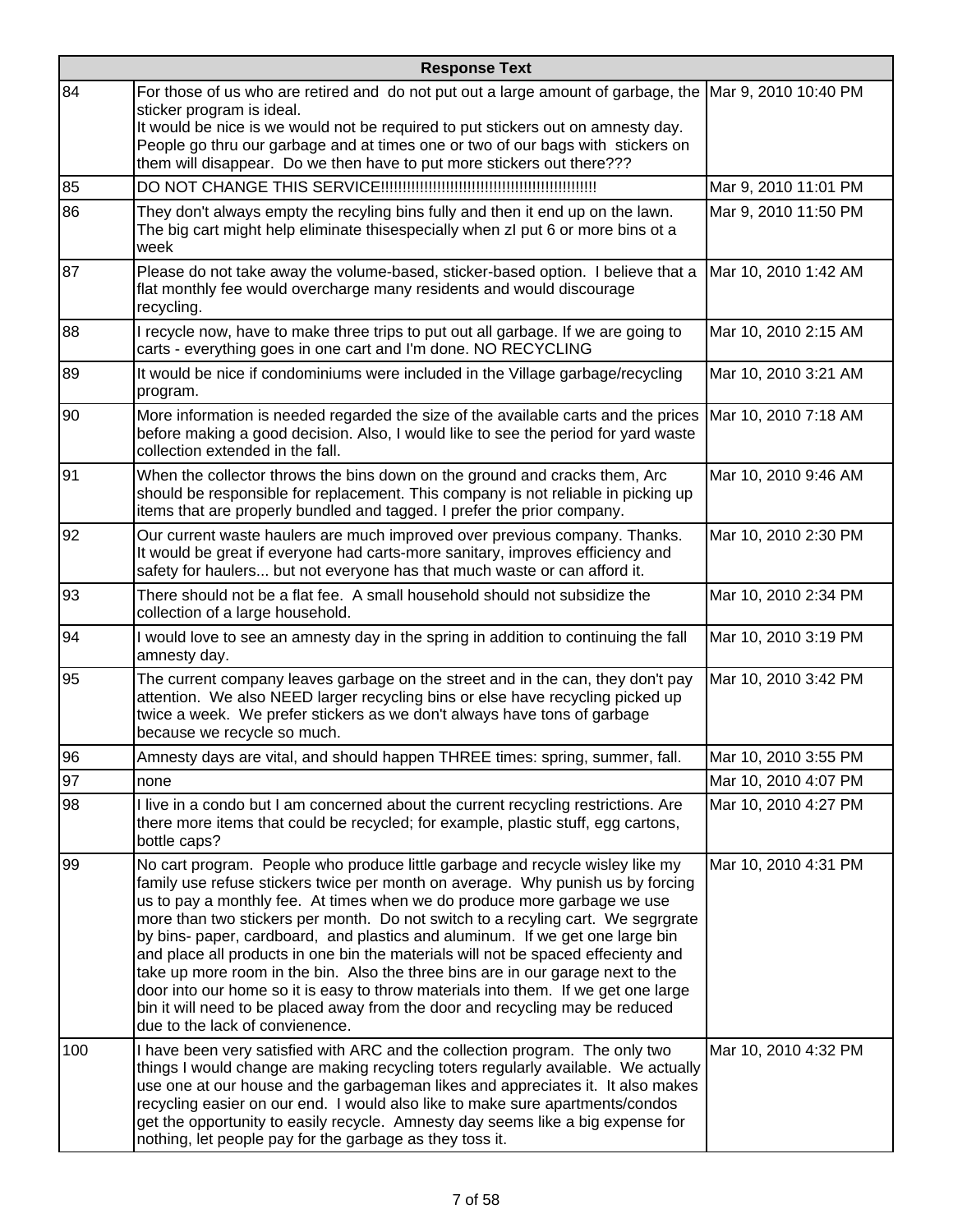| <b>Response Text</b> |                                                                                                                                                                                                                                                                                                                                                                                                                                                                                                                                                                                                                                                                                                                                                                                                                 |                      |
|----------------------|-----------------------------------------------------------------------------------------------------------------------------------------------------------------------------------------------------------------------------------------------------------------------------------------------------------------------------------------------------------------------------------------------------------------------------------------------------------------------------------------------------------------------------------------------------------------------------------------------------------------------------------------------------------------------------------------------------------------------------------------------------------------------------------------------------------------|----------------------|
| 101                  | want a brush Amnesty day or two                                                                                                                                                                                                                                                                                                                                                                                                                                                                                                                                                                                                                                                                                                                                                                                 | Mar 10, 2010 5:06 PM |
| 102                  | lam verry satisfied with the current system, especisly regarding garbage. The<br>people who create a lot of garbage pay more.                                                                                                                                                                                                                                                                                                                                                                                                                                                                                                                                                                                                                                                                                   | Mar 10, 2010 5:37 PM |
| 103                  | Need to reinstate free leaf collection. Due to the current fees, many neighbors<br>don't pick up their leaves so they either blow onto the more responsible people's<br>yards, or usually they blow into the street which then clogs the sewers and<br>requires the city to unclog them. Seems more cost effectdive to provide free pick<br>up. Also, we have to pay for large parkway tree leaves which is unfair - we had no<br>say in the planting of these trees, and the city tends to overdo the planting of<br>these trees. Our block has at least one tree per house in the parkway. Adjust the<br>garbage fees slightly to offset this. This is a big issue!<br><b>Bill Pearson</b>                                                                                                                    | Mar 10, 2010 5:38 PM |
| 104                  | after the recycling truck comes by there is always loose paper/plastic floating<br>around the neighborhood                                                                                                                                                                                                                                                                                                                                                                                                                                                                                                                                                                                                                                                                                                      | Mar 10, 2010 6:00 PM |
| 105                  | Have a cart already, ok with price, want large wheeled recycling cart. Everyone<br>should pay their share for this service. Service cost per address like other<br>utilities?                                                                                                                                                                                                                                                                                                                                                                                                                                                                                                                                                                                                                                   | Mar 10, 2010 6:09 PM |
| 106                  | As long as it would be cheaper, I wouldn't mind doing this. The cost of stickers is<br>outrageous.                                                                                                                                                                                                                                                                                                                                                                                                                                                                                                                                                                                                                                                                                                              | Mar 10, 2010 6:17 PM |
| 107                  | the drivers are very helpfullas well as the cutomer service reps                                                                                                                                                                                                                                                                                                                                                                                                                                                                                                                                                                                                                                                                                                                                                | Mar 10, 2010 6:18 PM |
| 108                  | Would like it if the ARC workers running the recycling trucks would look into the<br>bins for stuck pieces before throwing them down. Pieces end up on ground<br>blowing around. This would be eliminated with a recycling cart                                                                                                                                                                                                                                                                                                                                                                                                                                                                                                                                                                                 | Mar 10, 2010 6:21 PM |
| 109                  | Since this service started, there is a lot more garbage on the streets after the<br>trucks come by.                                                                                                                                                                                                                                                                                                                                                                                                                                                                                                                                                                                                                                                                                                             | Mar 10, 2010 6:21 PM |
| 110                  | I would like to recycle food scraps.                                                                                                                                                                                                                                                                                                                                                                                                                                                                                                                                                                                                                                                                                                                                                                            | Mar 10, 2010 6:22 PM |
| 111                  | I wish we would have free leaf pick up in the fall.                                                                                                                                                                                                                                                                                                                                                                                                                                                                                                                                                                                                                                                                                                                                                             | Mar 10, 2010 6:24 PM |
| 112                  | If you are considering a monthly program for all - please remember those of us<br>that use 1 garbage sticker per week. The last time I compared the cost of the<br>monthly fee to 4 stickers --- the stickers won (was cheaper).                                                                                                                                                                                                                                                                                                                                                                                                                                                                                                                                                                                | Mar 10, 2010 6:27 PM |
| 113                  | How can I get another 18 gallon recycle bin?                                                                                                                                                                                                                                                                                                                                                                                                                                                                                                                                                                                                                                                                                                                                                                    | Mar 10, 2010 6:27 PM |
| 114                  | I didn't know that recycling carts were/are availalble. How do I get one?<br>I canNOT believe we still dispose of yard waste in the brown bag fashion. Can we<br>PLEASE go to a system where we rake leaves to the right of way and a vac-truck<br>comes by to pick them up? PLEASE! Keep the leaves on the grassy areas and<br>they won't infiltrate the storm systems any more than they do now. I have to bag<br>50+ bags/year and it is the most ridiculous thing I do. The frustration causes me<br>to wait to do the job in the hopes that the leaves will just blow away which makes<br>the problem on the storm systems even larger. If I didn't have to bag, and<br>subsequently remember to buy and put stickers on each bag, I would be more apt<br>to rake them multiple times throughout the fall. | Mar 10, 2010 6:28 PM |
| 115                  | Survey did not address how yard waste would be handled in carts. Would a flat<br>rate mean a higher monthly cost to all residents whether they need it or not? In a<br>small household on a fixed income, only one thee dollar sticker per week may be<br>all that is needed. How would that compare to a fixed fee for a cart? Need mor<br>informatioon. Also, at times, it appears that the recycling is merely tossed in to<br>the same refuse vehicle as the regular garbage. Also, at times, refuse "floats" out<br>of the vehicle or dropped and just left behind. Careless.                                                                                                                                                                                                                              | Mar 10, 2010 6:30 PM |
| 116                  | no                                                                                                                                                                                                                                                                                                                                                                                                                                                                                                                                                                                                                                                                                                                                                                                                              | Mar 10, 2010 6:30 PM |
| 117                  | The current sticker program fits my use much better. I do not wish to pay more for<br>the service monthly. It is not fair to we who recycle and put out less garbage to<br>have to pay the same as those who put out more. I pay for my use and do not<br>want to subsidize those with more garbage.                                                                                                                                                                                                                                                                                                                                                                                                                                                                                                            | Mar 10, 2010 6:31 PM |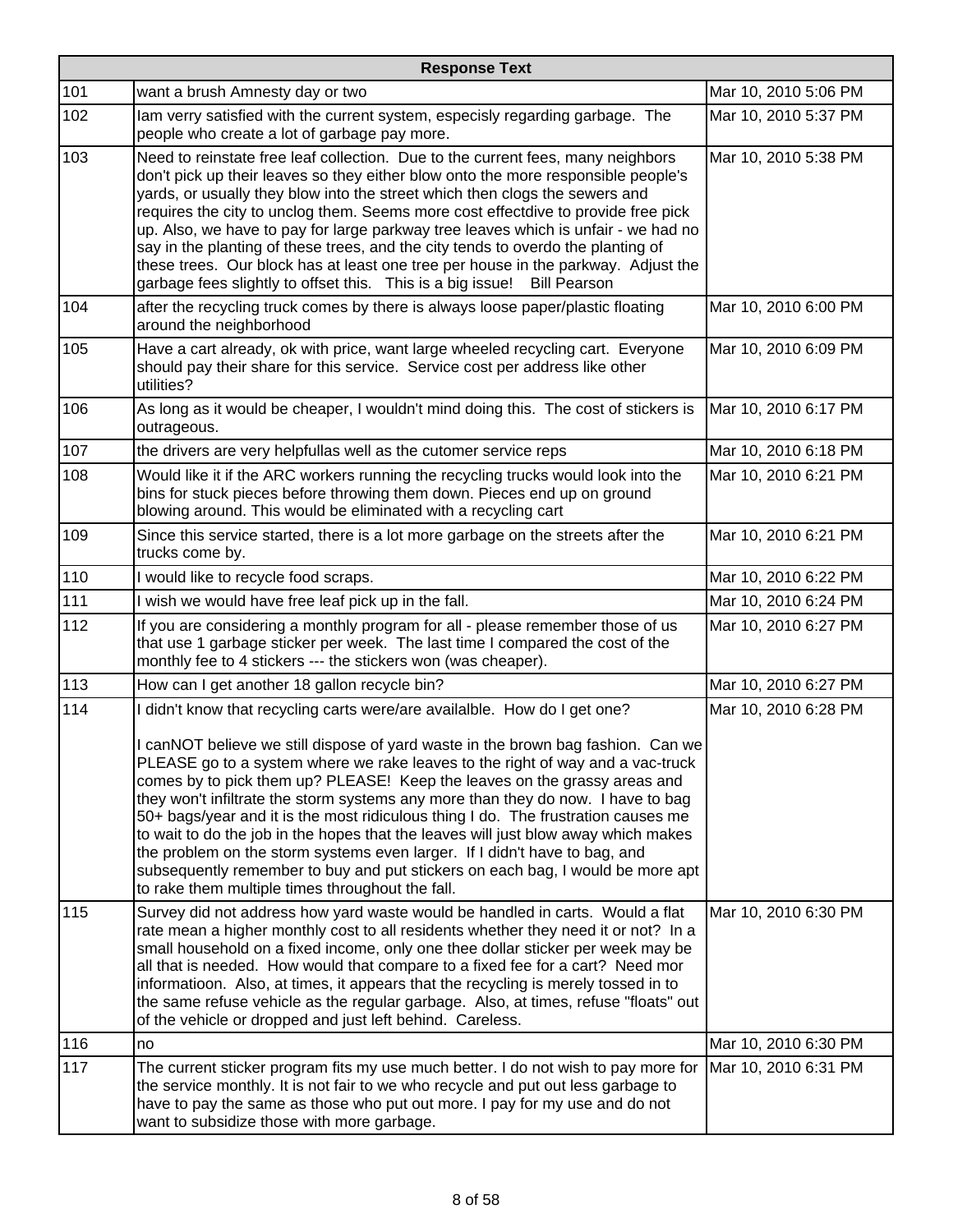|     | <b>Response Text</b>                                                                                                                                                                                                                                                                                                                                                                                                                                                                                                                                                                                                   |                      |  |
|-----|------------------------------------------------------------------------------------------------------------------------------------------------------------------------------------------------------------------------------------------------------------------------------------------------------------------------------------------------------------------------------------------------------------------------------------------------------------------------------------------------------------------------------------------------------------------------------------------------------------------------|----------------------|--|
| 118 | Yard waste amnesty day, too.<br>Larger recycle bins.<br>Free leaf pickup.                                                                                                                                                                                                                                                                                                                                                                                                                                                                                                                                              | Mar 10, 2010 6:34 PM |  |
| 119 | I think a "pay as you throw" service is the most environmentally conscious option<br>and the most financially fair option for those of us who don't create much, if any,<br>refuse.                                                                                                                                                                                                                                                                                                                                                                                                                                    | Mar 10, 2010 6:34 PM |  |
| 120 | We would really like the 64-gallon recycle cartwe recycle so much and it would<br>be so much more convenient. Thanks!                                                                                                                                                                                                                                                                                                                                                                                                                                                                                                  | Mar 10, 2010 6:34 PM |  |
| 121 | One cart would make it easier.                                                                                                                                                                                                                                                                                                                                                                                                                                                                                                                                                                                         | Mar 10, 2010 6:35 PM |  |
| 122 | I'm only 1 person in my household so I felt penalized when we paid a monthly fee.<br>I'd have one small bag of garbage while my neighbors had 3 bins full. That is not<br>fair. Also, maybe you could have amnesty day twice a year.                                                                                                                                                                                                                                                                                                                                                                                   | Mar 10, 2010 6:36 PM |  |
| 123 | There should not be an extra charge for extra cans put at curbside (within reason<br>2-3 containers) if we already pay for service and have cart.                                                                                                                                                                                                                                                                                                                                                                                                                                                                      | Mar 10, 2010 6:38 PM |  |
| 124 | This company is very sloppy. Fails to empty cans completely, allows litter to<br>escape from cans and blow around neighborhood. Previous company was much<br>better in this regard. Larger recyling bins are needed to reduce litter blowing out<br>of small containers on windy days. I am opposed to a weekly garbage fee as<br>allowing people to put out huge amounts of garbage reduces the incentive for<br>recycling. I also object to subsidizing the waste produced by large families. There<br>are only two people in our household; why should we pay the same as the seven-<br>person household next door? | Mar 10, 2010 6:38 PM |  |
| 125 | Would like to see parkway leaf cleanup reinstated even if it means paying extra.                                                                                                                                                                                                                                                                                                                                                                                                                                                                                                                                       | Mar 10, 2010 6:40 PM |  |
| 126 | I like the current program because I don't always have a garbage can every week<br>therefore save money by not paying a monthly flat fee.                                                                                                                                                                                                                                                                                                                                                                                                                                                                              | Mar 10, 2010 6:42 PM |  |
| 127 | i dont want to pay more for bins, i dont want to spend more hard earned cash for<br>any silly totes or any othere gimics that durken wants !                                                                                                                                                                                                                                                                                                                                                                                                                                                                           | Mar 10, 2010 6:44 PM |  |
| 128 | We do not use the garbage collection but once a month or so. We do use the<br>recycling services every week. I would be against a flat fee because we do not<br>use the garbage or yard waste services very often.                                                                                                                                                                                                                                                                                                                                                                                                     | Mar 10, 2010 6:45 PM |  |
| 129 | The current garbage collector does not empty bins completely, and garbage is left   Mar 10, 2010 6:45 PM<br>to blow down the street.                                                                                                                                                                                                                                                                                                                                                                                                                                                                                   |                      |  |
| 130 | I strongly oppose the large recycling bins. For those of us in townhomes, there is<br>nowhere to store them in our garages. I already rent the large garbage bin and<br>prefer that to stickers, but do not want another large bin to have to store.                                                                                                                                                                                                                                                                                                                                                                   | Mar 10, 2010 6:47 PM |  |
| 131 | I don't understand why the cost of garbage stickers continues rise when the fall<br>leaf pickup was discontinued, inflation and consumer price index remain flat and<br>fuel costs have dropped since the last price increase. Where does the extra<br>money go?                                                                                                                                                                                                                                                                                                                                                       | Mar 10, 2010 6:47 PM |  |
| 132 | the village needs an option for disposing of household liquids on a regular basis.<br>A local drop off for latex paints and spray paints would be excellent.                                                                                                                                                                                                                                                                                                                                                                                                                                                           | Mar 10, 2010 6:59 PM |  |
| 133 | Flat fee garbage disposal does not promote recycling.                                                                                                                                                                                                                                                                                                                                                                                                                                                                                                                                                                  | Mar 10, 2010 7:02 PM |  |
| 134 | Occassionally, some garbage waste is dropped by hauler and not picked up.                                                                                                                                                                                                                                                                                                                                                                                                                                                                                                                                              | Mar 10, 2010 7:04 PM |  |
| 135 | The cost of stickers is riseing to quickly. Get back to free leaf collection which<br>was put in to justify increased cost of stickers.                                                                                                                                                                                                                                                                                                                                                                                                                                                                                | Mar 10, 2010 7:08 PM |  |
| 136 | For a single person with limited garbage, the cost needs to stay low.                                                                                                                                                                                                                                                                                                                                                                                                                                                                                                                                                  | Mar 10, 2010 7:10 PM |  |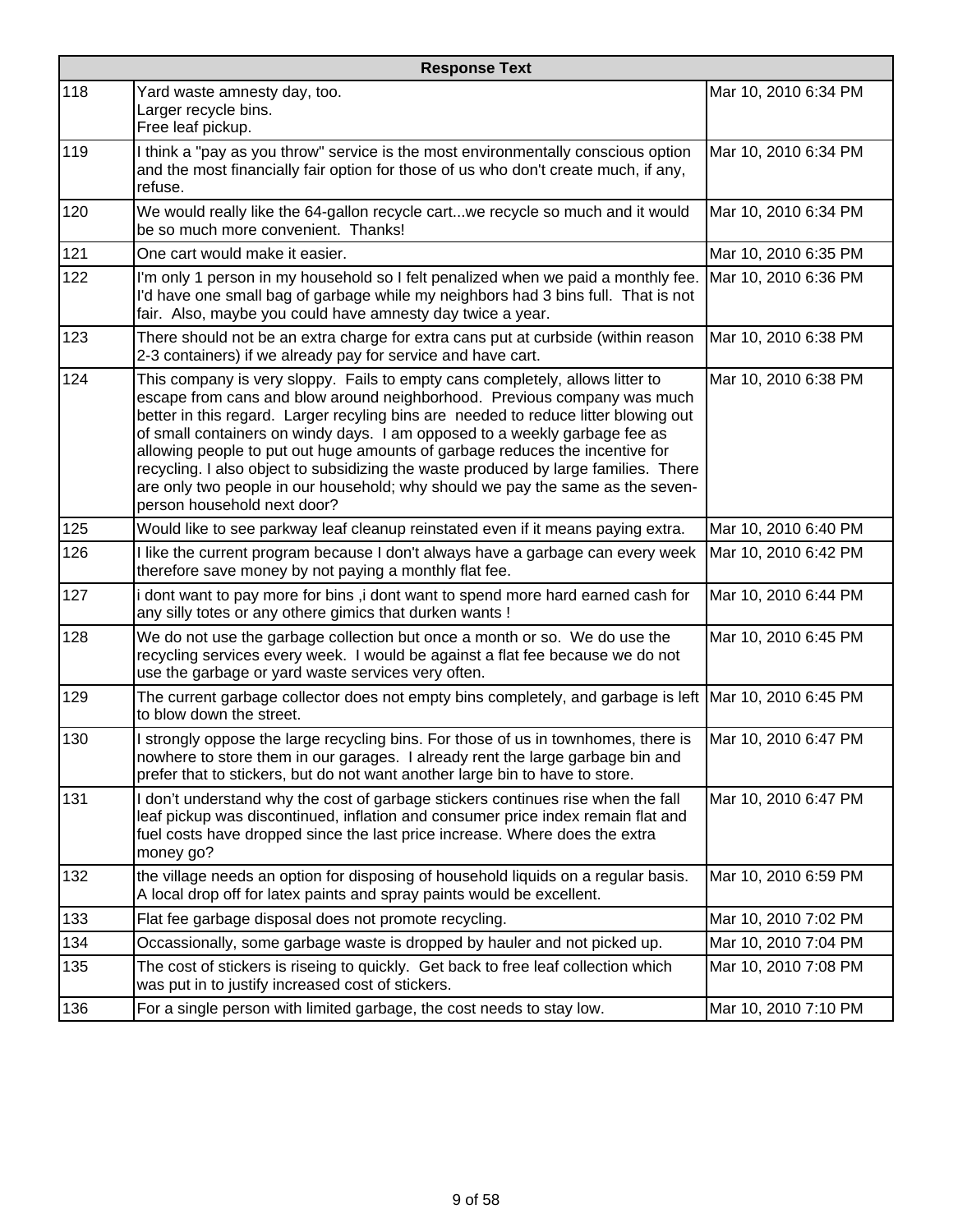| <b>Response Text</b> |                                                                                                                                                                                                                                                                                                                                                                                                                                                                                                                                                                                                                                                                |                      |
|----------------------|----------------------------------------------------------------------------------------------------------------------------------------------------------------------------------------------------------------------------------------------------------------------------------------------------------------------------------------------------------------------------------------------------------------------------------------------------------------------------------------------------------------------------------------------------------------------------------------------------------------------------------------------------------------|----------------------|
| 137                  | The cost. Sure costs alot more since the Village switched to ARC. I don't feel we<br>should be forced to a cart collection or have flat fees. We are a two person<br>household, don't generate as much garbage or recyclables as a larger household<br>and don't feel we should have to pay a flat fee same as a larger household would<br>pay.                                                                                                                                                                                                                                                                                                                | Mar 10, 2010 7:10 PM |
|                      | We recycle everthing we can and usually have 1 bin/week. Maybe around the<br>holidays we will have 2 bins. My complaint is that on winder days, some things<br>get blown out of the bin. Can't they pick it up? I usually always have to pick up a<br>few things that are laying right there next to the empty bin when I get home.                                                                                                                                                                                                                                                                                                                            |                      |
| 138                  | I would like to see Amnesty Day held twice a year - once in the Spring and once in Mar 10, 2010 7:10 PM<br>the Fall. Once a year is just not enough. Thank you.                                                                                                                                                                                                                                                                                                                                                                                                                                                                                                |                      |
| 139                  | Paying by the bin for trash disposal is a pain, but it makes people more<br>responsible about recycling. It's the best way. For instance, I do a lot of shop work<br>in my basement. I can set stripped-down iron, steel, aluminum scrap, etc. at the<br>curb for the roving scavengers the day before pickup, and whsst! it's gone.                                                                                                                                                                                                                                                                                                                           | Mar 10, 2010 7:11 PM |
| 140                  | Keep the stickers! Don't go to a flat monthly fee for garbage collection! Retired<br>residents like myself should only pay for the small amount of trash we dispose of.                                                                                                                                                                                                                                                                                                                                                                                                                                                                                        | Mar 10, 2010 7:12 PM |
| 141                  | I think 2 amnesty days (spring and fall) would be better. I purchased BFI carts that Mar 10, 2010 7:19 PM<br>I still have, and I rent an ARC cart. I use an over sized recycling container that<br>fills easily. If my Arc cart is full, then I use my old BFI one to supplement, with a<br>sticker on it. Sometimes they won't take it.                                                                                                                                                                                                                                                                                                                       |                      |
| 142                  | O many occasions the recycle has been picked up at the same time as the<br>garbage. I have been told that recycle is picked up first and then the garbage, but<br>I would say that about 1/3 of the time both are combine in one truck. I don't feel<br>that ARC is doing a good job and would like to see another service used.                                                                                                                                                                                                                                                                                                                               | Mar 10, 2010 7:20 PM |
| 143                  | I think seniors should be given a discount for their stickers                                                                                                                                                                                                                                                                                                                                                                                                                                                                                                                                                                                                  | Mar 10, 2010 7:23 PM |
| 144                  | Price increase? On what basis? Salaries are not increasing, fuel is not<br>increasing, truck costs are not increasing.                                                                                                                                                                                                                                                                                                                                                                                                                                                                                                                                         | Mar 10, 2010 7:24 PM |
| 145                  | Would like the free yard waste pickup program in the fall                                                                                                                                                                                                                                                                                                                                                                                                                                                                                                                                                                                                      | Mar 10, 2010 7:30 PM |
| 146                  | I recycle as much as I can and compost all of my yard waste. Often, I only put 1<br>can out a month. I would DEFINATELY not want to pay a monthly fee or a<br>container fee. I think the company that we had before this one took better care to<br>get the garbage into to the truck and took more types of recycle items. I feel that<br>we are paying more per sticker and getting less service. Keep the sticker system!<br>It's is more fair for everyone to pay for the amount of garbage they generate. Why<br>should I have to pay the same amount as a family of 5 if it's just me generating<br>garbage? DON'T FIX WHAT ISN'T BROKEN - KEEP IT FAIR. | Mar 10, 2010 7:31 PM |
| 147                  | The current system (with stickers and carts) allows for those who average less<br>than one can of garbage per week to save money, and encourages recycling. If<br>the village were to switch to a cart-only program, there should be a smaller cart<br>option which costs no more than 3-4 stickers per month.                                                                                                                                                                                                                                                                                                                                                 | Mar 10, 2010 7:37 PM |
| 148                  | We really need to have recycling carts as opposed to the small bins. There isn't<br>enough room and on windy and rainy/snowy days, it's a mess.                                                                                                                                                                                                                                                                                                                                                                                                                                                                                                                | Mar 10, 2010 7:42 PM |
| 149                  | There have been too many skipped garbage collections, on days where trash was  Mar 10, 2010 7:44 PM<br>placed on curbside prior to trash collection.                                                                                                                                                                                                                                                                                                                                                                                                                                                                                                           |                      |
| 150                  | I don't recycle because I don't know how it works or where to get the cart from.                                                                                                                                                                                                                                                                                                                                                                                                                                                                                                                                                                               | Mar 10, 2010 7:46 PM |
| 151                  | prefer spring amnesty                                                                                                                                                                                                                                                                                                                                                                                                                                                                                                                                                                                                                                          | Mar 10, 2010 7:46 PM |
| 152                  | I have had numerous instances where some garbage is left in a can, and others<br>where for trivial reasons, the can was not emptied (our Christmas pine roping<br>would not easily fall out of the garbage can, so they left it - - I easily started<br>loosening it with an ungloved hand). Trash is often left on the street because they<br>are not careful when dumping it into the truck. Please go back to the previous<br>garbage service!!!                                                                                                                                                                                                            | Mar 10, 2010 7:47 PM |
| 153                  | I am very satisfied with it.                                                                                                                                                                                                                                                                                                                                                                                                                                                                                                                                                                                                                                   | Mar 10, 2010 7:47 PM |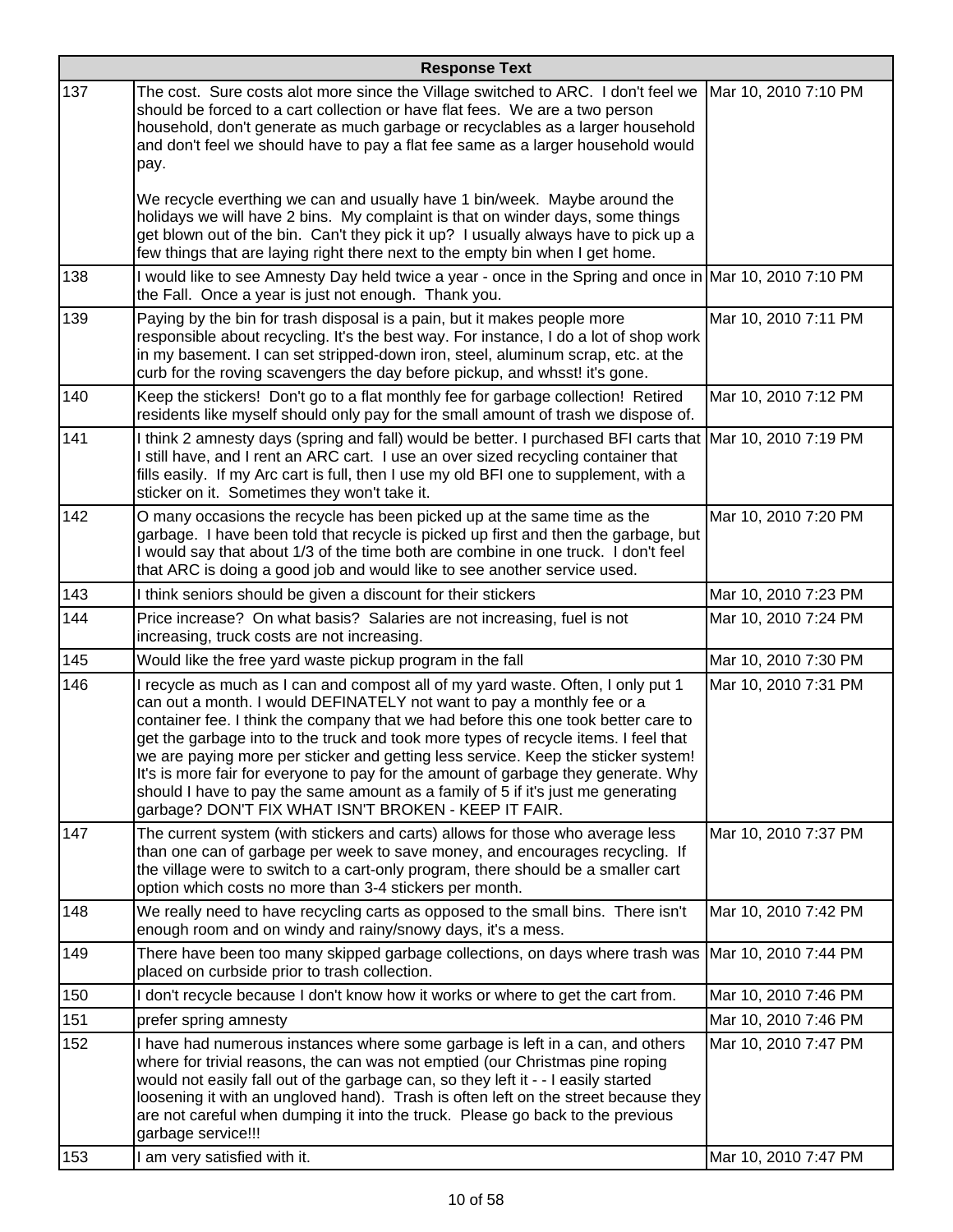|     | <b>Response Text</b>                                                                                                                                                                                                                                                                                                                                                                                                                                                                                                                                                                                                                                                                                                                                                                                                                                                                                                                                                                                                                                                                                                                                                                                                                                                                                                                                                                                                                                                                                                                                                                                     |                      |  |
|-----|----------------------------------------------------------------------------------------------------------------------------------------------------------------------------------------------------------------------------------------------------------------------------------------------------------------------------------------------------------------------------------------------------------------------------------------------------------------------------------------------------------------------------------------------------------------------------------------------------------------------------------------------------------------------------------------------------------------------------------------------------------------------------------------------------------------------------------------------------------------------------------------------------------------------------------------------------------------------------------------------------------------------------------------------------------------------------------------------------------------------------------------------------------------------------------------------------------------------------------------------------------------------------------------------------------------------------------------------------------------------------------------------------------------------------------------------------------------------------------------------------------------------------------------------------------------------------------------------------------|----------------------|--|
| 154 | I oppose forcing every to use a cart for garbage. We are recycle as much as<br>possible so as to only use a garbage sticker alternate weeks. Forcing us to use a<br>cart for a monthly fee only subsidizes those who generate more trash.                                                                                                                                                                                                                                                                                                                                                                                                                                                                                                                                                                                                                                                                                                                                                                                                                                                                                                                                                                                                                                                                                                                                                                                                                                                                                                                                                                | Mar 10, 2010 7:49 PM |  |
| 155 | The sticker program is fair. I'm a senior and do not have a lot of garbage. Keep<br>the sticker program.                                                                                                                                                                                                                                                                                                                                                                                                                                                                                                                                                                                                                                                                                                                                                                                                                                                                                                                                                                                                                                                                                                                                                                                                                                                                                                                                                                                                                                                                                                 | Mar 10, 2010 7:51 PM |  |
| 156 | I hate stickers. Hate. That's right, hate them.                                                                                                                                                                                                                                                                                                                                                                                                                                                                                                                                                                                                                                                                                                                                                                                                                                                                                                                                                                                                                                                                                                                                                                                                                                                                                                                                                                                                                                                                                                                                                          | Mar 10, 2010 7:55 PM |  |
| 157 | I am often out of town so I don't want a monthly fee charged for garbage when I<br>am away.                                                                                                                                                                                                                                                                                                                                                                                                                                                                                                                                                                                                                                                                                                                                                                                                                                                                                                                                                                                                                                                                                                                                                                                                                                                                                                                                                                                                                                                                                                              | Mar 10, 2010 8:00 PM |  |
| 158 | I DO NOT want to go to a monthly fee. We recycle and that reduces the amount of Mar 10, 2010 8:03 PM<br>garbage we produce, thereby saving us money.<br>The only complaint I have with ARC is that they pick up garbage on our side of the<br>street (Barneswood DR) so late. The other side gets picked up much earlier. In<br>the summer the garbage smells terrible after sitting out in the hot sun for so long.<br>I think recycling is very important and am glad this service is offered.                                                                                                                                                                                                                                                                                                                                                                                                                                                                                                                                                                                                                                                                                                                                                                                                                                                                                                                                                                                                                                                                                                         |                      |  |
| 159 | Garbage stickers are the fairest way to charge people who recycle most of their<br>waste and have very little garbage to dispose of.                                                                                                                                                                                                                                                                                                                                                                                                                                                                                                                                                                                                                                                                                                                                                                                                                                                                                                                                                                                                                                                                                                                                                                                                                                                                                                                                                                                                                                                                     | Mar 10, 2010 8:06 PM |  |
| 160 | In the past ARC has provided very poor service in the area where we live. The<br>collection drivers have attitude, they are lazy and don't get out of the truck to pick<br>up garbage or remove garbage can lids. They just sit in the truck and do it all with<br>the arm and leave the garbage cans right on the curb where they call in the street<br>and the lids are lying in the street where they can get run over and destroyed. In<br>some cases, the truck driver himself just drives over the lids that have fallen in the<br>street. On top of that, the driver does not obey street signs when it comes to One<br>Way streets and then expect drivers who are going the right way down the street<br>to move for them. When contacting ARC Customer Service, we get told they will<br>look into it and that we should first contact the Village. In some cases we were<br>told there was nothing they could do to resolve the issues when it came to the<br>driver not picking up garbage/recycling. There have been weeks where he will<br>only pick up half of the streets recycling and then the rest gets dumped in with the<br>garbage. What's the point in having a recycling program when the recycling winds<br>up in the garbage anyway? Between the drivers and the customer service ARC<br>has been very poor when it comes to garbage collection. We have even contact<br>the Village on several occasions regarding some of the issues and was told they<br>would look into it, from those incidents nothing ever came from it and the same<br>problems continue to this date. | Mar 10, 2010 8:07 PM |  |
| 161 | Would like to see reinstatement of subsized leaf disposal                                                                                                                                                                                                                                                                                                                                                                                                                                                                                                                                                                                                                                                                                                                                                                                                                                                                                                                                                                                                                                                                                                                                                                                                                                                                                                                                                                                                                                                                                                                                                | Mar 10, 2010 8:11 PM |  |
| 162 | The current system is a pay as you go if you put one can out you pay for one can.<br>If you put two can out you pay for two. If a bin is required you may for more space<br>than you need.                                                                                                                                                                                                                                                                                                                                                                                                                                                                                                                                                                                                                                                                                                                                                                                                                                                                                                                                                                                                                                                                                                                                                                                                                                                                                                                                                                                                               | Mar 10, 2010 8:11 PM |  |
| 163 | It's too expensive to get rid of yard waste                                                                                                                                                                                                                                                                                                                                                                                                                                                                                                                                                                                                                                                                                                                                                                                                                                                                                                                                                                                                                                                                                                                                                                                                                                                                                                                                                                                                                                                                                                                                                              | Mar 10, 2010 8:16 PM |  |
| 164 | pick up costs for leaf disposal is outrage especially with all the mature trees in<br>DG. Monthly trash costs would put seniors and small families (couples) at a<br>financial disadvantage!                                                                                                                                                                                                                                                                                                                                                                                                                                                                                                                                                                                                                                                                                                                                                                                                                                                                                                                                                                                                                                                                                                                                                                                                                                                                                                                                                                                                             | Mar 10, 2010 8:17 PM |  |
| 165 | Those who are most wasteful should pay more. That is why I like the current<br>system. I do not want to pay for my neighbors huge garbage generation.                                                                                                                                                                                                                                                                                                                                                                                                                                                                                                                                                                                                                                                                                                                                                                                                                                                                                                                                                                                                                                                                                                                                                                                                                                                                                                                                                                                                                                                    | Mar 10, 2010 8:37 PM |  |
| 166 | repeatedly, recycle containers broken by ARC<br>How do I get them replaced?<br>Recycle items strewn all over street after pickups.<br>Some Items rejected, intentionally thrown in parkway by ARC only to be accepted<br>in the next week pickup. WTF !                                                                                                                                                                                                                                                                                                                                                                                                                                                                                                                                                                                                                                                                                                                                                                                                                                                                                                                                                                                                                                                                                                                                                                                                                                                                                                                                                  | Mar 10, 2010 8:43 PM |  |
| 167 | I liked the previous service that we had. Since switching to this new company<br>they have broken my recycling bins and if something falls out they do not bother<br>to pick it up. The other company we had were neater and more careful with<br>containers as not to throw and break them.                                                                                                                                                                                                                                                                                                                                                                                                                                                                                                                                                                                                                                                                                                                                                                                                                                                                                                                                                                                                                                                                                                                                                                                                                                                                                                             | Mar 10, 2010 8:45 PM |  |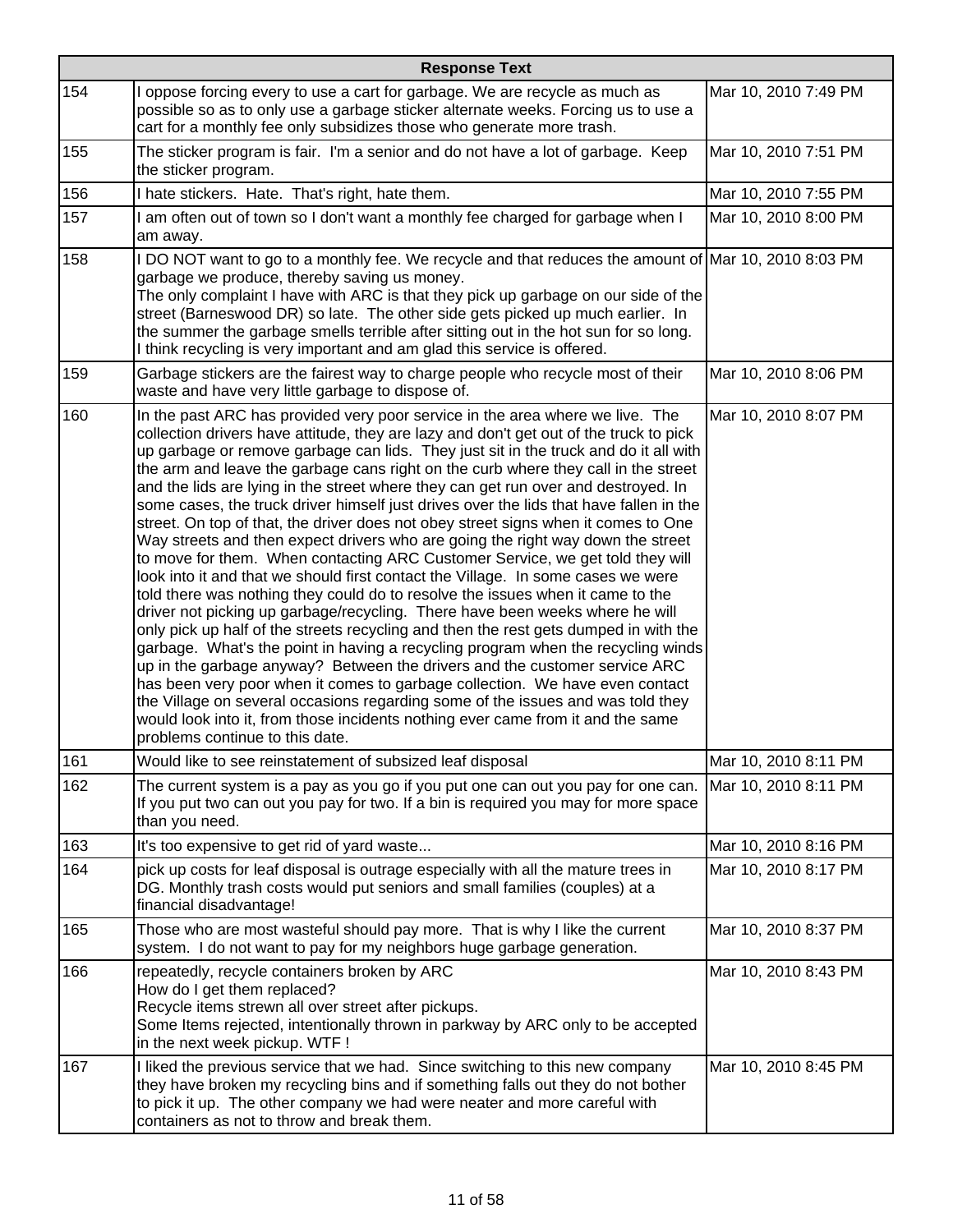|     | <b>Response Text</b>                                                                                                                                                                                                                                                                                                                                                                                                                                                                                   |                      |  |
|-----|--------------------------------------------------------------------------------------------------------------------------------------------------------------------------------------------------------------------------------------------------------------------------------------------------------------------------------------------------------------------------------------------------------------------------------------------------------------------------------------------------------|----------------------|--|
| 168 | Twenty years ago the village switched from a flat fee to the current system.<br>Stickers encourage folks to reduce garbage. There are plenty of small households<br>in DG that get by on one sticker a week. The sticker system is fair because one<br>pays for what one uses. Making everyone rent a bin is a giant step back. What is<br>the incentive? It sounds like a way to increase the hauler's revenues, with<br>absolutely no added value for the consumer.<br>Please don't fall for this!!! | Mar 10, 2010 8:49 PM |  |
| 169 | yard waste stickers allow those with less garbage to pay less - do not give them<br>up!!!!!                                                                                                                                                                                                                                                                                                                                                                                                            | Mar 10, 2010 8:59 PM |  |
| 170 | If the cost of the flat fee garbage costs was equal to 2-3 stickers a month I would<br>favor that system. Since I do not have garbage every week. But I think that<br>approach would provide the incentive to actively recycle.                                                                                                                                                                                                                                                                        | Mar 10, 2010 9:03 PM |  |
| 171 | The village seemed to perform a bait and switch while changing to ARC. The<br>advantage to switching included lower rates and periods of free yard waste<br>disposal. Also eliminating one of the amnesty days was reasonable, it now looks<br>like you are entertaining elimination of the other one. I'm sure any reduction in<br>services will result in reduced overall costs to the residents. Right?                                                                                             | Mar 10, 2010 9:06 PM |  |
| 172 | The costs are too high for the services. They need to pick up the leaves in the fall Mar 10, 2010 9:08 PM<br>if they are going to charge these rates.                                                                                                                                                                                                                                                                                                                                                  |                      |  |
| 173 | I feel the previous provider did a much better job at picking up refuse and taking<br>care of emptied containers. With ARC one finds bins strewn all over the place and<br>garbage/recycling material in the street and on the lawn.                                                                                                                                                                                                                                                                   | Mar 10, 2010 9:09 PM |  |
| 174 | no                                                                                                                                                                                                                                                                                                                                                                                                                                                                                                     | Mar 10, 2010 9:17 PM |  |
| 175 | My wife and I don't generate the same amount of trash as a family of four. I<br>strongly object to a monthly fee based program. This would not be fair. Leave<br>things the way they are.                                                                                                                                                                                                                                                                                                              | Mar 10, 2010 9:25 PM |  |
| 176 | The current system rewards those who recycle well by having less cost for<br>garbage. A cart system or fixed cost system would remove some of that incentive<br>since you pay the same whether you recycle or not.                                                                                                                                                                                                                                                                                     | Mar 10, 2010 9:26 PM |  |
| 177 | Every household should be required to have household paid garbage and<br>recycling covered totes.                                                                                                                                                                                                                                                                                                                                                                                                      | Mar 10, 2010 9:30 PM |  |
| 178 | Because of recycling, we have less garbage to go into a landfill. Therefore, we<br>do not have to put garbage out every week. I am against having to pay a monthly<br>fee; I appreciate the pay-by-sticker concept.                                                                                                                                                                                                                                                                                    | Mar 10, 2010 9:35 PM |  |
| 179 | The price increases are hefty, but the servive is acceptable. I'd like to see the<br>sticker system stay, but the prices be frozen for at least 2 years. Also, would like<br>to see more mobile haz mat disposal services available for batteries, paint, etc                                                                                                                                                                                                                                          | Mar 10, 2010 9:37 PM |  |
| 180 | Will a cart system speed garbage pickup? If so, I would prefer it. Will it lower<br>costs?                                                                                                                                                                                                                                                                                                                                                                                                             | Mar 10, 2010 9:39 PM |  |
| 181 | Price increases the past two years have been excessive!!                                                                                                                                                                                                                                                                                                                                                                                                                                               | Mar 10, 2010 9:40 PM |  |
| 182 | We only put out 1 garbage can every 2 weeks. We recycle, reuse, and do not buy<br>products with lots of packaging. I do not want to pay a monthly fee as it would cost<br>me more than I pay now. I think paying a monthly fee would reduce the amount of<br>recycling as people would just put everything in the garbage because it is just 1<br>fee.                                                                                                                                                 | Mar 10, 2010 9:42 PM |  |
| 183 | We used to get service twice a week, than it went to on Wednesdays. Now it's<br>picked up on Friday'sat about 3 - 3:30 PM. (South side Downers), That's 6 1/2<br>days of garbage at my house, including the prior weekend when it's not collected<br>until late in the afternoons Friday. I wonder why the North Side didn't get that<br>schedule? that ? How about switching pick-ups every year ? Don't like that idea,<br>do you?                                                                   | Mar 10, 2010 9:43 PM |  |
| 184 | They should pick up garbage first and then recycling-especially in the summer.<br>We've had to call a couple of times when they've missed up (our frive is next to<br>our neighbors andthey only pick up one) and they haven't come back to pick up as<br>promised.                                                                                                                                                                                                                                    | Mar 10, 2010 9:53 PM |  |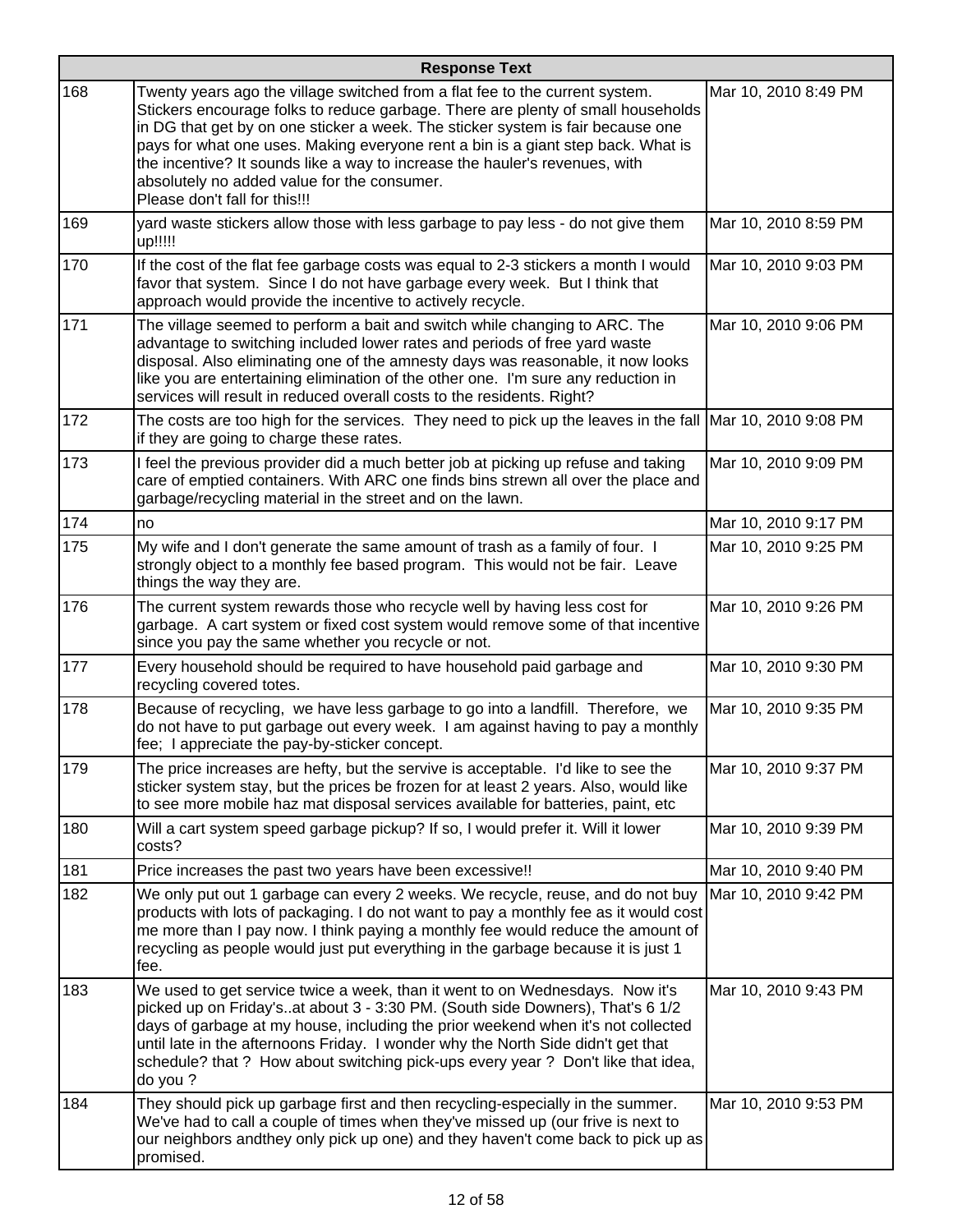| <b>Response Text</b> |                                                                                                                                                                                                                                                                                                                                                                                                                                                                                                 |                       |
|----------------------|-------------------------------------------------------------------------------------------------------------------------------------------------------------------------------------------------------------------------------------------------------------------------------------------------------------------------------------------------------------------------------------------------------------------------------------------------------------------------------------------------|-----------------------|
| 185                  | The service is fine. Please keep garbage amnesty day.                                                                                                                                                                                                                                                                                                                                                                                                                                           | Mar 10, 2010 10:03 PM |
| 186                  | We recycle as much as possible, making it necessary to put out a garbage can<br>every 2-3 weeks. Going to a flat fee doesn't seem fair to those of us who use less<br>garbage services by recycling than others. Also, there is a 50# weight limit on<br>garbage cans so that the men can lift the cans, yet I see trucks using the hydraulic<br>arms to lift the cans (though not in my neighborhood--what gives?) that would<br>make the weight limit not as critical. What's that all about? | Mar 10, 2010 10:06 PM |
| 187                  | No recyclying for apartments and condo's!! Shame on Downers Grove.                                                                                                                                                                                                                                                                                                                                                                                                                              | Mar 10, 2010 10:06 PM |
| 188                  | I'm senior citizen do not have alot of garbage. I keep a container on wheels in my<br>garbage putting my small garbage bags in it weekly and then put it out about once<br>a month. Yard waste is another item. I have a large lot and most spring and fall I<br>have one to two containers. I recycle once a week. I prefer to pay for the services<br>as needed                                                                                                                               | Mar 10, 2010 10:17 PM |
| 189                  | It's gotten very expensive!!!                                                                                                                                                                                                                                                                                                                                                                                                                                                                   | Mar 10, 2010 10:22 PM |
| 190                  | stickers are a complete waste of time                                                                                                                                                                                                                                                                                                                                                                                                                                                           | Mar 10, 2010 10:27 PM |
| 191                  | How about a free yard waste collection in the fall                                                                                                                                                                                                                                                                                                                                                                                                                                              | Mar 10, 2010 10:39 PM |
| 192                  | The price of stickers is already too high. I live in a townhome, and would not have Mar 10, 2010 10:41 PM<br>room to store a cart in my garage, and typically only use one sticker per month. A<br>monthly fee would hurt single people like me that recycle a lot.                                                                                                                                                                                                                             |                       |
| 193                  | Three times the garbage collectors have forgotten to pick up our garbage. They<br>collected the recycling but forgot to get the garbage. We called each time but<br>once they did not come back until after the weekend.                                                                                                                                                                                                                                                                        | Mar 10, 2010 10:48 PM |
| 194                  | The prices keep going up while the service remains the same once a week with<br>about the same number of collections per household. How about holding down<br>the costs in light of the economic environment. Also not sure about the offset<br>benefit for recycled--do we get a credit?                                                                                                                                                                                                       | Mar 10, 2010 10:49 PM |
| 195                  | Friday is a terrible day for collection. It should be limited to Monday through<br>Thursday.                                                                                                                                                                                                                                                                                                                                                                                                    | Mar 10, 2010 10:57 PM |
| 196                  | household of two people; we compost and recycle and do not put out garbage<br>every week. Strongly wish to stay with the current sticker system. No wish to pay<br>for a service I'm not using.                                                                                                                                                                                                                                                                                                 | Mar 10, 2010 10:59 PM |
| 197                  | Stickers should stay, our family doesn't need weekly gargbage and certainly not<br>the cart size suggested. 32 Gallon at lower cost, maybe.                                                                                                                                                                                                                                                                                                                                                     | Mar 10, 2010 11:13 PM |
| 198                  | I like the sticker-based program because my family throws out so little. A flat<br>monthly fee would increase my costs and subsidize those who generate more<br>trash.                                                                                                                                                                                                                                                                                                                          | Mar 10, 2010 11:32 PM |
| 199                  | if its not broke, don't fix it.                                                                                                                                                                                                                                                                                                                                                                                                                                                                 | Mar 10, 2010 11:47 PM |
| 200                  | other service was better                                                                                                                                                                                                                                                                                                                                                                                                                                                                        | Mar 10, 2010 11:57 PM |
| 201                  | no                                                                                                                                                                                                                                                                                                                                                                                                                                                                                              | Mar 11, 2010 12:00 AM |
| 202                  | Why is our trash cart continuously left in the middle of the street when I can place<br>it at the edge of the curb facing the direction they request in order to make it easy<br>for them? There is no reason for it to be left in the middle of the street for cars to<br>go around.                                                                                                                                                                                                           | Mar 11, 2010 12:19 AM |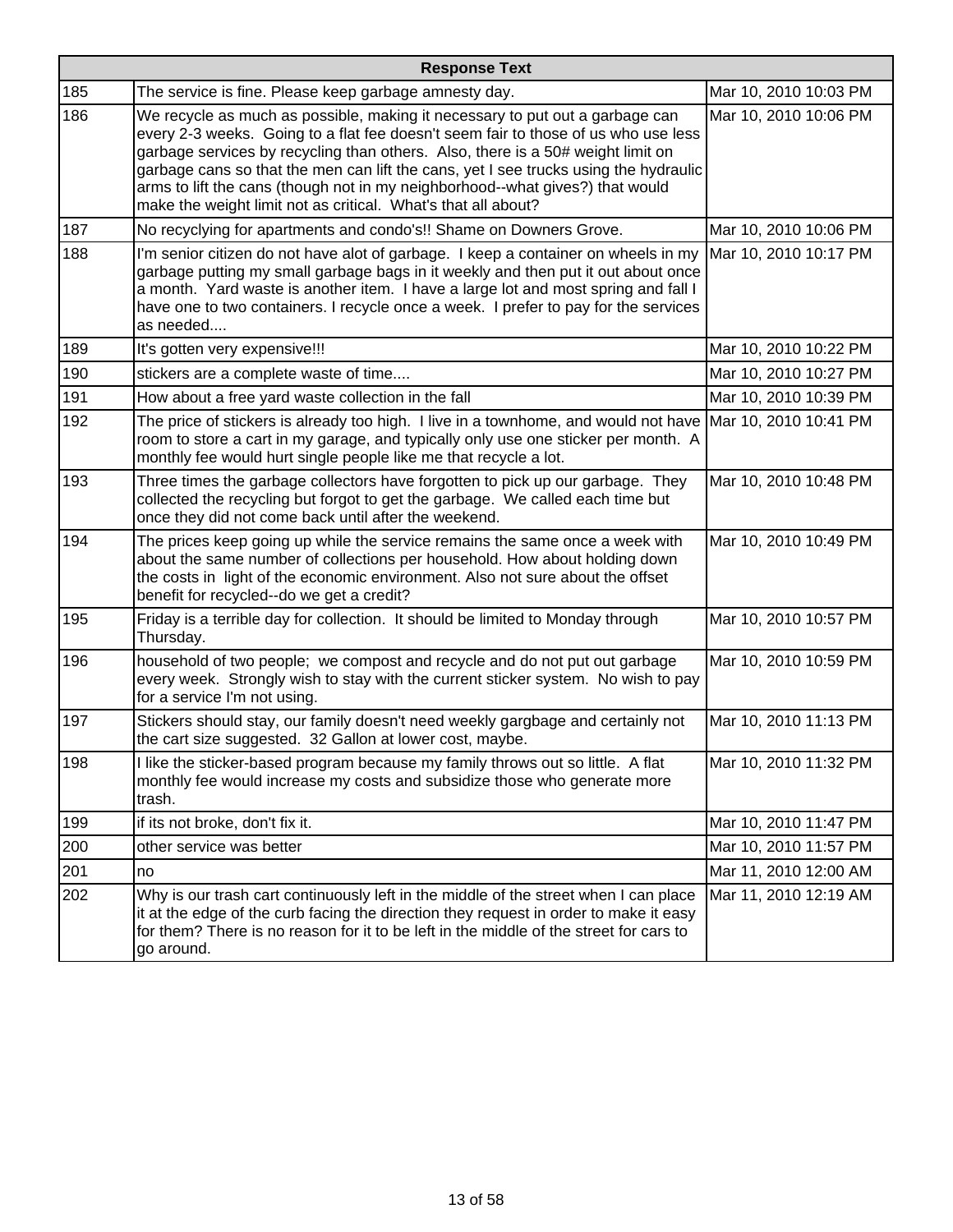|     | <b>Response Text</b>                                                                                                                                                                                                                                                                                                                                                                                                                                                                                                                                                                                                                                                                                                                                                                                                                                                                                                                                                                                                                                                                         |                       |
|-----|----------------------------------------------------------------------------------------------------------------------------------------------------------------------------------------------------------------------------------------------------------------------------------------------------------------------------------------------------------------------------------------------------------------------------------------------------------------------------------------------------------------------------------------------------------------------------------------------------------------------------------------------------------------------------------------------------------------------------------------------------------------------------------------------------------------------------------------------------------------------------------------------------------------------------------------------------------------------------------------------------------------------------------------------------------------------------------------------|-----------------------|
| 203 | Want free pickup of leaves - we already pay enough (too much) in sticker fees<br>that should cover the expense. Want styrofoam in the recyling program and not in<br>the landfills. Include yard waste in Amnesty Day. Include misc. metals, pots,<br>pans etc. in recycling program. Let appliance recyclers register to provide free<br>appliance pickup. Coordinate free recycling local locations for oil, batteries,<br>flourescent lights, metals, household chemicals etc. that are not included in<br>contract with our trash hauler - post on your webside. Naperville recycling<br>location too far away - two hours of time and two gallons of gas - why make the<br>Arabs rich? Periodic shred fests have been good idea. If my recycling bin is full, I<br>just put the overflow in another box or bin. Am I mistaken or do I see yard waste<br>tossed into the same trucks with the refuse?? Are we really recycling yard waste?<br>The recycled soil you provide is too hazardous to be used in gardens? - then its<br>too hazardous to be used in yards, or anywhere else!!! | Mar 11, 2010 12:35 AM |
| 204 | price for yard waste stickers is too high                                                                                                                                                                                                                                                                                                                                                                                                                                                                                                                                                                                                                                                                                                                                                                                                                                                                                                                                                                                                                                                    | Mar 11, 2010 12:39 AM |
| 205 | 7) A big cart sounds like a good idea, but I'm not sure where I'd put it.<br>10) I don't need an Amnesty Day. If it costs the Village extra, I would discontinue<br>it.<br>15) If the flat fee was under \$9 a month and convenient to pay I would say ok.<br>We usually put garbage out every other week. We recycle and compost and have<br>a family of two.                                                                                                                                                                                                                                                                                                                                                                                                                                                                                                                                                                                                                                                                                                                               | Mar 11, 2010 12:48 AM |
| 206 | I would prefer a larger container for the recycle program only if there is no<br>additional charges. Otherwise, leave it the way it is.                                                                                                                                                                                                                                                                                                                                                                                                                                                                                                                                                                                                                                                                                                                                                                                                                                                                                                                                                      | Mar 11, 2010 12:52 AM |
| 207 | I would like more clarity on how clean the recyclable items need to be. To use<br>water to rinse items perfectly clean uses more resources than seems necessary.<br>There are different opinions about what is considered clean. I know someone<br>who doesn't put pizza boxes in the recycle because there's a little bit of grease on<br>the box from the cheese. This should be clarified.                                                                                                                                                                                                                                                                                                                                                                                                                                                                                                                                                                                                                                                                                                | Mar 11, 2010 1:08 AM  |
| 208 | I think the service is good and cost is fair. I rent a cart vs buying stickers.                                                                                                                                                                                                                                                                                                                                                                                                                                                                                                                                                                                                                                                                                                                                                                                                                                                                                                                                                                                                              | Mar 11, 2010 1:09 AM  |
| 209 | happy with service but as a senior i am would like village to keep the price low as<br>possible                                                                                                                                                                                                                                                                                                                                                                                                                                                                                                                                                                                                                                                                                                                                                                                                                                                                                                                                                                                              | Mar 11, 2010 1:11 AM  |
| 210 | i love the stickers, we are only two people and sometime do not have garbage<br>and it would cost us alot more money for the bin. we are on a fixed income. this<br>works for us.                                                                                                                                                                                                                                                                                                                                                                                                                                                                                                                                                                                                                                                                                                                                                                                                                                                                                                            | Mar 11, 2010 1:24 AM  |
| 211 | The open top recycling containers are a pain. We're always picking up empty milk Mar 11, 2010 1:29 AM<br>jugs that blow into our yard form someone's recycling container.                                                                                                                                                                                                                                                                                                                                                                                                                                                                                                                                                                                                                                                                                                                                                                                                                                                                                                                    |                       |
| 212 | I think it is currently a very fair, and effective service that ARC provides. I don't<br>see how it can be improved in an efficient way.                                                                                                                                                                                                                                                                                                                                                                                                                                                                                                                                                                                                                                                                                                                                                                                                                                                                                                                                                     | Mar 11, 2010 1:37 AM  |
| 213 | Add composting service similar to what they have on San Francisco.                                                                                                                                                                                                                                                                                                                                                                                                                                                                                                                                                                                                                                                                                                                                                                                                                                                                                                                                                                                                                           | Mar 11, 2010 1:43 AM  |
| 214 | This is a user fee and it should stay that way! If we are able to reduce our<br>consumption we should not be penalized!                                                                                                                                                                                                                                                                                                                                                                                                                                                                                                                                                                                                                                                                                                                                                                                                                                                                                                                                                                      | Mar 11, 2010 1:43 AM  |
| 215 | I would like proof, via village tour or affadavit, that items are recycled once<br>collected by ARC.                                                                                                                                                                                                                                                                                                                                                                                                                                                                                                                                                                                                                                                                                                                                                                                                                                                                                                                                                                                         | Mar 11, 2010 1:45 AM  |
| 216 | My family only puts out garbage once every other week. A flat fee would mean<br>paying too much.<br>What does household income have anything to do with barbage collection?                                                                                                                                                                                                                                                                                                                                                                                                                                                                                                                                                                                                                                                                                                                                                                                                                                                                                                                  | Mar 11, 2010 1:48 AM  |
| 217 | The use of garbage stickers is a pain, I'd much rather the services be paid for<br>monthly.                                                                                                                                                                                                                                                                                                                                                                                                                                                                                                                                                                                                                                                                                                                                                                                                                                                                                                                                                                                                  | Mar 11, 2010 2:11 AM  |
| 218 | If the village went to a cart for every house, I would want the cost to be in line with Mar 11, 2010 2:12 AM<br>what I pay currently to put out 1 "stickered" can per week.<br>I think it was a poor choice for the village to discontinue the free leaf pickup last<br>fall. It was wrong that we were given that with the new contract with ARC, but                                                                                                                                                                                                                                                                                                                                                                                                                                                                                                                                                                                                                                                                                                                                       |                       |
|     | then taken away. I could see if we entered into a new contract with another<br>company. Poor choice                                                                                                                                                                                                                                                                                                                                                                                                                                                                                                                                                                                                                                                                                                                                                                                                                                                                                                                                                                                          |                       |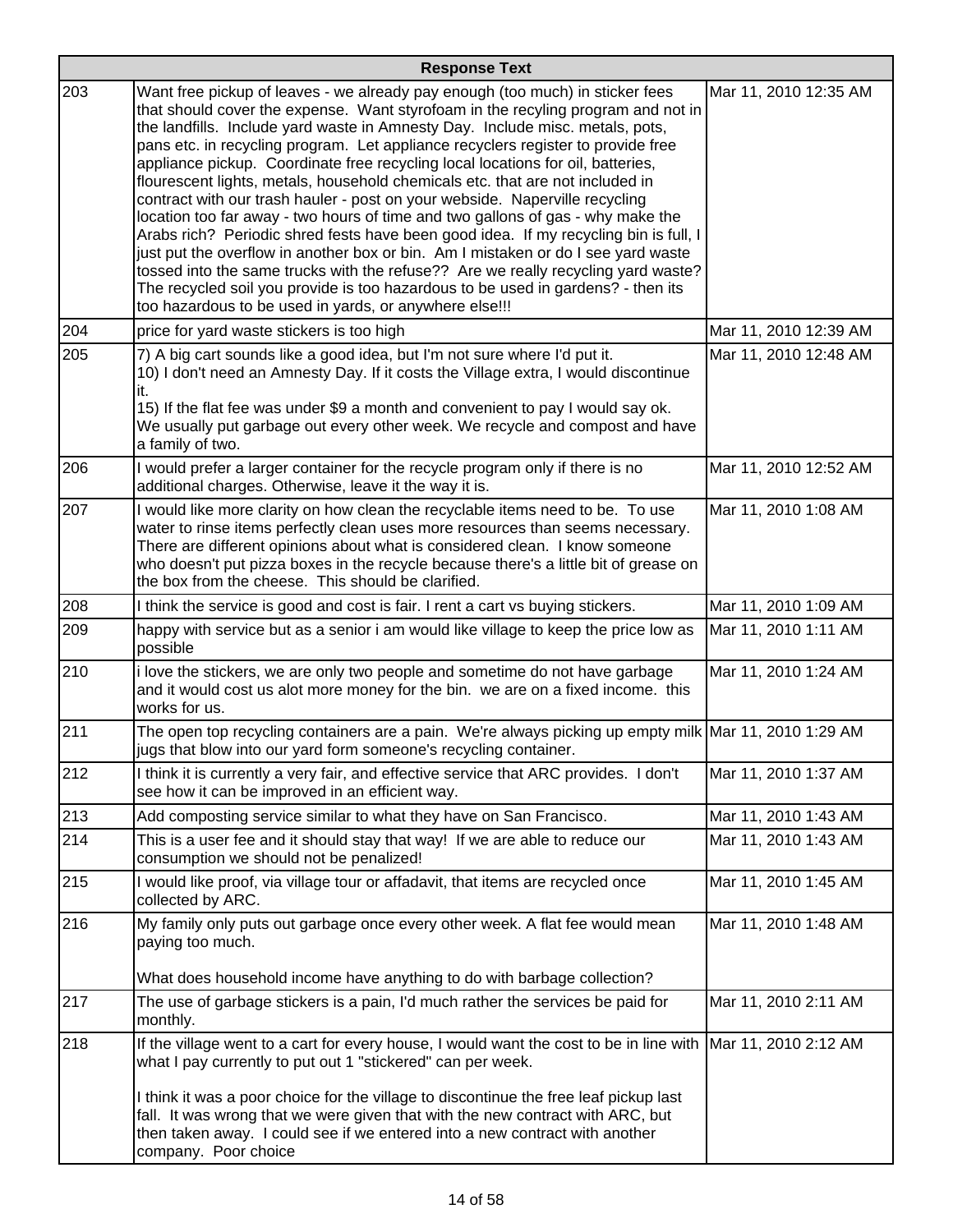|     | <b>Response Text</b>                                                                                                                                                                                                                                                                                                                                                                                                                                                                                                                                                                                                                             |                      |
|-----|--------------------------------------------------------------------------------------------------------------------------------------------------------------------------------------------------------------------------------------------------------------------------------------------------------------------------------------------------------------------------------------------------------------------------------------------------------------------------------------------------------------------------------------------------------------------------------------------------------------------------------------------------|----------------------|
| 219 | I was VERY disappointed the "tree city" of Downers Grove eliminated free leaf<br>pick-up. I pay for manty services I do not use, the one I do was eliminated.                                                                                                                                                                                                                                                                                                                                                                                                                                                                                    | Mar 11, 2010 2:18 AM |
| 220 | We have a small household and put out only a small amount of garbage, I prefer<br>to pay for only what I use, not to subsidize those who throw out alot every week.                                                                                                                                                                                                                                                                                                                                                                                                                                                                              | Mar 11, 2010 2:24 AM |
| 221 | Keep the program as is. We are empty nesters and do not want to subside other<br>households with a much larger waste stream by forcing everyone into a "one size<br>fits all" cart program. Also, if you do this how will you incentivize people to<br>recycle ?                                                                                                                                                                                                                                                                                                                                                                                 | Mar 11, 2010 2:45 AM |
| 222 | Since recycling truck comes first in the day, I have noticed refuse collection trucks   Mar 11, 2010 3:04 AM<br>picking up recyclables if the homeowner missed the recycling pick-up.                                                                                                                                                                                                                                                                                                                                                                                                                                                            |                      |
| 223 | I have seen ARC mix yardwaste, recyclables and garbage in the same truck<br>twice.I definately prefer garbage stickers and pay as you go in general.                                                                                                                                                                                                                                                                                                                                                                                                                                                                                             | Mar 11, 2010 3:10 AM |
| 224 | I do NOT want to see us go to a monthly payment for garbage pickup. My<br>household recycles, even seeking out packaging that is recyclable. It would not be<br>fair for me to have to pay the same rate as some lazy as that doesn't recycle<br>anything, simply throws everything away. Going to a monthly payment for pick up<br>sends the wrong signal.                                                                                                                                                                                                                                                                                      | Mar 11, 2010 3:11 AM |
| 225 | We recycle so much that our family of 4 usually only puts out a 30 gallon garbage<br>can every other week and our recycling bin is overflowing. Unless the monthly fee<br>for a cart would be less than the cost of 2 stickers, I don't want to be forced to pay<br>for a bin. Would much rather have a large recycling bin. I like the "pay for what<br>you use" system. I also think that if we have to cut costs somewhere, cut amnesty<br>day. Why should people be able to collect that amount of junk then be able to get<br>rid of it without paying a fair amount for it's disposal. Again - pay for the services<br>you use. Thank you. | Mar 11, 2010 3:21 AM |
| 226 | Arc has so many rules and regulations about recycling and garbage disposal you<br>need a handbook. My sister and I call them the garbage nazis!                                                                                                                                                                                                                                                                                                                                                                                                                                                                                                  | Mar 11, 2010 3:25 AM |
| 227 | While I would rather not have to pay for garbage stickers (because I'm miserly), I<br>think they encourage more recycling. So, ultimately I think this is our best option.<br>I do, however, wish we didn't have to use stickers to pay for fall leaf removal. This<br>is something I wish would be covered by our property taxes or a flat fee.<br>(As an aside, I would be opposed to any sort of "blue bag" program that would<br>require one to purchase bags to recycle and in the end discourage recycling.)                                                                                                                               | Mar 11, 2010 3:31 AM |
| 228 | Keep the sticker system! I don't want to subsidize what others dispose of. The<br>sticker system gives each resident control over their garbage costs. If you want to<br>pay less, recycle more or take the time to reduce the volume of waste you<br>dispose.                                                                                                                                                                                                                                                                                                                                                                                   | Mar 11, 2010 3:35 AM |
| 229 | We don't have a can a week of garbage so a monthy fee would be much more<br>expensive for us.                                                                                                                                                                                                                                                                                                                                                                                                                                                                                                                                                    | Mar 11, 2010 3:39 AM |
| 230 | I like the sticker system. I recycle as much as possible and am mindful of not<br>putting unnecessary things in the garbage container. I am a widow and I don't fill<br>a garbage container every week. I think the pay per use system is fair. Why<br>should I have to pay the same amount as the neighbor who puts out 3 cans every<br>week?                                                                                                                                                                                                                                                                                                   | Mar 11, 2010 3:49 AM |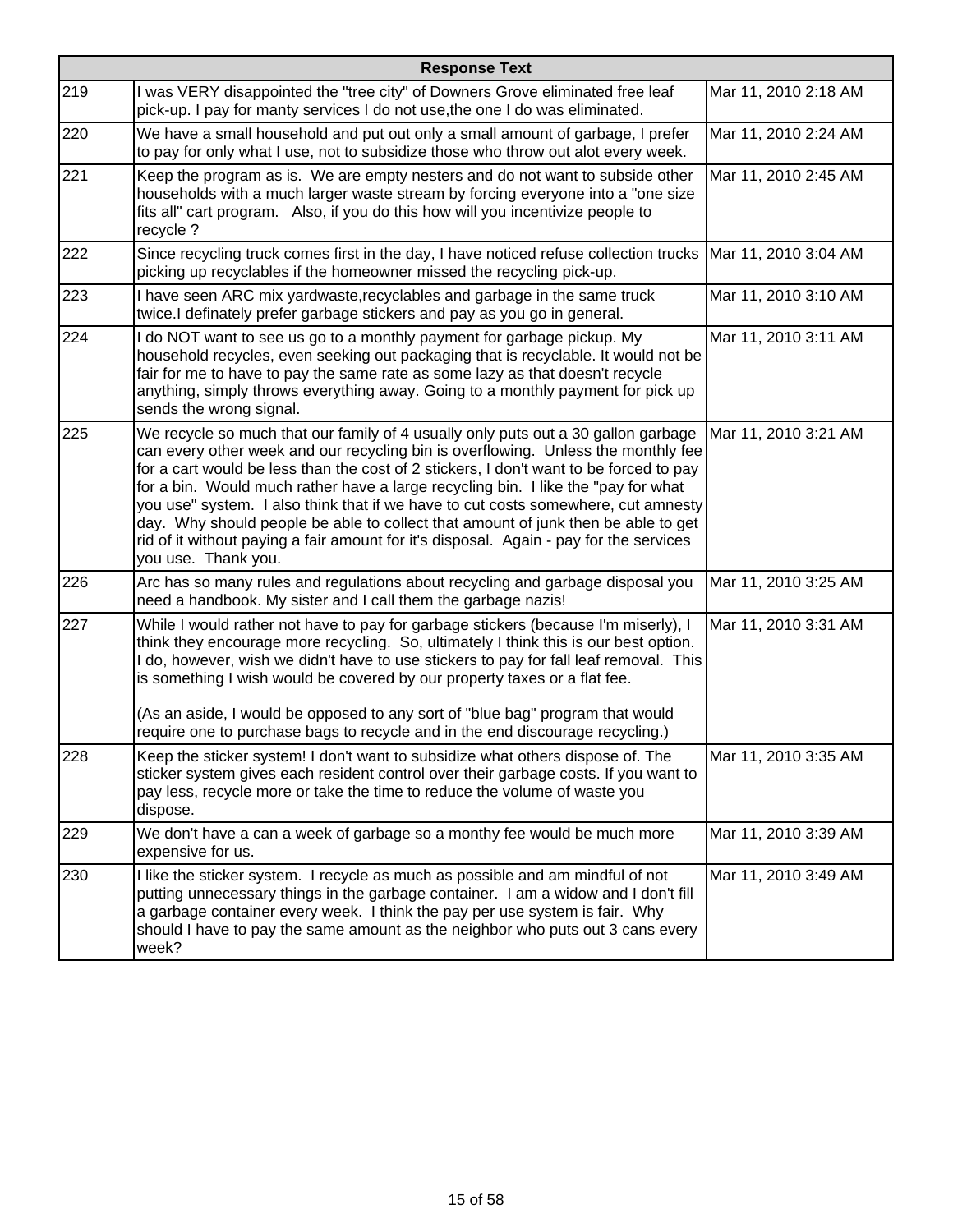|     | <b>Response Text</b>                                                                                                                                                                                                                                                                                                                                                                                                                                                                                                                                                                                                                                                                                                                                                                                                                                                                            |                       |  |
|-----|-------------------------------------------------------------------------------------------------------------------------------------------------------------------------------------------------------------------------------------------------------------------------------------------------------------------------------------------------------------------------------------------------------------------------------------------------------------------------------------------------------------------------------------------------------------------------------------------------------------------------------------------------------------------------------------------------------------------------------------------------------------------------------------------------------------------------------------------------------------------------------------------------|-----------------------|--|
| 231 | Going to a village wide cart charge would be financially unfair to the following<br>people:                                                                                                                                                                                                                                                                                                                                                                                                                                                                                                                                                                                                                                                                                                                                                                                                     | Mar 11, 2010 4:11 AM  |  |
|     | 1. Those who generate little garbage. (I, on average, only use 2 garbage stickers<br>a month.)                                                                                                                                                                                                                                                                                                                                                                                                                                                                                                                                                                                                                                                                                                                                                                                                  |                       |  |
|     | 2. Those who spend time out of town on extended vacations (I spend months in<br>Florida in the winter.)                                                                                                                                                                                                                                                                                                                                                                                                                                                                                                                                                                                                                                                                                                                                                                                         |                       |  |
|     | Also, going to a forced use of a 64 gallon garbage cart would result in a reduction<br>of recycling. Most people currently use the "carrot" of reduced garbage fees to<br>separate the recyclables from their garbage. If their forced garbage cart goes<br>partially filled every week, they will not bother to separate recyclables and make a<br>second trip to the curb to carry them out.                                                                                                                                                                                                                                                                                                                                                                                                                                                                                                  |                       |  |
| 232 | The current folks have been doing a good job; they have taken cans that may<br>have been a little heavier than they should with no complaints (not a habit of<br>mine). They are consistent with pick ups, we have never had a problem. The<br>branch pick up is a pain, cutting to length, bundling The rest is fine. I would like<br>the opportunity to recycle paint, batteries etc. more often and an easier process. I<br>am not one to wait in line to drop of on the rare occasion of an event. Also, with<br>the push on CF bulbs, they really need to be properly recycled or the bad will out-<br>weigh the good. One last thought, I work in Itasca and during a stop to the<br>Police/village Hall, I noticed they have a prescription recycle bin at the police<br>departmetn. What A GREAT IDEA. sAFE DISPOSAL, KEEPING THEM OUT OF<br>THE WATER SUPPLY, LANDFILL AND KIDS HANDS. | Mar 11, 2010 4:36 AM  |  |
| 233 | I strongly request the large recyle container to eliminate the need for multiple<br>small containers.                                                                                                                                                                                                                                                                                                                                                                                                                                                                                                                                                                                                                                                                                                                                                                                           | Mar 11, 2010 4:38 AM  |  |
| 234 | Bring back a spring and fall amnesty day. We need better pick up of tree<br>branches after storms. Keep the cost down on stickers.                                                                                                                                                                                                                                                                                                                                                                                                                                                                                                                                                                                                                                                                                                                                                              | Mar 11, 2010 5:09 AM  |  |
| 235 | Keep the dark green bin color, it looks the best. And continue this excellent<br>service. The guys on the trucks are very good. They place bins back on the<br>driveway and pick up trash that blows.                                                                                                                                                                                                                                                                                                                                                                                                                                                                                                                                                                                                                                                                                           | Mar 11, 2010 5:16 AM  |  |
| 236 | I would like the village to introduce more options about year waste collection.<br>Some cities such as Naperville, allow residents to pile their leaves by the curb<br>side to be collected on selected dates. Also, I would like the village to negotiate a<br>rate for a longer time with one collector and stop the price hike every year.                                                                                                                                                                                                                                                                                                                                                                                                                                                                                                                                                   | Mar 11, 2010 5:59 AM  |  |
| 237 | Our garbage / recycle guy is great! I currently use 2 full size garbage cans for<br>recylcing every week                                                                                                                                                                                                                                                                                                                                                                                                                                                                                                                                                                                                                                                                                                                                                                                        | Mar 11, 2010 6:37 AM  |  |
| 238 | way too expensive                                                                                                                                                                                                                                                                                                                                                                                                                                                                                                                                                                                                                                                                                                                                                                                                                                                                               | Mar 11, 2010 7:33 AM  |  |
| 239 | #1 They throw garbage all over my lawn.<br>#2 Yes I would prefer a monthly fee only if it was cheaper, not a excuse to raise<br>prices.<br>#3 I think the price of garbage stickers is outrageous.                                                                                                                                                                                                                                                                                                                                                                                                                                                                                                                                                                                                                                                                                              | Mar 11, 2010 8:00 AM  |  |
| 240 | the streets are more dirty now with recycle waste blown all over.<br>re                                                                                                                                                                                                                                                                                                                                                                                                                                                                                                                                                                                                                                                                                                                                                                                                                         | Mar 11, 2010 12:31 PM |  |
| 241 | I would NOT like to pay a flat fee because my family recycles so much that we<br>only have to put out about one trashcan of garbage per month. We do not have to<br>pay much for pickup because we recycle and do not throw out items for garbage<br>pickup.                                                                                                                                                                                                                                                                                                                                                                                                                                                                                                                                                                                                                                    | Mar 11, 2010 12:32 PM |  |
| 242 | flat rent is unfair to small user v. large volume user!                                                                                                                                                                                                                                                                                                                                                                                                                                                                                                                                                                                                                                                                                                                                                                                                                                         | Mar 11, 2010 12:54 PM |  |
| 243 | I really like the garbage sticker system. As a household of only 2 people, this<br>works best for me. I only pay for the garbage that I put out. PLEASE don't<br>change this!                                                                                                                                                                                                                                                                                                                                                                                                                                                                                                                                                                                                                                                                                                                   | Mar 11, 2010 1:03 PM  |  |
| 244 | Condo's should be included in the trash programs to take advantage of Village<br>Funding just like single family residences                                                                                                                                                                                                                                                                                                                                                                                                                                                                                                                                                                                                                                                                                                                                                                     | Mar 11, 2010 1:24 PM  |  |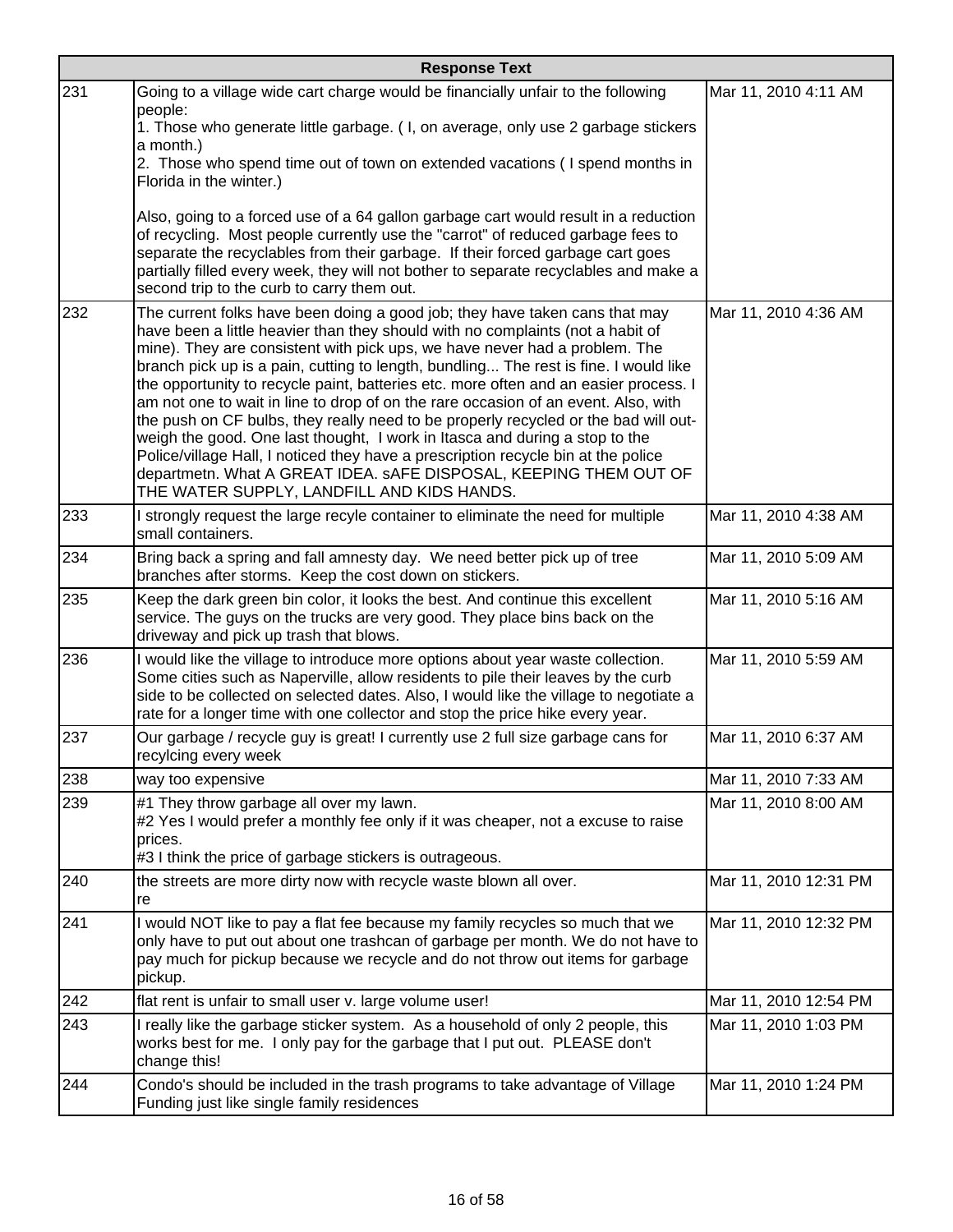|     | <b>Response Text</b>                                                                                                                                                                                                                                                                                                                                                                                                                                                                                                                                                                                                    |                      |  |
|-----|-------------------------------------------------------------------------------------------------------------------------------------------------------------------------------------------------------------------------------------------------------------------------------------------------------------------------------------------------------------------------------------------------------------------------------------------------------------------------------------------------------------------------------------------------------------------------------------------------------------------------|----------------------|--|
| 245 | We should receive reclycle bins free by the company on a 2 year replacement<br>program. The bins get pretty beat up during that period because the abuse of<br>weather, and handling over the time. The company gets the revenue from the<br>recyclables and should give the homeowner the proper container to throw the<br>items out.                                                                                                                                                                                                                                                                                  | Mar 11, 2010 1:46 PM |  |
| 246 | I hate Amnesty Day. I think it encourages people to be wasteful and throw things<br>into a dump instead of finding charities that would take this stuff. And I think<br>paying for gargage stickers by volume may encourage more recycling. I hate the<br>idea of paying a flat rate for garbage. I have one small bag a week of actual<br>garbage. I also have no need for leaf pick-up either. I mow mine. Good for the<br>environment and the grass!                                                                                                                                                                 | Mar 11, 2010 1:59 PM |  |
| 247 | The services provided to our house have been consistantly great. Thanks                                                                                                                                                                                                                                                                                                                                                                                                                                                                                                                                                 | Mar 11, 2010 2:16 PM |  |
| 248 | I really wouldn't want a monthly fee garbage pick up - we produce very little<br>garbage - one regular can every 3 weeks or so and would take a financial hit to be<br>forced into monthly service fee.                                                                                                                                                                                                                                                                                                                                                                                                                 | Mar 11, 2010 2:17 PM |  |
| 249 | would like leaves collected like Naperville does it - swept to the curb - instead of<br>bagging them.                                                                                                                                                                                                                                                                                                                                                                                                                                                                                                                   | Mar 11, 2010 2:27 PM |  |
| 250 | Why is the same driver picking up all the loads? He stops by, gets the recycling,<br>and few hours later comes back for garbage, a few hours later (same guy!) comes<br>back for yard waste. Why isn't there one type of truck assigned to each type of<br>garbage pickup? This delays the whole process and takes all day long for my<br>garbage to get picked up when it can all be done in 1/2 a day like it used to be.<br>Just doesn't make sense. All in all they pick up the garbage I suppose that is the<br>important part. The stickers should be cheaper though. The prices are getting to<br>be ridiculous. | Mar 11, 2010 2:30 PM |  |
| 251 | Because we recycle heavily and are just a family of 2, we only put out garbage<br>every 2-3 weeks. Moving off the sticker system would make our garbage<br>collection more expensive.                                                                                                                                                                                                                                                                                                                                                                                                                                   | Mar 11, 2010 2:33 PM |  |
| 252 | I am dissappointed that ARC does not take #6 plastic recyclables, nor styrafoam.<br>There is a lot of this going to the landfills.                                                                                                                                                                                                                                                                                                                                                                                                                                                                                      | Mar 11, 2010 2:40 PM |  |
| 253 | When Arc Changed their computer billing system after being acquired by another<br>company we were on auto payment. That was shut down and a new account had<br>to be started we never received the notice. They stopped our service for one<br>week. waived the restart fee but did charge us two late payments. I did not fight it<br>because I did not want to waste another two hours of my life, when in the end I<br>will hope the city really looks at the quality of this company.                                                                                                                               | Mar 11, 2010 3:21 PM |  |
| 254 | I do not think the current garbage workers are as pleasant to deal with as those in<br>the past. I have had many problems (leaving my bins in the street, leaving<br>garbage in the bins, etc) than in the past. The quality of their work is not as good.                                                                                                                                                                                                                                                                                                                                                              | Mar 11, 2010 3:22 PM |  |
| 255 | My only complaint is the cost, to high. After the cost of a lawn bag and sticker it's<br>about \$3.50, this can get expensive.                                                                                                                                                                                                                                                                                                                                                                                                                                                                                          | Mar 11, 2010 3:25 PM |  |
| 256 | We do not put out garbage on a weekly basis. If you go to a village cart/monthly<br>charge program, we would be paying a lot more. You will discourage recycling by<br>going to forced garbage cart system as it would be too easy to throw stuff in the<br>cart. Let's stick to the program that the more you throw out, the more you pay,<br>please.                                                                                                                                                                                                                                                                  | Mar 11, 2010 3:26 PM |  |
| 257 | Restore FREE yard waste fall program. Many of the leaves are from parkway<br>trees, planted by the Village.                                                                                                                                                                                                                                                                                                                                                                                                                                                                                                             | Mar 11, 2010 3:33 PM |  |
| 258 | I prefer the sticker program but wish they were less costly. Thanks!                                                                                                                                                                                                                                                                                                                                                                                                                                                                                                                                                    | Mar 11, 2010 3:33 PM |  |
| 259 | The ARC people who pick up our garbage are extremely friendly and helpful.<br>They are also very hard workers.                                                                                                                                                                                                                                                                                                                                                                                                                                                                                                          | Mar 11, 2010 3:41 PM |  |
| 260 | I an happy with the current services                                                                                                                                                                                                                                                                                                                                                                                                                                                                                                                                                                                    | Mar 11, 2010 4:08 PM |  |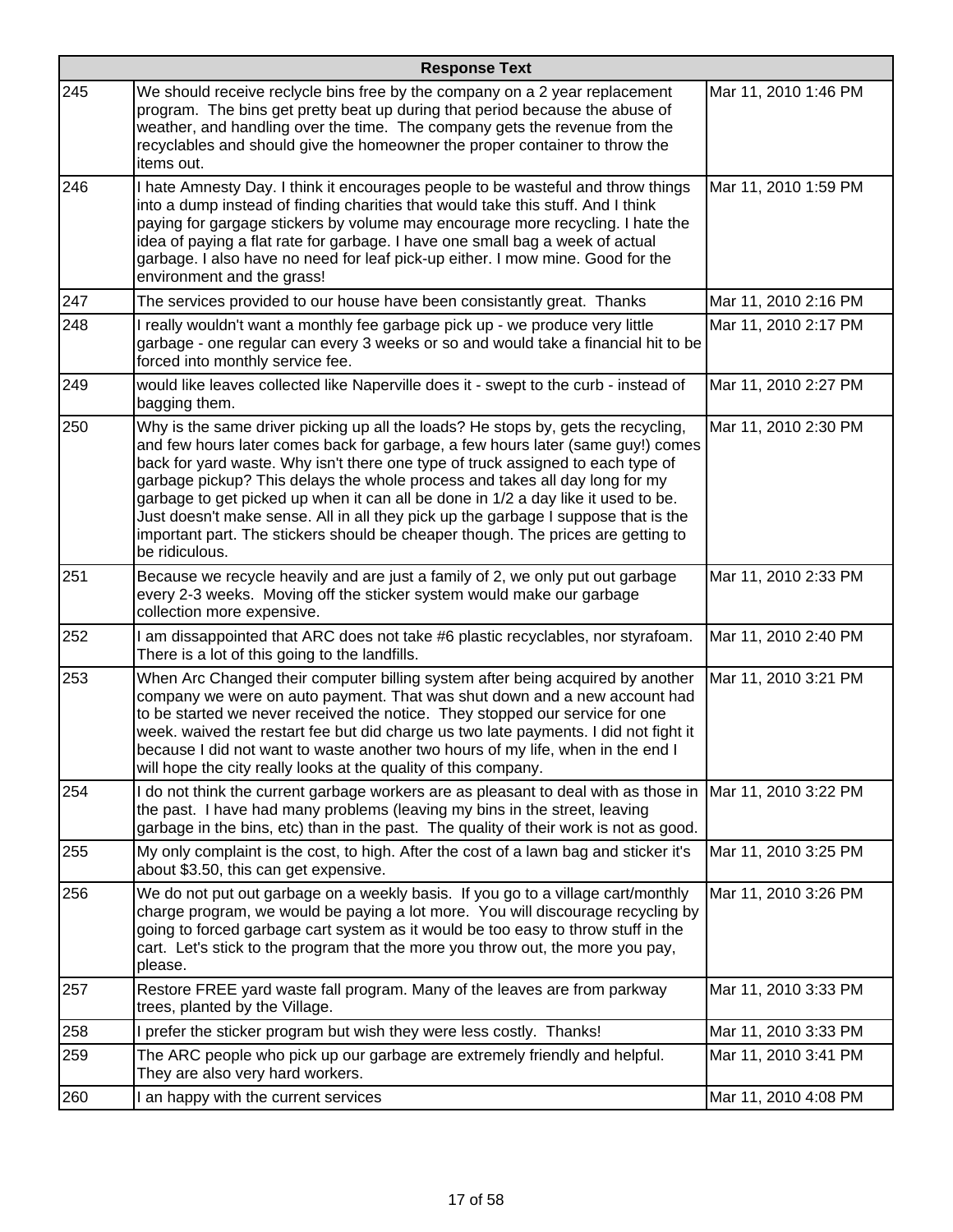|     | <b>Response Text</b>                                                                                                                                                                                                                                                                                                                                                                                                                                                                                                                                      |                      |  |
|-----|-----------------------------------------------------------------------------------------------------------------------------------------------------------------------------------------------------------------------------------------------------------------------------------------------------------------------------------------------------------------------------------------------------------------------------------------------------------------------------------------------------------------------------------------------------------|----------------------|--|
| 261 | Our Village has a cosiderable population of Senior citizens, two per household, on Mar 11, 2010 4:09 PM<br>fixed income. If a monthly fee is being considered, it should be based on hosehold<br>volume, namely, how much do two elderly citizens generate. How about a Senior<br>Citizen Refuse Sticker???                                                                                                                                                                                                                                               |                      |  |
| 262 | Why should I have to pay a monthly fee for a large can I will rarely fill completely<br>during the week? I don't intend to keep the can for 2 weeks (while the garbage<br>ripens) in order to fill it up.                                                                                                                                                                                                                                                                                                                                                 | Mar 11, 2010 4:11 PM |  |
| 263 | The Pay for what you use service is the fairest. Young folks with families<br>generate lots of garbage. Old folks with empty nests generate little garbage.<br>There is no need for those of us that generate little to subsidize those that<br>generate a lot of garbage.<br>Also, folks who travel alot and are not home to generate garbage, do not pay<br>under the present system (Pay for what you generate).<br>Thank you                                                                                                                          | Mar 11, 2010 4:13 PM |  |
| 264 | My concern with the current garbage and recycling service is the sloppiness of<br>their work. The process in which garbage and recycling is picked up results in<br>papers, bottles and cans being strewn all over the street. A block can be<br>completely clear before pick up and littered once pick up is complete. Once the<br>garbage pick up left a loaded dirty disposable diaper in the middle of the street.<br>The people operating the trucks, while polite and friendly don't seem to care if the<br>garbage makes it into the truck or not. | Mar 11, 2010 4:18 PM |  |
| 265 | some weeks our family doesn't even have enough garbage for a 33 gal can; I<br>don't want to pay for a big cart that I don't need. I think it will discourage recycling.                                                                                                                                                                                                                                                                                                                                                                                   | Mar 11, 2010 4:18 PM |  |
| 266 | we pay enough property taxes, so do away with the<br>garage stickers. I hate them-we are retired!!!!!!!!!                                                                                                                                                                                                                                                                                                                                                                                                                                                 | Mar 11, 2010 4:19 PM |  |
| 267 | A "flat fee" is unfair to residents that don't generate a lot of garbage and benefits<br>those that do. Why should a single person (like our widowed neighbor) be<br>charged the same as a household with four children? We are not charged for any<br>other utility or service on a flat fee bases but on what we actually use - water,<br>sewer, electricity, gas, etc. PLEASE do NOT switch to a flat fee.                                                                                                                                             | Mar 11, 2010 4:59 PM |  |
| 268 | When collecting recycled materials our current garbage service is not very careful<br>and many times there are items that fall out of the bin in my yard. Also I did have<br>to call about my xmas tree pick up - which took 2 calls to get it picked up. I am on<br>the Friday pick up schedule and many times the actual pick up of the garbage is<br>not until after 4pm - I thought this new service was going to give us improved<br>service but I do not see it.                                                                                    | Mar 11, 2010 5:01 PM |  |
| 269 | As a single person in a single family home who recycles a lot & produces a very<br>minimal amount of actual garbage (approx 1 full can every 2 weeks), I would feel<br>very disappointed (and cheated) if I had to pay a flat fee that was the same as a<br>neighbor's with a family. I also feel that the sticker program encourages people to<br>recycle more, as they save money by doing so, whereas a flat fee program would<br>not encourage recycling from a money saving perspective.                                                             | Mar 11, 2010 5:03 PM |  |
| 270 | current vendor abuses our cans and they do not care - I have had to replace my<br>recycling cans twice since they took over and that is money out of my pocket not<br>their's.                                                                                                                                                                                                                                                                                                                                                                            | Mar 11, 2010 5:36 PM |  |
| 271 | the type of recyclable plastics is confusing. I wish we had a handout with which<br>#s are ok like I have seen in Toronto. I will check the website for this. Also fall<br>and spring amnesty days.                                                                                                                                                                                                                                                                                                                                                       | Mar 11, 2010 5:46 PM |  |
| 272 | I live in a townhome and there's no room for a cart.                                                                                                                                                                                                                                                                                                                                                                                                                                                                                                      | Mar 11, 2010 5:55 PM |  |
| 273 | for yard waste, we have to pay for the bags and pay for the sticker for pickup.<br>why not a no pay system for yard waste using only one bag per week?                                                                                                                                                                                                                                                                                                                                                                                                    | Mar 11, 2010 6:03 PM |  |
| 274 | yard waste pickup is far too expensive i have at least 50 fall clean up bags and<br>cannot afford all those stickes they should have a bulk pickup                                                                                                                                                                                                                                                                                                                                                                                                        | Mar 11, 2010 6:11 PM |  |
| 275 | I have a problem with having to cut large boxes down to small pieces. I have<br>some boxes (large with thick cardboard) that I don't have the ability to cut down,<br>but the waste service won't take them. So they will just stay in my garage forever.                                                                                                                                                                                                                                                                                                 | Mar 11, 2010 6:37 PM |  |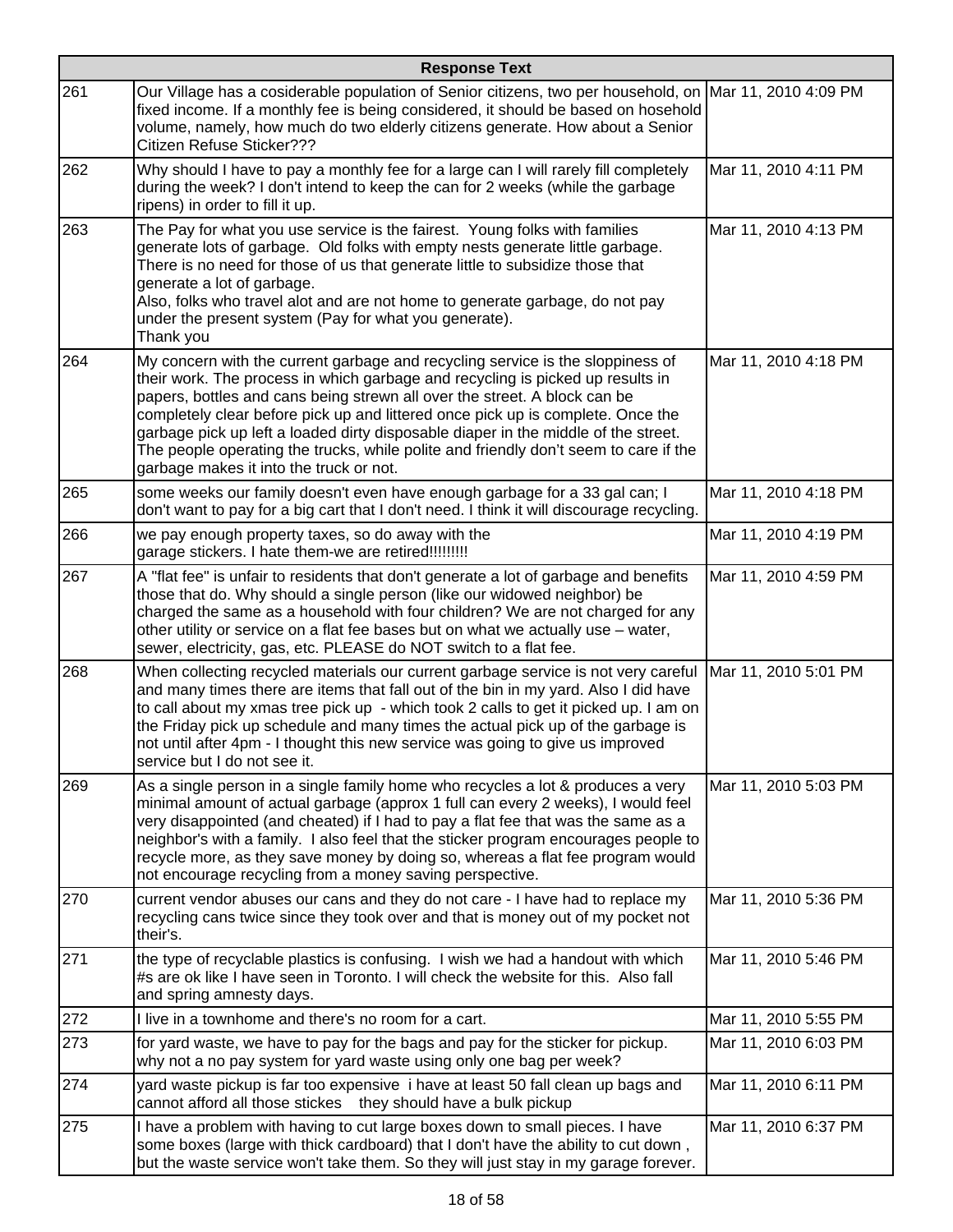|     | <b>Response Text</b>                                                                                                                                                                                                                                                                                                                                                                                                                                                                                                                                                                                                                                                                                                                                                                                                                                                                                                                                                                                                                                                                                        |                      |  |
|-----|-------------------------------------------------------------------------------------------------------------------------------------------------------------------------------------------------------------------------------------------------------------------------------------------------------------------------------------------------------------------------------------------------------------------------------------------------------------------------------------------------------------------------------------------------------------------------------------------------------------------------------------------------------------------------------------------------------------------------------------------------------------------------------------------------------------------------------------------------------------------------------------------------------------------------------------------------------------------------------------------------------------------------------------------------------------------------------------------------------------|----------------------|--|
| 276 | I feel a monthly fee service would hurt recycling efforts. With the current pay for<br>stickers system, there is incentive to recycle more and throw away less. I have<br>lived places with monthly fees and I believe it is very unfair to ask people who<br>recycle more to pay similar fees as people who throw out a lot more.                                                                                                                                                                                                                                                                                                                                                                                                                                                                                                                                                                                                                                                                                                                                                                          | Mar 11, 2010 6:51 PM |  |
| 277 | I believe that everyone now pays for what the use/need. If would be unfair to<br>have some of these elderly residents & people that are unemployed paying a<br>monthly fee for a service that they don't use weekly. I've lived in this village for<br>over 30 years and I believe the system we have now is fair.                                                                                                                                                                                                                                                                                                                                                                                                                                                                                                                                                                                                                                                                                                                                                                                          | Mar 11, 2010 6:52 PM |  |
| 278 | A flat rate is unfair to seniors who do not fill a can per week! I would also not want  Mar 11, 2010 6:54 PM<br>to be forced to pay for yard waste that I may not have on a weekly basis. The<br>covered recycling cart is a good idea, since several people in our area do not<br>weight down their paper or lightweight plastic & it ends up around the<br>neighborhood. Thank you for listening.                                                                                                                                                                                                                                                                                                                                                                                                                                                                                                                                                                                                                                                                                                         |                      |  |
| 279 | DG recently changed providers because it would be better for the residents. I<br>disagree with that premise. stickers will soon go to more than \$3.00 per. thats<br>close to \$15.00 a month for service. I think you will find that high when compared<br>to other towns, villages around DG. As to recycling, the current provider picks up<br>recycleables with one truck dumping all the recyclables into one the one truck that<br>mixes all the items, glass, plastic, paper & cardboard together in the truck. Why<br>am I supposed to separate paper, plastic, cardboard and glass/aluminum when it<br>all gets mixed together during pickup. Doesn't make much sense to me. The<br>previous hauler operated a single truck for recycleables but they had separate<br>compartments for the different groups of recycleables and the service was less<br>expensive. One of the main reasons expressed for the change of haulers was free<br>fall leaf pick ups. Well that has gone bye bye already. Doesn't seem to me that<br>DG residents got any value out of the change of haulers, so who did? | Mar 11, 2010 7:31 PM |  |
| 280 | I don't create much garbage, so I would not be happy with a flat rate.                                                                                                                                                                                                                                                                                                                                                                                                                                                                                                                                                                                                                                                                                                                                                                                                                                                                                                                                                                                                                                      | Mar 11, 2010 7:35 PM |  |
| 281 | The recycling cart is something I've contacted the garbage company about in the<br>past. Our recycling bins keep growing and so do most neighbors and it blows<br>around too! We've been recycling for several decades now. It is time for<br>municipalities to keep up with the times and provide larger bins since recycling is<br>now a common practice.                                                                                                                                                                                                                                                                                                                                                                                                                                                                                                                                                                                                                                                                                                                                                 | Mar 11, 2010 7:36 PM |  |
| 282 | FYI: Our household puts out one 30 gal garbege can 4 times a year. The cart<br>proposal would make no sense for us.                                                                                                                                                                                                                                                                                                                                                                                                                                                                                                                                                                                                                                                                                                                                                                                                                                                                                                                                                                                         | Mar 11, 2010 7:41 PM |  |
| 283 | The current system works very well. I like that everyone pays for what they use.                                                                                                                                                                                                                                                                                                                                                                                                                                                                                                                                                                                                                                                                                                                                                                                                                                                                                                                                                                                                                            | Mar 11, 2010 7:42 PM |  |
| 284 | I would need to know the costs of the three carts to know if it would be better than  Mar 11, 2010 7:57 PM<br>stickers.                                                                                                                                                                                                                                                                                                                                                                                                                                                                                                                                                                                                                                                                                                                                                                                                                                                                                                                                                                                     |                      |  |
| 285 | Present system encourages people to recycle, because it cost more for people<br>who do not recycle.                                                                                                                                                                                                                                                                                                                                                                                                                                                                                                                                                                                                                                                                                                                                                                                                                                                                                                                                                                                                         | Mar 11, 2010 7:58 PM |  |
| 286 | (1) Refuse services should be user based. Don't be sticking low volume<br>users with a rental only cart program. (2) Village needs to reinstate<br>free leaf pickup. It's ridiculous on some Fall collection days I am<br>putting out 20 - 25 stickers for leaf pickup when 75% of those leaves<br>are from Village (parkway) trees. I observed less leaf pickup by area<br>residents this past Fall which resulted in compacted leaf buildup along<br>gutters which resulted in clogged sewers which resulted in Village crews<br>coming out to clear sewers following heavy rain storms. So what's the<br>net-net of that??? Village needs to understand overall impact from a<br>cost standpoint                                                                                                                                                                                                                                                                                                                                                                                                         | Mar 11, 2010 8:08 PM |  |
| 287 | One size does not fit all. I recycle a lot and only put out my trash about once a<br>month. I'm not going to pay a monthly fee.                                                                                                                                                                                                                                                                                                                                                                                                                                                                                                                                                                                                                                                                                                                                                                                                                                                                                                                                                                             | Mar 11, 2010 8:19 PM |  |
| 288 | A flat fee would not encourage recycling. We can skip garbage but never<br>recycling! How about pick up of leaves for composting in the fall?                                                                                                                                                                                                                                                                                                                                                                                                                                                                                                                                                                                                                                                                                                                                                                                                                                                                                                                                                               | Mar 11, 2010 8:45 PM |  |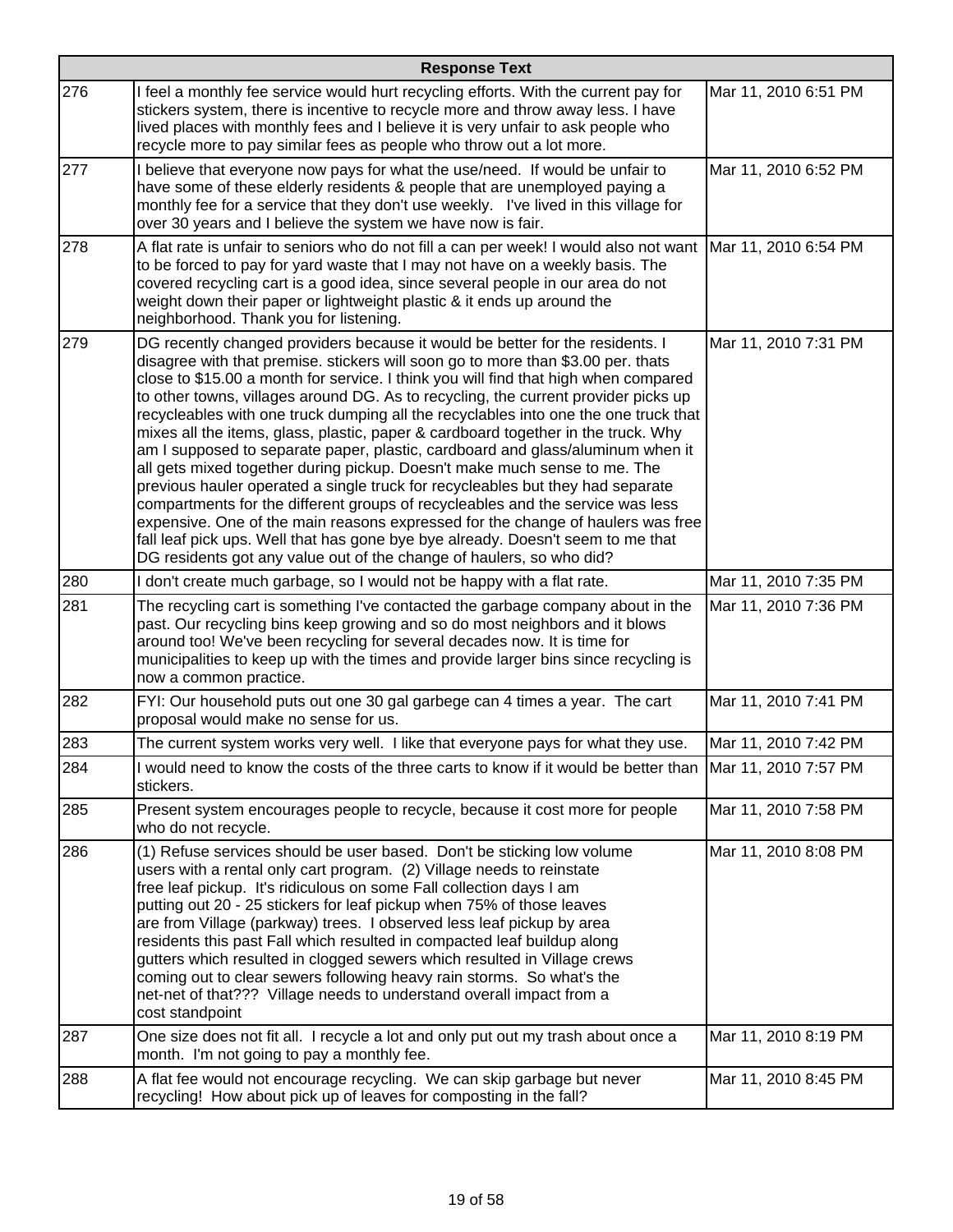|     | <b>Response Text</b>                                                                                                                                                                                                                                                                                                                                                                                                                                                                                                                                                                                                                                                                                                                                                                                                                                                                                                                                                                                                                                                                                                                                                                                                                                                                      |                       |
|-----|-------------------------------------------------------------------------------------------------------------------------------------------------------------------------------------------------------------------------------------------------------------------------------------------------------------------------------------------------------------------------------------------------------------------------------------------------------------------------------------------------------------------------------------------------------------------------------------------------------------------------------------------------------------------------------------------------------------------------------------------------------------------------------------------------------------------------------------------------------------------------------------------------------------------------------------------------------------------------------------------------------------------------------------------------------------------------------------------------------------------------------------------------------------------------------------------------------------------------------------------------------------------------------------------|-----------------------|
| 289 | Leave collection should be a free collection as it was when the contract began<br>with ARCfeel like we were suckered in that first yearnot told it was only a one<br>year free collection. Amenesty Day should occur in the spring, not fallmore<br>people spring clean than fall cleanhaving two amenesty day collections would<br>even be better.                                                                                                                                                                                                                                                                                                                                                                                                                                                                                                                                                                                                                                                                                                                                                                                                                                                                                                                                       | Mar 11, 2010 9:12 PM  |
| 290 | The current recycling staff are careless when they dump and items can be found<br>strewn on the street which I have to pick up. I would love to see a free recycle<br>container with a lid or some other container so this doesn't happen.                                                                                                                                                                                                                                                                                                                                                                                                                                                                                                                                                                                                                                                                                                                                                                                                                                                                                                                                                                                                                                                | Mar 11, 2010 9:21 PM  |
| 291 | I am opposed to the cart system. The sticker program is more economical for<br>people who do recycle efficiently or for smaller households or seniors who do not<br>have a large amount of garbage each week. You will be penalizing those who do<br>recycle and as a result people will just throw everything in cart and not worry<br>about recycling anymore if it is not going to save them any money. Isn't the<br>village concerned about recycling and the environment???????                                                                                                                                                                                                                                                                                                                                                                                                                                                                                                                                                                                                                                                                                                                                                                                                      | Mar 11, 2010 10:05 PM |
| 292 | We only have 3 members in our family and we do NOT want to rent a garbage<br>can from ARC Waste Services!!! My inlaws have only 2 members who reside in<br>their family and paying to rent a can is NOT financially condusive to small families<br>who do NOT place garbage at the curb every week but more like twice a month. I<br>will repeat, MANY Downers Grove families place garbage (NOT recycle bins)<br>cans to haul garbage away once or twice a MONTH! We do NOT have the<br>money to pay to rent a can AND pay for the increase of garbage stickers.<br>Nowfor ARC garbage services. GET RID OF THEM!! They leave garbage<br>EVERY WEEK in front of MANY homes that fall from their trucks or from recycle<br>bins and they are LAZY and NEVER pick the garbage up and place it in their<br>trucks! When we have so many people out of work, you would think ARC's<br>employees would work harder and take PRIDE in their work by leaving a clean<br>town but every week, it's the same stuff: Papers, cans, plastic cups, (this week)<br>boxes, can lidsall on our front yards and in the curbs and we residents pick the<br>garbage up!! If ARC's employees are this lazy then please, hire MEand I<br>would do the job and do it much better and be HAPPY to have a job!! | Mar 11, 2010 10:14 PM |
| 293 | Ever since they got their foot in the door the rates keep going up.                                                                                                                                                                                                                                                                                                                                                                                                                                                                                                                                                                                                                                                                                                                                                                                                                                                                                                                                                                                                                                                                                                                                                                                                                       | Mar 11, 2010 10:25 PM |
| 294 | I would like cart collection for recyclables but I like the pay as you use system in<br>place now                                                                                                                                                                                                                                                                                                                                                                                                                                                                                                                                                                                                                                                                                                                                                                                                                                                                                                                                                                                                                                                                                                                                                                                         | Mar 11, 2010 10:27 PM |
| 295 | The same driver and truck comes around for the recycling and garbage. I am<br>wondering if they really recycle or just throw everything in the landfill.                                                                                                                                                                                                                                                                                                                                                                                                                                                                                                                                                                                                                                                                                                                                                                                                                                                                                                                                                                                                                                                                                                                                  | Mar 11, 2010 10:28 PM |
| 296 | I generally put out garbage every other week due to low volume. If a cart system<br>is implemented, I would like to have a size option for my cart so I'm not paying<br>extra to rent a cart that never gets filled.<br>I would really like to see amnesty days for yard waste in the fall and spring.                                                                                                                                                                                                                                                                                                                                                                                                                                                                                                                                                                                                                                                                                                                                                                                                                                                                                                                                                                                    | Mar 11, 2010 10:32 PM |
| 297 | The current recycle bins are not very good as they have open tops and if it rains,<br>or is windy - the items blow into the streets and yards. Other villages have the<br>larger bins/cans with closed tops. It looks better when you are driving through<br>town to see one large closed bin rather than several open smallers bins - it looks<br>tacky. And with the emphasis on recycling and being green - we are recycling<br>more than ever in our house. I'd rather pay the village a monthly fee for this<br>service than always have to remember to buy the garbage stickers fromt the<br>store.                                                                                                                                                                                                                                                                                                                                                                                                                                                                                                                                                                                                                                                                                 | Mar 11, 2010 10:37 PM |
| 298 | I think requiring a flat fee for residents is an option that is too expensive for many.<br>Many residents do not have that much waste to get rid of and shouldn't have to<br>pay a flat fee. They should be allowed to purchase individual garbage stickers.                                                                                                                                                                                                                                                                                                                                                                                                                                                                                                                                                                                                                                                                                                                                                                                                                                                                                                                                                                                                                              | Mar 11, 2010 10:52 PM |
| 299 | ARC does a sloppy job emptying my recycling bins. I often find debris on my<br>driveway and in the street.<br>This problem has gotten worse rather than better.                                                                                                                                                                                                                                                                                                                                                                                                                                                                                                                                                                                                                                                                                                                                                                                                                                                                                                                                                                                                                                                                                                                           | Mar 11, 2010 10:59 PM |
| 300 | I would like to continue with the sticker program.                                                                                                                                                                                                                                                                                                                                                                                                                                                                                                                                                                                                                                                                                                                                                                                                                                                                                                                                                                                                                                                                                                                                                                                                                                        | Mar 11, 2010 11:40 PM |
| 301 | Evaluate using city employees and trucks vs. contractors.                                                                                                                                                                                                                                                                                                                                                                                                                                                                                                                                                                                                                                                                                                                                                                                                                                                                                                                                                                                                                                                                                                                                                                                                                                 | Mar 11, 2010 11:50 PM |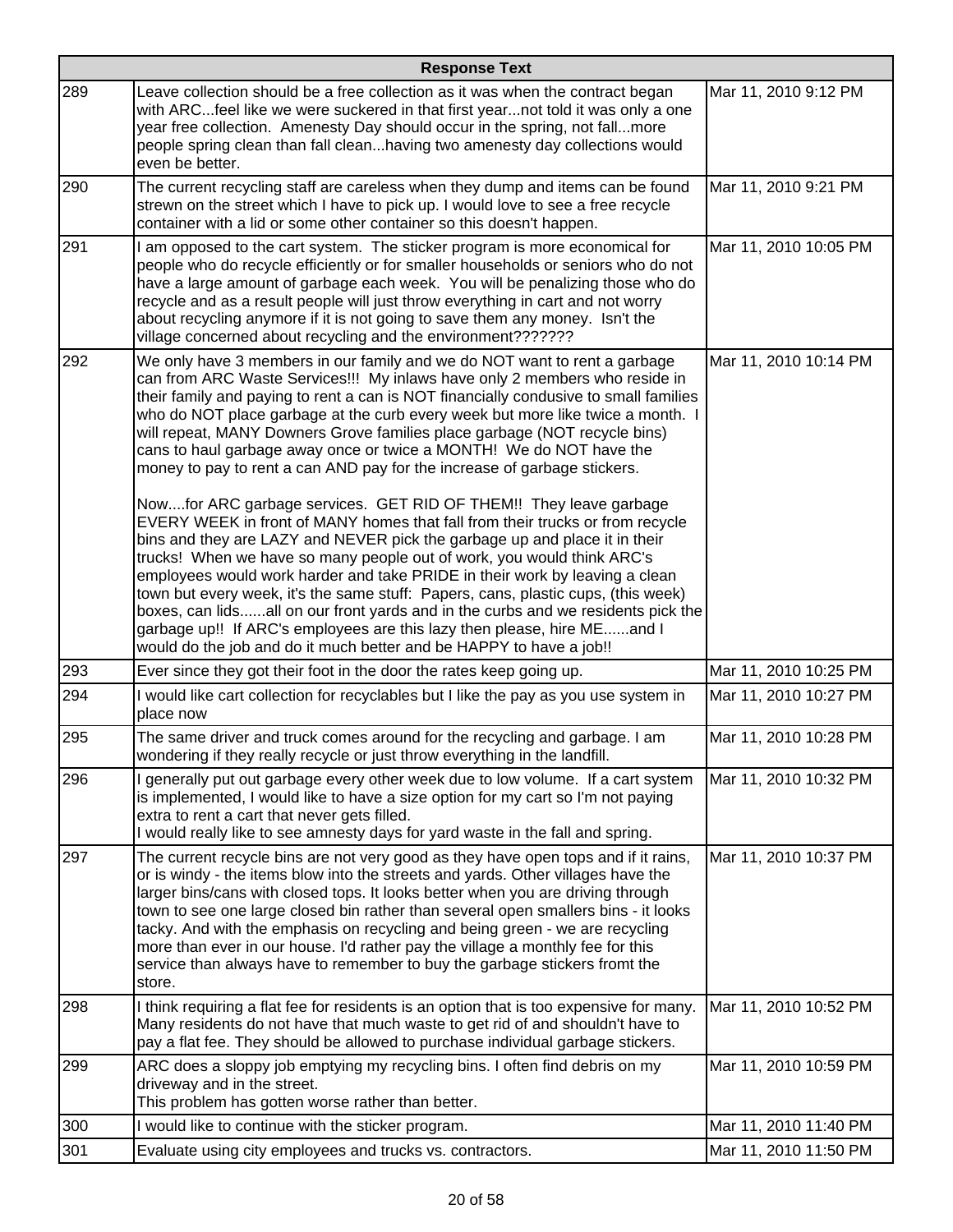|     | <b>Response Text</b>                                                                                                                                                                                                                                                                                                                                                                                                                                                                                                                                                                                                                                                                         |                       |  |
|-----|----------------------------------------------------------------------------------------------------------------------------------------------------------------------------------------------------------------------------------------------------------------------------------------------------------------------------------------------------------------------------------------------------------------------------------------------------------------------------------------------------------------------------------------------------------------------------------------------------------------------------------------------------------------------------------------------|-----------------------|--|
| 302 | Every week, after the current garbage trucks pass through they leave our streets<br>littered with waste they leave behind. Never attempting to clean up after<br>themselves. We truly dislike this waste management provided and despite this<br>terrible service, prices continue to raise! Plus all the recycled waste is thrown into<br>the same place on the truck, contaminating the paper with everything else. Why<br>do I separate paper from other recycling waste if they are going to not support our<br>efforts. Many styroform products can be recycled but not with this "service". Why<br>did you switch companies? We were happy with the old waste management<br>providers. | Mar 12, 2010 12:31 AM |  |
| 303 | Would be nice to have Amnesty day in the Spring, or even twice a year.                                                                                                                                                                                                                                                                                                                                                                                                                                                                                                                                                                                                                       | Mar 12, 2010 12:36 AM |  |
| 304 | cans @ bins are thrown all over parkway, and when they are not emptied<br>completly the garbage is all over witch I am not picking up                                                                                                                                                                                                                                                                                                                                                                                                                                                                                                                                                        | Mar 12, 2010 12:40 AM |  |
| 305 | So far it has been good. I am able to find recycling places for items that I can't<br>recycle thru the program.                                                                                                                                                                                                                                                                                                                                                                                                                                                                                                                                                                              | Mar 12, 2010 1:31 AM  |  |
| 306 | Current service not as good as previous provider.                                                                                                                                                                                                                                                                                                                                                                                                                                                                                                                                                                                                                                            | Mar 12, 2010 2:22 AM  |  |
| 307 | it is unclear that the curbside sorting of waste & recycling materials are not just<br>dumped in the landfill. Previous waste services sent seprate trucks for each<br>recepticle. How can one know the amount of recycle material get recycled?                                                                                                                                                                                                                                                                                                                                                                                                                                             | Mar 12, 2010 2:23 AM  |  |
| 308 | Include plastic bag recycling like it was under the previous vendor.                                                                                                                                                                                                                                                                                                                                                                                                                                                                                                                                                                                                                         | Mar 12, 2010 2:24 AM  |  |
| 309 | I would like whoever has DG's business to -NOT- schedule pick up on Arterial<br>Routes during Morning Rush Hour. I have experience with 63rd Street and<br>Belmont which are both partially blocked by Garbage Trucks during the 7:00-8:30<br>period. It doesn't make sense why they want to be dealing with commuters?<br>Needs much better planning. John Wendt                                                                                                                                                                                                                                                                                                                            | Mar 12, 2010 2:26 AM  |  |
| 310 | CONTINUE TO OFFER RESIDENTS THE OPTION OF EITHER PAYING FOR A<br>MONTHLY CART RENTAL OR PURCHASING STICKERS AS NEEDED.                                                                                                                                                                                                                                                                                                                                                                                                                                                                                                                                                                       | Mar 12, 2010 2:29 AM  |  |
| 311 | As a family of 4, with one in diapers, we recycle 2 bins every week but only have a Mar 12, 2010 5:06 AM<br>garbage bin twice a month. The sticker system, while aggravating when you run<br>out, encourages more recycling than a bigger cart because you actually pay for<br>what you throw away and have ways to save on that. I would strongly support the<br>current garbage sticker system.                                                                                                                                                                                                                                                                                            |                       |  |
| 312 | Amnesty in the spring.                                                                                                                                                                                                                                                                                                                                                                                                                                                                                                                                                                                                                                                                       | Mar 12, 2010 6:28 AM  |  |
| 313 | I would encourage a cart only service if that would reduce the current monthly<br>charge for cart rental. I would expect a lower charge since there is much less<br>labor involved in automatic cart handling trucks.                                                                                                                                                                                                                                                                                                                                                                                                                                                                        | Mar 12, 2010 6:41 AM  |  |
| 314 | I put out 5, yes 5, recycling bins a week. A can would be nice.                                                                                                                                                                                                                                                                                                                                                                                                                                                                                                                                                                                                                              | Mar 12, 2010 1:18 PM  |  |
| 315 | yard waste should not be the same cost as garbage. I also think that the stickers<br>are too costly vs the service rec'd                                                                                                                                                                                                                                                                                                                                                                                                                                                                                                                                                                     | Mar 12, 2010 2:07 PM  |  |
| 316 | The garbage men we have right now do an excellent job. You can't ask questions Mar 12, 2010 2:21 PM<br>about monthly fees without giving some idea of what those fees would be.                                                                                                                                                                                                                                                                                                                                                                                                                                                                                                              |                       |  |
| 317 | A large component of our previous recycyling was styrofoam which is no longer<br>an option with ARC. We use our own recycle bins because we fill an 18 gallon<br>and whatever the large outdoor garbage can size is, every week sometimes<br>we even need more than that. So I'd have to know what the cost of a 64 gallon<br>rentable bin would be to know whether we'd move forward with it.                                                                                                                                                                                                                                                                                               | Mar 12, 2010 2:31 PM  |  |
| 318 | We think the recycling service is terrific-they do an excellent job picking and<br>always have picked up my piles of recycling                                                                                                                                                                                                                                                                                                                                                                                                                                                                                                                                                               | Mar 12, 2010 3:56 PM  |  |
| 319 | I feel it's important to continue having a choice of using either stickers or a rented<br>cart for regular garbage due to the variance in garbage volume among village<br>residents.                                                                                                                                                                                                                                                                                                                                                                                                                                                                                                         | Mar 12, 2010 4:58 PM  |  |
| 320 | Yes, I would like to be able to recycle more items i.e. plastic bags, cereal bags,<br>plastic wrap, packing peanuts, foam packing blocks & polystyrene foam materials<br>such as #6. Even without being able to recycle these items, we have more<br>recycling each week than trash.                                                                                                                                                                                                                                                                                                                                                                                                         | Mar 12, 2010 5:51 PM  |  |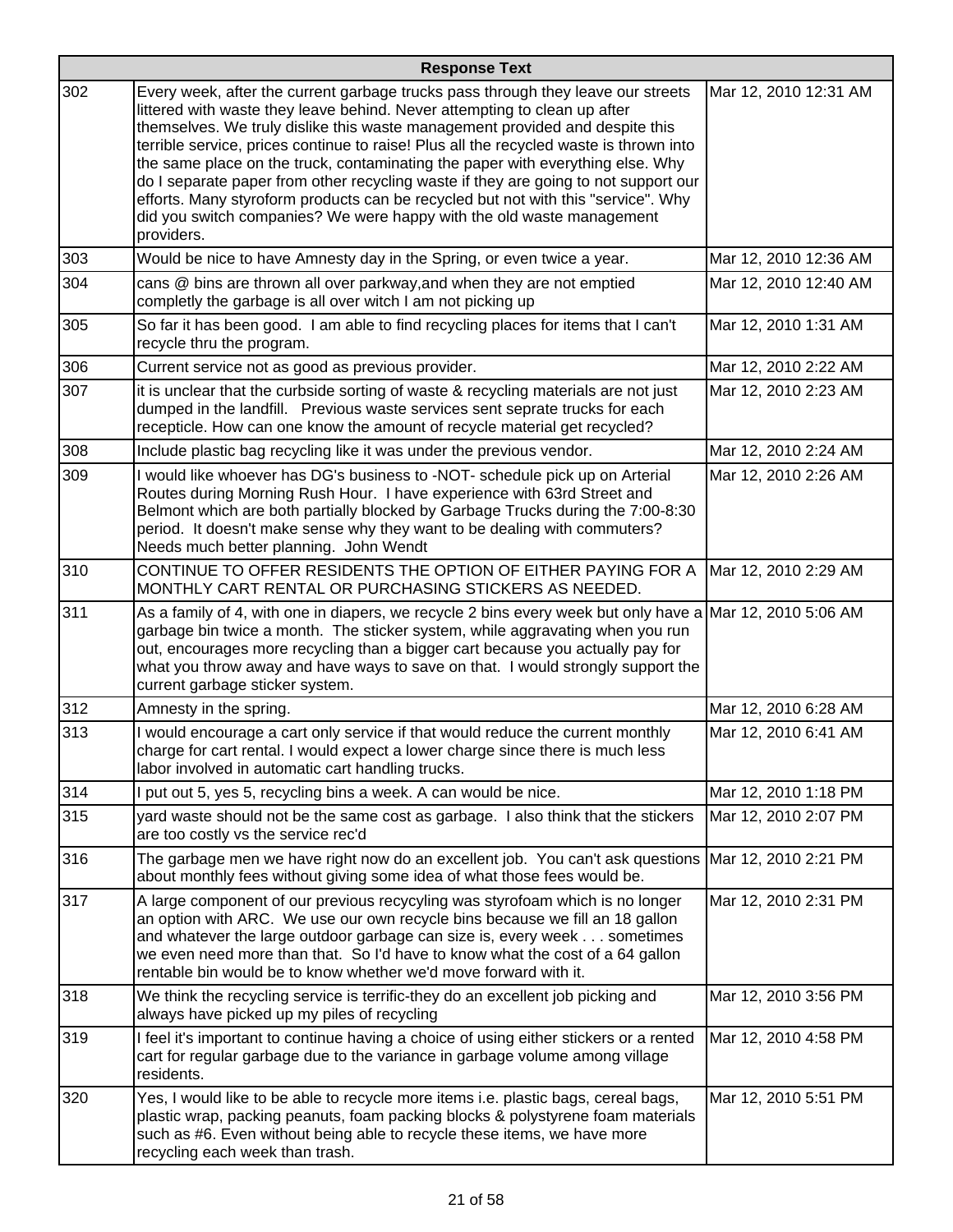|     | <b>Response Text</b>                                                                                                                                                                                                                                                                                                                                                                                                                                                                                                                                                                                                                                                                                                      |                       |
|-----|---------------------------------------------------------------------------------------------------------------------------------------------------------------------------------------------------------------------------------------------------------------------------------------------------------------------------------------------------------------------------------------------------------------------------------------------------------------------------------------------------------------------------------------------------------------------------------------------------------------------------------------------------------------------------------------------------------------------------|-----------------------|
| 321 | We prefer the present system to a monthly fee because we travel and have<br>varying amounts of pick-up each week. Pay-as-you-go works better for us.                                                                                                                                                                                                                                                                                                                                                                                                                                                                                                                                                                      | Mar 12, 2010 6:28 PM  |
| 322 | amnesty days is worhtless, ARC wants 3 sticker bins before anything is free.<br>Garbage is left all over the streets, non-ARC cans are thrown all over the front<br>yard and then we have this yearly increase, for what???????????? ARC is no<br>better than our previous collector. ARC monthly can rate is more expensive than<br>stickers, which are a pain. Need to go to a flat , monthly rate, no limits on anything.<br>ARC does a poor job with informing us of what a flat vrate is, very poor customer<br>service.                                                                                                                                                                                             | Mar 12, 2010 7:23 PM  |
| 323 | Volume based pricing is fair because each individual should pay for their own<br>waste and it encourages recycling. However, since it does not cost the individual<br>anything to put items in the recycle bin, there is an incentive to cheat and put non-<br>recyclables in the recycle bin.<br>Downers Grove must keep costs and taxes low.                                                                                                                                                                                                                                                                                                                                                                            | Mar 12, 2010 7:24 PM  |
| 324 | Each week, I have tons of recycling and would love a bigger recycling bin (I put<br>out several bins, bags, boxes -- whatever will accommodate my recycling) each<br>week. I don't use the ARC bin for recycling because I have to rent it, when<br>recycling is free. As for garbage collection, I typically have one can of garbage<br>waste per week. If you had a village-wide program without stickers that would be<br>the same cost (or less) for what it costs me to sticker one 64-gallon can per week,<br>then that may be desirable; otherwise, if it will cost me more money to throw out<br>the same garbage then I would be opposed to such a program. I like the stickers<br>because I pay for what I use. | Mar 12, 2010 7:48 PM  |
| 325 | About the only thing I don't really like is how the garbage truck drives off the street Mar 12, 2010 7:58 PM<br>and on my lawn. It's leaves ruts and is breaking up the street. I have chunks of<br>blacktop over my lawn.                                                                                                                                                                                                                                                                                                                                                                                                                                                                                                |                       |
| 326 | Get the 64 gallon recycling big carts!!! Not fair with stickers, make everyone pay a<br>low fee per month for garbage, will even out. My friend disposes of her garbage in<br>various dumpsters (illegal) because she says she has none except for cat litter.<br>Love her, but she is doing it because she is cheap. Not fair for those who do pay<br>whether by cart service or purchasing stickers                                                                                                                                                                                                                                                                                                                     | Mar 12, 2010 8:08 PM  |
| 327 | yard waste program similar to amnesty program would be helpful for leaf pickup                                                                                                                                                                                                                                                                                                                                                                                                                                                                                                                                                                                                                                            | Mar 12, 2010 8:41 PM  |
| 328 | The garbage service is getting a little expensive.<br>Why not do an amnesty day in the spring for 'spring cleaning'?<br>I'm not sure I can make room in my garage for a large garbage cart. What do we<br>do if the amount we dispose of exceeds the cart size?                                                                                                                                                                                                                                                                                                                                                                                                                                                           | Mar 12, 2010 8:50 PM  |
| 329 | Why is recycling picked up in the morning and garbage in the afternoon? The<br>garbage sits out all day on warm summer days. Is this healthy? No.                                                                                                                                                                                                                                                                                                                                                                                                                                                                                                                                                                         | Mar 12, 2010 8:55 PM  |
| 330 | It might be easily for a garbage service man to collect the garbage without come<br>out from the truck to rip off the stickers.                                                                                                                                                                                                                                                                                                                                                                                                                                                                                                                                                                                           | Mar 12, 2010 9:49 PM  |
| 331 | 1. I like stickers. I recycle a lot, and do not wish to pay for garbage I am not<br>putting out because I choose to be more eco-friendly.                                                                                                                                                                                                                                                                                                                                                                                                                                                                                                                                                                                 | Mar 12, 2010 10:20 PM |
|     | 2. The refuse drivers are awful. They have run over my village recycling bin 3-4<br>times, and last week I had to put IT out for recycling.                                                                                                                                                                                                                                                                                                                                                                                                                                                                                                                                                                               |                       |
|     | 3. My recycling bins are never emptied all the way. There is always a layer of<br>recycling left in the bin, and flying all over the street and driveway.                                                                                                                                                                                                                                                                                                                                                                                                                                                                                                                                                                 |                       |
|     | 4. Garbage is not collected until 4:00 pm most weeks, which seems excessively<br>late.                                                                                                                                                                                                                                                                                                                                                                                                                                                                                                                                                                                                                                    |                       |
|     | 5. I much preferred our old carrier - BFI, I think. ARC has not impressed me at<br>all.                                                                                                                                                                                                                                                                                                                                                                                                                                                                                                                                                                                                                                   |                       |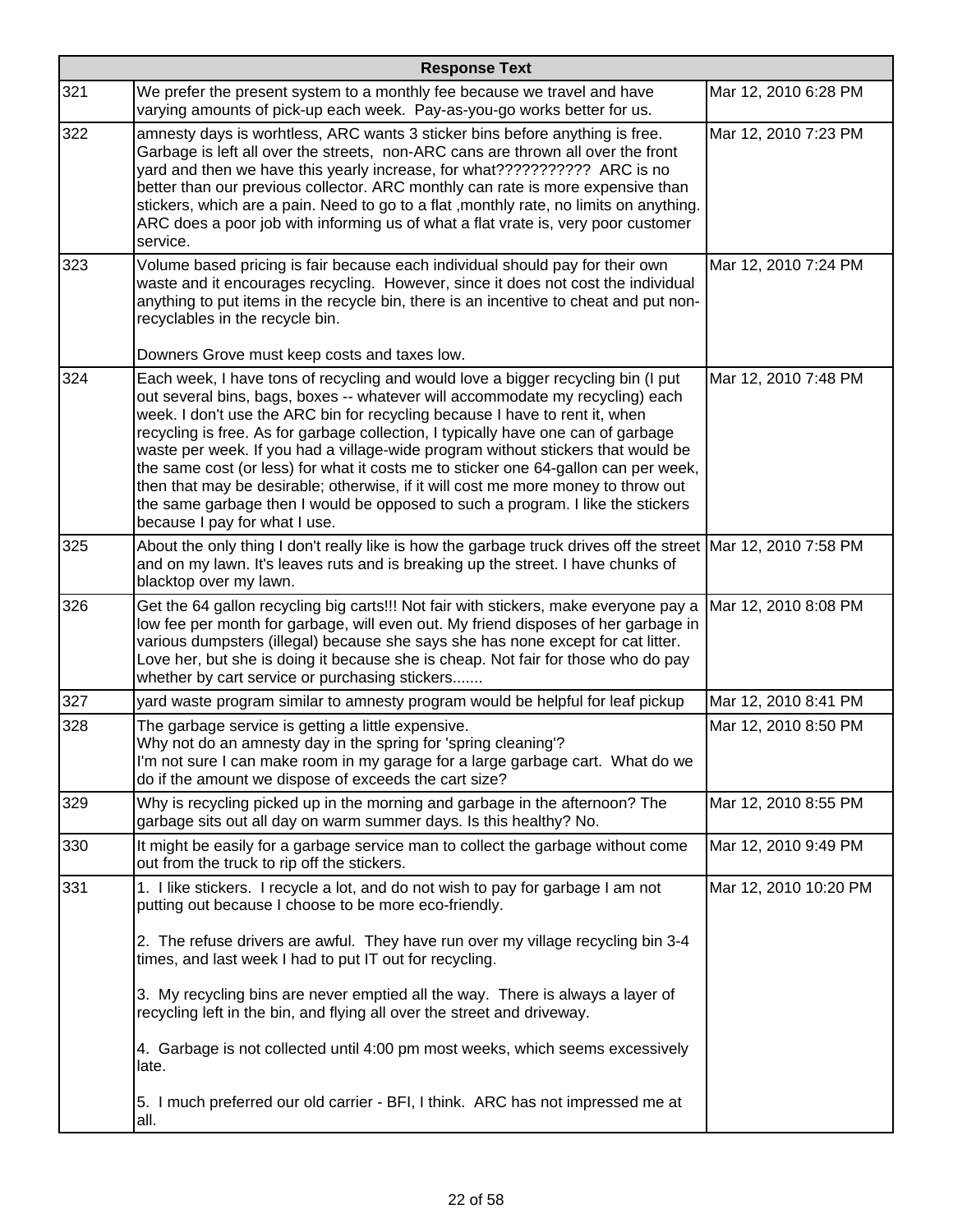|     | <b>Response Text</b>                                                                                                                                                                                                                                                                                                                                                                                                                                                            |                       |
|-----|---------------------------------------------------------------------------------------------------------------------------------------------------------------------------------------------------------------------------------------------------------------------------------------------------------------------------------------------------------------------------------------------------------------------------------------------------------------------------------|-----------------------|
| 332 | Keep the sticker system increase as needed to remain productive and if the cost<br>is more benificial to rent theyn so beit. Mre reclycling is needed I have more<br>recycling than garbage and have purchjases a waste container and marked it as a<br>recycling contaier to avoid exposed recycling blowing out of the container                                                                                                                                              | Mar 12, 2010 10:31 PM |
| 333 | Make "Amnesty Day" a Spring event.<br>Provide toters for recycling.<br>Keep garbage and yard waste sticker-based.<br>Don't mandate the use of toters (and their monthly fee) for garbage -- this would<br>become a disincentive to recycling.                                                                                                                                                                                                                                   | Mar 12, 2010 10:36 PM |
| 334 | I am very happy with the current company, and way the garbage is removed. I<br>have had issues with the previous company that have not come up with Arc.                                                                                                                                                                                                                                                                                                                        | Mar 12, 2010 10:43 PM |
| 335 | I wish the Village would collect #6 plastic/foam, since so many things are<br>packaged in it--either that or ban its sale in the Village!<br>It would be good to start a food waste composting service in Downers Grove.                                                                                                                                                                                                                                                        | Mar 13, 2010 3:03 AM  |
| 336 | I feel the sticker program is fair, when I travel and out town for a week at time a<br>flat rate would not be equal. The flat rate befits big families, while a limited<br>household (1 or 2 members) are being charged the same rate with less garbage.                                                                                                                                                                                                                        | Mar 13, 2010 3:36 AM  |
| 337 | Tired of the garbage stickers. Would like to be able to get rid of bulk items on any  Mar 13, 2010 3:49 AM<br>given week without having to worry about the stickers. Would then make amnesty<br>week a moot point.                                                                                                                                                                                                                                                              |                       |
| 338 | Residents should be allowed to purchase stickers for their own amount of garbage Mar 13, 2010 4:21 AM<br>which may not be a large amount each collection vs. a monthly fee. This seems to<br>be the fair way to charge residents for the garbage pickup process.                                                                                                                                                                                                                |                       |
| 339 | the workers from this company are sloppier and far more careless than the<br>previous company. they have cracked all of my recycling containers, forcing me<br>to buy new ones. This is the first time I have had to do that and I have been here<br>for nine years. this company destroyed them in one.<br>I have had to pick up garbage off of my curb and street that they carelessly let<br>fall out of the cans as they dump the refuse into the trucks. horrible service! | Mar 13, 2010 4:56 AM  |
| 340 | I'd be in favor of a flat fee for service if I put out trash containers every week, but I<br>don'tprobably only 60-70% of the time. With stickers, I only pay for what I use.                                                                                                                                                                                                                                                                                                   | Mar 13, 2010 2:40 PM  |
| 341 | Many of my neighbors and I sometimes do not put garbage out every week. We<br>don't want to have two huge containers in our garage that will barely be used. We<br>keep our garbage low and recycle as much as we can. If you change the bins to<br>the big ones, we will get one can and throw everything in the garbage with no<br>recycling.                                                                                                                                 | Mar 13, 2010 4:42 PM  |
| 342 | it works, don't mess with it, it ain't broken!                                                                                                                                                                                                                                                                                                                                                                                                                                  | Mar 13, 2010 5:04 PM  |
| 343 | Spring amnesty day also needed in addition to Fall<br>Sticker prices are way too high for<br>amnesty day.<br>all the size and weight restrictions for items.                                                                                                                                                                                                                                                                                                                    | Mar 13, 2010 5:30 PM  |
| 344 | 1. I am greatly disappointed we can no longer recycle polystyrene as before with<br>Waste Mgmnt. Since we cannot recycyle it, and it is really wasteful in landfills,<br>then Downers should ban it's use in the village (i.e. restaurants)! 2. I prefer the<br>pay as you go system for stickers, because I have very little waste and do not<br>want to subsidize others' waste with a flat monthly fee. I can and do go a few<br>weeks between collections!                  | Mar 13, 2010 6:48 PM  |
| 345 | <b>No</b>                                                                                                                                                                                                                                                                                                                                                                                                                                                                       | Mar 13, 2010 7:07 PM  |
| 346 | When deciding what a fair method of paying for waste collection is made, please<br>take into consideration that there are single house-holds. In my block alone there<br>are 5 single house-holds. I am one of these house-holds and I only need to put<br>out garbage once every three to four weeks. (I do not not use public receptacles)<br>Thank You.                                                                                                                      | Mar 13, 2010 7:23 PM  |
| 347 | Whether we switch services or not we would like more details about monthly vs,<br>sticker fees.<br>If we are charged more with a monthly fee we would rather stay with the stickers.                                                                                                                                                                                                                                                                                            | Mar 13, 2010 7:50 PM  |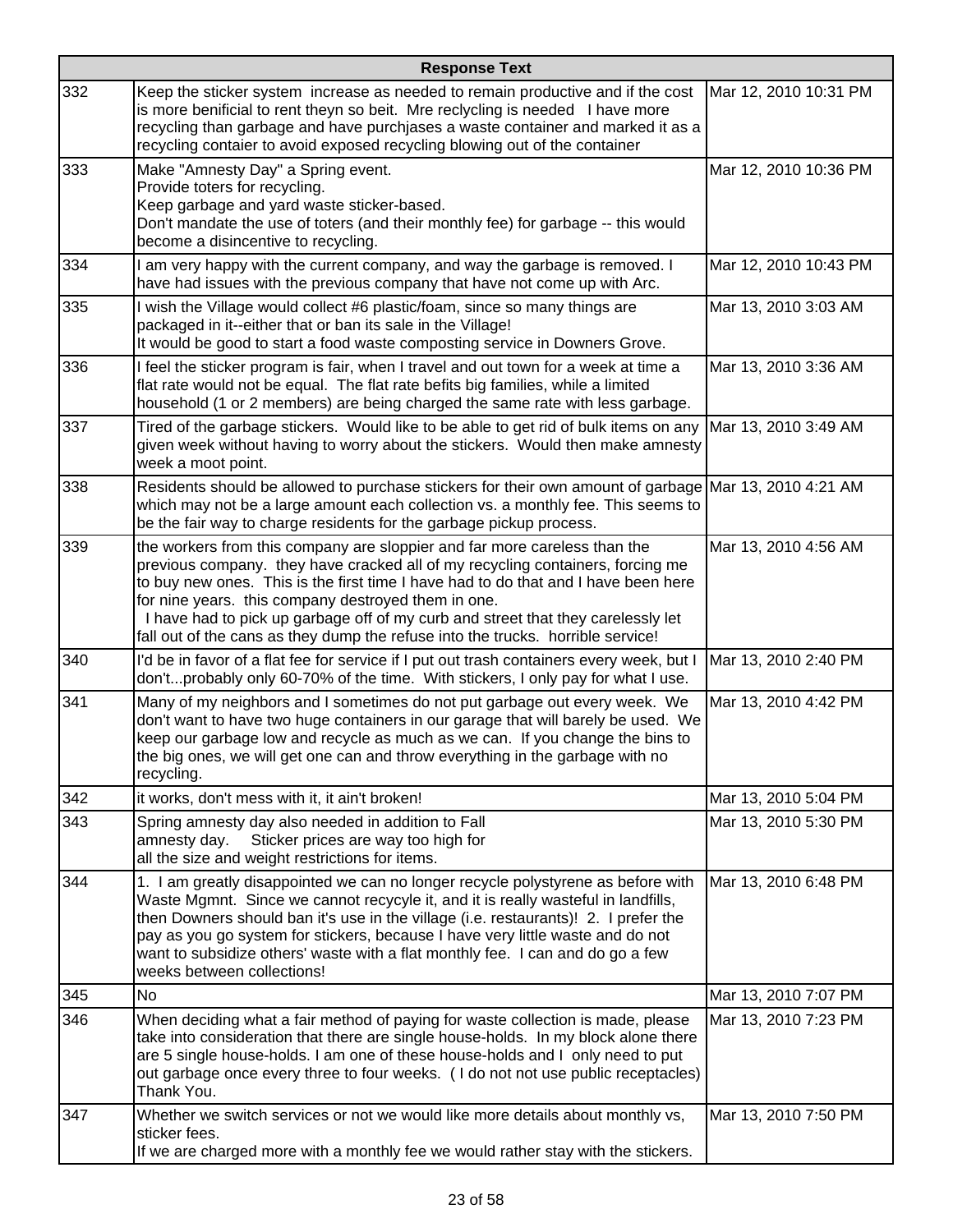|     | <b>Response Text</b>                                                                                                                                                                                                                                                                                                                                                                                                                                                                                                                                                                                                                                                                                                                                                                                                                                                                                                                                                       |                       |  |
|-----|----------------------------------------------------------------------------------------------------------------------------------------------------------------------------------------------------------------------------------------------------------------------------------------------------------------------------------------------------------------------------------------------------------------------------------------------------------------------------------------------------------------------------------------------------------------------------------------------------------------------------------------------------------------------------------------------------------------------------------------------------------------------------------------------------------------------------------------------------------------------------------------------------------------------------------------------------------------------------|-----------------------|--|
| 348 | We really like our garbage man. He's friendly and waves to our son every<br>morning.                                                                                                                                                                                                                                                                                                                                                                                                                                                                                                                                                                                                                                                                                                                                                                                                                                                                                       | Mar 13, 2010 8:42 PM  |  |
| 349 | When we changed from monthly fees to stickers, our garbage collection costs<br>dropped a lot. If it is switched back, we'll pay more. I want to pay for my garbage,<br>not subsidize my neighbors.                                                                                                                                                                                                                                                                                                                                                                                                                                                                                                                                                                                                                                                                                                                                                                         | Mar 13, 2010 9:35 PM  |  |
| 350 | We recycle as much as we can and have very little garbage. A switch from the<br>current program will cost us significantly more and discourage recycling.                                                                                                                                                                                                                                                                                                                                                                                                                                                                                                                                                                                                                                                                                                                                                                                                                  | Mar 13, 2010 11:17 PM |  |
| 351 | I live in a condo building in downtown Downers Grove - we pay for our service and Mar 14, 2010 2:18 AM<br>then I pay the town also. That is not fair. You should provide the service for all<br>residences who pay tax for such services. This is very disappointing as I feel I am<br>getting double charged for same service.                                                                                                                                                                                                                                                                                                                                                                                                                                                                                                                                                                                                                                            |                       |  |
| 352 | The trucks allow parts of their loads to escape & litter the streets, especially on<br>windy days. even when the drivers appear to be careful.                                                                                                                                                                                                                                                                                                                                                                                                                                                                                                                                                                                                                                                                                                                                                                                                                             | Mar 14, 2010 4:33 AM  |  |
| 353 | The Arc trucks leave a huge mess after picking up the recycling itemstheir<br>"scoopers" leave garbage all over the street.                                                                                                                                                                                                                                                                                                                                                                                                                                                                                                                                                                                                                                                                                                                                                                                                                                                | Mar 14, 2010 6:55 AM  |  |
| 354 | The amount of cans and bottles left behind in the street is unacceptable. I'm<br>embarrassed to have friends and family from other towns visit. The fact that the<br>homeowners don't even pick it up is a whole other story I won't get into. Our town<br>is beginning to look like a ghetto with all the trash laying around.                                                                                                                                                                                                                                                                                                                                                                                                                                                                                                                                                                                                                                            | Mar 14, 2010 3:18 PM  |  |
| 355 | I am a single person who recycles and only puts out a garbage bin 3-4 times per<br>year. It is not fair that I should have to pay a monthly fee for trash pickup that I<br>am not fully utilizing. Keep the sticker program as it is fair for everyone.                                                                                                                                                                                                                                                                                                                                                                                                                                                                                                                                                                                                                                                                                                                    | Mar 14, 2010 4:56 PM  |  |
| 356 | With 2 senior citizens residing in our residence we usually do not have enough<br>garbage for a weekly pick up and put out a can evry 2 weeks. Due to raccoons,<br>we store our garbage can in the garage.<br>The large containers would cost too much and would prove a storage problem.<br>I've noticed neighbors placing garbage out every 2 weeks, also. Please don't<br>cause us to be inconvienced by assessing us a larger garbage bill. Homes with<br>large families might like the option of larger cans, but I don't believe this feeling is<br>in the majority of the villagers.                                                                                                                                                                                                                                                                                                                                                                                | Mar 14, 2010 5:11 PM  |  |
| 357 | Going back to the monthly fee defeats the recycling program. If we pay-as-you-<br>waste, one will minimize waste. If the village does go with the monthly<br>requirement, I for one will always fill the garbage can as that is the way humans<br>work, we wish our money's worth.<br>The ARC group was brought in by the past manager to save the village money,<br>has it??? She's gone, they wish to change the rules and cost us more. If the<br>Council votes to impose a new fee on us, whether we use it or not, I for one will<br>not vote for anyone on the Council who votes for it.<br>After many years of Rot's, Cara got her way, now the rules are to change. I<br>for one will fill the garbage can every week to prove this is a bad way to go.<br>Please keep it a pay-as-you-waste program or rebid the contract. We<br>minimize our waste due to the current program and will definitely maximize if<br>switched. Thank you for asking, hope it counts. | Mar 14, 2010 7:31 PM  |  |
| 358 | Keep it the same                                                                                                                                                                                                                                                                                                                                                                                                                                                                                                                                                                                                                                                                                                                                                                                                                                                                                                                                                           | Mar 14, 2010 9:53 PM  |  |
| 359 | Why not recycle styrofoam?<br>Where and how can we dispose small batteries and fluorescent bulbs--this needs<br>to be a village service.                                                                                                                                                                                                                                                                                                                                                                                                                                                                                                                                                                                                                                                                                                                                                                                                                                   | Mar 14, 2010 10:37 PM |  |
| 360 | Do not understand the present route pick up. One side of the street pick up is<br>early morning and the other side is late afternoon. Previous contractor pick up<br>both sides of the street within a hour. DO not like to see truck tire skid marks at<br>every stop on the block. Can't they stop without leaving the skid marks.                                                                                                                                                                                                                                                                                                                                                                                                                                                                                                                                                                                                                                       | Mar 15, 2010 12:17 AM |  |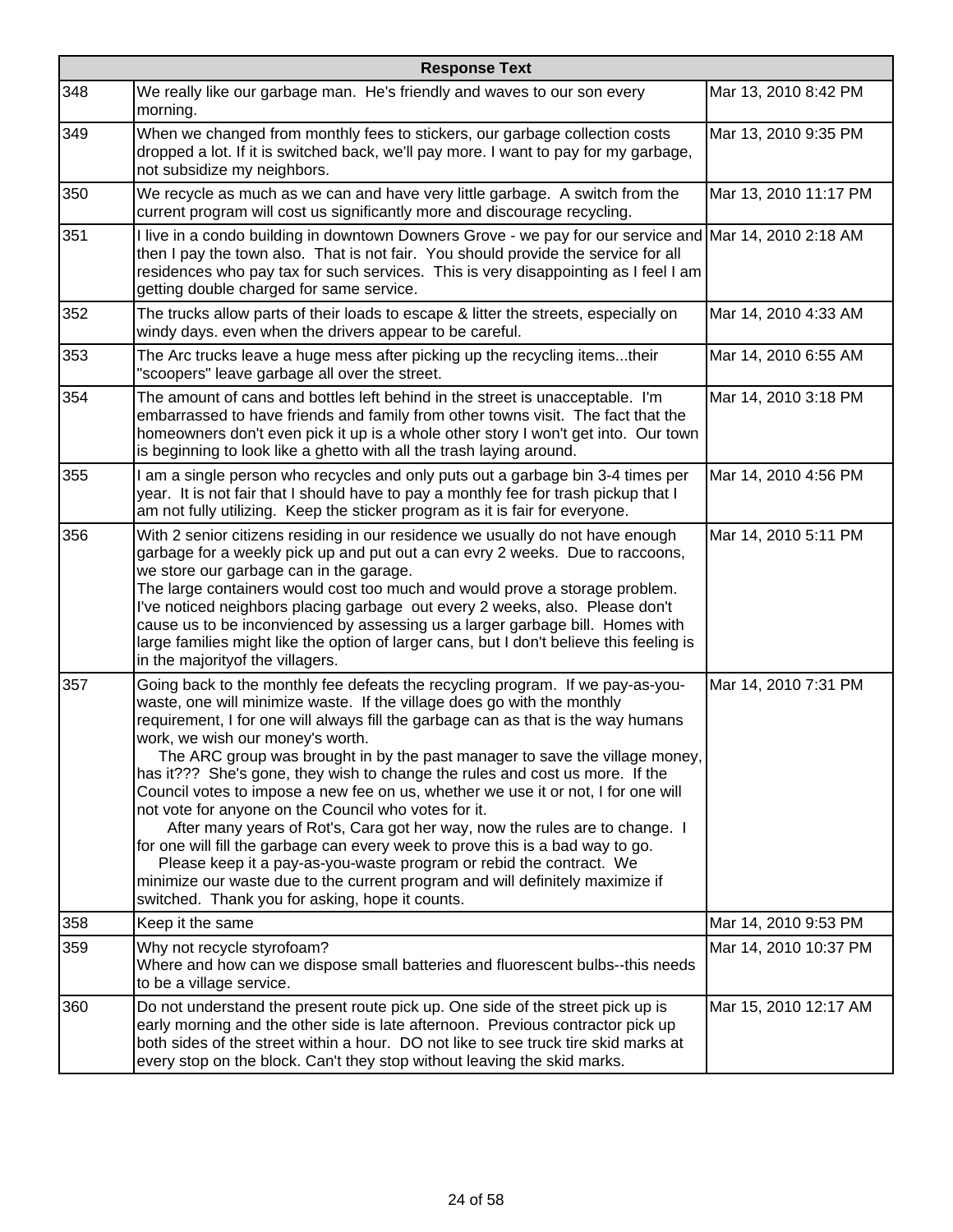|     | <b>Response Text</b>                                                                                                                                                                                                                                                                                                                                                                                                                                                                                                                                        |                       |  |
|-----|-------------------------------------------------------------------------------------------------------------------------------------------------------------------------------------------------------------------------------------------------------------------------------------------------------------------------------------------------------------------------------------------------------------------------------------------------------------------------------------------------------------------------------------------------------------|-----------------------|--|
| 361 | I am very against a monthly fee. It will some times take me three weeks to fill my<br>garbage can before needing to put it to the curb. You are punishing individuals<br>who make a strong effort to compost and recycle.                                                                                                                                                                                                                                                                                                                                   | Mar 15, 2010 2:48 PM  |  |
|     | Furthermore, I am very against Amensty day. Why should my tax dollars be used<br>for allowing individual who consume way too much and then are too lazy to find a<br>second-use for these items be rewarded by just chucking at the street.                                                                                                                                                                                                                                                                                                                 |                       |  |
|     | Downers Grove village is way behind the times in the green movement. Start<br>making the hard choice for our earth; it is not only about what is easiest.                                                                                                                                                                                                                                                                                                                                                                                                   |                       |  |
| 362 | Definitely do NOT want a flat fee for garbage disposal. I put actual garbage out 1<br>or 2 times a month. But I put recyclables out nearly every week. Also I make an<br>effort to reduce my garbage many others do not. A flat fee puts the costs of big<br>users on the backs of the small users. I like the sticker method.                                                                                                                                                                                                                              | Mar 15, 2010 3:04 PM  |  |
| 363 | ARC should be required to take plastic shopping bags.                                                                                                                                                                                                                                                                                                                                                                                                                                                                                                       | Mar 15, 2010 3:20 PM  |  |
| 364 | Would like to see more collection dates for hazardous wastehave the location<br>more convenient, not all the way out to Route 59. Also more information on<br>disposal of latex paint. The suggestion to let it dry in the can (lid off) does not<br>work at all times of the year.                                                                                                                                                                                                                                                                         | Mar 15, 2010 6:01 PM  |  |
| 365 | take #6 plastic styrofoam packing for eggs and such.                                                                                                                                                                                                                                                                                                                                                                                                                                                                                                        | Mar 15, 2010 7:31 PM  |  |
| 366 | Yes. The recycling company should be able to recycle plastic bags. That would<br>be much more convenient than saving them and taking them to Jewel. Also are<br>restuarants and bars required to recyle their bottles and cans? I think they should;<br>because they generate a large amount of those items. Thank you.                                                                                                                                                                                                                                     | Mar 15, 2010 8:22 PM  |  |
| 367 | Stickers= YESflat fee= NO                                                                                                                                                                                                                                                                                                                                                                                                                                                                                                                                   | Mar 15, 2010 8:38 PM  |  |
| 368 | Live in a condo downtown DG.<br>Any chance in the future we could leverage our being part of the village and have<br>condo's included in the new contract? It would be great if we too could benefit<br>from the economies of scale you are able to negotiate with the current village<br>population.<br>Thanks<br>Jack Marengo<br>945 Bulington 305<br>DG                                                                                                                                                                                                  | Mar 15, 2010 9:18 PM  |  |
| 369 | We use 2 and at most 3 stickers a month. We make very little garbage and<br>believe people who make the garbage should pay more through more stickers.                                                                                                                                                                                                                                                                                                                                                                                                      | Mar 16, 2010 12:14 AM |  |
| 370 | PLEASE DO NOT GO TO A LARGE GARBAGE TOTE ONLY PLAN (VS. THE<br>CURRENT STICKER OR MONTHLY TOTE PLANS); IN A HOUSEHOLD OF<br>ONLY TWO, IT WOULD COST US CONSIDERABLY MORE MONEY UNDER A<br>TOTE ONLY PLAN WITH A MONTHLY FEE.                                                                                                                                                                                                                                                                                                                                | Mar 16, 2010 12:51 AM |  |
| 371 | Collectors do not always pick stickers off cans, price would be lower if done<br>correctly.                                                                                                                                                                                                                                                                                                                                                                                                                                                                 | Mar 16, 2010 1:53 AM  |  |
| 372 | I would like styrofoam added to the recycling program and I would like a smaller<br>fee for smaller trash bins                                                                                                                                                                                                                                                                                                                                                                                                                                              | Mar 16, 2010 2:39 PM  |  |
| 373 | Yard waste collection should be "free." By that, I mean built into the cost of other<br>garbage fees. First, it's not fair to those of us that have trees that the entire<br>community enjoys to have to pay \$100s of dollars in the Fall for leaf collection<br>(sticker plus bag costs about \$3.50 per bag). Second, frugal neighbors avoid<br>raking leaves and pruning bushes and trees to avoid the collection fees. I think<br>the village would have a "neater" look if it wasn't so expensive to have branches<br>and other yard waste picked up. | Mar 16, 2010 2:42 PM  |  |
| 374 | The current provider is unsatisfactory. Garbage and recycled materials tumble<br>from the trucks when they flip the bins and make the village look untidy.<br>\$3 is too much for a half can of garbage. However, if I wait an extra week until it's<br>full, raccoons and other wildlife are attracted by it.<br>Ruelle Salon dumps their trash in the public bin in front of the store for free.                                                                                                                                                          | Mar 16, 2010 4:29 PM  |  |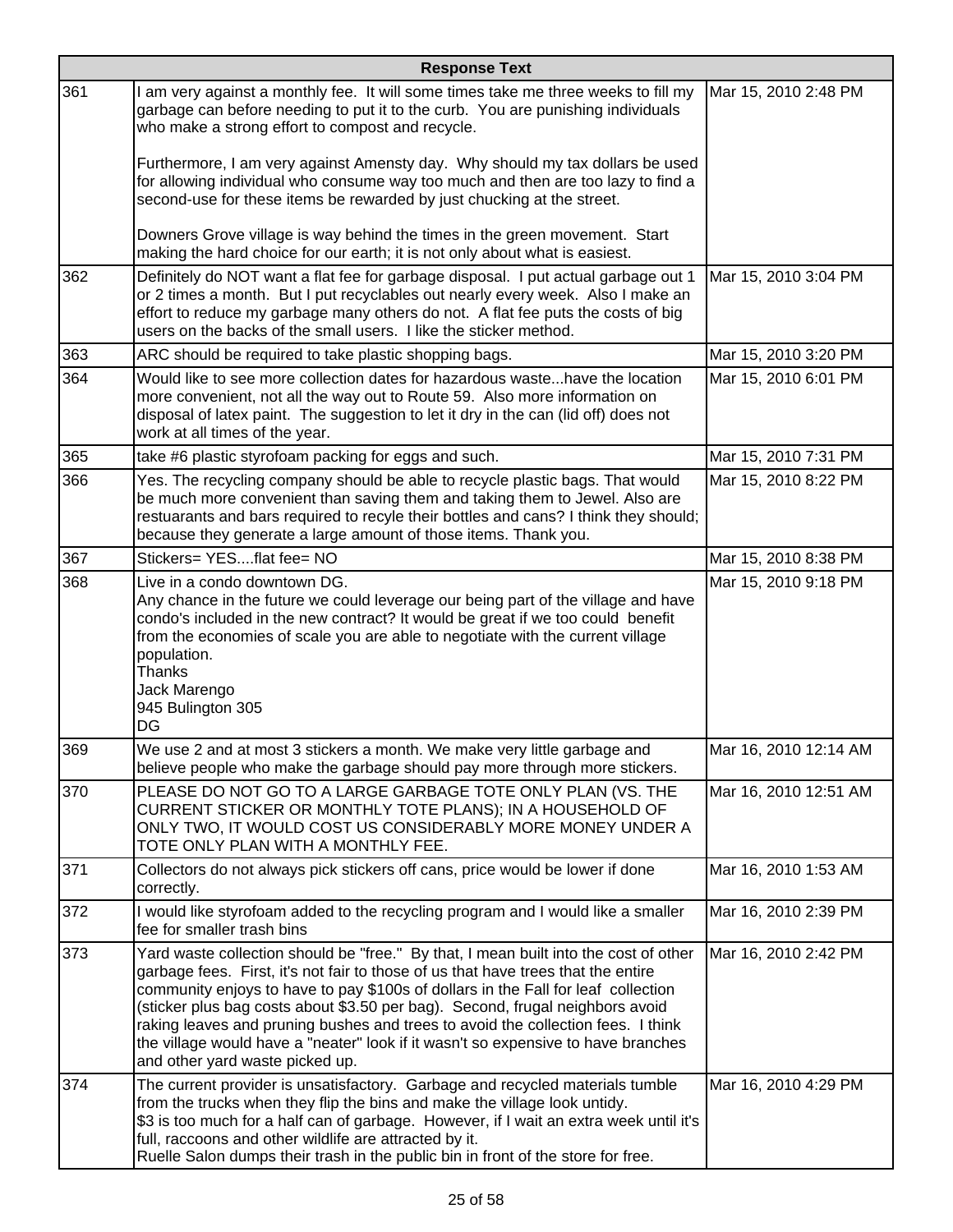|     | <b>Response Text</b>                                                                                                                                                                                                                                                                                                                                                                                                                                                                                                                                                                                                                                                                                                                                                                                                           |                       |  |
|-----|--------------------------------------------------------------------------------------------------------------------------------------------------------------------------------------------------------------------------------------------------------------------------------------------------------------------------------------------------------------------------------------------------------------------------------------------------------------------------------------------------------------------------------------------------------------------------------------------------------------------------------------------------------------------------------------------------------------------------------------------------------------------------------------------------------------------------------|-----------------------|--|
| 375 | Please continue with free recycling program.                                                                                                                                                                                                                                                                                                                                                                                                                                                                                                                                                                                                                                                                                                                                                                                   | Mar 16, 2010 4:38 PM  |  |
|     | Also, I would prefer the volume based gargage program as I don't have a full<br>garbage every week so the flat rate program would most likely cost our home<br>more every month.                                                                                                                                                                                                                                                                                                                                                                                                                                                                                                                                                                                                                                               |                       |  |
|     | Thank you!                                                                                                                                                                                                                                                                                                                                                                                                                                                                                                                                                                                                                                                                                                                                                                                                                     |                       |  |
| 376 | They(ARC) seem to be doing a very good job                                                                                                                                                                                                                                                                                                                                                                                                                                                                                                                                                                                                                                                                                                                                                                                     | Mar 16, 2010 4:50 PM  |  |
| 377 | The customer service provided by ARC is terrible. Several times recycle bins and<br>garbage cans have not been picked up at my house even though they have been<br>put out the previous evening. When I have called ARC, I have to leave a message<br>since no one is there to take the call. I never receive return calls and more than<br>once I had to call the Village Manager's office to get my garbage /recycles pick up.                                                                                                                                                                                                                                                                                                                                                                                               | Mar 16, 2010 5:22 PM  |  |
| 378 | We have put out brown paper bags of paper waste in our recycling bins and have<br>watched the garbage men put them into the regular pickup; even though these<br>bags are clearly marked paper only and are from our paper shredder. This is<br>totally unacceptable since they are not recylcing the waste properly. In addition, I<br>don't understand why foam without food debris is no longer recyclable. Why<br>aren't batteries recyclable also?                                                                                                                                                                                                                                                                                                                                                                        | Mar 16, 2010 6:16 PM  |  |
| 379 | At least once a month I see the recycling throw in with the garbage because the<br>garbage truck did not collect the recycling earlier in the day. This is unacceptable<br>to me! I spend a lot of time and care separating out my recycling, as well as<br>carrying it to the curb weekly. I have reported this to the village and ARC. ARC<br>literally acts like they don't care. We are paying them entirely too much money for<br>them to be shirking their responsibiliy to us, especially when it come to the<br>recycling. Every little bit counts when it comes to recycling. In addition, if they are<br>so carefree about tossing in the recycling with the garbage, and it isn't stickered,<br>then why are we paying so darn much to rent a cart or put stickers on garbage? I<br>repeat, this is unacceptable!!! | Mar 16, 2010 6:32 PM  |  |
| 380 | I live in a condo in Downer Grove and feel the fee payed needs to be changed to<br>Village garbage pickup which would increase my recycling effort and lessen the<br>extra costs for garbage pickup not to mention the additional sizeable truck needed<br>to do the job adds to everyones costs for road repairs.                                                                                                                                                                                                                                                                                                                                                                                                                                                                                                             | Mar 16, 2010 9:04 PM  |  |
| 381 | for leaves in fall, please consider allowing us to sweep leaves to street and have<br>vehicle vaccuum them up, at least once during the fall instead of amnesty day.                                                                                                                                                                                                                                                                                                                                                                                                                                                                                                                                                                                                                                                           | Mar 16, 2010 10:54 PM |  |
| 382 | Recycling would cease if flat rate garbage collection was established.                                                                                                                                                                                                                                                                                                                                                                                                                                                                                                                                                                                                                                                                                                                                                         | Mar 16, 2010 11:02 PM |  |
| 383 | The sticker works great for us because we just have two people living here. If it<br>were changed to a cart, then we would be paying more. I understand why the<br>village would rather have carts, because it would be more money going to the<br>garbage company. Again, sometimes we don't put out garbage, so it doesn't cost<br>anything, but the garbage company is losing money sense their out getting<br>garbage.                                                                                                                                                                                                                                                                                                                                                                                                     | Mar 17, 2010 12:53 AM |  |
| 384 | (No)                                                                                                                                                                                                                                                                                                                                                                                                                                                                                                                                                                                                                                                                                                                                                                                                                           | Mar 17, 2010 5:40 AM  |  |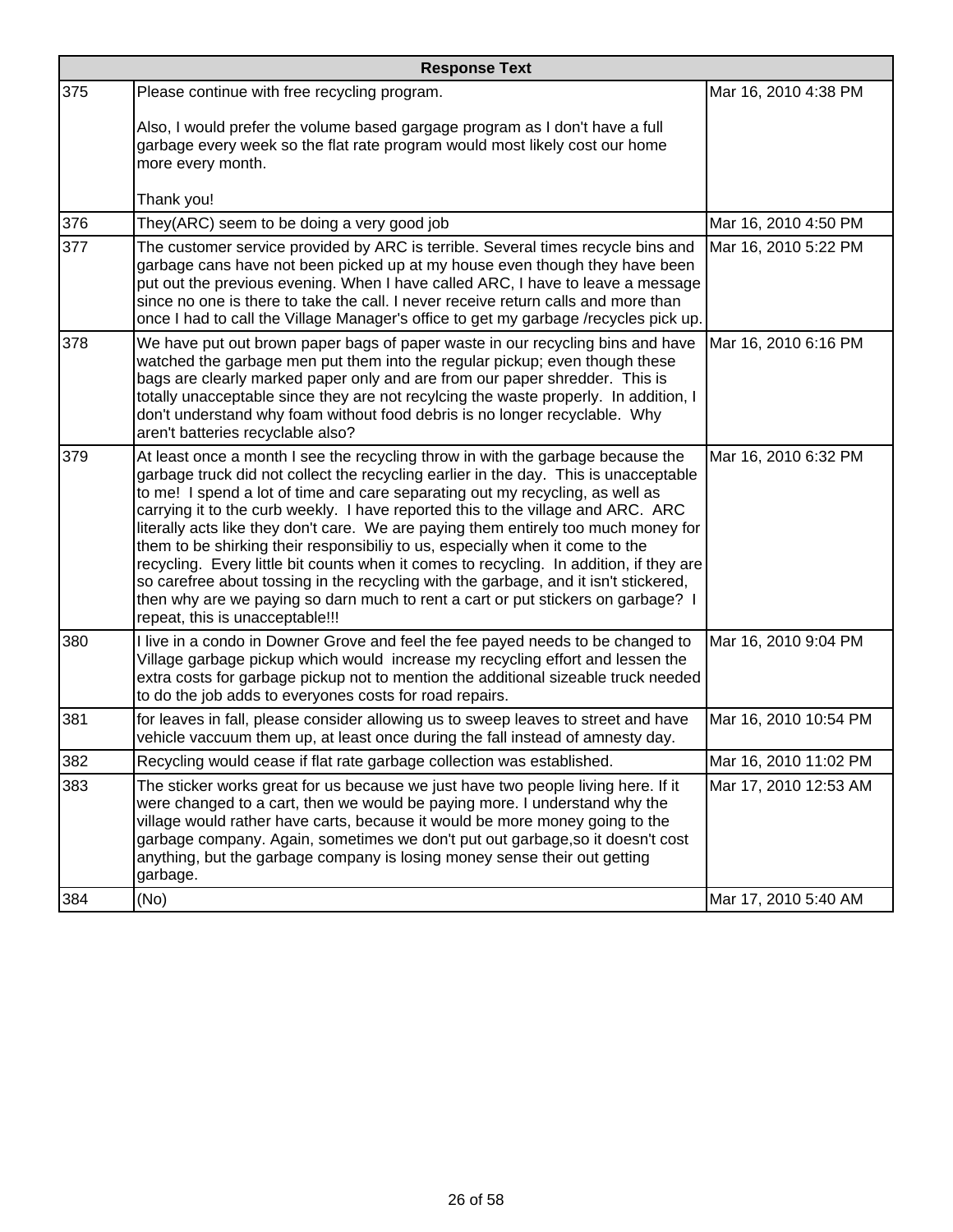|     | <b>Response Text</b>                                                                                                                                                                                                                                                                                                                                                                                                                                                                                                                                                                                                                                                                                                                                                                                                                                                                                                                                                                                                                               |                       |  |
|-----|----------------------------------------------------------------------------------------------------------------------------------------------------------------------------------------------------------------------------------------------------------------------------------------------------------------------------------------------------------------------------------------------------------------------------------------------------------------------------------------------------------------------------------------------------------------------------------------------------------------------------------------------------------------------------------------------------------------------------------------------------------------------------------------------------------------------------------------------------------------------------------------------------------------------------------------------------------------------------------------------------------------------------------------------------|-----------------------|--|
| 385 | Question 6: If I have more Recycling, I use a 32Gal can marked with a "recycle"<br>sign and workers don't seem to have a problem. This also allows me to save up<br>my recycling till I get a full 32Gal can so the driver does not have to stop every<br>week for just a few items. (the current bin size are left over from the days when<br>we separated paper and glass)<br>Question 7: Where do I store this thing? Regular trash cans stack. And can be<br>used in the fall for leaves.<br>Question 10: Keep Amnesty day, It gives a "deadline date to clean up the house"<br>And that warm fuzzy feeling that I can throw out anything.<br>Question 15: A flat rate 64Gal dumpster would penalize low volume users, and in<br>my case totally remove any incentive to recycle. Why should I recycle if I have a<br>big trash dumpster.<br>Question 15: Do I still have to pay the monthly fee even if I not home?<br>RE: Fall Leaves, A Vacuum Service that I can contract to Vacuum up my pile for<br>a one time fee or seasonal contract. | Mar 17, 2010 11:23 AM |  |
| 386 | It ain't broke, so don't try to fix it!                                                                                                                                                                                                                                                                                                                                                                                                                                                                                                                                                                                                                                                                                                                                                                                                                                                                                                                                                                                                            | Mar 17, 2010 1:15 PM  |  |
| 387 | The currents system has and continues to encourage efficient recycling, and has<br>resulted in our family sending much less garbage to the landfill. We have the<br>incentive to minimize our garbage, and it has resulted in us using only about 2<br>stickers per month. Changing to a monthly cart would increase our garbage<br>disposal expenses significantly, and probably inevitably our garbage output. I<br>strongly feel this is poor direction to move in as a community, and hope that the<br>current system can be tweaked and maintained                                                                                                                                                                                                                                                                                                                                                                                                                                                                                            | Mar 17, 2010 1:40 PM  |  |
| 388 | The pay as you go program for regular waste is good for recycling. If you want to<br>save money you recycle or buy better products (fresh) that do not need to go into<br>the garbage.<br>I moved here from Oak Park(years ago) were they had recycling but you had to<br>pay for waste no matter what frankly I was not that careful about stuff and so<br>were a lot of other people.                                                                                                                                                                                                                                                                                                                                                                                                                                                                                                                                                                                                                                                            | Mar 17, 2010 3:01 PM  |  |
| 389 | A flat-rate garbage collection service offers no incentive and no reward for<br>recycling. My guess is people would be less mindful of recycling as a result. Also<br>everyone would pay the same amount, no matter how little or how much garbage<br>they might dispose of.                                                                                                                                                                                                                                                                                                                                                                                                                                                                                                                                                                                                                                                                                                                                                                       | Mar 17, 2010 3:43 PM  |  |
| 390 | the stickers cost too mch                                                                                                                                                                                                                                                                                                                                                                                                                                                                                                                                                                                                                                                                                                                                                                                                                                                                                                                                                                                                                          | Mar 17, 2010 4:37 PM  |  |
| 391 | The amenesty day probably adds unwanted cost to all, and makes the town look<br>bad. I had a neighbor store unwanted items in his backyard until amnesty day<br>occured. That was not pleasent. Customers should pay for their own garbage<br>and should be able to request additional pickup when ever. Also, why would<br>anyone want to pay for stickers. Reusable toters look cleaner and the vendor<br>provides a variety of sizes that should fit most households. I have the smaller size<br>and it is still cheaper than using stickers.                                                                                                                                                                                                                                                                                                                                                                                                                                                                                                   | Mar 17, 2010 5:23 PM  |  |
| 392 | Collectors are very sloppy often have to pick up several recyclable items off my  Mar 17, 2010 5:31 PM<br>lawn/street that they dropped and didn't care about picking it up. Also, cost is<br>WAY too high for stickers.                                                                                                                                                                                                                                                                                                                                                                                                                                                                                                                                                                                                                                                                                                                                                                                                                           |                       |  |
| 393 | The garbage sticker program allows payment by use - a lot of garbage/recycled<br>material takes more stickers. Weeks when you have little material takes fewer<br>stickers. The sticker program is consistent with a long standing Village practice of<br>user fees. Moving to a standard cart program with a set fee each month<br>regardless of volume is contrary to the user fee concept. As one who travels a<br>certain amount and has many weeks when I am not in town, I am opposed to the<br>set fee program versus the current sticker program. Please think about resident<br>needs and not just Village revenue needs. Thank you                                                                                                                                                                                                                                                                                                                                                                                                       | Mar 17, 2010 6:23 PM  |  |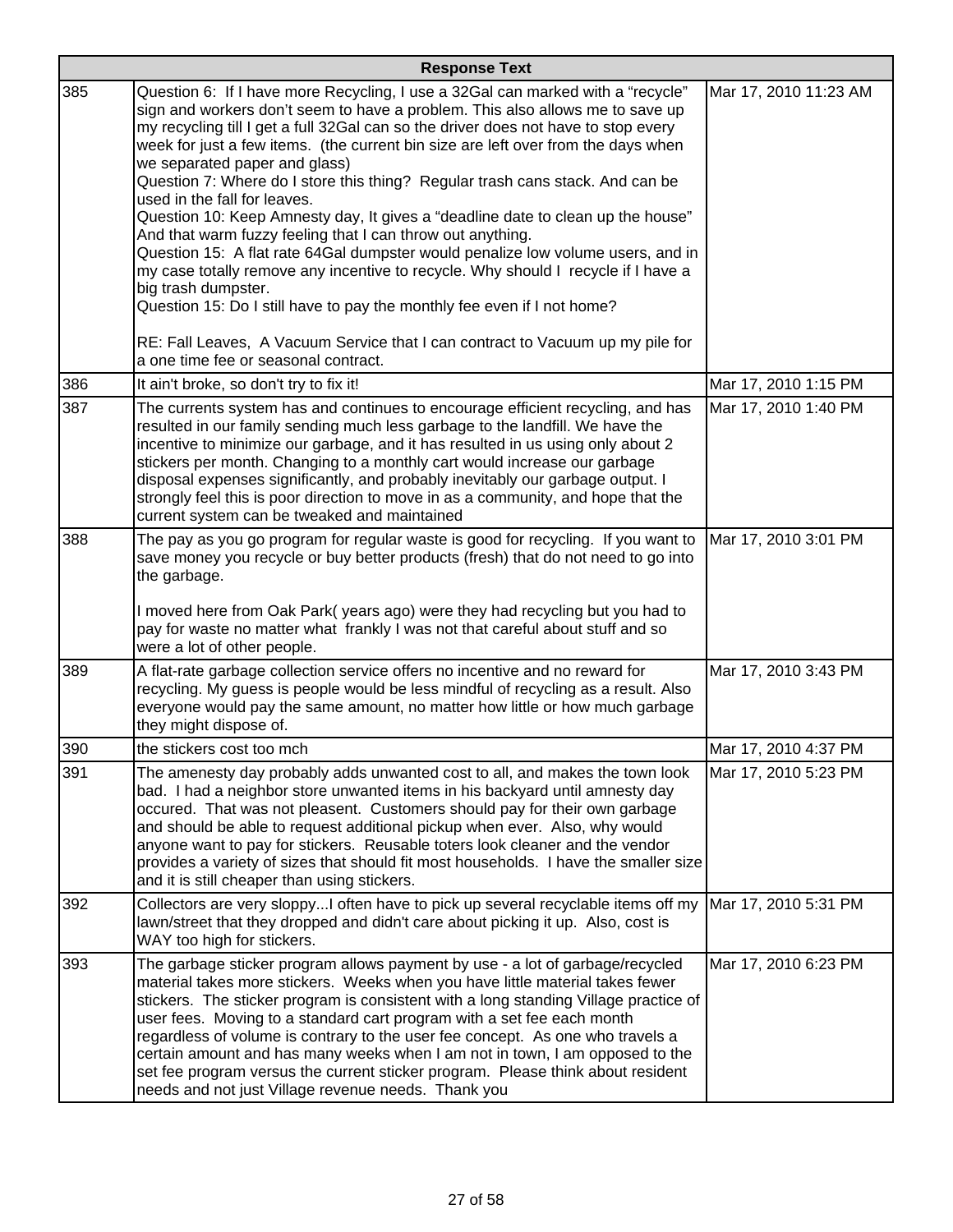|            | <b>Response Text</b>                                                                                                                                                                                                                                                                                                                                                                                                                                                                                                                                   |                       |  |
|------------|--------------------------------------------------------------------------------------------------------------------------------------------------------------------------------------------------------------------------------------------------------------------------------------------------------------------------------------------------------------------------------------------------------------------------------------------------------------------------------------------------------------------------------------------------------|-----------------------|--|
| 394        | Can't afford a monthy rate. Fixed income. The current disposal company is<br>tearing up our street and nothing is being done by the village when I complain or<br>by the disposal company. Their truck locks its brakes instead of coming to a stop<br>so the driver can jump out and get to the can quickly. OUR STREETS ARE A<br>MESS! Its the area formerly known as Downers Grove Estates, 63rd and Main,<br>NW. You can see each spot on our streets where the truck stops. Can't<br>something be done. The last disposal company didn't do this. | Mar 17, 2010 8:00 PM  |  |
| 395        | I have been very satisfied with the current program. The man is very clean picks<br>up any papers that fall from the truck. No problem with the service.                                                                                                                                                                                                                                                                                                                                                                                               | Mar 17, 2010 8:33 PM  |  |
| 396        | I use a garbage cart instead of stickers even though I don't put the cart out every<br>week. Its a little more expensive but more convenient. Why not put carts on one<br>side of the streets, that way the truck only has to come down the street once -<br>more efficient, saves money in time costs                                                                                                                                                                                                                                                 | Mar 17, 2010 8:36 PM  |  |
| 397        | I worry that a flat fee program would result in less recycling since I feel the sticker<br>program encourages recycling. And I think its unfair to ask people to assess a<br>cost program without any costs to compare. I would oppose the one that will cost<br>me more.                                                                                                                                                                                                                                                                              | Mar 17, 2010 8:52 PM  |  |
| 398        | i am happy with the present system. Don't want or need another bill, PLEASE. IF Mar 17, 2010 8:56 PM<br>IT'S NOT BROKE, DON'T FIX IT!!!                                                                                                                                                                                                                                                                                                                                                                                                                |                       |  |
| 399        | Stickers are getting too expensive                                                                                                                                                                                                                                                                                                                                                                                                                                                                                                                     | Mar 17, 2010 8:57 PM  |  |
| 400        | I use the recycling every week but I only have garbage going out about every<br>other week since there are only 2 people in my house.                                                                                                                                                                                                                                                                                                                                                                                                                  | Mar 17, 2010 9:01 PM  |  |
| 401        | In that voters have an option to purchase individual stickers or to purchase a<br>monthly option is an advantage to the voter-- he has choices; otherwise, he does<br>not have choices. His program would be mandated.                                                                                                                                                                                                                                                                                                                                 | Mar 17, 2010 9:13 PM  |  |
| 402        | Although I recycle every week, I do not produce enough "garbage" for weekly<br>pick-upit would not be advantageous to have a cart and be forced to pay a<br>monthly fee, as there are at least two weeks out of each month, I do not put<br>garbage out on curb.                                                                                                                                                                                                                                                                                       | Mar 17, 2010 9:24 PM  |  |
| 403        | The biggest problem right now is the weight limit. I like the cart idea instead of the Mar 17, 2010 9:29 PM<br>stickers, if it affordable.                                                                                                                                                                                                                                                                                                                                                                                                             |                       |  |
| 404        | we are retiring and there is only 2 of us all recycle (DONT SPEND MY MONEY<br>FOR ME) NO CARTS!                                                                                                                                                                                                                                                                                                                                                                                                                                                        | Mar 17, 2010 9:50 PM  |  |
| 405        | Want the ability to recycle more items such as styrofoam, pesticides, used oil,<br>paints, and batteries.                                                                                                                                                                                                                                                                                                                                                                                                                                              | Mar 17, 2010 9:56 PM  |  |
| 406        | I think the Village of Downers Grove should have free brush and leaf pick such as<br>in Darien and Hinsdale.                                                                                                                                                                                                                                                                                                                                                                                                                                           | Mar 17, 2010 10:11 PM |  |
| 407        | Instead of paying for garbage stickers or a monthly fee, why can't the garbage<br>collection come out of yearly taxes like the city pays?                                                                                                                                                                                                                                                                                                                                                                                                              | Mar 17, 2010 10:19 PM |  |
| 408        | One thing we are disappointed in is the lack of brush collection. In other towns we Mar 17, 2010 10:43 PM<br>have resided in you are able to put out tree branches, leaves at the curb without<br>bagging, etc. and these are picked up and mulched. Very disappointed this<br>service is not provided.                                                                                                                                                                                                                                                |                       |  |
|            | Also liked 2 amensty days per year instead of just one.                                                                                                                                                                                                                                                                                                                                                                                                                                                                                                |                       |  |
| 409<br>410 | in the DG e-newsletter, please tell us the new price for stickers                                                                                                                                                                                                                                                                                                                                                                                                                                                                                      | Mar 17, 2010 10:56 PM |  |
|            | The trash flys out of the truck, the drivers don't always pick it up. The recyclable<br>bins are just thrown on the snow or driveway, they are then wet and get cracked.<br>place on dry driveway instead, do not throw, place back with two hands.                                                                                                                                                                                                                                                                                                    | Mar 17, 2010 11:20 PM |  |
| 411        | stickers are a pain.                                                                                                                                                                                                                                                                                                                                                                                                                                                                                                                                   | Mar 17, 2010 11:20 PM |  |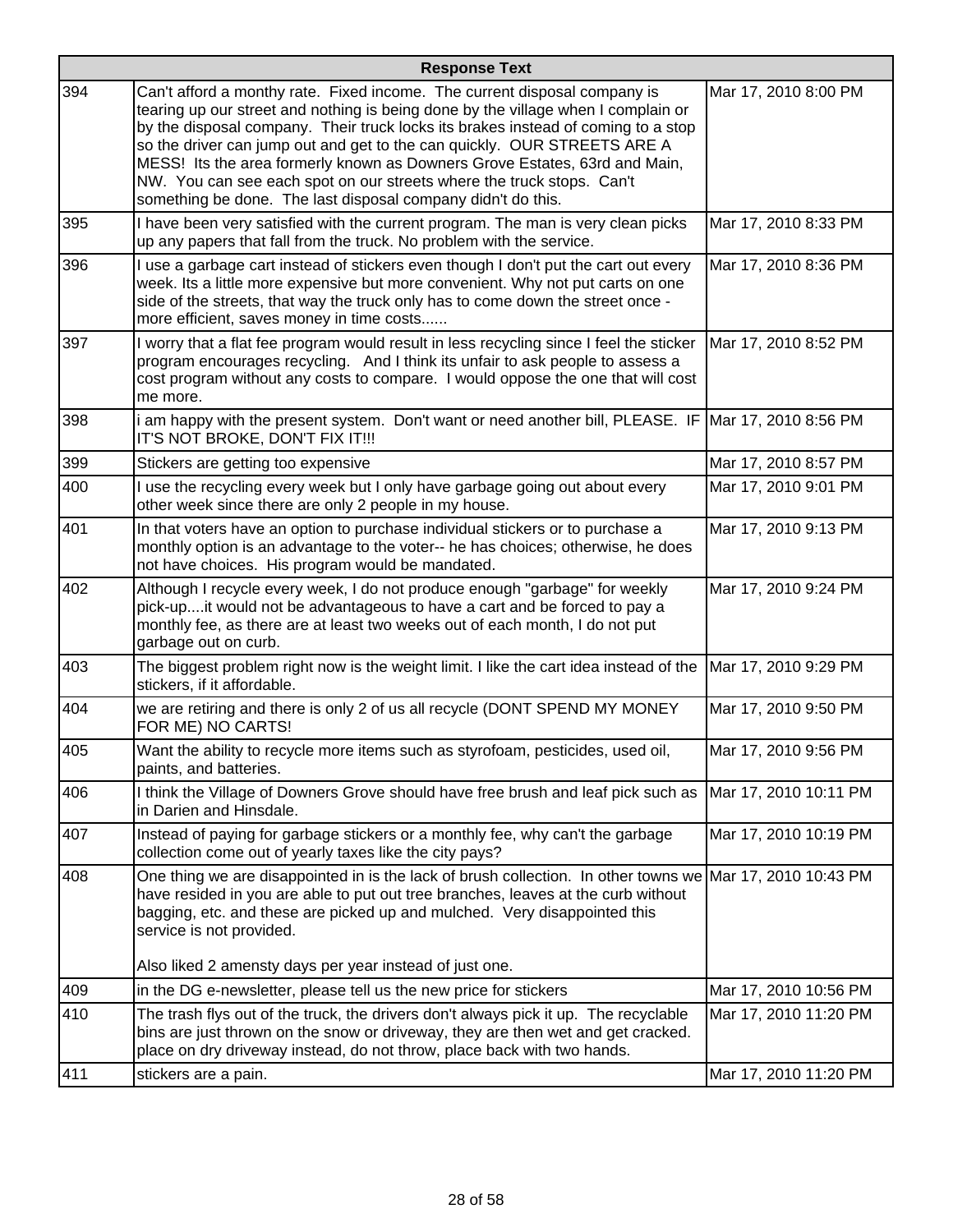|     | <b>Response Text</b>                                                                                                                                                                                                                                                                                                                                                                                                                                                                                                                                                                                                                                                                                                                                                                                                                                                                                                                                                                                                                                                                                                                                                                                                                                                                                                                                                                                                                                                                                                                                                                                                                                                                                                                                                                                                                                                                                          |                       |  |
|-----|---------------------------------------------------------------------------------------------------------------------------------------------------------------------------------------------------------------------------------------------------------------------------------------------------------------------------------------------------------------------------------------------------------------------------------------------------------------------------------------------------------------------------------------------------------------------------------------------------------------------------------------------------------------------------------------------------------------------------------------------------------------------------------------------------------------------------------------------------------------------------------------------------------------------------------------------------------------------------------------------------------------------------------------------------------------------------------------------------------------------------------------------------------------------------------------------------------------------------------------------------------------------------------------------------------------------------------------------------------------------------------------------------------------------------------------------------------------------------------------------------------------------------------------------------------------------------------------------------------------------------------------------------------------------------------------------------------------------------------------------------------------------------------------------------------------------------------------------------------------------------------------------------------------|-----------------------|--|
| 412 | I feel the yard waste fee's are outrageous. In a village that pride's itself on the<br>abundunce of trees, hence Downers GROVE, the village should have a flat fee on<br>yard waste removal. The per bag charges are incredibly high and the the village<br>services should take on the bulk of the charges. The fee is getting higher and<br>higher with each year, now surpassing \$150. We can't afford to live here<br>anymore! Either we go or the tree's go!                                                                                                                                                                                                                                                                                                                                                                                                                                                                                                                                                                                                                                                                                                                                                                                                                                                                                                                                                                                                                                                                                                                                                                                                                                                                                                                                                                                                                                            | Mar 17, 2010 11:43 PM |  |
| 413 | I do not have much garbage & WILL NOT subsidize others with a higher monthly<br>fee.                                                                                                                                                                                                                                                                                                                                                                                                                                                                                                                                                                                                                                                                                                                                                                                                                                                                                                                                                                                                                                                                                                                                                                                                                                                                                                                                                                                                                                                                                                                                                                                                                                                                                                                                                                                                                          | Mar 17, 2010 11:43 PM |  |
| 414 | I would like a bigger recycle bin, but don't want to pay more for it.                                                                                                                                                                                                                                                                                                                                                                                                                                                                                                                                                                                                                                                                                                                                                                                                                                                                                                                                                                                                                                                                                                                                                                                                                                                                                                                                                                                                                                                                                                                                                                                                                                                                                                                                                                                                                                         | Mar 17, 2010 11:47 PM |  |
| 415 | Paying a flat rate is unfair to many customers! Why should seniors and empty<br>nesters and singles - who have next to no garbage - subsidize all the large<br>families who have tons of garbage? Only fair to pay as you go!! You will have<br>many people very upset if you change this - it will be completely unfair to many<br>citizens.                                                                                                                                                                                                                                                                                                                                                                                                                                                                                                                                                                                                                                                                                                                                                                                                                                                                                                                                                                                                                                                                                                                                                                                                                                                                                                                                                                                                                                                                                                                                                                 | Mar 17, 2010 11:56 PM |  |
| 416 | It would be nice to have an easy way to dispose of hazardous waste such as<br>batteries and paint cans.                                                                                                                                                                                                                                                                                                                                                                                                                                                                                                                                                                                                                                                                                                                                                                                                                                                                                                                                                                                                                                                                                                                                                                                                                                                                                                                                                                                                                                                                                                                                                                                                                                                                                                                                                                                                       | Mar 17, 2010 11:58 PM |  |
| 417 | With regard to yard waste, I much rather pay a flat monthly fee than to use those<br>stickers. When I trim my bushes and trees, I have to spend a small fortune to get<br>them hauled away. Plus they don't stick when the bags are wet.                                                                                                                                                                                                                                                                                                                                                                                                                                                                                                                                                                                                                                                                                                                                                                                                                                                                                                                                                                                                                                                                                                                                                                                                                                                                                                                                                                                                                                                                                                                                                                                                                                                                      | Mar 18, 2010 12:00 AM |  |
| 418 | (1) Would like to have two amnisty days (spring & fall)<br>(2) Return the free leaf pick-up program in the fall.                                                                                                                                                                                                                                                                                                                                                                                                                                                                                                                                                                                                                                                                                                                                                                                                                                                                                                                                                                                                                                                                                                                                                                                                                                                                                                                                                                                                                                                                                                                                                                                                                                                                                                                                                                                              | Mar 18, 2010 12:02 AM |  |
| 419 | I like to pay for the amount of garbage that I put out. Please do not change the<br>system.                                                                                                                                                                                                                                                                                                                                                                                                                                                                                                                                                                                                                                                                                                                                                                                                                                                                                                                                                                                                                                                                                                                                                                                                                                                                                                                                                                                                                                                                                                                                                                                                                                                                                                                                                                                                                   | Mar 18, 2010 12:31 AM |  |
| 420 | The sticker program currently in place is the most equitable approach to placing<br>the cost of refuse disposal on those who put more refuse into the system rather<br>than recycle. This "user" approach should be the prime factor in designing the<br>Village's program.                                                                                                                                                                                                                                                                                                                                                                                                                                                                                                                                                                                                                                                                                                                                                                                                                                                                                                                                                                                                                                                                                                                                                                                                                                                                                                                                                                                                                                                                                                                                                                                                                                   | Mar 18, 2010 12:43 AM |  |
| 421 | Having to pay a flat monthly fee would penalize those households will limited<br>refuse                                                                                                                                                                                                                                                                                                                                                                                                                                                                                                                                                                                                                                                                                                                                                                                                                                                                                                                                                                                                                                                                                                                                                                                                                                                                                                                                                                                                                                                                                                                                                                                                                                                                                                                                                                                                                       | Mar 18, 2010 1:26 AM  |  |
| 422 | Yard waste should be for free, it should be composted. The fee for regular<br>garbage is way to expensive, even with recycling. We liven in a very wooded<br>area of town and in the Fall, the amount of leaves is great, and the bags don'nt<br>hold much. Its not fair to the residents who have large yards, and lots of trees.<br>The village wants us to keep the parkways and such nice and kept, but do<br>nothing to help out. The tree in our parkway drops large pods in the Fall, and<br>long stems in the Spring, this is a very messy tree, and nobody on the block<br>seems to have the kind of tree we have. Garbage service in this town is way too<br>high, and there seems to be no rellief in the future. I would like for the yard waste<br>program we had a few years back, come back with the few weeks of free yard<br>waste. That was a big help. We may cut back on yard waste and mulch more<br>just because of the expense and and the economy. Its not fair to the resident<br>who pay high taxes, and have beautiful trees and yards to be penilized for the<br>high cost maintaining their yards and parkways. The question asked about other<br>services of the garbage system, What re they? Can the village compost for the<br>residents, like can the residents go a village facility where we can compost are<br>own yardwaste if we deliver it to a specific location, or multiple locations in the<br>village. The Village then can use the material, to use for public areas in the<br>community, or for resident use or for both. Threr has to be a better way, that is<br>less costly. I would like amnestday to be 2x a year also. I did inquire about a<br>couch to be put out for garbage and they told me 50lbs. and 1 sticker, how do<br>you weigh a couch or white good, without getting ripped off. There should be a<br>standard fee, or guide line to go by. | Mar 18, 2010 1:39 AM  |  |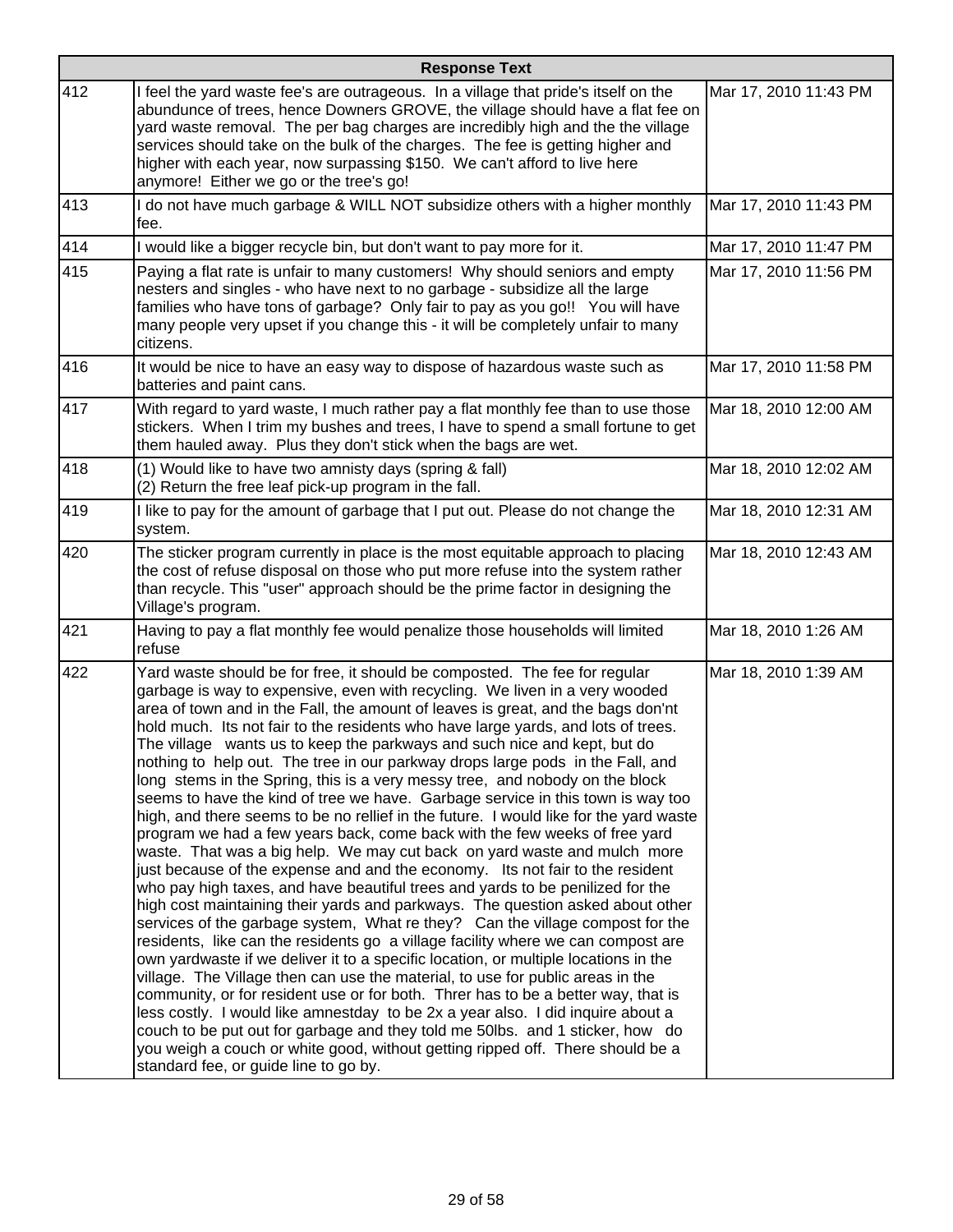|     | <b>Response Text</b>                                                                                                                                                                                                                                                                                                                                                                                                                    |                       |  |
|-----|-----------------------------------------------------------------------------------------------------------------------------------------------------------------------------------------------------------------------------------------------------------------------------------------------------------------------------------------------------------------------------------------------------------------------------------------|-----------------------|--|
| 423 | Our GARBAGE is picked up late in the day and RECYCLING very early in the<br>morning. Could the GARBAGE be picked up at least by late morning?                                                                                                                                                                                                                                                                                           | Mar 18, 2010 2:08 AM  |  |
|     | During the winter, the empty recycling bins were tossed in the snow and difficult to<br>reach. Why couldn't they have been left on the shoveled driveway?                                                                                                                                                                                                                                                                               |                       |  |
|     | Not all of the garbage/recycling is emptied INTO the truck. It is left on the street<br>and sometimes in the bin. Last week, there was a lot of garbage strewn all over<br>the neighborhood.                                                                                                                                                                                                                                            |                       |  |
| 424 | Recycling of electronics aand hazardous waste is not very good. It is too easy to<br>dispose of these items improperly. The system should make it easy to properly<br>separate and dispose of such items on a regular basis.                                                                                                                                                                                                            | Mar 18, 2010 2:14 AM  |  |
| 425 | Would like to recycle styrofoam.<br>A cart might be OK, if I could compare to cost of stickers replaced as we only<br>place 1 bag bi-weekly.                                                                                                                                                                                                                                                                                            | Mar 18, 2010 2:17 AM  |  |
| 426 | The current sticker encourages recycling and is fair in the sense that those that<br>generate the most trash pay the most for service. I normally put out one can of<br>trash every other week. I have no interest in paying a fixed monthly fee for a trash<br>cart I do not need so that I can subsidize trash pickup for individuals that are not<br>recycling to the max.                                                           | Mar 18, 2010 2:30 AM  |  |
| 427 | The current provider is sloppy with collection and pieces of trash sometimes litters   Mar 18, 2010 2:41 AM<br>the area.                                                                                                                                                                                                                                                                                                                |                       |  |
| 428 | The current garbage collection agency contracted by the village of Downers<br>Grove needs to be more neat their collection practices. Often times there is<br>garbage items which blow or fall out of the garbage collection truck. There needs<br>to be some type of precaution taken to ensure this garbage is also picked up. I,<br>personally, am tired of picking up blowing garbage when I retrieve my cans from<br>the curbside. | Mar 18, 2010 3:12 AM  |  |
| 429 | many residents do not need to put out large amounts of garbage each week(<br>single people, those who are seniors, people who travel a lot, etc. It would be<br>unfair to charge them the same rate as those who fill a large container or more<br>each week. It is cheaper for me to use three stickers a month rather than rent the<br>Arc bins.                                                                                      | Mar 18, 2010 3:32 AM  |  |
| 430 | Don't remove the economic incentive to recycle. Also, I do not with to subsidize<br>people to create a lot of waste.                                                                                                                                                                                                                                                                                                                    | Mar 18, 2010 3:35 AM  |  |
| 431 | The recycling program should be expanded to include #6, and there should be no<br>restrictions on items such as recyclable plastic bags. The village/county should<br>also have a hazardous waste collection day at least once a year. Please continue<br>with the electronics waste collection.                                                                                                                                        | Mar 18, 2010 3:37 AM  |  |
| 432 | I wish they would slow down and pick up ALL the garbage instead of littering the<br>streets/sidewalks/driveways with whatever doesn't make it into the truck!                                                                                                                                                                                                                                                                           | Mar 18, 2010 3:46 AM  |  |
| 433 | arc will not pick up my garbage.they say my cans are too big [35gal.not32gal.].i<br>have had these cans for 10 years and never had a complaint.now they put<br>stickers on them and refuse to pick up.i will never rent the 64gal. can.i prefer pay<br>per use.now they are increasing the sticker cost.why?they can have my recycling<br>but i will find somewhere else for my garbage.                                                | Mar 18, 2010 4:43 AM  |  |
| 434 | We are a family of 5 and it takes us 2-3 weeks to fill our 30 gallon garbage can,<br>the cart is twice as large and costs nearly 2 stickers a week and seems to<br>promote more waste and less recycling. We do not mind having a standard can<br>for automated loaders but don't make us pay a monthly fee, which would be much<br>higher than what we pay for volume, keep a pay for volume program.                                  | Mar 18, 2010 5:24 AM  |  |
| 435 | I live alone and sometimes I don't need to put garbage out for two or 3 weeks.<br>One flat fee would definitely be costly to me and many others who don't create a<br>lot of garbage                                                                                                                                                                                                                                                    | Mar 18, 2010 11:21 AM |  |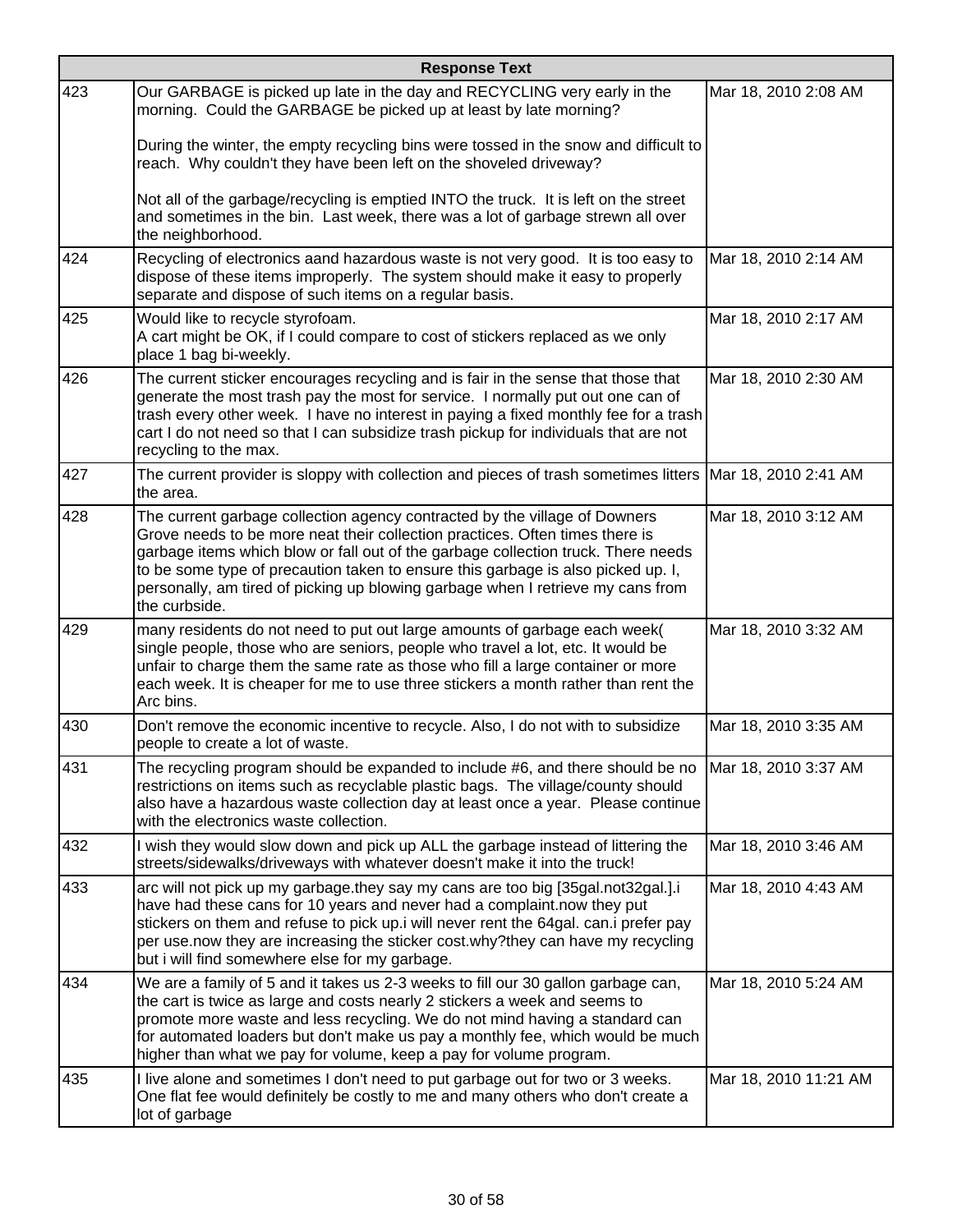| <b>Response Text</b> |                                                                                                                                                                                                                                                                                                                                                                                                                                                                                                                                                                     |                       |
|----------------------|---------------------------------------------------------------------------------------------------------------------------------------------------------------------------------------------------------------------------------------------------------------------------------------------------------------------------------------------------------------------------------------------------------------------------------------------------------------------------------------------------------------------------------------------------------------------|-----------------------|
| 436                  | Why do we separate paper from plastic and aluminum if the truck puts them in the<br>same bin? The service is too expensive. The 30 gal. limit is too small. 45 would<br>be better. The 50 lb. limit is ok. Took two separate arrangements to get a rental<br>cart. A waste of my time. What about mailing a written brochure with all of the<br>current "rules" for garbage. Since ARC has been doing this had two instances of<br>no pick up.                                                                                                                      | Mar 18, 2010 11:52 AM |
| 437                  | The leaf collection - free of charge was a huge benefit for the time frame in which<br>it was allowed. The increase in garbage stickers seem excessive. I am<br>disappointed the pricing has increased and will increase again is such a short<br>period of time. Larger recycling bins would be a huge benefit and a later time<br>during the day for pickup would be nice. I think this would help folks recycle more<br>and pay less.                                                                                                                            | Mar 18, 2010 12:51 PM |
| 438                  | I do not want a madatory cart system because I now can reduce my monthly<br>refuse cost by maximum recycling and do not even fill an 18 gal container each<br>week. A monthly cart would increase my monthly cost significantly and the<br>current system allows me to control one of my budget's few remaining flexible<br>costs in this difficult economy. It would take me an entire monthly to fill a cart and<br>would waste my money to pay a fixed rate each month. Having a<br>mostly empty can for most people would encourage<br>disposal over recycling. | Mar 18, 2010 1:53 PM  |
|                      | Also I do not have a good location to store such carts and they would be difficult<br>for me to pull to the curb.                                                                                                                                                                                                                                                                                                                                                                                                                                                   |                       |
|                      | I think any contract with waste disposal should only be with a company that can<br>RECYCLE styro waste #6 or the village should provide a drop off location for such<br>styro recycling. It is the worst product to send to a landfill and impossible to avoid<br>in packaging and any wast company that gets DG contract should be<br>providing this recycling.                                                                                                                                                                                                    |                       |
|                      | Amnesty day should only follow a specialty recycling drop off day as in the past 2<br>years. Never just alone it encourages too much dangerous trash.                                                                                                                                                                                                                                                                                                                                                                                                               |                       |
| 439                  | I use the sticker system and find it the most efficient method of refuse pickup for<br>our family. If I have a heavy week with refuse I may more, If it is a slow week or I<br>am away on vacation I pay less or nothing. I consider this a users fee and I pay<br>for what I use.                                                                                                                                                                                                                                                                                  | Mar 18, 2010 2:01 PM  |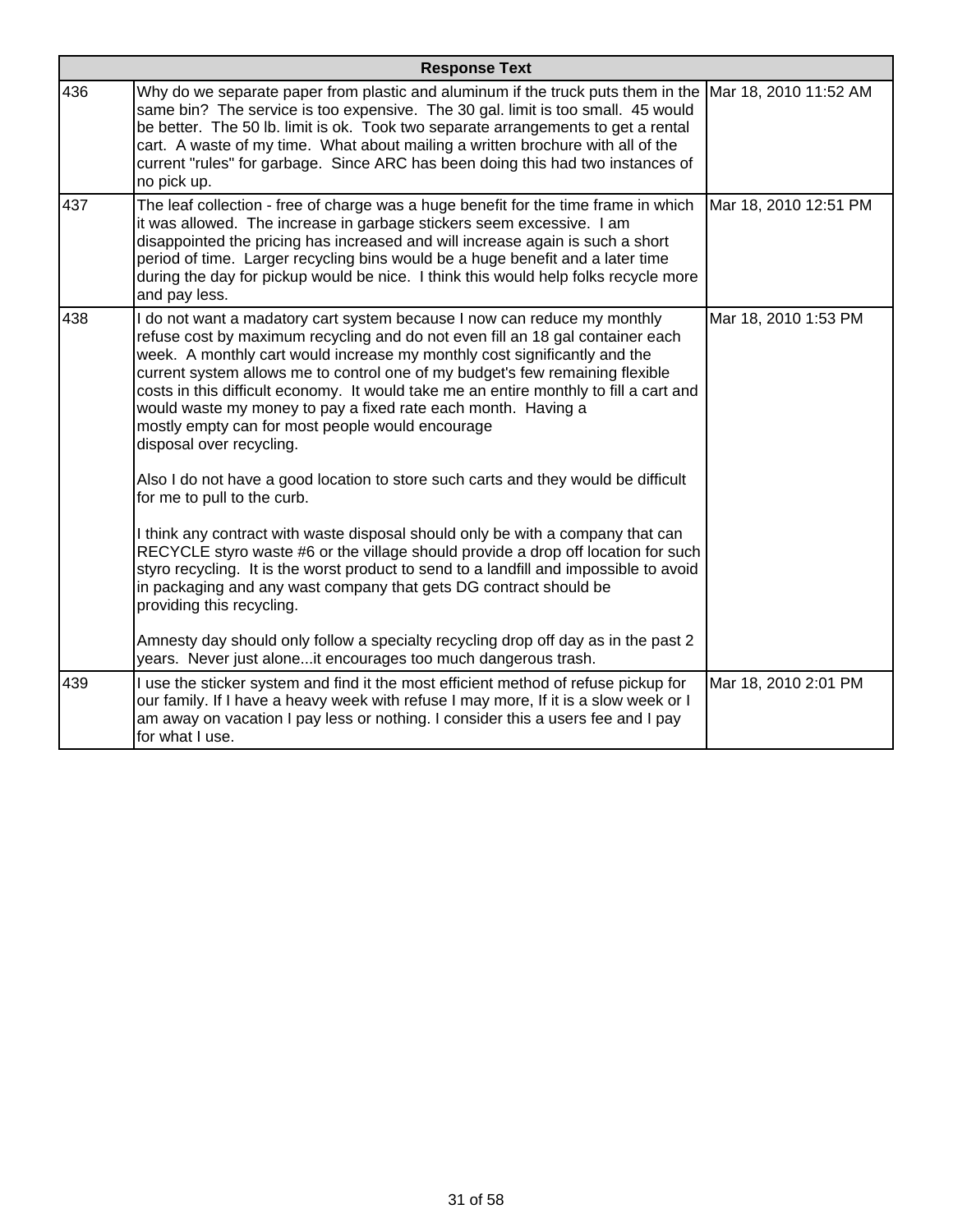|     | <b>Response Text</b>                                                                                                                                                                                                                                                                                                                                                                                                                                                                                                                                                 |                      |  |
|-----|----------------------------------------------------------------------------------------------------------------------------------------------------------------------------------------------------------------------------------------------------------------------------------------------------------------------------------------------------------------------------------------------------------------------------------------------------------------------------------------------------------------------------------------------------------------------|----------------------|--|
| 440 | Please promote FreeCycle.org or Craig's List BEFORE Amnesty Day and on an<br>ongoing basis. Encourage people to keep their stuff out of landfills by giving it to<br>Goodwill, etc., or giving it via FreeCycle or Craig's List.                                                                                                                                                                                                                                                                                                                                     | Mar 18, 2010 2:12 PM |  |
|     | Allow stuff to be put out several days before Amnesty Day to allow junk collectors<br>to have time to pull usable/recyclable stuff out of what is waiting to into landfill.<br>Without education, Amnesty Day is WORSE for the environment, because people<br>put everything (usable or not) out for pick up, and not all the usable stuff gets<br>picked up by the junk collectors. We need to educate!                                                                                                                                                             |                      |  |
|     | Please KEEP the sticker program, because it encourages people to be as recycle<br>conscious as they can be. A flat rate will make it easier to toss everything in the<br>garbage, because you have taken away the incentive to keep the amount of<br>garbage to a minimum. Please don't remove that incentive! For years, since<br>curbside recycling started here (1990?), we have put out one can of garbage A<br>MONTH, but have put recyclables out every week. Incentives work.                                                                                 |                      |  |
|     | We need more education, as well, on where to recycle batteries, CFLs,<br>computers, etc. And perhaps more than once a year! If people know on an<br>ongoing basis where they can recycle, they can get rid of it now rather than<br>storing it for a village event.                                                                                                                                                                                                                                                                                                  |                      |  |
|     | By the way, what is the purpose of Amnesty Day as it exists now? Are we trying<br>to reduce fire hazards in basements and attics, or ? I'd be interested to know<br>what the goal is and why.                                                                                                                                                                                                                                                                                                                                                                        |                      |  |
|     | Thanks so much for asking.                                                                                                                                                                                                                                                                                                                                                                                                                                                                                                                                           |                      |  |
| 441 | We rent a garbage cart. I think the yard waste stickers provide a way to gauge the Mar 18, 2010 2:40 PM<br>cost to the resident based on the volume.                                                                                                                                                                                                                                                                                                                                                                                                                 |                      |  |
| 442 | I was under the impression that ARC was going to cost less for everyone. How<br>many increases have we had?! My day was switched from Wed. to Fri. yet,<br>pickup on Wed. is fine for the North side and part of the South. That is ridiculous!<br>Stop raing the cost of stickers. Initially, they were less than the previous garbage<br>hauler. For those of us who do rent a can from ARC, give me a break on the price<br>of having my yardwaste removed. Would like to see a different hauler pick up in<br>Downers Grove who understands the word comittment! | Mar 18, 2010 2:52 PM |  |
| 443 | With two retired people in our household, living on Social Security and a few<br>modest investments, we are concerned that a monthly fee would would raise our<br>cost of garbage disposal considerably. How would you differentiate between<br>homes with two people and homes with six people? How would                                                                                                                                                                                                                                                           | Mar 18, 2010 3:47 PM |  |
| 444 | look into curbside leaf collection as in other communities                                                                                                                                                                                                                                                                                                                                                                                                                                                                                                           | Mar 18, 2010 4:35 PM |  |
| 445 | sws is the best we have ever had. Resident for 50 years.                                                                                                                                                                                                                                                                                                                                                                                                                                                                                                             | Mar 18, 2010 4:53 PM |  |
| 446 | it ain't broke, so don't try to fix it                                                                                                                                                                                                                                                                                                                                                                                                                                                                                                                               | Mar 18, 2010 4:53 PM |  |
| 447 | not satisfied with the way service is provided in our village. Price going up many<br>say they will hold garbage back for two week duration so that they give a full can<br>of waste instead of half full. Rodents heaven                                                                                                                                                                                                                                                                                                                                            | Mar 18, 2010 5:01 PM |  |
| 448 | We only put out a can of garbage every two to three weeks so paying a monthly<br>fee for a cart is not economical.                                                                                                                                                                                                                                                                                                                                                                                                                                                   | Mar 18, 2010 6:15 PM |  |
| 449 | Household has two senior citizens that generate only about two garbage cans of<br>waste or less per month. I am sure any change in system would cost us<br>substantially more each month than the two stickers we currently use.                                                                                                                                                                                                                                                                                                                                     | Mar 18, 2010 6:38 PM |  |
| 450 | We do not like the Monday collection. We used to have Tuesday, and that was<br>better.                                                                                                                                                                                                                                                                                                                                                                                                                                                                               | Mar 18, 2010 7:05 PM |  |
| 451 | The sticker price for yard waste is getting too high, we either will have to cut trees<br>down or burn leaves pretty sooon, maybe we could have a yard waste dump<br>where we could take it.                                                                                                                                                                                                                                                                                                                                                                         | Mar 18, 2010 8:32 PM |  |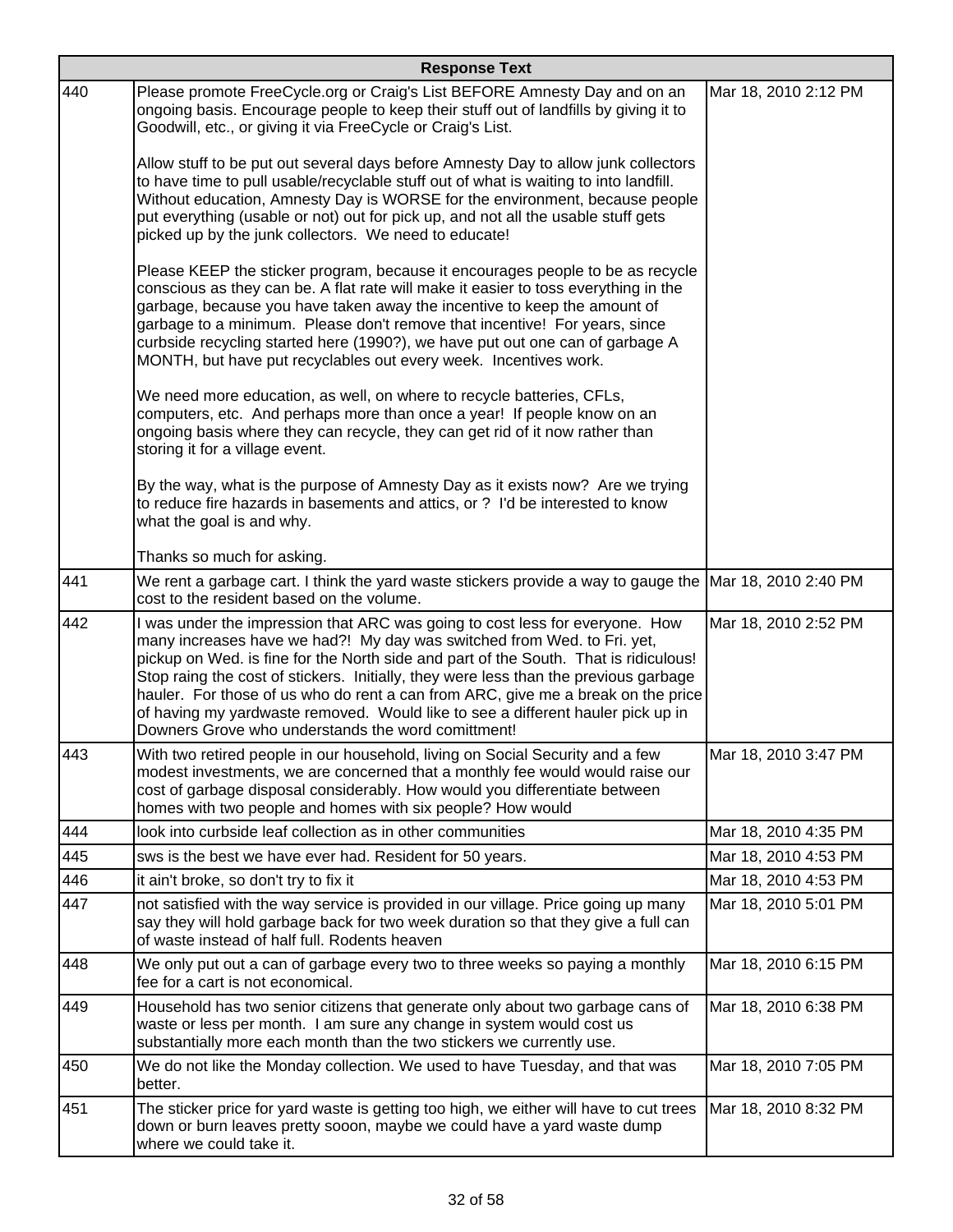|     | <b>Response Text</b>                                                                                                                                                                                                                                                                                                                                             |                       |  |
|-----|------------------------------------------------------------------------------------------------------------------------------------------------------------------------------------------------------------------------------------------------------------------------------------------------------------------------------------------------------------------|-----------------------|--|
| 452 | Would like to see pickup of #6 plastic recyclables                                                                                                                                                                                                                                                                                                               | Mar 18, 2010 9:10 PM  |  |
| 453 | I hate that my garbage pick up is on Friday, it is very inconvenient due to weekend Mar 18, 2010 10:14 PM<br>get aways you have to bother a neighbor to put your bins away for you or find<br>family to come and put garbage and recycle bins away. Get rid of Friday or<br>change time to early, early morning for garbage and waste pick-up before<br>7:00a.m. |                       |  |
| 454 | I don't always put out a can and never 2 cans and I think it is more economical to<br>use the stickers for me. I perfer to pay as I use the service, not have a monthly<br>fee.                                                                                                                                                                                  | Mar 18, 2010 10:50 PM |  |
| 455 | I have had sticker blow off in the wind and the truck has passed them by. I have<br>had to repurchase stickers and wait a week for pick up, even though I have called<br>and explain the problem. They were un interested and made us wait foe week<br>this has happened more than once. I know stable the stickers to the cans.                                 | Mar 19, 2010 12:01 AM |  |
| 456 | The garbage company does not provide recycle bins and they they destroy the<br>bins we put out.                                                                                                                                                                                                                                                                  | Mar 19, 2010 12:21 AM |  |
| 457 | i prefer sticker system as it encourages people who produce less garbage                                                                                                                                                                                                                                                                                         | Mar 19, 2010 12:23 AM |  |
| 458 | When we first moved to Downers Grove 9 years ago the Village had two Amnesty<br>Days (spring and fall) to get rid of large objects, multiple bags/containers of<br>refuse, etc. We would like to see this reinstated.                                                                                                                                            | Mar 19, 2010 12:41 AM |  |
| 459 | would like recycle bin or bins to be provided by arc                                                                                                                                                                                                                                                                                                             | Mar 19, 2010 2:00 AM  |  |
| 460 | Keep the pay for what you need sticker program!                                                                                                                                                                                                                                                                                                                  | Mar 19, 2010 2:15 AM  |  |
| 461 | I often go three weeks before filling one can of garbage. We recycle.                                                                                                                                                                                                                                                                                            | Mar 19, 2010 2:28 AM  |  |
| 462 | It would be a good idea if the garbage collectors would be more careful with the<br>recycling bins.                                                                                                                                                                                                                                                              | Mar 19, 2010 2:41 AM  |  |
| 463 | 1. How can you ask a question about cart service when you haven't even said<br>what it is?<br>2. There are too many people who NEVER seem to put out recycling. Therefore I<br>am opposed to a flat fee because I will probably end up subsidizing those who are<br>too thoughtless or lazy to recycle.                                                          | Mar 19, 2010 2:56 AM  |  |
| 464 | continue present services                                                                                                                                                                                                                                                                                                                                        | Mar 19, 2010 3:16 AM  |  |
| 465 | Seniors and small households prefer sticker system.                                                                                                                                                                                                                                                                                                              | Mar 19, 2010 4:00 AM  |  |
| 466 | Flat fee service doesn't make sense. There are many single people who don't<br>generate the garbage of large families. Keep the pay by sticker as it encourages<br>recycling and less waste.                                                                                                                                                                     | Mar 19, 2010 11:44 AM |  |
| 467 | We have a slanted driveway and positioning the special trach cans would be hard. Mar 19, 2010 2:01 PM                                                                                                                                                                                                                                                            |                       |  |
| 468 | Since I live alone, I don't put the garbage out weekly, I believe it would be more<br>costly to have a monthly fee.                                                                                                                                                                                                                                              | Mar 19, 2010 2:04 PM  |  |
| 469 | I have very little garbage each week, and only put out a can about once a month.<br>A monthly flat fee would be a hardship. I compost and recycle as much as<br>possible, as well as reduce the amount of packaging I buy. Please do NOT<br>change to a flat fee system.                                                                                         | Mar 19, 2010 2:09 PM  |  |
| 470 | Excellent Service. The people take great pride in their job. The automated arm for Mar 19, 2010 2:46 PM<br>cart pickup is a great idea.                                                                                                                                                                                                                          |                       |  |
| 471 | Our recycling is picked up around 8 a.m. and garbage around 3 p.m. Tnink<br>garbage should be picked up in the a.m. and recycling in the p.m., as was done<br>previously woth the other garbage company.<br>If you required everyone to pay a monthly fee, there would be no incentive to<br>recycle.                                                            | Mar 19, 2010 4:23 PM  |  |
| 472 | Our household does not generate enough garbage waste to warrant a monthly<br>fee. I feel that paying a flat fee for garbage collection will cause people to recycle<br>less.                                                                                                                                                                                     | Mar 19, 2010 4:58 PM  |  |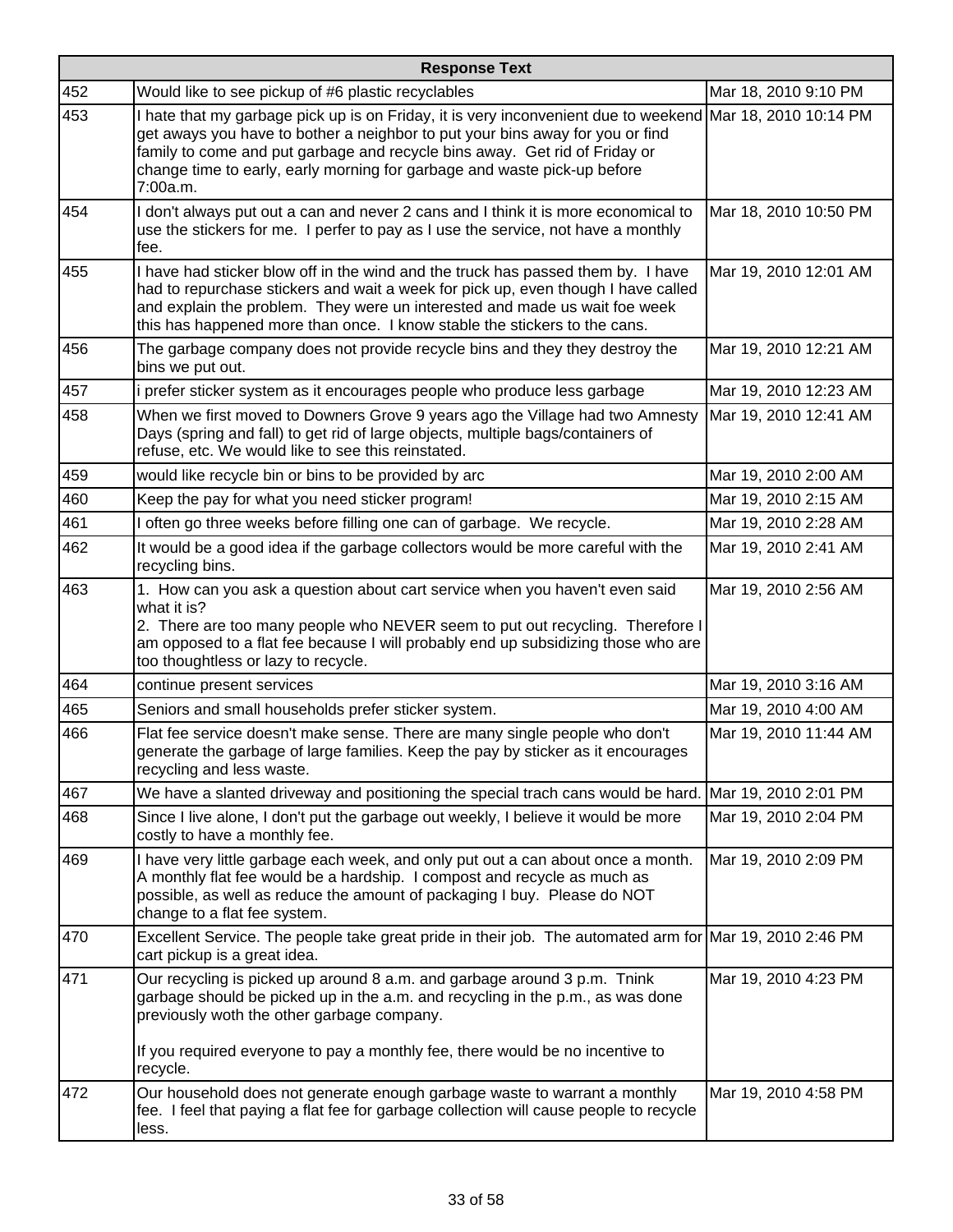|     | <b>Response Text</b>                                                                                                                                                                                                                                                                                                                                                                                                                                                                                                                                                                                                                                                                                                                        |                       |  |
|-----|---------------------------------------------------------------------------------------------------------------------------------------------------------------------------------------------------------------------------------------------------------------------------------------------------------------------------------------------------------------------------------------------------------------------------------------------------------------------------------------------------------------------------------------------------------------------------------------------------------------------------------------------------------------------------------------------------------------------------------------------|-----------------------|--|
| 473 | Our garbage is picked up on Fridays. The recycling is picked up in the morning<br>which is fine. However, our garbage is not collected until 4 pm and last week not<br>until 6:30 pm. This makes it very difficult for families going away for the weekend<br>and it makes the neighborhood look awful with garbage out the entire day! The<br>last company used to collect the recycling and garbage in the morning. We prefer<br>the old company. Also, we dislike that our promise of free yard waste collection<br>was taken away so quickly. I feel that the free yard waste collection was used to<br>ease the transition to this inferior company. Please figure out a way to get the<br>garbage off our streets in a timely manner. | Mar 19, 2010 5:55 PM  |  |
| 474 | I put my garbage can out once a monthner. If I had to pay a monthly container<br>fee, the cost would be considerably more. When I used to rent a yard refuse<br>container, I found that I hardly used it in the summer. During spring and fall clean-<br>up, the container was inadequate and I had to use bags which required more<br>stickers in addition to my container fee. I think having the choice of stickers or<br>containers is the best way to go to cover all situations.                                                                                                                                                                                                                                                      | Mar 19, 2010 6:08 PM  |  |
| 475 | leaf disposal should be free in the fall. this will keep the streets much cleaner.<br>garbage pickup should be much earlier in the day. often it sits at the curb all day.<br>one day they missed my pickup and they promised to return and did not.                                                                                                                                                                                                                                                                                                                                                                                                                                                                                        | Mar 19, 2010 6:15 PM  |  |
| 476 | Our garbagemen are sloppy. They throw the empty cans around, brekaing the<br>cans and recycling, leaving lids in the street, etc.                                                                                                                                                                                                                                                                                                                                                                                                                                                                                                                                                                                                           | Mar 19, 2010 6:49 PM  |  |
| 477 | As long as there are different sized carts and fees then I am OK with the change.<br>It is only my wife and I so we typically only use 1 sticker per week.                                                                                                                                                                                                                                                                                                                                                                                                                                                                                                                                                                                  | Mar 19, 2010 7:48 PM  |  |
| 478 | We make a concious effort to recycle as much of our garbage as possible. Even<br>the smallest garbage bin would be too large for us. Regarding recycling, it would<br>be nice if there was some way for us to recycle #6 plastic.                                                                                                                                                                                                                                                                                                                                                                                                                                                                                                           | Mar 19, 2010 8:29 PM  |  |
| 479 | The current system promotes recycling and makes it affordable for each<br>household that tries to eliminate waste. Moving to a flat montly fee goes against<br>green/recycling promotion.                                                                                                                                                                                                                                                                                                                                                                                                                                                                                                                                                   | Mar 19, 2010 8:35 PM  |  |
| 480 | I believe condo owners should be included to be included in the village contract<br>for solid waste collection. As tax payers, it is not fair that condo owners have not<br>been included. Please change this!                                                                                                                                                                                                                                                                                                                                                                                                                                                                                                                              | Mar 19, 2010 9:24 PM  |  |
| 481 | I'm not sure how the "mix all the recyclables together" is working. We still separate Mar 19, 2010 9:35 PM<br>out newspaper, other paper, and other recyclables.<br>We recycle as much as possible, so we pay very little for stickers for garbage.<br>Recycling is an incentive to save money and the environment. PLEASE DO NOT<br>CHARGE A FLAT FEE FOR GARBAGE, FOR IT WILL ONLY ENCOURAGE<br>LESS RECYCLING, AND PENALIZE THOSE OF US WHO RECYCLE A LOT!                                                                                                                                                                                                                                                                               |                       |  |
| 482 | I strongly prefer the current sticker system. It's fairer because those who create<br>less waste pay less.                                                                                                                                                                                                                                                                                                                                                                                                                                                                                                                                                                                                                                  | Mar 19, 2010 9:57 PM  |  |
| 483 | The 64-gal recycling bin sounds large to me. For me to use it, it would need to be<br>on wheels, or I would need to put the bin out and then make multiple trips to put<br>stuff in it.                                                                                                                                                                                                                                                                                                                                                                                                                                                                                                                                                     | Mar 20, 2010 12:33 AM |  |
|     | I do not put out garbage each week, so for me the stickers work fine. If there is a<br>monthly fee, I feel I would be overpaying for garbage pick-up.                                                                                                                                                                                                                                                                                                                                                                                                                                                                                                                                                                                       |                       |  |
| 484 | Miss having the free yard (leaf) program. I had no problem clearing the curbside<br>of leafs less clogged sewers. Now that I have to pay for the leafs that fall on the<br>curbside they sit there till the sweeper comes. Bring back the free leaf pickup or<br>maybe consider a reduced rate.                                                                                                                                                                                                                                                                                                                                                                                                                                             | Mar 20, 2010 12:41 AM |  |
| 485 | I do not agree wsith being forced to obtain a larger, common tye of recycling cart.<br>ARC picks-up recyclables just fine now. It's the non-recyclabels that get picked-up<br>late and sometimes pieces are found strun along the street.                                                                                                                                                                                                                                                                                                                                                                                                                                                                                                   | Mar 20, 2010 1:17 AM  |  |
| 486 | Keep the ale carte service in place as those with lots of garbage can get totes but<br>the rest of us can keep one can or less week. Fair for all and prograsm for all.<br>Why are we paying more and getting less? What happened to one free leaf pick<br>up?                                                                                                                                                                                                                                                                                                                                                                                                                                                                              | Mar 20, 2010 3:45 PM  |  |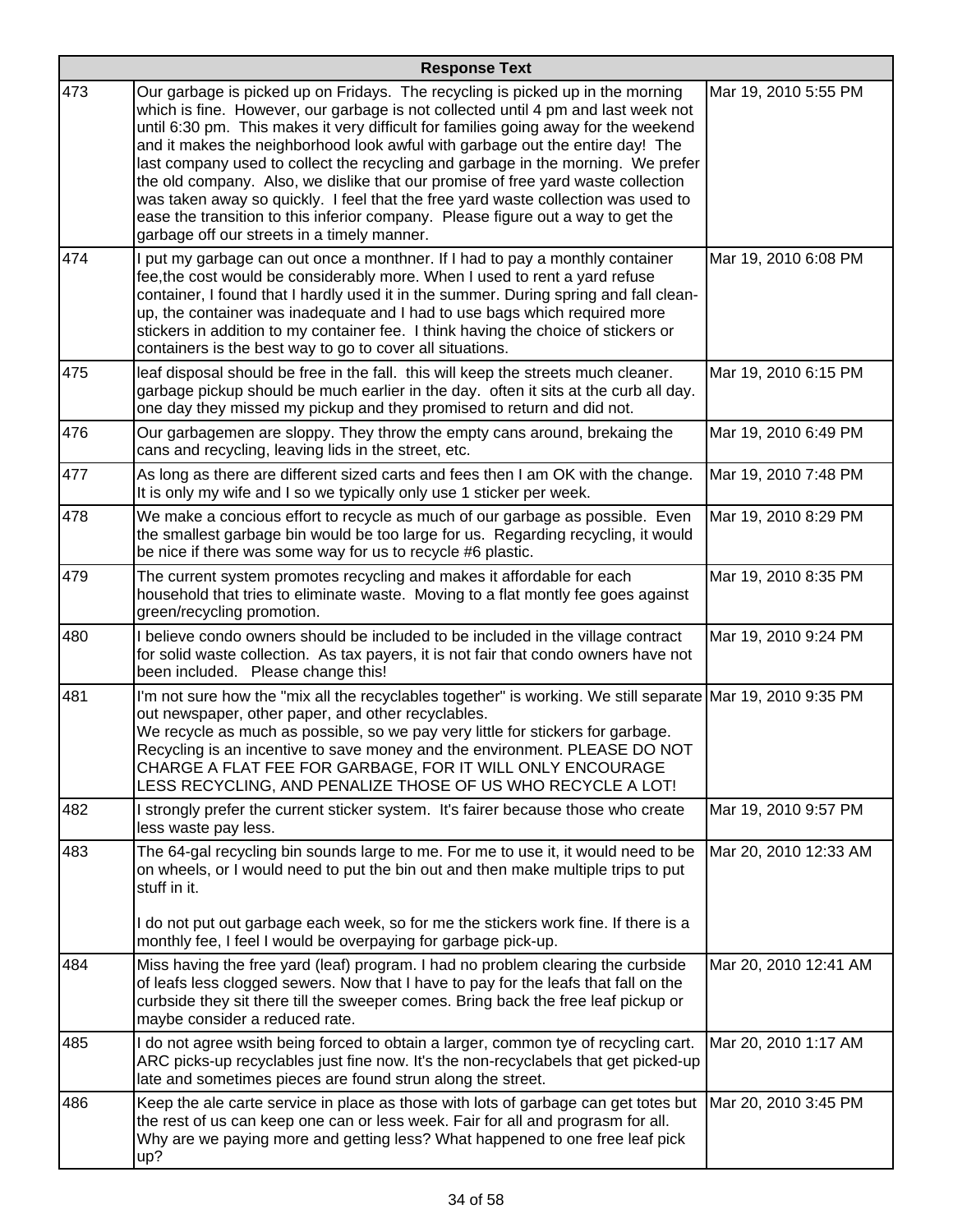|     | <b>Response Text</b>                                                                                                                                                                                                                                                                                                                                                                                                                                                                                                                                                              |                       |  |
|-----|-----------------------------------------------------------------------------------------------------------------------------------------------------------------------------------------------------------------------------------------------------------------------------------------------------------------------------------------------------------------------------------------------------------------------------------------------------------------------------------------------------------------------------------------------------------------------------------|-----------------------|--|
| 487 | I believe the current cost is too high based on the sticker usage.                                                                                                                                                                                                                                                                                                                                                                                                                                                                                                                | Mar 20, 2010 5:14 PM  |  |
| 488 | We live on a cul-de-sac and there are days ARC doesn't even pick up our<br>garbage. Calls to the village and to ARC have been responded to with, "oh well,<br>wait until next week." And now the price is going up for this? Nice. Very nice.                                                                                                                                                                                                                                                                                                                                     | Mar 20, 2010 5:34 PM  |  |
| 489 | I understand the need to charge for leaf removal in the fall, but it should not be the Mar 20, 2010 6:10 PM<br>same price as a regular sticker.                                                                                                                                                                                                                                                                                                                                                                                                                                   |                       |  |
| 490 | Going to a monthly fee would be a disservice to people living alone who only put<br>garbage out once every 2 months. I STRONGLY disagree with going to a<br>monthly fee.                                                                                                                                                                                                                                                                                                                                                                                                          | Mar 20, 2010 8:31 PM  |  |
| 491 | I much prefer the current sticker system over going back to a monthly fee.                                                                                                                                                                                                                                                                                                                                                                                                                                                                                                        | Mar 20, 2010 9:05 PM  |  |
| 492 | More information on disposal of special items such as electronics, drugs, paints,<br>etc.                                                                                                                                                                                                                                                                                                                                                                                                                                                                                         | Mar 20, 2010 9:46 PM  |  |
| 493 | I am opposed to paying a flat fee for garbage pick up. A person's fee should be<br>proportionate with the amount of garbage they with dispose. In my opinion, a flat<br>fee will not encourage a person to recycle or reduce the amount of waste. As<br>citizens, we are not charged a flat fee for our electricity, gas, etc and therefore<br>should not be charged a flat fee for garbage.                                                                                                                                                                                      | Mar 20, 2010 10:24 PM |  |
| 494 | I would like to see a better way of collecting leaves during the fall the sticker<br>yardbag method is just to expensive .I would not mind paying a flat fee for<br>collecting leaves. leaves could be racked to the crub for pick up. i belive most<br>residents would agree with such a plan the year we could bag leaves without<br>stickers was great. there are just to many leaves during the fall.                                                                                                                                                                         | Mar 21, 2010 3:49 AM  |  |
| 495 | the questions seem somewhat vague in areas.                                                                                                                                                                                                                                                                                                                                                                                                                                                                                                                                       | Mar 21, 2010 1:42 PM  |  |
| 496 | I think stickers are still necessary for yard waste and when I go over a full bin<br>(only occasionally!)                                                                                                                                                                                                                                                                                                                                                                                                                                                                         | Mar 21, 2010 1:49 PM  |  |
| 497 | I recommend continuing the sticker system as it gives incentives by reducing the<br>costs for people who generate less waste                                                                                                                                                                                                                                                                                                                                                                                                                                                      | Mar 21, 2010 2:40 PM  |  |
| 498 | I was surprised to hear that sticker prices were increasing so soon after service<br>w/ARC began - and that leaf pickup was to be discontinued even with the<br>increase. I would not object to the price increase if our services remained the<br>same. The leaf service is very important, especially here in Downers Grove, as<br>most homes have many mature trees and homeowners are expected to keep<br>them picked up and out of the curbs and streets.                                                                                                                    | Mar 21, 2010 5:22 PM  |  |
| 499 | The collectors have damaged 2 cans and I am on my third. I do not like the way<br>they man handle the cans with their trucks, this is causing damage to my cans. I<br>currently do not use a can from the village, I have my own. I do not throw 1 can of<br>garbage a week so the monthly rate does not appeal to me.                                                                                                                                                                                                                                                            | Mar 21, 2010 7:34 PM  |  |
| 500 | Rather than a flat fee, I'd rather be incented to reduce my garbage and recycle<br>more to save on garbage stickers. I'd also like to include plastic newspaper and<br>grocery bags to the recycling bin, but I don't believe we're supposed to include<br>that, correct? Also, what about the white packing foam and packing peanuts --<br>are they allowed to be included? An email to the residents would be helpful to<br>remind us what we can and can't include. Also, 1 larger recycling bin on wheels<br>would be nice instead of having to drag out a couple containers. | Mar 21, 2010 10:54 PM |  |
| 501 | I really missed the "free" leaf pick-up in the fall. I believe residents did a much<br>better job of fall clean-up when they did not have to purchase stickers. Lots of<br>leaves still out there this spring!                                                                                                                                                                                                                                                                                                                                                                    | Mar 21, 2010 11:23 PM |  |
| 502 | If we go to a flat monthly fee, I would like to see the requirements for bulk item<br>pick-up modified.                                                                                                                                                                                                                                                                                                                                                                                                                                                                           | Mar 22, 2010 1:52 AM  |  |
| 503 | As long as the carts are available in three different sizes/prices, I'm all for it. It will Mar 22, 2010 1:48 PM<br>make our community much cleaner and increase recycling.                                                                                                                                                                                                                                                                                                                                                                                                       |                       |  |
| 504 | Reduce cost of yard waste, particularily leaves in the fall. Suggest a village<br>vacuum system similar to Naperville and other towns.                                                                                                                                                                                                                                                                                                                                                                                                                                            | Mar 22, 2010 2:36 PM  |  |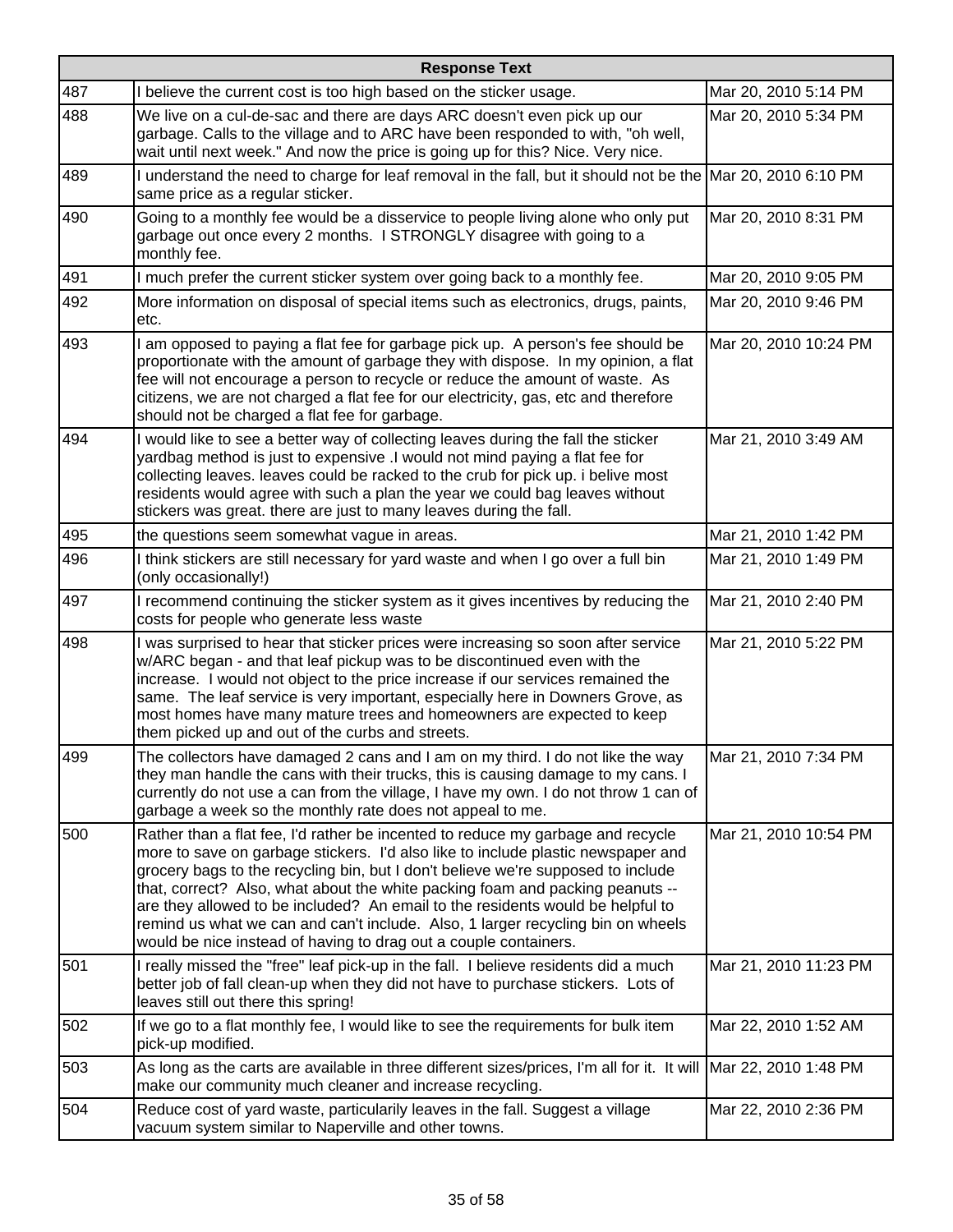|     | <b>Response Text</b>                                                                                                                                                                                                                                                                                                                                                                                                                                                                                                                                                                                                                                                                                       |                       |  |
|-----|------------------------------------------------------------------------------------------------------------------------------------------------------------------------------------------------------------------------------------------------------------------------------------------------------------------------------------------------------------------------------------------------------------------------------------------------------------------------------------------------------------------------------------------------------------------------------------------------------------------------------------------------------------------------------------------------------------|-----------------------|--|
| 505 | The cost of the stickers is to high and I know it is going up again soon. Whose<br>palm got greased to make the current deal with ARC. The residents of DG got the<br>short end of the stick on this deal!                                                                                                                                                                                                                                                                                                                                                                                                                                                                                                 | Mar 22, 2010 2:38 PM  |  |
| 506 | I have had to contact ARC many times regarding billing issues. I moved to a new<br>location withing the village and they began double billing me for both my old and<br>new address. I have had to call at least 6 times to try and get it straightened out. I<br>eventually discontinued service and went to using stickers so I wouldn't have to<br>deal with them.                                                                                                                                                                                                                                                                                                                                      | Mar 22, 2010 6:23 PM  |  |
| 507 | I Feel a fixed monthly fee for garbage collection would penalize seniors and<br>others who do not generate a lot of garbage. It may actually decrease recycling<br>since there is less incentive to reduce waste. I'm very scrupulous about recycling<br>and benefit by not having to place a trash bin out every week.                                                                                                                                                                                                                                                                                                                                                                                    | Mar 22, 2010 6:27 PM  |  |
| 508 | I am satisfied with purchasing stickers as I need for trash. I do not want to pay a<br>flat fee each month, especially when I do not know what that rate is! I feel I<br>should only pay for what I throw out and not be charged a flat rate! Those with<br>families have more trash than families without children, and/or older adults. Wish<br>they would have fall debris pickup with out charge, and also yard debris, twigs,<br>sticks, etc., without pay.                                                                                                                                                                                                                                           | Mar 22, 2010 6:44 PM  |  |
| 509 | I hope it all gets separated and recycled.                                                                                                                                                                                                                                                                                                                                                                                                                                                                                                                                                                                                                                                                 | Mar 22, 2010 9:01 PM  |  |
| 510 | I have no intention of subsidising my neighbors lack of recycling and enormous<br>weekly pile of garbage.<br>Right now you have people recycling to hold down the cost of disposal. We do a<br>bag every third week for our two person household.<br>Right now every home has the option of a large bin. Those who want it can pay<br>for it. It would take me 3 months to fill a large bin, unless I pool garbage with a<br>few neighbors or stop recycling.                                                                                                                                                                                                                                              | Mar 22, 2010 9:21 PM  |  |
|     | Ronald Moravec<br>5935 Brookbank<br>630 971 3459                                                                                                                                                                                                                                                                                                                                                                                                                                                                                                                                                                                                                                                           |                       |  |
| 511 | Large recycling containers 65 gallon would be great, I'm tired of doging recycling<br>bins in the street and picking up the neighbors trash that has blown out of the<br>small bins.                                                                                                                                                                                                                                                                                                                                                                                                                                                                                                                       | Mar 22, 2010 11:00 PM |  |
| 512 | ARC does a good job, the DG leaf pick up should be changed back to the curb<br>side vacuum. Other towns e.g., Lisle, Naperville have a way to continue these<br>programs. If DG views itself as a tree town then it should be willing to do more to<br>encourage tree planting and maintenance. A better leaf removal would help.                                                                                                                                                                                                                                                                                                                                                                          | Mar 23, 2010 1:43 AM  |  |
| 513 | As a two-person house hold we do not generate much garbage.<br>We don't want to pay for large amounts from others.                                                                                                                                                                                                                                                                                                                                                                                                                                                                                                                                                                                         | Mar 23, 2010 1:55 AM  |  |
| 514 | As a single person I do not generate the same amount of garbage as a family<br>would, so it would be unfair for me to pay the same price.                                                                                                                                                                                                                                                                                                                                                                                                                                                                                                                                                                  | Mar 23, 2010 3:46 AM  |  |
| 515 | ARC changed my garbage pick day from Wednesday to Friday. Sixty-eightth<br>street had Wednesdays for over 20 years. No only Fridaybut 5PM-6PM pick up<br>time on Fridays. Their picking up of the garbage is sloppy at best. Heaven<br>forbid that they drop anything out of the recycle binit stays on the street or your<br>lawn till you pick it up. They don't replace the recycle bin and the totes back on<br>the driveway. They place themhalf in the street. Just laziness on their part.<br>They don't take all the papers in the recyle bins either. Just another example of<br>laziness on their part and high prices on the residents part. We're just not getting<br>what we're paying for!!! | Mar 23, 2010 10:45 AM |  |
| 516 | The stickers seem have become very expensive over the last year. Hopefully the<br>monthly fee would allow all parties (service provider, city and home owner) to<br>benefit.                                                                                                                                                                                                                                                                                                                                                                                                                                                                                                                               | Mar 23, 2010 1:05 PM  |  |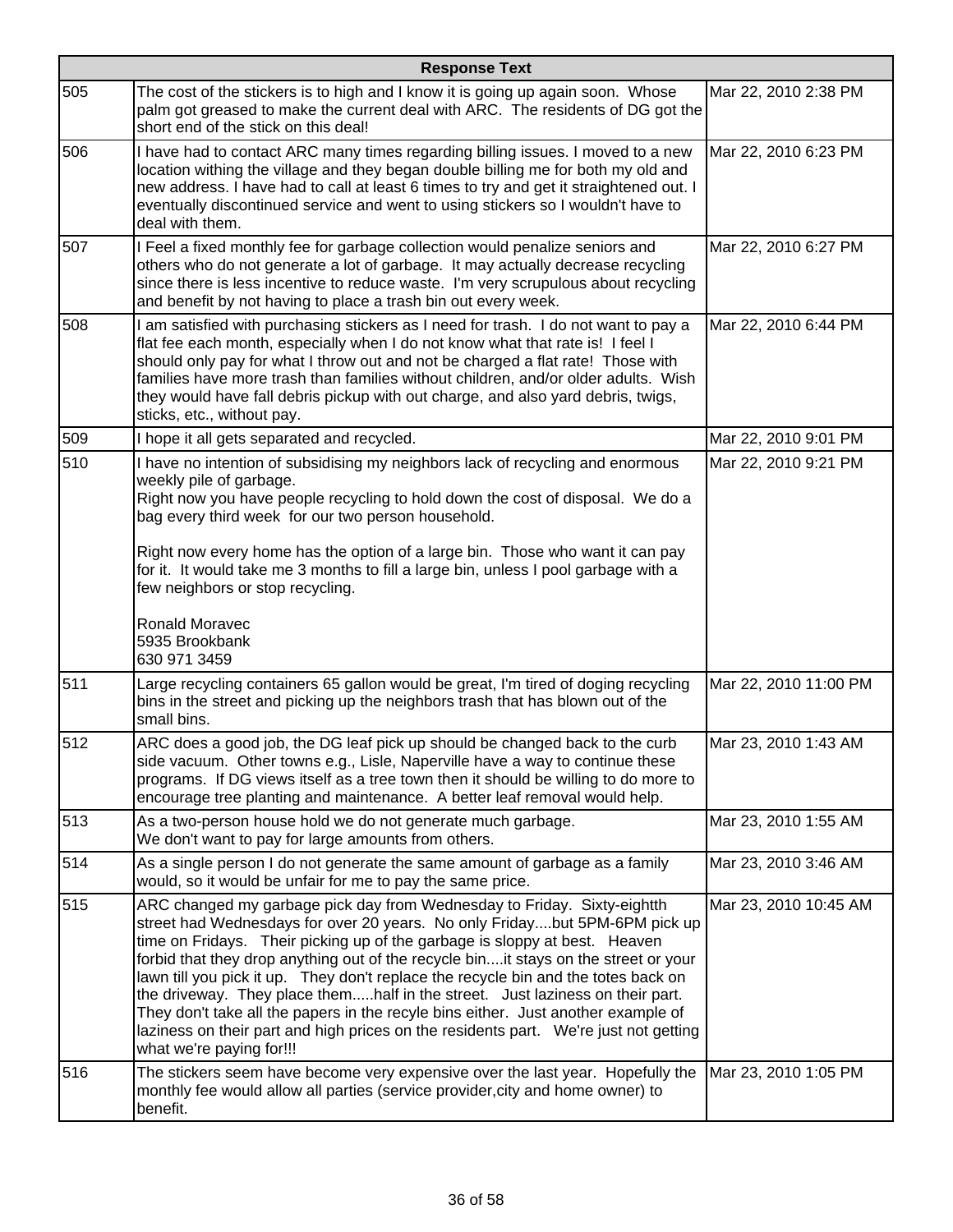|     | <b>Response Text</b>                                                                                                                                                                                                                                                                                                                                                                                                                                                                                                                                                                                                                                                                                                                                                                                                                                                                         |                       |  |
|-----|----------------------------------------------------------------------------------------------------------------------------------------------------------------------------------------------------------------------------------------------------------------------------------------------------------------------------------------------------------------------------------------------------------------------------------------------------------------------------------------------------------------------------------------------------------------------------------------------------------------------------------------------------------------------------------------------------------------------------------------------------------------------------------------------------------------------------------------------------------------------------------------------|-----------------------|--|
| 517 | 1.) I recycle as much as I possibly can and do not put much garbage out each<br>month. I am glad I can recycle the breadth of items I am allowed to recycle. I do<br>not need a cart for a fee. 2.) Downers Grove should offer a free leaf-collection<br>service in the fall, as many other suburbs do. We should not have to pay for<br>everything.                                                                                                                                                                                                                                                                                                                                                                                                                                                                                                                                         | Mar 23, 2010 1:11 PM  |  |
| 518 | I have moved from Oak Lawn where they have Veolia for waste service. The<br>village makes a good profit on the recycling program. Apparently part of the<br>contract between Veolia and the village is that the village gets a percentage of the<br>recycling profit. They use toters for yard waste, garbage, and recycling which is<br>very convenient. We were very satisfied with the program.                                                                                                                                                                                                                                                                                                                                                                                                                                                                                           | Mar 23, 2010 1:32 PM  |  |
| 519 | My only compliant is that I wish the recycling and garbage workers would not<br>place the empty cans / containers in the middle of my driveway. This causes me<br>to park on the street and move them to pull into my driveway when I get home.                                                                                                                                                                                                                                                                                                                                                                                                                                                                                                                                                                                                                                              | Mar 23, 2010 2:57 PM  |  |
| 520 | I am a single person household who most weeks will only have a trash bag as<br>opposed to a trash can/cart each week. Everyone in the Village does have large<br>volumes of trash on a weekly basis. The current provider is sloppy, has broken 2<br>of my trash carts this year and has driven right by trash bags on the curb.                                                                                                                                                                                                                                                                                                                                                                                                                                                                                                                                                             | Mar 23, 2010 5:52 PM  |  |
| 521 | I have garbage pickup on Friday and we used to have Tuesday. I like Tuesday<br>better because Friday they are picking up too late in the day! Have also been<br>missed several times.                                                                                                                                                                                                                                                                                                                                                                                                                                                                                                                                                                                                                                                                                                        | Mar 23, 2010 6:55 PM  |  |
| 522 | We do not have much waste and recycle weekly. We do not buy much that<br>requires disposable garbage.                                                                                                                                                                                                                                                                                                                                                                                                                                                                                                                                                                                                                                                                                                                                                                                        | Mar 23, 2010 9:06 PM  |  |
| 523 | We would like to see uniform larger garger and recylcling cans with attached lids<br>like we have seen in many other town (Romeoville). We are tired of having to<br>replace our garage cans because lids and cans were left in the street and hit by<br>cars. Larger bins with lids may help this problem and make the streets look nicer<br>on garage day.                                                                                                                                                                                                                                                                                                                                                                                                                                                                                                                                 | Mar 23, 2010 10:06 PM |  |
| 524 | the present service is good an rewards households that recyle. it is a true user<br>fee, If you are on vacation you don't pay for garbage, if you put out a lot you pay<br>for that. want to encourage recylcing not discourage it.                                                                                                                                                                                                                                                                                                                                                                                                                                                                                                                                                                                                                                                          | Mar 24, 2010 12:39 AM |  |
| 525 | I am satisfied with what we have now                                                                                                                                                                                                                                                                                                                                                                                                                                                                                                                                                                                                                                                                                                                                                                                                                                                         | Mar 24, 2010 12:40 AM |  |
| 526 | Recycling collection at the curb is fine but we wonder how it is handled<br>afterwards.                                                                                                                                                                                                                                                                                                                                                                                                                                                                                                                                                                                                                                                                                                                                                                                                      | Mar 24, 2010 4:07 PM  |  |
| 527 | too expensive!                                                                                                                                                                                                                                                                                                                                                                                                                                                                                                                                                                                                                                                                                                                                                                                                                                                                               | Mar 24, 2010 4:26 PM  |  |
| 528 | The current company is much better than the previous refuse company. Great<br>service! I like the idea about the pay per use system for refuse disposal. This<br>encourages more people to recycle at no cost.                                                                                                                                                                                                                                                                                                                                                                                                                                                                                                                                                                                                                                                                               | Mar 24, 2010 4:31 PM  |  |
| 529 | The yard waste sticker prices are too high! Why can't the village bring back<br>amnesty day? That helped us a lot 2 years ago. Please bring back the yard<br>waste amnesty day. Thank you.                                                                                                                                                                                                                                                                                                                                                                                                                                                                                                                                                                                                                                                                                                   | Mar 24, 2010 6:06 PM  |  |
| 530 | The cheapest way is the best way. I do not want the price to go up!!<br>I do not have a recycling bin, I use one I bought from Wal-Mart.                                                                                                                                                                                                                                                                                                                                                                                                                                                                                                                                                                                                                                                                                                                                                     | Mar 24, 2010 6:31 PM  |  |
| 531 | If there is a change to a flat fee, I feel i would be subsidizing wasteful households.                                                                                                                                                                                                                                                                                                                                                                                                                                                                                                                                                                                                                                                                                                                                                                                                       | Mar 24, 2010 6:41 PM  |  |
| 532 | Besides the fact that I pay for 2 totes (garbage & yard waste) I have to<br>supplement for extra garbage with stickers. It cost me \$35 to clean out my<br>basement. This is unnacceptable, incovenient and expensive. During spring and<br>fall all of your stores are out of stickers most of the time and i am therefore stuck<br>with alot of garbage, bribing the garbage man. As far as leaf collection is<br>concerned it is a joke in DG. Last year it was cheaper for me to hire a landscaper<br>to clean my leaves up than it was for me to do it myself and buy stickers. It is<br>obvious you are trying so hard to copy Naperville and Hinsdale take a look at their<br>leaf collection. We have the same equiptment and if we don't my taxes are high<br>enough you can figure out how to spend them on something useful to me instead<br>of constant unecessary construction. | Mar 24, 2010 6:55 PM  |  |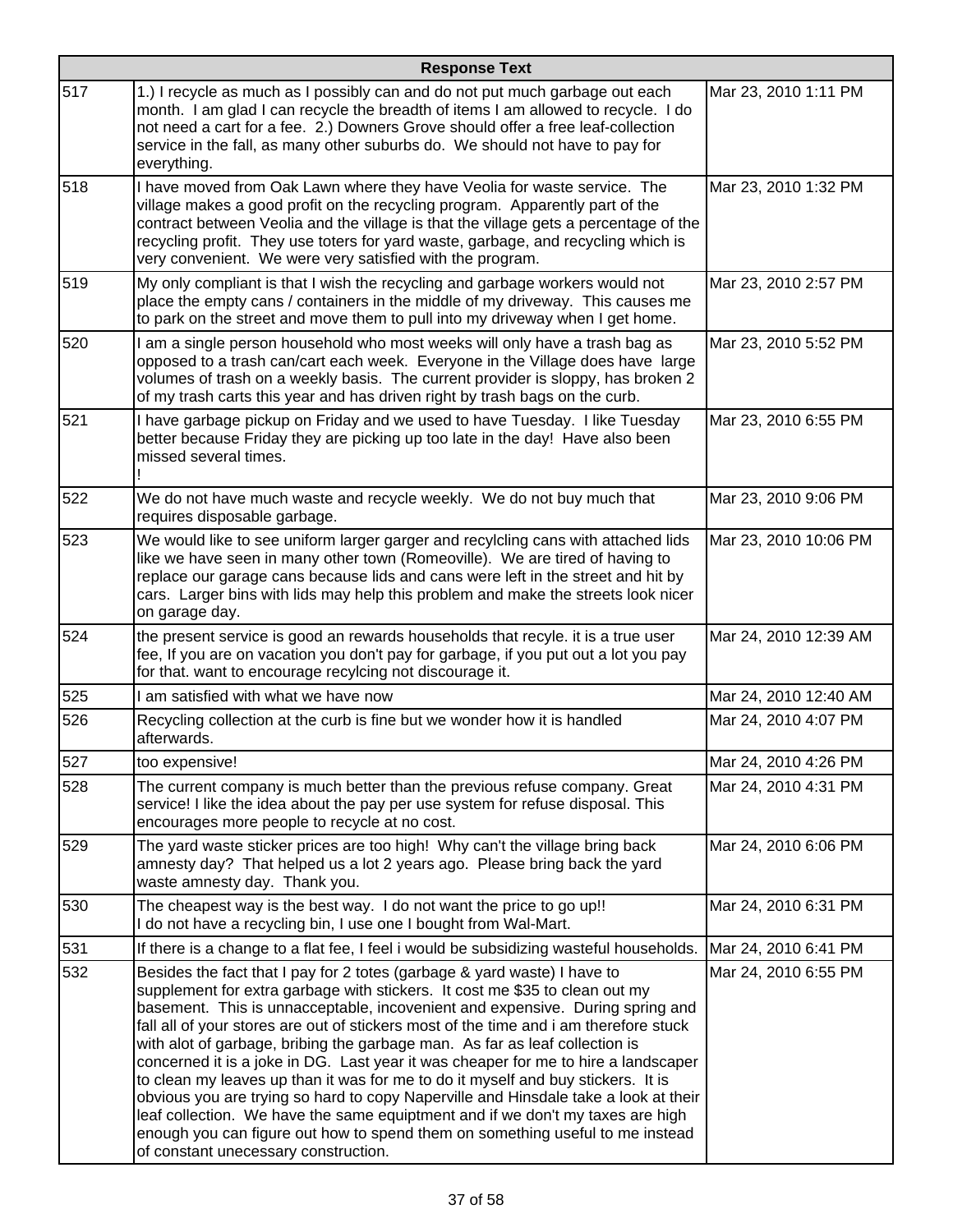|     | <b>Response Text</b>                                                                                                                                                                                                                                                                                                                                                                                                                                                                                   |                       |  |
|-----|--------------------------------------------------------------------------------------------------------------------------------------------------------------------------------------------------------------------------------------------------------------------------------------------------------------------------------------------------------------------------------------------------------------------------------------------------------------------------------------------------------|-----------------------|--|
| 533 | I do not feel it is fair to charge a flat fee for garbage pick up. My neighbor recycles<br>NOTHING. He throws everything away. It's not fair if we are paying the same<br>monthly fee. He has 4x's the crap!                                                                                                                                                                                                                                                                                           | Mar 24, 2010 7:01 PM  |  |
| 534 | Stop tearing the streets with the dead man brake system.                                                                                                                                                                                                                                                                                                                                                                                                                                               | Mar 24, 2010 7:11 PM  |  |
| 535 | DONT WASTE MY MONEY ON CARTS FOR WASTE!                                                                                                                                                                                                                                                                                                                                                                                                                                                                | Mar 24, 2010 7:20 PM  |  |
| 536 | I wish the men would not throw the recycling bins down on the middle of the<br>driveway. They first block the driveway so I can't get out and then on top of that<br>they break the bin.                                                                                                                                                                                                                                                                                                               | Mar 24, 2010 7:28 PM  |  |
| 537 | The yard waste program is way to expensive.                                                                                                                                                                                                                                                                                                                                                                                                                                                            | Mar 24, 2010 7:30 PM  |  |
| 538 | What I have noticed since the Village switched to ARC is that there is more trash<br>litered among my street. I'm not sure what the difference is, as I think the old<br>waste service company used they same type of truck to lift the cans, but maybe<br>the ARC drivers are more careless? I'm tired of picking up trash out of my yard. I<br>don't have a problem with current pricing or recycling, it's just if they miss the<br>truck, maybe the driver should pick up what doesn't make it in. | Mar 24, 2010 7:33 PM  |  |
| 539 | Cost just too high!                                                                                                                                                                                                                                                                                                                                                                                                                                                                                    | Mar 24, 2010 7:33 PM  |  |
| 540 | In my opinion ARC has done a good job, no problems they collect close to the<br>same time every week. The recycle program is much easier with ARC than the<br>previous provider.                                                                                                                                                                                                                                                                                                                       | Mar 24, 2010 7:49 PM  |  |
| 541 | Polite, prompt & professional. We leave our items in containers or neatly<br>tied/stacked and receive the same consideration from our collectors.                                                                                                                                                                                                                                                                                                                                                      | Mar 24, 2010 8:19 PM  |  |
| 542 | Leave it with stickers rather than a flat fee.                                                                                                                                                                                                                                                                                                                                                                                                                                                         | Mar 24, 2010 8:22 PM  |  |
| 543 | it works don't change the service.                                                                                                                                                                                                                                                                                                                                                                                                                                                                     | Mar 24, 2010 9:10 PM  |  |
| 544 | If you decide to go to a strictly monthly charge system it doesn't seem fair to the<br>households that sometime leave there homes for a long period of time. They<br>would be charged for not having any garbage at the curb for extended periods of<br>time.                                                                                                                                                                                                                                          | Mar 24, 2010 9:40 PM  |  |
| 545 | I would want to know the flat fee would be equal to or less than what we already<br>pay. We are able to pay for smaller or larger volume each week and even not put<br>garbage out at all with the current sticker system. We do not rent a cart because<br>it would be more expensive for us than the stickers are even with the current rate<br>increase.                                                                                                                                            | Mar 24, 2010 10:42 PM |  |
| 546 | I would prefer them to pick up garbage first and then recycles. In summer garbage Mar 24, 2010 11:14 PM<br>sits out all day.                                                                                                                                                                                                                                                                                                                                                                           |                       |  |
| 547 | We're a 2-person family - and only use 3 stickers a month. A monthly fee would<br>cost more than 3 stickers, and wasteful spending on our part.                                                                                                                                                                                                                                                                                                                                                        | Mar 25, 2010 12:35 AM |  |
| 548 | I was glad that the village discontinued subsidizing the yard waste pick up this<br>past fall. More people should compost and by not paying for their leaf collection it<br>might have encouraged it. I do think that the village should continue to subsidize<br>the recycling program even if you switch to 64 gallon carts.                                                                                                                                                                         | Mar 25, 2010 1:51 AM  |  |
| 549 | We put out several recyle bins every week. We only put out a garbage can with a<br>sticker about every 3-4 weeks. We definitely do not want to pay a monthly fee for<br>garbage pick-up. That is a total waste of our money. One sticker is only about<br>\$3.00, why would we want to pay a monthly fee?                                                                                                                                                                                              | Mar 25, 2010 3:11 AM  |  |
| 550 | I would like to have a large cart for recycling and smaller one for garbage                                                                                                                                                                                                                                                                                                                                                                                                                            | Mar 25, 2010 3:16 AM  |  |
| 551 | The current program allowing a choice between cart rental and individual sticker<br>purchase allows those that have lesser garbage needs (singles, small families,<br>and retirees) to pay as needed. A flat rate for everyone has the small users<br>subsidizing the large users.                                                                                                                                                                                                                     | Mar 25, 2010 3:41 AM  |  |
| 552 | As recycling should be increasing, and waste less, I want the sticker system to<br>stay!                                                                                                                                                                                                                                                                                                                                                                                                               | Mar 25, 2010 12:25 PM |  |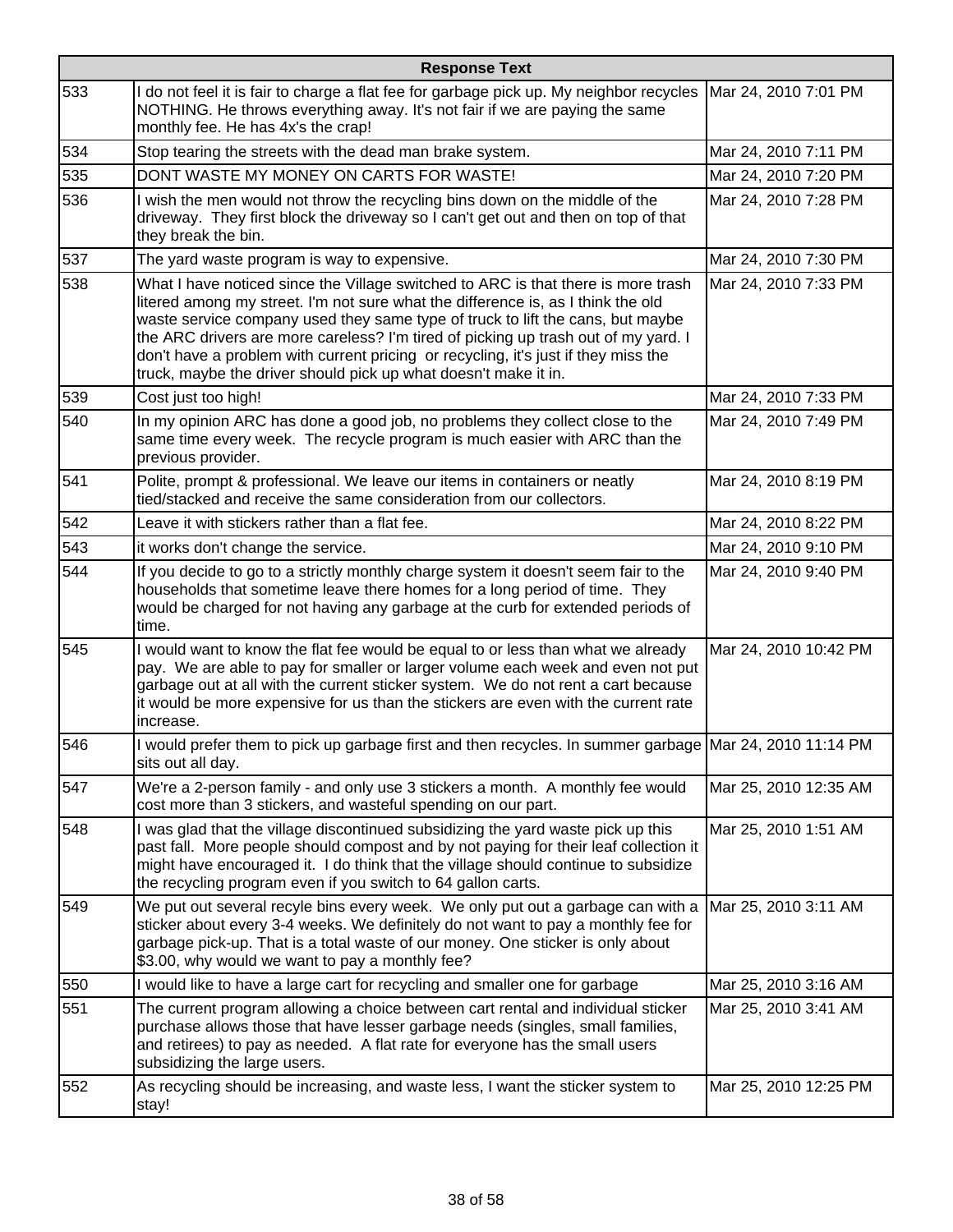|     | <b>Response Text</b>                                                                                                                                                                                                                                                                                                                                                                                                      |                       |  |
|-----|---------------------------------------------------------------------------------------------------------------------------------------------------------------------------------------------------------------------------------------------------------------------------------------------------------------------------------------------------------------------------------------------------------------------------|-----------------------|--|
| 553 | I put my recycle out at 8:00am on the day of pick up because normally the truck<br>only shows up by middle of day. Some days however the truck shows up at<br>7:45am and I've missed pick up. What's the reason for these wildly different pick<br>up times??? Stick to a schedule so I don't have garbage piling up!!!                                                                                                   | Mar 25, 2010 2:01 PM  |  |
| 554 | I hope the Village does not make it mandatory to purchase a garbarge cart with a<br>monthly fee. I would think I'm not the only home who doesn't have garbage on a<br>weekly basis, recycling yes.                                                                                                                                                                                                                        | Mar 25, 2010 5:07 PM  |  |
| 555 | I recycle as much as possible, but one large container would be helpful vs. 3+<br>smaller containers. I do not want to pay a monthly fee for garbage as it<br>encourages more waste. Currently, we use roughly 2 to 3 garbage stickers in a<br>month, so I do not want to pay more for garbage disposal. I like that there are<br>options. Thank you!                                                                     | Mar 25, 2010 5:10 PM  |  |
| 556 | bigger recycling bins and amnesty day would be great but also a fall leaf amnesty<br>is truly needed!!!!                                                                                                                                                                                                                                                                                                                  | Mar 25, 2010 6:43 PM  |  |
| 557 | Our aim should be to produce a zero wsste system for the Village. The cart<br>system would discourage homeowners from reaching for that goal. Village<br>regulations should include apartments, condos, businesses, and factories within<br>the city limits. The village should monitor all business and public actions to<br>assure that no toxic substance are released into the soil or waterways and water<br>tables. | Mar 25, 2010 7:04 PM  |  |
| 558 | Replace the recycling bins with the wheeled toter. Easier on the back and<br>prevents contents blowing around.                                                                                                                                                                                                                                                                                                            | Mar 25, 2010 7:19 PM  |  |
| 559 | The current fee per bag of garbage is outrageous, especially as the fee has<br>increased several times over the last couple of years. My household would much<br>prefer a flat-fee rate for garbage collection as opposed to a pay-per-bag fee.                                                                                                                                                                           | Mar 25, 2010 8:18 PM  |  |
| 560 | Garbage sticker is the best way to pay.  Pay as you go. More garbage more<br>stickers, less garbage lest cost.                                                                                                                                                                                                                                                                                                            | Mar 25, 2010 8:37 PM  |  |
| 561 | I strongly prefer to have the sticker for purchase option available!                                                                                                                                                                                                                                                                                                                                                      | Mar 25, 2010 9:38 PM  |  |
| 562 | One complaint only, regarding garbage, reycling and yard waste services: There<br>is NEARLY ALWAYS something(s) left behind - in the containers, in the street, on<br>the parkways. It isn't fair to have to pay more than once to have the same trash<br>collected!                                                                                                                                                      | Mar 25, 2010 10:04 PM |  |
| 563 | I was happier with the previous company. I am disappointed that the current<br>company will not recycle any styrofoam.                                                                                                                                                                                                                                                                                                    | Mar 25, 2010 11:15 PM |  |
| 564 | There are only two people in my household. I don't wish to pay for a cart each<br>month, although with no monthly fee mentioned in your survey it is hard to form<br>any opinion at all.                                                                                                                                                                                                                                  | Mar 25, 2010 11:28 PM |  |
| 565 | The fee's for the carts are two high, especially if you need more than one and I<br>don't always have that much garbage each week. I would like to see the village<br>offer some kind of free program for yard waste. Even if that is just to pick up<br>bundled shrubs and sticks like some of the neighboring villages do. Not at all<br>happy about refuse price increase, but understand it.                          | Mar 26, 2010 12:25 AM |  |
| 566 | The price of a sticker has become too much. The week to week disposal of a can<br>is tolerable but in "Tree City USA" I fill 25-30 bags of leaves per season. That is<br>over \$75 to dispose of leaves. We have retained Amnesty Day. Why did we get<br>rid of the day free brush/leaf pick up? I would like to see this day of free service<br>reinstated.                                                              | Mar 26, 2010 4:23 AM  |  |
| 567 | Provide more assistance with leaf collection, like half price stickers I have<br>several large trees and it costs me a lot.                                                                                                                                                                                                                                                                                               | Mar 26, 2010 10:01 AM |  |
| 568 | They do a fine job. Kudos to them.                                                                                                                                                                                                                                                                                                                                                                                        | Mar 26, 2010 4:18 PM  |  |
| 569 | The recyling bins and garbage cans are abused. They are often over flowing with<br>the contents falling out. The result is causing un-sanitary conditions. Other<br>people's waste becomes our extra waste. The village should require all residents<br>to have waste and recycling TOTE/CARTS                                                                                                                            | Mar 26, 2010 5:32 PM  |  |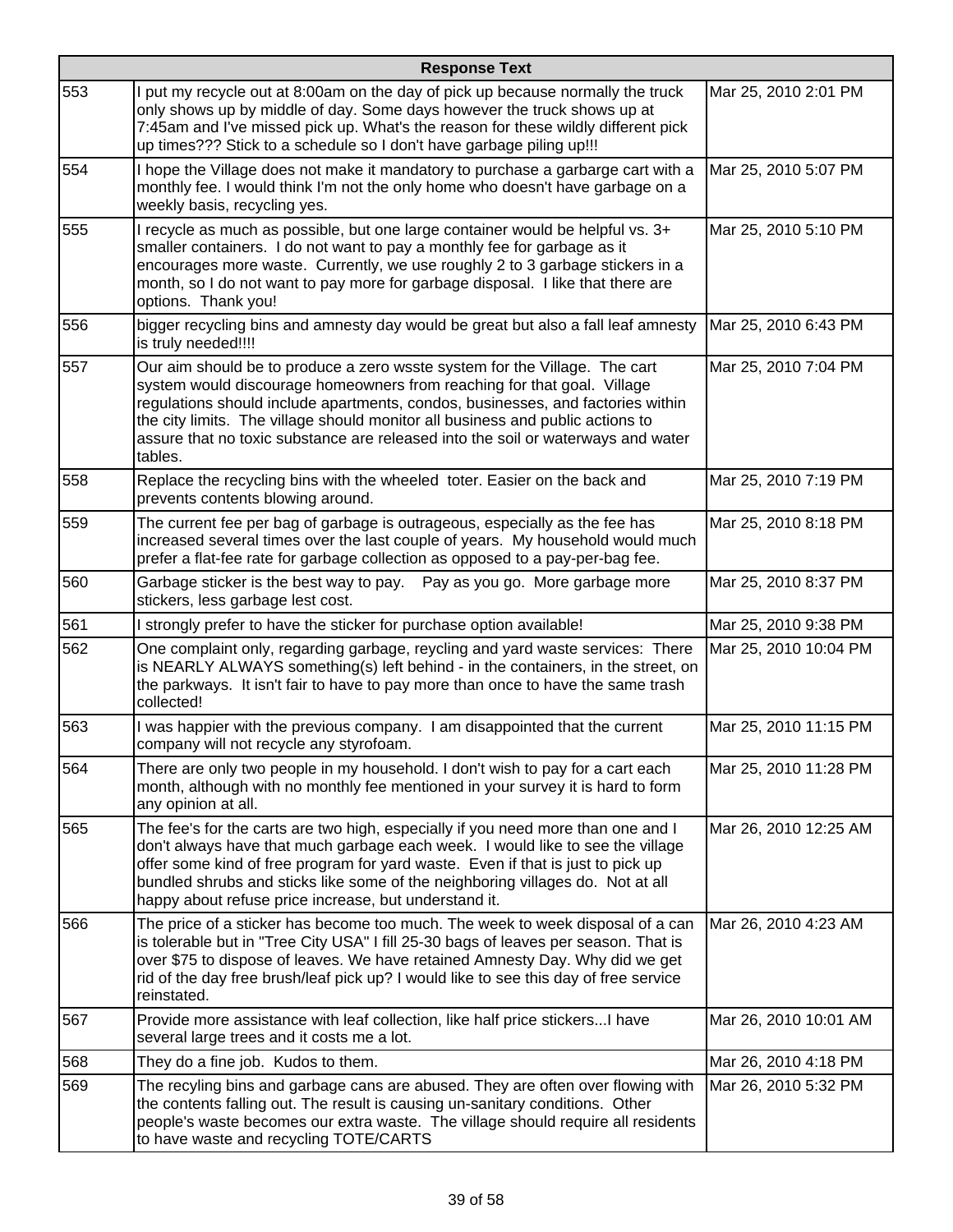| <b>Response Text</b> |                                                                                                                                                                                                                                                                                                                                                                                                                                                                                                                                                                                                                                                                                                                                                                                                                                                                                                                                                                                                                                                                  |                      |
|----------------------|------------------------------------------------------------------------------------------------------------------------------------------------------------------------------------------------------------------------------------------------------------------------------------------------------------------------------------------------------------------------------------------------------------------------------------------------------------------------------------------------------------------------------------------------------------------------------------------------------------------------------------------------------------------------------------------------------------------------------------------------------------------------------------------------------------------------------------------------------------------------------------------------------------------------------------------------------------------------------------------------------------------------------------------------------------------|----------------------|
| 570                  | Yard waste should be included in the fee. NO MORE STICKERS.                                                                                                                                                                                                                                                                                                                                                                                                                                                                                                                                                                                                                                                                                                                                                                                                                                                                                                                                                                                                      | Mar 26, 2010 5:44 PM |
| 571                  | I would like to recycling services at the Acadia condominiums.                                                                                                                                                                                                                                                                                                                                                                                                                                                                                                                                                                                                                                                                                                                                                                                                                                                                                                                                                                                                   | Mar 26, 2010 7:28 PM |
| 572                  | ARC is so, so much better than the previous provider.                                                                                                                                                                                                                                                                                                                                                                                                                                                                                                                                                                                                                                                                                                                                                                                                                                                                                                                                                                                                            | Mar 27, 2010 1:05 PM |
| 573                  | I live in a condominium complex. With the amount of taxes I pay it seems unfair<br>we cannot take advantage of yard waste disposal or recycling services. I need to<br>pay additional for these services. I don't know if having a recycling center would<br>help where I can drop off the items but if others have a free service I would like it<br>as well. Recycling is the better method for waste management. Can the village<br>negotiate a better price for us as well with their garbage collection service? It<br>would just mean more business for that company and since they collect in<br>Downers already it shouldn't put a strain on them. We could use more frequent<br>pick ups of both garbage and recycling and the board/management seems put off<br>because of the increased cost. If the garbage/recycling is overflowing isn't that a<br>code violation. It would be nice to be able to work with the village to uphold the<br>standards we need to follow. Not extending the recycling service to everyone is<br>unfair in these times. | Mar 28, 2010 2:47 PM |
| 574                  | We labelled one garbage can "RECYCLABLES" in orange paint. Works great.                                                                                                                                                                                                                                                                                                                                                                                                                                                                                                                                                                                                                                                                                                                                                                                                                                                                                                                                                                                          | Mar 28, 2010 4:10 PM |
| 575                  | I strongly oppose a cart based system since it would penalize small households<br>and recyclers, and may even discourage recycling.                                                                                                                                                                                                                                                                                                                                                                                                                                                                                                                                                                                                                                                                                                                                                                                                                                                                                                                              | Mar 28, 2010 5:33 PM |
| 576                  | I hate the fact that my garbage day was changed from Tuesdays to Mondays with<br>out resident input. There is normaly garbage/recycles left in the contaner after<br>pick-up. There have been several times that the garbage was not picked up till the<br>following day. I hate that there is no longer any free yard wast pick up. My<br>garbage can and bins are regularly left in the center of the driveway not allowwing<br>a car to turn in off the street, or thrown into the ditch along side the street                                                                                                                                                                                                                                                                                                                                                                                                                                                                                                                                                | Mar 28, 2010 9:04 PM |
| 577                  | We are a small household and recycle and compost most of our waste. We do<br>NOT want to pay a monthly fee for something we will not benefit from. The sticker<br>system works just fine for us.                                                                                                                                                                                                                                                                                                                                                                                                                                                                                                                                                                                                                                                                                                                                                                                                                                                                 | Mar 29, 2010 2:09 PM |
| 578                  | none                                                                                                                                                                                                                                                                                                                                                                                                                                                                                                                                                                                                                                                                                                                                                                                                                                                                                                                                                                                                                                                             | Mar 29, 2010 2:41 PM |
| 579                  | SOMETIMES WHEN TRASH IS PICKED UP=MOSTLY RECYCLEABLES SOME<br>OF THE TRASH IS DROPPED AND THEY LEAVE IT IN THE STREET. I HAVE<br>TO PICK IT UP OR IT BLOWS AWAY DOWN THE STREET. NEED TO BE<br><b>AWARE OF THIS</b>                                                                                                                                                                                                                                                                                                                                                                                                                                                                                                                                                                                                                                                                                                                                                                                                                                              | Mar 29, 2010 2:52 PM |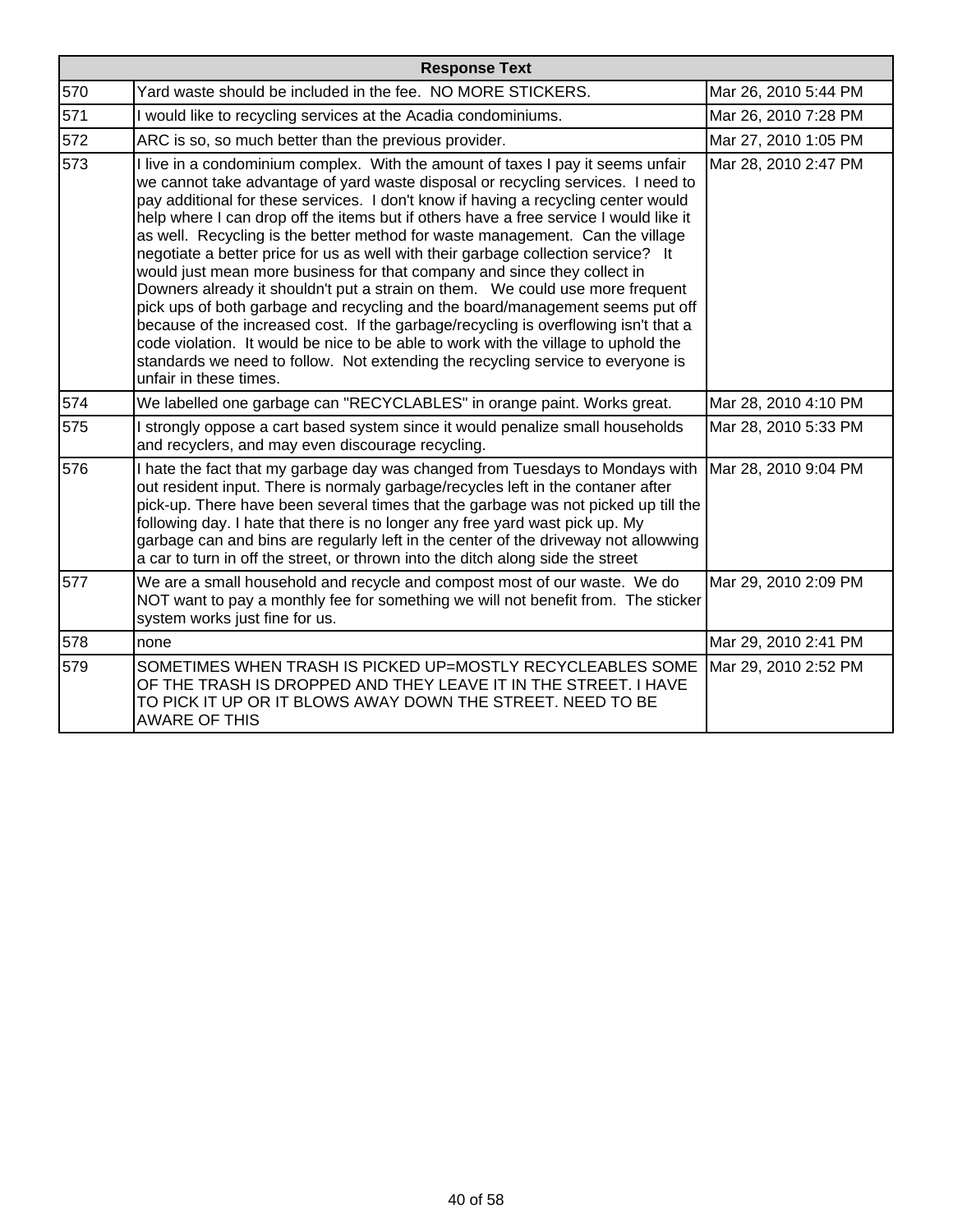|     | <b>Response Text</b>                                                                                                                                                                                                                                                                                                                                                                                                                                                                                                                                                                                                                                                                                                                                                                                                                                                                                                                                                                                                                                                                                                                                                                                                                                                                                                                                                                                                                                                                                                                                                                                                                                                                                                                                                                                                                                                                                                                                                                                                                                                                                |                       |  |
|-----|-----------------------------------------------------------------------------------------------------------------------------------------------------------------------------------------------------------------------------------------------------------------------------------------------------------------------------------------------------------------------------------------------------------------------------------------------------------------------------------------------------------------------------------------------------------------------------------------------------------------------------------------------------------------------------------------------------------------------------------------------------------------------------------------------------------------------------------------------------------------------------------------------------------------------------------------------------------------------------------------------------------------------------------------------------------------------------------------------------------------------------------------------------------------------------------------------------------------------------------------------------------------------------------------------------------------------------------------------------------------------------------------------------------------------------------------------------------------------------------------------------------------------------------------------------------------------------------------------------------------------------------------------------------------------------------------------------------------------------------------------------------------------------------------------------------------------------------------------------------------------------------------------------------------------------------------------------------------------------------------------------------------------------------------------------------------------------------------------------|-----------------------|--|
| 580 | With regard to question #15, it depends what the monthly amount would be. For<br>example, Westmont charges a monthly fee (on their water bill) and with that you<br>can put out 2 cans for "free." Anything above 2 cans then requires a sticker. Their<br>stickers are substantially lower than those of Downers Grove (and that's before<br>the increase April 1st). The only thing unfair about a village wide charge for<br>garbage service is that single or small households that don't generate much<br>garbage pays for pick-up whether they use the service or not. Hardly seems fair<br>for some households (especially the elderly) that don't generate enough garbage<br>to put out a can every week. Some of my neighbors put out garbage every other<br>week. What happens when you are on vacation--can the service be stopped like<br>you do with delivery of the daily newspaper? With regard to yard waste, many<br>villages are allowed to rake their leaves into the street during the autumn season<br>and they too have street sewers and manholes. Why does DG not allow this?!!<br>Also, many surrounding villages have free parkway pick-up of large branches and<br>twigs that do NOT have to be bundled and stickered. Again, not in DG. Amnesty<br>Day needs to be more than once a year. If DG decides to go with a monthly paid<br>program where every resident pays the same, why does the resident need to<br>"rent" a garbage tote from the garbage company? Why are cans currently limited<br>to 30 gallon as long as the resident is paying for the sticker(s)? Is the garbage<br>company afraid they are going to get cheated if the resident uses a larger can<br>(say, a 65 gallon tote) and places only one sticker on it? As with everything else,<br>the quality/quantity of service goes down and the price goes up!! I remember<br>when DG had pick-up twice a week and it wasn't very costly. This town used to be<br>a nice place to live, work, and shop, but, everything, garbage service included, it<br>getting way too expensive and out of hand. | Mar 29, 2010 3:35 PM  |  |
| 581 | I would like a 64 gallon recycling bin                                                                                                                                                                                                                                                                                                                                                                                                                                                                                                                                                                                                                                                                                                                                                                                                                                                                                                                                                                                                                                                                                                                                                                                                                                                                                                                                                                                                                                                                                                                                                                                                                                                                                                                                                                                                                                                                                                                                                                                                                                                              | Mar 29, 2010 6:33 PM  |  |
| 582 | We are a househould of two. We fill a 35 gallon can about every two or three<br>weeks. That's about two stickers per month.                                                                                                                                                                                                                                                                                                                                                                                                                                                                                                                                                                                                                                                                                                                                                                                                                                                                                                                                                                                                                                                                                                                                                                                                                                                                                                                                                                                                                                                                                                                                                                                                                                                                                                                                                                                                                                                                                                                                                                         | Mar 29, 2010 9:42 PM  |  |
| 583 | The village service is great, The treatment of garbage cans could be better. I have Mar 29, 2010 11:06 PM<br>found mine cracked, broken at times. Thank You for having a survey                                                                                                                                                                                                                                                                                                                                                                                                                                                                                                                                                                                                                                                                                                                                                                                                                                                                                                                                                                                                                                                                                                                                                                                                                                                                                                                                                                                                                                                                                                                                                                                                                                                                                                                                                                                                                                                                                                                     |                       |  |
| 584 | A lot depends on how much the rental would be for a cart for everything. Some<br>older people may not have much garbage or recycling, and the current way is<br>cheaper. We have a lot of recycling, but also usually have a garbage can each<br>week. I heard there are supposed to be more environmentally friendly choices for<br>disposing of garbage in compostible corn bags which could then would be<br>available to villages for use in parks, etc. Would that still cost as much? I am<br>happy with the current service, but it is sometimes a pain to run out for stickers. If<br>the current plan is not covering costs, then be clear about that.                                                                                                                                                                                                                                                                                                                                                                                                                                                                                                                                                                                                                                                                                                                                                                                                                                                                                                                                                                                                                                                                                                                                                                                                                                                                                                                                                                                                                                     | Mar 30, 2010 12:21 AM |  |
| 585 | The website gives us answers to questions about services that we need only<br>infrequently.                                                                                                                                                                                                                                                                                                                                                                                                                                                                                                                                                                                                                                                                                                                                                                                                                                                                                                                                                                                                                                                                                                                                                                                                                                                                                                                                                                                                                                                                                                                                                                                                                                                                                                                                                                                                                                                                                                                                                                                                         | Mar 30, 2010 1:50 PM  |  |
| 586 | Only one person in household. Do not have enough garbage to fill a cart every<br>week. Would not pay for cart.                                                                                                                                                                                                                                                                                                                                                                                                                                                                                                                                                                                                                                                                                                                                                                                                                                                                                                                                                                                                                                                                                                                                                                                                                                                                                                                                                                                                                                                                                                                                                                                                                                                                                                                                                                                                                                                                                                                                                                                      | Mar 30, 2010 1:53 PM  |  |
| 587 | The flat fee approach places a burder on small households and the elderly who do Mar 30, 2010 1:58 PM<br>not generate as much waste. Why pay for services we do not need?                                                                                                                                                                                                                                                                                                                                                                                                                                                                                                                                                                                                                                                                                                                                                                                                                                                                                                                                                                                                                                                                                                                                                                                                                                                                                                                                                                                                                                                                                                                                                                                                                                                                                                                                                                                                                                                                                                                           |                       |  |
| 588 | When households put out hazardous (e waste), the items should not be collected<br>but they are (fluorescent tubes). Like to see larger recycling and available<br>compost carts (like west coast cities). Like to see Village push to have restaurants<br>use containers that residents can recycle! Everyone eats out and/or takes out. It<br>will take education, but leadership fromt he Village is appropriate.                                                                                                                                                                                                                                                                                                                                                                                                                                                                                                                                                                                                                                                                                                                                                                                                                                                                                                                                                                                                                                                                                                                                                                                                                                                                                                                                                                                                                                                                                                                                                                                                                                                                                 | Mar 30, 2010 2:55 PM  |  |
| 589 | Scavenger service drivers sometimes leave refuse ont he street and parkway<br>when they are picking up carts with forklift arms. Also, Village should enforce no<br>lids on trash cans owned by residents because: 1) debris blows around, 2)<br>animals can scavenge then at night. Late pick up of garbage (in summer<br>especially) can cause odor problems. Can scavenger service pick up garbage<br>earlier? They pick up yardwaste before garbage.                                                                                                                                                                                                                                                                                                                                                                                                                                                                                                                                                                                                                                                                                                                                                                                                                                                                                                                                                                                                                                                                                                                                                                                                                                                                                                                                                                                                                                                                                                                                                                                                                                            | Mar 30, 2010 3:02 PM  |  |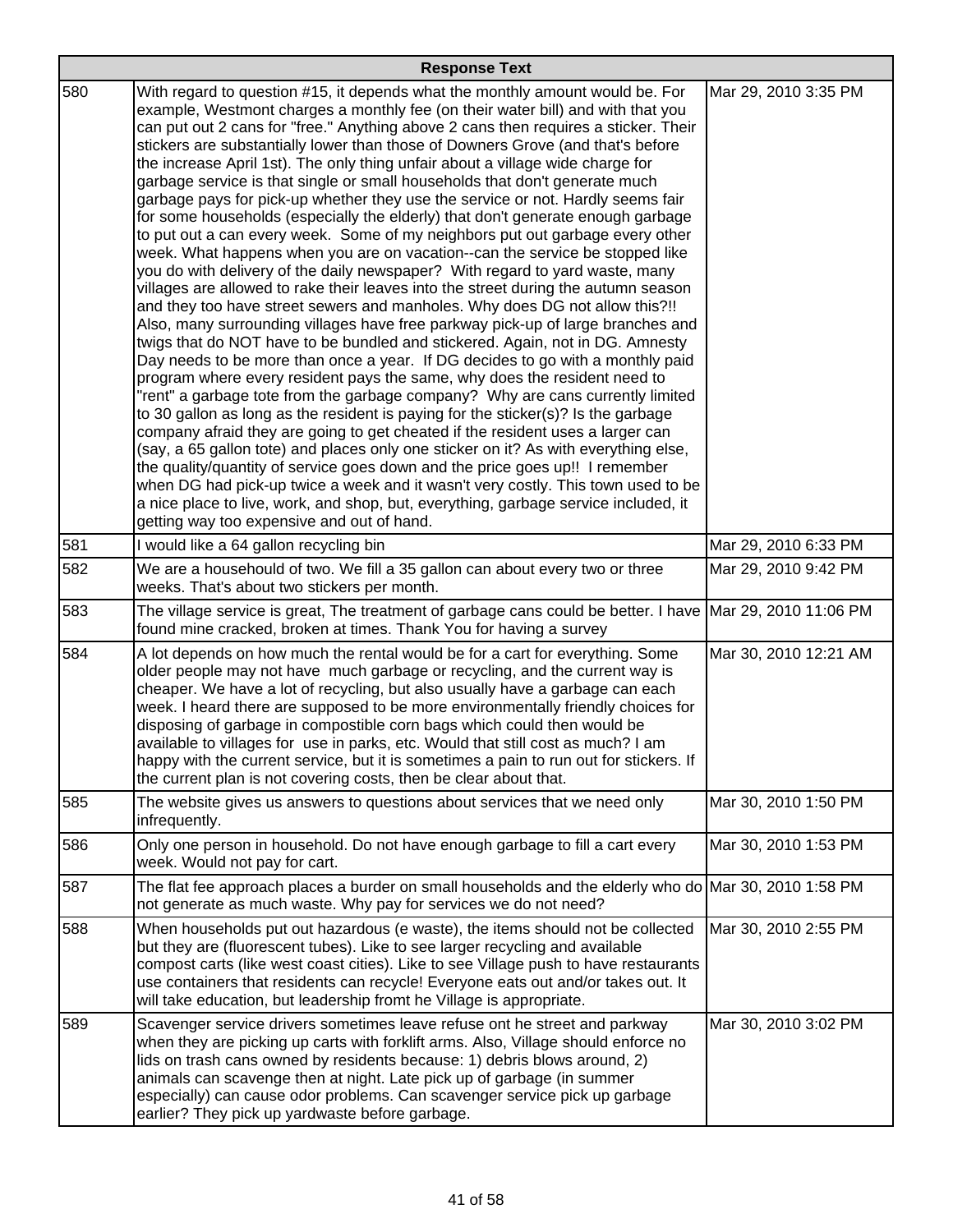|     | <b>Response Text</b>                                                                                                                                                                                                                                                                                                                                                                                                                                               |                      |  |
|-----|--------------------------------------------------------------------------------------------------------------------------------------------------------------------------------------------------------------------------------------------------------------------------------------------------------------------------------------------------------------------------------------------------------------------------------------------------------------------|----------------------|--|
| 590 | I would probably prefer a cart for household garbage, but: 1) do not want to store<br>the cart in front of the house, 2) would be unable to wheel the cart from the back<br>of the house due to snow & ice. ABSOLUTELY no flat monthly rate as I live alone.<br>Do not want to pay the same amount of money that a family of 2, 3, 4, 5, or more<br>pays. I want to pay only for what I put out.                                                                   | Mar 30, 2010 3:39 PM |  |
| 591 | Why don't you take some containers with the following recycle codes: #4, 5, and<br>those that have a triangle without a number but says "recyclable?" Also,<br>containers without any mention of recycling and no triangles? Where does a<br>person take these types - if you won't?                                                                                                                                                                               | Mar 30, 2010 3:45 PM |  |
| 592 | I think larger recycling bins for yardwaste sends a wrong message. We utilize<br>lawn & garden waste to produce compost for gardens and rarely need the pickup<br>service. Our recycling bins - full of paper, plastic cans, and such are at the<br>curbside every week. Less often the black plastic bag for true garbage is out for<br>pickup. The current dispoosal service is ideal for this household, financially also.<br>Don't change it.                  | Mar 30, 2010 3:49 PM |  |
| 593 | Re: #8 - I put out all the recyclables I have every week and one bin is sufficient. I<br>do not want a monthly fee. I live alone, I'm old, and have only a small income.<br>What we have now works good for me. Except, of course, that they keep raising<br>the price of the stickers.                                                                                                                                                                            | Mar 30, 2010 3:53 PM |  |
| 594 | Would like to have one amnesty day in the spring, and one in the fall.                                                                                                                                                                                                                                                                                                                                                                                             | Mar 30, 2010 4:11 PM |  |
| 595 | 1) Every week there is garbage left on our street from the sloppy service.<br>2) Trucks are ruining our streets - they drive onto roadside crumbling asphalt and<br>into parkway dragging mud onto roadways.<br>3) Drivers should not be using cell phones while driving on streets and turning<br>corners.                                                                                                                                                        | Mar 30, 2010 4:15 PM |  |
| 596 | I would like to see the Village remain with the "pay as you dispose" program -<br>stickers. I don't generate enough garbage for a flat fee. If a household has to<br>dispose of more trash - they should pay for disposing of it. I would be paying for<br>someone else's trash disposal. Thank you for providing the survey!                                                                                                                                      | Mar 30, 2010 4:19 PM |  |
| 597 | We are a household of 2 people and usually only have 2 cans of garbage a<br>month. A flat fee would probably be the same amount for 2 cans a week or 2 cans<br>a month. I also have questions about the recycle value of paper collected by ARC,<br>since it is mixed in with all other recyclables. The reason Downers Grove went<br>with the sticker system years ago, was that the residents paid for what they<br>discarded. It's only fair to do it that way. | Mar 30, 2010 4:29 PM |  |
| 598 | Would prefer amnesty days in both spring and fall.                                                                                                                                                                                                                                                                                                                                                                                                                 | Mar 30, 2010 4:32 PM |  |
| 599 | Purchasing garbage stickers by need is the only fair program.                                                                                                                                                                                                                                                                                                                                                                                                      | Mar 30, 2010 4:33 PM |  |
| 600 | I believe the current system of purchasing garbage stickers according to need is<br>the only fair way to provide garbage service. A small one or two person household<br>of working adults generates less garbage at home than one with several people in<br>the household. Also, if the Village charges a flat monthly fee for garbage service,<br>what incentive would a household have to conscientiously recycle?                                              | Mar 30, 2010 4:39 PM |  |
| 601 | Excellent recycling program - wish there was something that could be done with<br>styrofoam. I would like to see yardwaste cost less as it is all natural and<br>biodegradable.                                                                                                                                                                                                                                                                                    | Mar 30, 2010 4:46 PM |  |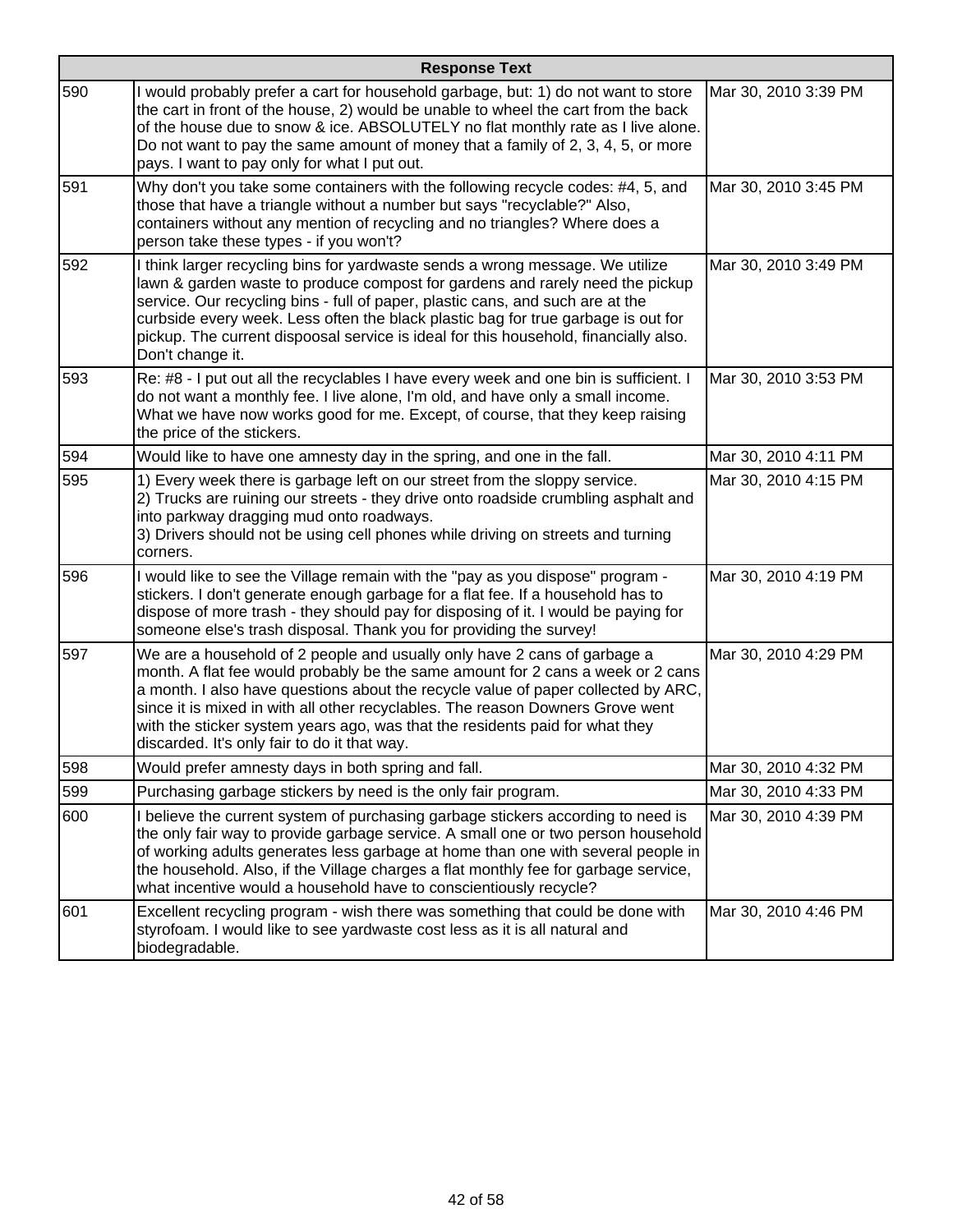|     | <b>Response Text</b>                                                                                                                                                                                                                                                                                                                                                                                                                                                                                                                                                                                                                                                                                                                                                                                                      |                       |  |
|-----|---------------------------------------------------------------------------------------------------------------------------------------------------------------------------------------------------------------------------------------------------------------------------------------------------------------------------------------------------------------------------------------------------------------------------------------------------------------------------------------------------------------------------------------------------------------------------------------------------------------------------------------------------------------------------------------------------------------------------------------------------------------------------------------------------------------------------|-----------------------|--|
| 602 | The Village went from a monthly fee to stickers, which is much better for us.<br>ARC is the worst garbage & recycling company we have ever had. There are<br>times recycled and garbage go into the truck at the same time. Why recycle if that<br>is the case?<br>They do not obey traffic signs, go against traffic and expect us to move out of the<br>way.<br>Lazy collectors: Never seen so many cans and lids in the street - arrogant also.<br>No phone number on stickers - how do you contact them these days? Stickers are<br>fine, if I want a larger can I can rent.<br>If the Village got a better company, everything would be fine the way it is. The<br>system isn't broken, the problem is the carrier.<br>Calling ARC does not help, nor does calling the Village. Just get the runaround<br>from both. | Mar 30, 2010 4:58 PM  |  |
| 603 | I am not always living here year-round and would not like to pay for garbage<br>pickup when I'm not using it. Also, ARC is smashing my metal garbage can with<br>it's robotic arm.                                                                                                                                                                                                                                                                                                                                                                                                                                                                                                                                                                                                                                        | Mar 30, 2010 7:31 PM  |  |
| 604 | Garbage, recycling, & yardwaste have been picked up in a timely manner. We are Mar 30, 2010 7:33 PM<br>pleased with the current service.                                                                                                                                                                                                                                                                                                                                                                                                                                                                                                                                                                                                                                                                                  |                       |  |
| 605 | I would like to see amnesty days twice a year. I am not satisfied with debris being<br>dumped on the streets when trash is collected.                                                                                                                                                                                                                                                                                                                                                                                                                                                                                                                                                                                                                                                                                     | Mar 30, 2010 7:39 PM  |  |
| 606 | I've tried contact ARC and they don't answer the phone.<br>We need a spring amnesty along with a fall amnesty.<br>We need a new garbage service, that is dependable. The garbage isn't picked up<br>until noon and it flies all over. The Village should pick up the leaves because the<br>parkways belong to the Village. The old garbage service did a better job.                                                                                                                                                                                                                                                                                                                                                                                                                                                      | Mar 30, 2010 7:42 PM  |  |
| 607 | I am a senior citizen and have been a resident of Downers Grove for over 40<br>years. The amount of garbage that I generate is much less than a family with<br>children. I prefer to keep the sticker system.                                                                                                                                                                                                                                                                                                                                                                                                                                                                                                                                                                                                             | Mar 30, 2010 7:44 PM  |  |
| 608 | Satisfied with current program                                                                                                                                                                                                                                                                                                                                                                                                                                                                                                                                                                                                                                                                                                                                                                                            | Mar 30, 2010 7:50 PM  |  |
| 609 | I think a flat fee is totally unfair to the residents. The amount of garbage put out<br>by each household varies way too much. I put two recycle bins out each week, but<br>only put our garbage can out every 2-3 weeks. Why should I pay as much as<br>someone who puts out a cart a week?<br>The system we have currently is the fairest to all Village residents - only someone<br>with a lot of garbage is going to want everyone to pay the same. It also penalizes<br>people who recycle a lot.                                                                                                                                                                                                                                                                                                                    | Mar 30, 2010 8:00 PM  |  |
| 610 | It would be a financial harship if I had to pay rental fees to remove garbage. I have Mar 30, 2010 8:44 PM<br>adequate receptacles for what I put out for pickup. Present service is excellent.                                                                                                                                                                                                                                                                                                                                                                                                                                                                                                                                                                                                                           |                       |  |
| 611 | Why should people who throw out more garbage than the rest of us get the bigger<br>benefit??<br>Senior and singles tend to put out less garbage. So we will end up subsidizing<br>families - most of whom are two-income or can afford do have one spouse stay<br>home. It's not fair.<br>If the Village goes to a cart system, I will STOP recycling. Everything will be<br>mixed.                                                                                                                                                                                                                                                                                                                                                                                                                                       | Mar 30, 2010 10:00 PM |  |
| 612 | Please keep stickers! It encourages recyling & is much cheaper for small<br>households who do not need to put out garbage every week!                                                                                                                                                                                                                                                                                                                                                                                                                                                                                                                                                                                                                                                                                     | Mar 30, 2010 10:24 PM |  |
| 613 | I like that ARC has the same sticker for yard waste and regular garbage. They<br>could be neater - always seem to have waste leftover from recycle bins in the<br>street or in driveway after pickup. Pay as you go based on need/usage is our<br>preference so please no flat rates !!!                                                                                                                                                                                                                                                                                                                                                                                                                                                                                                                                  | Mar 30, 2010 10:37 PM |  |
| 614 | I do not use that much waste, so for me, a single individual, I would be wasting<br>money if I paid monthly rather than buy my own stickers. Also, you need to<br>increase the size of the bin we can use. Price is ridiculous. I also live on a main<br>street, and I get my stickers stolen at least twice a month.                                                                                                                                                                                                                                                                                                                                                                                                                                                                                                     | Mar 31, 2010 2:34 AM  |  |
| 615 | 4-week or more advance notice of amnesty day; why can't we recycle #6 plastic?                                                                                                                                                                                                                                                                                                                                                                                                                                                                                                                                                                                                                                                                                                                                            | Mar 31, 2010 3:35 AM  |  |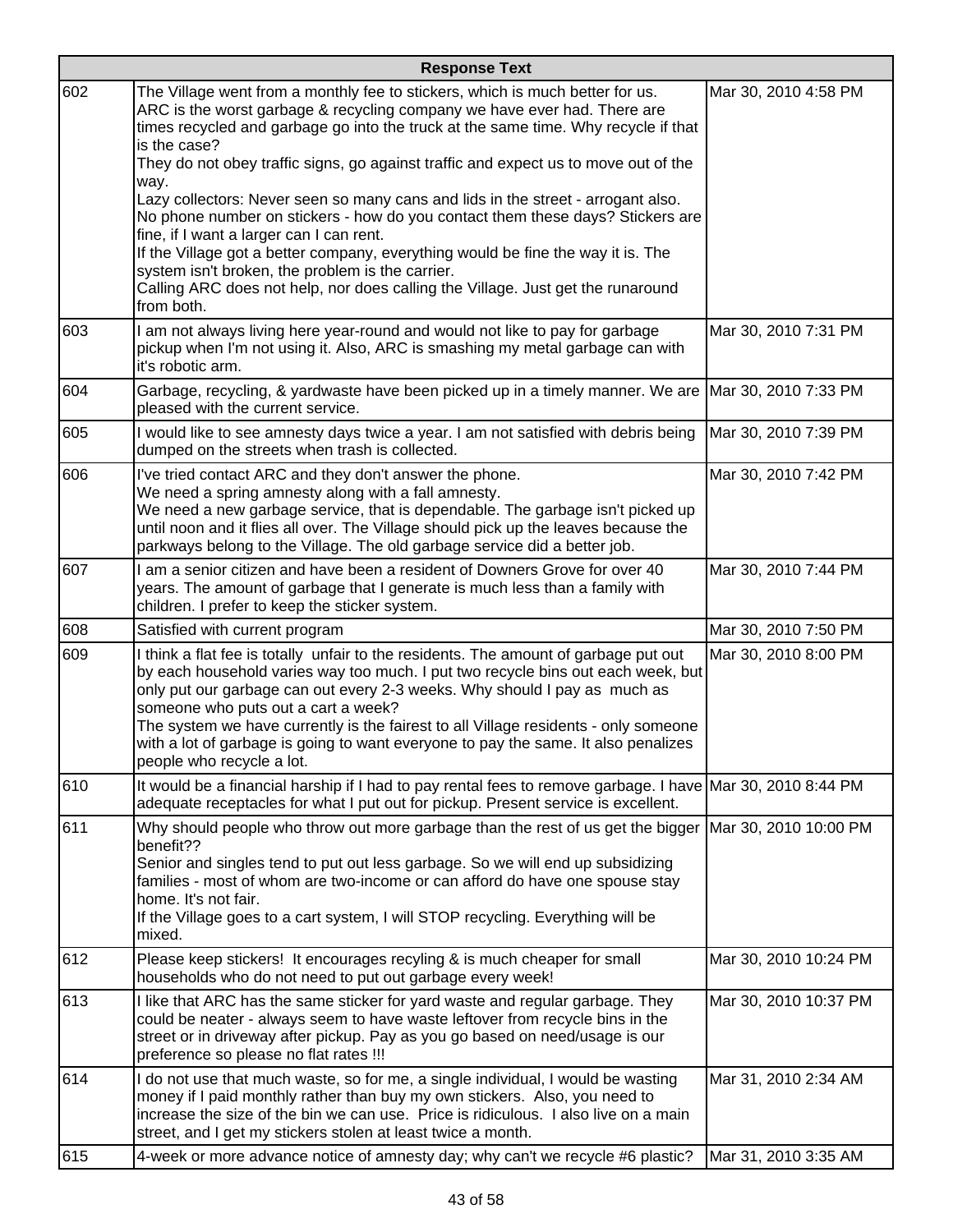|     | <b>Response Text</b>                                                                                                                                                                                                                                                                                                                                                                                                                                                                                                                   |                      |
|-----|----------------------------------------------------------------------------------------------------------------------------------------------------------------------------------------------------------------------------------------------------------------------------------------------------------------------------------------------------------------------------------------------------------------------------------------------------------------------------------------------------------------------------------------|----------------------|
| 616 | I am not happy about the items NOT accepted for recycling - too much plastic,<br>styrofoam and similar items have to be disposed of in the trash. If I'm not<br>mistaken these were accepted under the previous contract. Also, hazardous<br>waste and electronics need to be collected regularly. I am happy we have<br>Amnesty Day and shredding events.                                                                                                                                                                             | Mar 31, 2010 1:29 PM |
| 617 | The drivers of the ARC truckers continue to drive away with the bin overhead of<br>the trucks and garbage & recyclying items blowing all over the neighborhood.<br>When this was pointed out to the driver and the company, neither expressed any<br>concern for the corporate littering by the company and its employees. We did not<br>have this problem with the previous waste removal service. Bring them back or<br>make ARC take responsible for the littering of our streets & yards.                                          | Mar 31, 2010 2:21 PM |
| 618 | Price is too high. Why don't we get to see surrounding towns fees as comparison<br>? There trucks drive too fast with the buckets down and tear up the street as they<br>hit the brakes if front of houses. Why do they only pick up one side of street at a<br>time? They could pick up both sides of they street in one pass instead of picking<br>up west side on one pass the the east on the second pass. Why can't they put the<br>trash can back were it was they toss can in the middle of the driveway nearly<br>every week ! | Mar 31, 2010 3:00 PM |
| 619 | recucling needs to be expanded. the old company took stirafoam packaging<br>material.                                                                                                                                                                                                                                                                                                                                                                                                                                                  | Mar 31, 2010 5:05 PM |
| 620 | I wish larger receipticals/bags were available for lawn waste. These paper bags<br>don't hold alot and the stickers are very costly. I don't feel I get my money's worth<br>with yard waste collection. thank you                                                                                                                                                                                                                                                                                                                      | Mar 31, 2010 5:18 PM |
| 621 | I would like to have the amnesty day in the Spring rather than the fall. Also, I have<br>such varied amounts of garbage, that having to pay a flat fee for a garbage can<br>wouldn't make sense for me.                                                                                                                                                                                                                                                                                                                                | Mar 31, 2010 5:24 PM |
| 622 | It is a nuisance to get garbage and Yard wate Stickers. We find ourselves running Mar 31, 2010 5:34 PM<br>out to but these the night before frequently!                                                                                                                                                                                                                                                                                                                                                                                |                      |
| 623 | there is only so much money a house hold can spend keep it as it is no carts!                                                                                                                                                                                                                                                                                                                                                                                                                                                          | Mar 31, 2010 6:20 PM |
| 624 | I would like the Village to have street leaf pick-up a couple times in the fall                                                                                                                                                                                                                                                                                                                                                                                                                                                        | Mar 31, 2010 6:21 PM |
| 625 | I called ARC to find out about pick up of a freezer and never got a call back. This<br>was very shortly after ARC started our pick up.                                                                                                                                                                                                                                                                                                                                                                                                 | Mar 31, 2010 6:53 PM |
| 626 | The "clean up" done by ARC at the Amnesty Day pickup is superior to the<br>previous collector.<br>Switching to a flat-fee monthly charge increases the cost to the seniors that you<br>are pushing out of the Village now.<br>A flat-fee eliminates any economic incentive to recylce and increases pressure on<br>landfills.                                                                                                                                                                                                          | Mar 31, 2010 7:00 PM |
| 627 | Leave it the way it is. I like the sticker idea. It encourages more recycling.                                                                                                                                                                                                                                                                                                                                                                                                                                                         | Mar 31, 2010 7:03 PM |
| 628 | I wish we could recycle plastic grocery bags. I have a hard time remembering to<br>take them back to the store.                                                                                                                                                                                                                                                                                                                                                                                                                        | Mar 31, 2010 7:09 PM |
| 629 | The current recycling is great, but the smaller containers that have no covers let<br>debris blow everywhere. And when the collectors go down the street, things fly off<br>the truck. And it's not like they clean up the parkways.<br>The huge 64 gallon containers are too large for smaller households like ours.                                                                                                                                                                                                                  | Mar 31, 2010 7:23 PM |
| 630 | Our service used to be very good with garbage pickup, but since this ARC<br>company started, it is bad. Our garbage & recycling has been missed a few times,<br>also is so late to get picked up - after 4:00 p.m. There is no reason for being so<br>late.                                                                                                                                                                                                                                                                            | Mar 31, 2010 8:21 PM |
| 631 | Please don't raise the cost - we've got enough expenses.                                                                                                                                                                                                                                                                                                                                                                                                                                                                               | Mar 31, 2010 8:28 PM |
| 632 | would like 2 amnesty days scheduled like in the past. Arc needs to be more<br>careful with carts, bins and others. They destroy them every week and are not<br>careful. I watch them and each week I lose another bin. It is a pain to replace<br>them and employees are not pleasant when call to complain.                                                                                                                                                                                                                           | Mar 31, 2010 8:29 PM |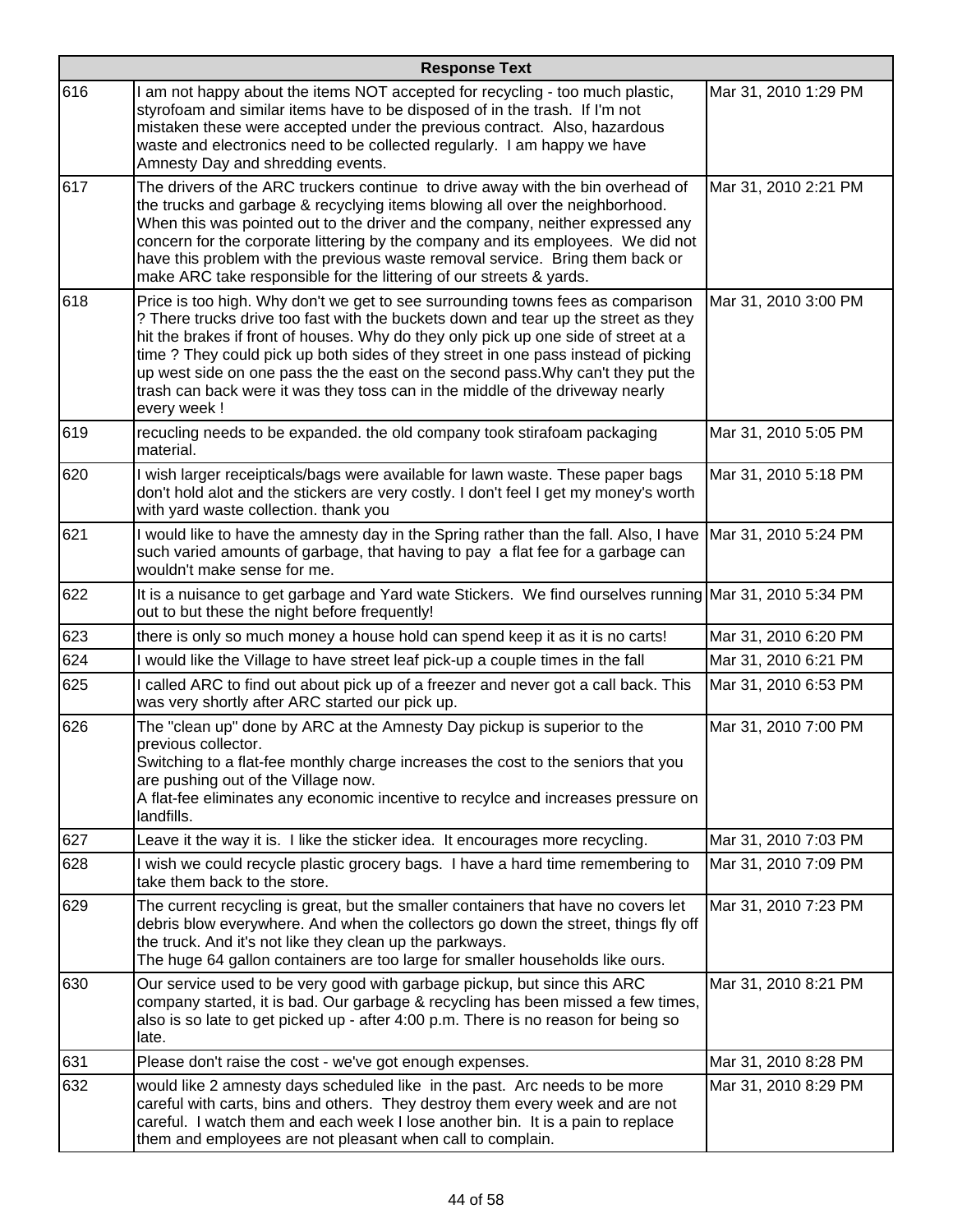|     | <b>Response Text</b>                                                                                                                                                                                                                                                                                                                                                                                                                                                                                                                                                                                                                                                                                                                                                                                                                                                                                                                                                                                                                                                                                                                                                                                               |                       |  |
|-----|--------------------------------------------------------------------------------------------------------------------------------------------------------------------------------------------------------------------------------------------------------------------------------------------------------------------------------------------------------------------------------------------------------------------------------------------------------------------------------------------------------------------------------------------------------------------------------------------------------------------------------------------------------------------------------------------------------------------------------------------------------------------------------------------------------------------------------------------------------------------------------------------------------------------------------------------------------------------------------------------------------------------------------------------------------------------------------------------------------------------------------------------------------------------------------------------------------------------|-----------------------|--|
| 633 | Whenever there is a holiday before the collection day, I never know if they will<br>come to collect the garbage. The scheduled day or the day after. It would be good<br>to have either an email sent to the resident or a phone number where we can call<br>to find out about pickup.                                                                                                                                                                                                                                                                                                                                                                                                                                                                                                                                                                                                                                                                                                                                                                                                                                                                                                                             | Mar 31, 2010 8:44 PM  |  |
| 634 | Leaf collection should be free.                                                                                                                                                                                                                                                                                                                                                                                                                                                                                                                                                                                                                                                                                                                                                                                                                                                                                                                                                                                                                                                                                                                                                                                    | Mar 31, 2010 8:47 PM  |  |
| 635 | Yardwaste service is very, very, very expensive. In a town of trees, your<br>neighbor's trees, and the parkway trees - can we find a better solution?                                                                                                                                                                                                                                                                                                                                                                                                                                                                                                                                                                                                                                                                                                                                                                                                                                                                                                                                                                                                                                                              | Mar 31, 2010 8:50 PM  |  |
| 636 | Need more frequent recycling events.                                                                                                                                                                                                                                                                                                                                                                                                                                                                                                                                                                                                                                                                                                                                                                                                                                                                                                                                                                                                                                                                                                                                                                               | Mar 31, 2010 8:53 PM  |  |
| 637 | I think in the fall they should have one or two times free yardwaste for cleanin out<br>the gardens and surplus leaf pickup.                                                                                                                                                                                                                                                                                                                                                                                                                                                                                                                                                                                                                                                                                                                                                                                                                                                                                                                                                                                                                                                                                       | Mar 31, 2010 8:59 PM  |  |
| 638 | We live by a one way street. They are always going the wrong direction. I have<br>had to back up several times for them.                                                                                                                                                                                                                                                                                                                                                                                                                                                                                                                                                                                                                                                                                                                                                                                                                                                                                                                                                                                                                                                                                           | Mar 31, 2010 9:00 PM  |  |
| 639 | Garbage is collected too late in the day.                                                                                                                                                                                                                                                                                                                                                                                                                                                                                                                                                                                                                                                                                                                                                                                                                                                                                                                                                                                                                                                                                                                                                                          | Mar 31, 2010 9:06 PM  |  |
| 640 | I am wondering why this took 5 pages of paper to produce! Times the multitude of<br>copies you made. What a total waste of trees! This is the mentality that must stop<br>in DG! We need to think and work harder to protect the earth - the only one we<br>have. Shame on the individual that couldn't have put the questions on one page.<br>I would like to see an electronics recycling drop off site in Downers Grove so that<br>the metals contained in these products are not making their way back into our<br>water while sitting in landfills.<br>I would like Amnesty Day abolished. Why should my tax dollars fund the<br>overbuying and senseless disposal of tons and tons of products into landfills. If<br>you want to throw a garage full of garbage away, it should cost that individual a<br>sticker for each item. People will then stop to think "Why am I buying so much?"<br>Lastly, I do not want to see a single rate fee for all households. It will take me 2 or<br>3 weeks to fill a garbage can before needing it to go to the curb. I am proactive<br>and conscientious about choosing products that do not harm the environment. I<br>shouldn't be punished for being a minimalist. | Mar 31, 2010 9:52 PM  |  |
| 641 | We need recycling of #6 products - too much foam packaging is going into the<br>trash. Need a way to recycle it since so many things are packed with it.                                                                                                                                                                                                                                                                                                                                                                                                                                                                                                                                                                                                                                                                                                                                                                                                                                                                                                                                                                                                                                                           | Mar 31, 2010 10:55 PM |  |
| 642 | I am assuming in question 15, I answered "agree" because I like the cart instead<br>of the stickers. But in question number 14, I answered "no" because I think<br>people should have the option of the cart or stickers.<br>This winter, my garbage was not picked up 3 times.                                                                                                                                                                                                                                                                                                                                                                                                                                                                                                                                                                                                                                                                                                                                                                                                                                                                                                                                    | Apr 1, 2010 12:51 AM  |  |
| 643 | Flat rate fees encourage the wasteful at the expense of the environmentally<br>conscious. NOFLAT RATE. Pay for only the waste you generate.                                                                                                                                                                                                                                                                                                                                                                                                                                                                                                                                                                                                                                                                                                                                                                                                                                                                                                                                                                                                                                                                        | Apr 1, 2010 1:36 AM   |  |
| 644 | Stickers vs. monthly charge would depend on the price of the monthly charge.<br>Right now it's pretty good; if you need it you pay for it. Only issue I have with<br>stickers it running out of them and having to go to Jewel the evening before<br>garbage day.                                                                                                                                                                                                                                                                                                                                                                                                                                                                                                                                                                                                                                                                                                                                                                                                                                                                                                                                                  | Apr 1, 2010 1:38 AM   |  |
| 645 | I think many people assume if they have forgotten to get stickers, that they can<br>leave garbage out without a sticker. When they do, the garbage still gets picked<br>up, but the service may not be getting paid adequately.<br>Then, we are surprised when the sticker price goes up.                                                                                                                                                                                                                                                                                                                                                                                                                                                                                                                                                                                                                                                                                                                                                                                                                                                                                                                          | Apr 1, 2010 2:33 AM   |  |
| 646 | I hate the inconvenience of the garbage stickers and would have liked to have<br>said a definite yes to a monthly flat fee, but it would depend on the fee. I feel the<br>current refuse company does a poor job of emptying the bins and cans and leave<br>debris on our parkway every single week. I definitely want Amnesty Day to stay.<br>It not only allows us to declutter our homes, but we can share items with other<br>people that are in need. It's a great way to recycle items.                                                                                                                                                                                                                                                                                                                                                                                                                                                                                                                                                                                                                                                                                                                      | Apr 1, 2010 2:34 AM   |  |
| 647 | We put out recycling bins every week. We only put out a garbage can with a<br>sticker every 3-4 weeks. We absolutely do NOT want to pay a set fee per month.<br>This only encourages garbage pickup rather than recycling!                                                                                                                                                                                                                                                                                                                                                                                                                                                                                                                                                                                                                                                                                                                                                                                                                                                                                                                                                                                         | Apr 1, 2010 3:06 AM   |  |
| 648 | no                                                                                                                                                                                                                                                                                                                                                                                                                                                                                                                                                                                                                                                                                                                                                                                                                                                                                                                                                                                                                                                                                                                                                                                                                 | Apr 1, 2010 3:06 AM   |  |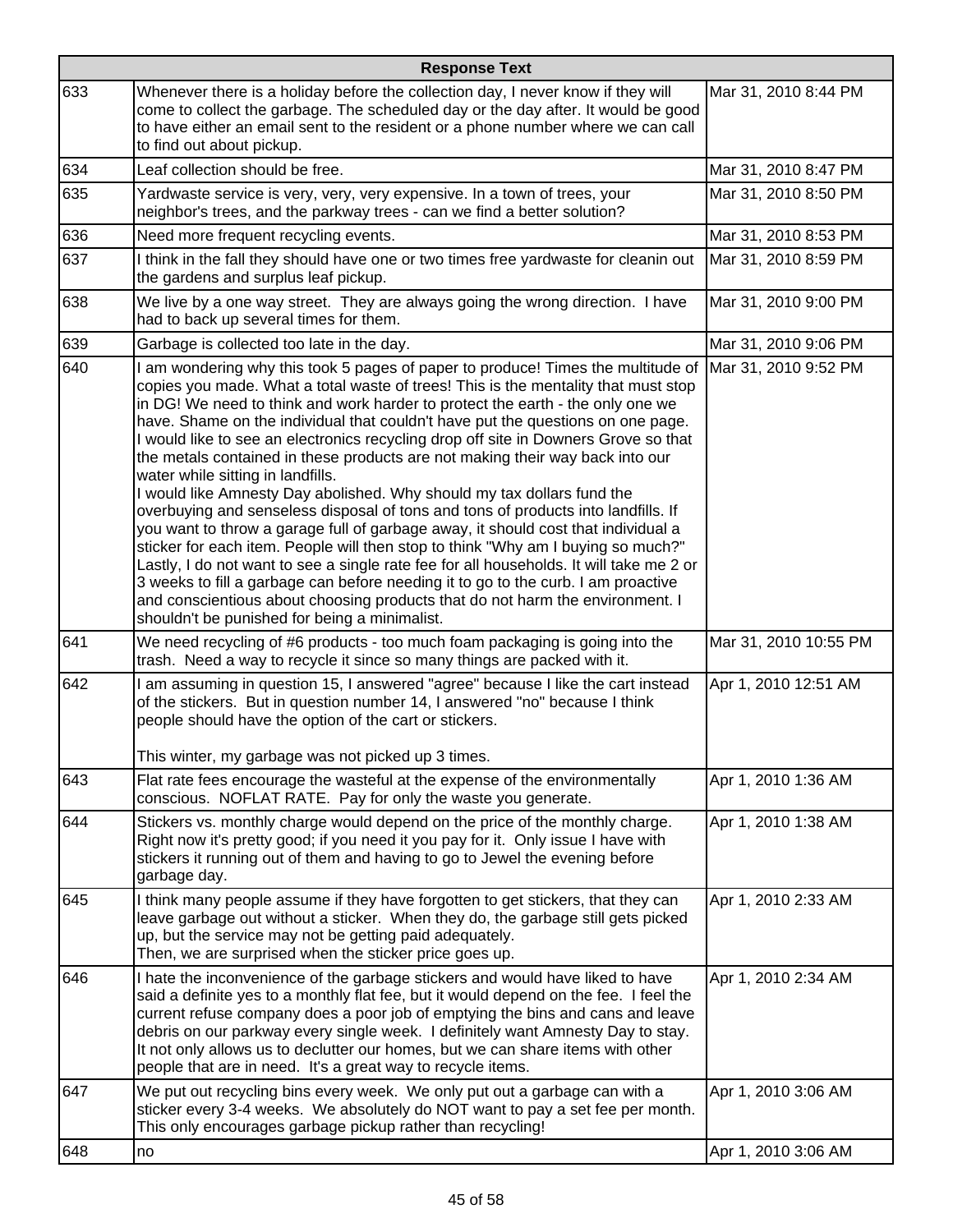| <b>Response Text</b> |                                                                                                                                                                                                                                                                                                                                                                                                                                                                                                                                                                                                                                                                                                                                                                                                                                                                                                                                                                                                                                                                                                                                                                                                                                                                                                                                                                                                                                                                                                                                                                                                                                                                                                                                                                                                                                                                                                                                                                                                                                                                                                                                                                                                                                                                                                                                                                                                        |                     |
|----------------------|--------------------------------------------------------------------------------------------------------------------------------------------------------------------------------------------------------------------------------------------------------------------------------------------------------------------------------------------------------------------------------------------------------------------------------------------------------------------------------------------------------------------------------------------------------------------------------------------------------------------------------------------------------------------------------------------------------------------------------------------------------------------------------------------------------------------------------------------------------------------------------------------------------------------------------------------------------------------------------------------------------------------------------------------------------------------------------------------------------------------------------------------------------------------------------------------------------------------------------------------------------------------------------------------------------------------------------------------------------------------------------------------------------------------------------------------------------------------------------------------------------------------------------------------------------------------------------------------------------------------------------------------------------------------------------------------------------------------------------------------------------------------------------------------------------------------------------------------------------------------------------------------------------------------------------------------------------------------------------------------------------------------------------------------------------------------------------------------------------------------------------------------------------------------------------------------------------------------------------------------------------------------------------------------------------------------------------------------------------------------------------------------------------|---------------------|
| 649                  | -Arc has been mixing regular garbage with recycling pickups so why should we<br>separate the items.<br>-Prior to Arc Styrofoam was a recycle item, this should be again. Most of the<br>foam products are marked that they are recyclable.<br>-Arc's trucks are now equipped with arms that destroy personal containers,<br>sending the lid flying and crunching the container and in winter breaking it. They<br>still have to get out of the truck to remove the tag so there is no time savings and<br>the container and lid are left to blow around the neighborhood. Sure looks like a<br>way to sell the cart system.<br>-Recycling containers are thrown to the ground to break them, not placed back<br>down or just dropped but thrown, giving the appearance of someone having stock<br>in the container business.<br>-Monthly billing is crazy being costly to process. Make billing quarterly or twice a<br>year or even yearly to save cost for everyone.<br>-Not every house hold has garbage every week or yard waste so a container that<br>could be used one week for garbage and the next for yard would be great. A<br>pocket on the side to identify the contents by the driver could make this system<br>work. The chance of anyone using a container for multiple pickups, on the same<br>day, is slim to none. For it to happen one would have to be home, know when the<br>truck is coming and having a holding spot for the garbage type to be picked up<br>next, way too much work and hassle.<br>-Eliminate ARC trucks tying up the down town area with the trucks picking up<br>every single trash bin, it makes for a very dangerous drive in town.<br>In summary:<br>-Don't destroy recycling containers, unless they want to provide them for free.<br>-Don't pick up regular garbage and mix it in with the recycle items.<br>-Recycle Styrofoam.<br>-carts for multi-use.<br>-Billing period options for every three, six of twelve months with savings on rates.<br>-Update the town's web site to include cart prices and dimensional sizes.<br>Change the webs note that you must have your garbage by the street at 6:00 AM,<br>to should be to insure pickup. Current it sounds like a threat that if it is not, it will<br>not be pickup up, or is someone watching?<br>I hope this helps you in creating the best value for the residents of Downers<br>Grove. | Apr 1, 2010 7:04 AM |
| 650                  | While I don't like how much the garbage sticker cost has risen in the last year, I<br>would like to continue that program rather than pay a flat fee because I think it<br>encourages recycling. Because we are very conscientious about recycling, our<br>household only puts our trash bin out once every 4-5 weeks -- which means only<br>\$2/3 month cost. If we paid for a bin or had a monthly fee, it would put a strain on<br>our budget.                                                                                                                                                                                                                                                                                                                                                                                                                                                                                                                                                                                                                                                                                                                                                                                                                                                                                                                                                                                                                                                                                                                                                                                                                                                                                                                                                                                                                                                                                                                                                                                                                                                                                                                                                                                                                                                                                                                                                      | Apr 1, 2010 1:42 PM |
| 651                  | 1) Through recycling, composting, and lifestyle choices, we have reduced our<br>trash output. A monthly fee would cost us more than the sticker fee. We do not<br>want a monthly fee.<br>2) We do not have storage space in our garage to accomodate the 64 gallon<br>carts.<br>Thank you for the chace to voice our opinions through this survey.                                                                                                                                                                                                                                                                                                                                                                                                                                                                                                                                                                                                                                                                                                                                                                                                                                                                                                                                                                                                                                                                                                                                                                                                                                                                                                                                                                                                                                                                                                                                                                                                                                                                                                                                                                                                                                                                                                                                                                                                                                                     | Apr 1, 2010 1:47 PM |
| 652                  | Single households should not have to subsidize households who fenerate<br>enormous amounts of waste.                                                                                                                                                                                                                                                                                                                                                                                                                                                                                                                                                                                                                                                                                                                                                                                                                                                                                                                                                                                                                                                                                                                                                                                                                                                                                                                                                                                                                                                                                                                                                                                                                                                                                                                                                                                                                                                                                                                                                                                                                                                                                                                                                                                                                                                                                                   | Apr 1, 2010 1:53 PM |
| 653                  | I would really like to see recycling carts. Our daughter lives in Oswego where they<br>have gone to recycling carts. We feel that it presents a neater looking and cleaner<br>area. Newspaper and junk mail and other paper products are not blowing around.<br>The bins are not scattered all over the parkways when emptied.                                                                                                                                                                                                                                                                                                                                                                                                                                                                                                                                                                                                                                                                                                                                                                                                                                                                                                                                                                                                                                                                                                                                                                                                                                                                                                                                                                                                                                                                                                                                                                                                                                                                                                                                                                                                                                                                                                                                                                                                                                                                         | Apr 1, 2010 2:17 PM |
| 654                  | I would need to know what the flat fee would be in advance before switching to a<br>ARC cart.                                                                                                                                                                                                                                                                                                                                                                                                                                                                                                                                                                                                                                                                                                                                                                                                                                                                                                                                                                                                                                                                                                                                                                                                                                                                                                                                                                                                                                                                                                                                                                                                                                                                                                                                                                                                                                                                                                                                                                                                                                                                                                                                                                                                                                                                                                          | Apr 1, 2010 2:18 PM |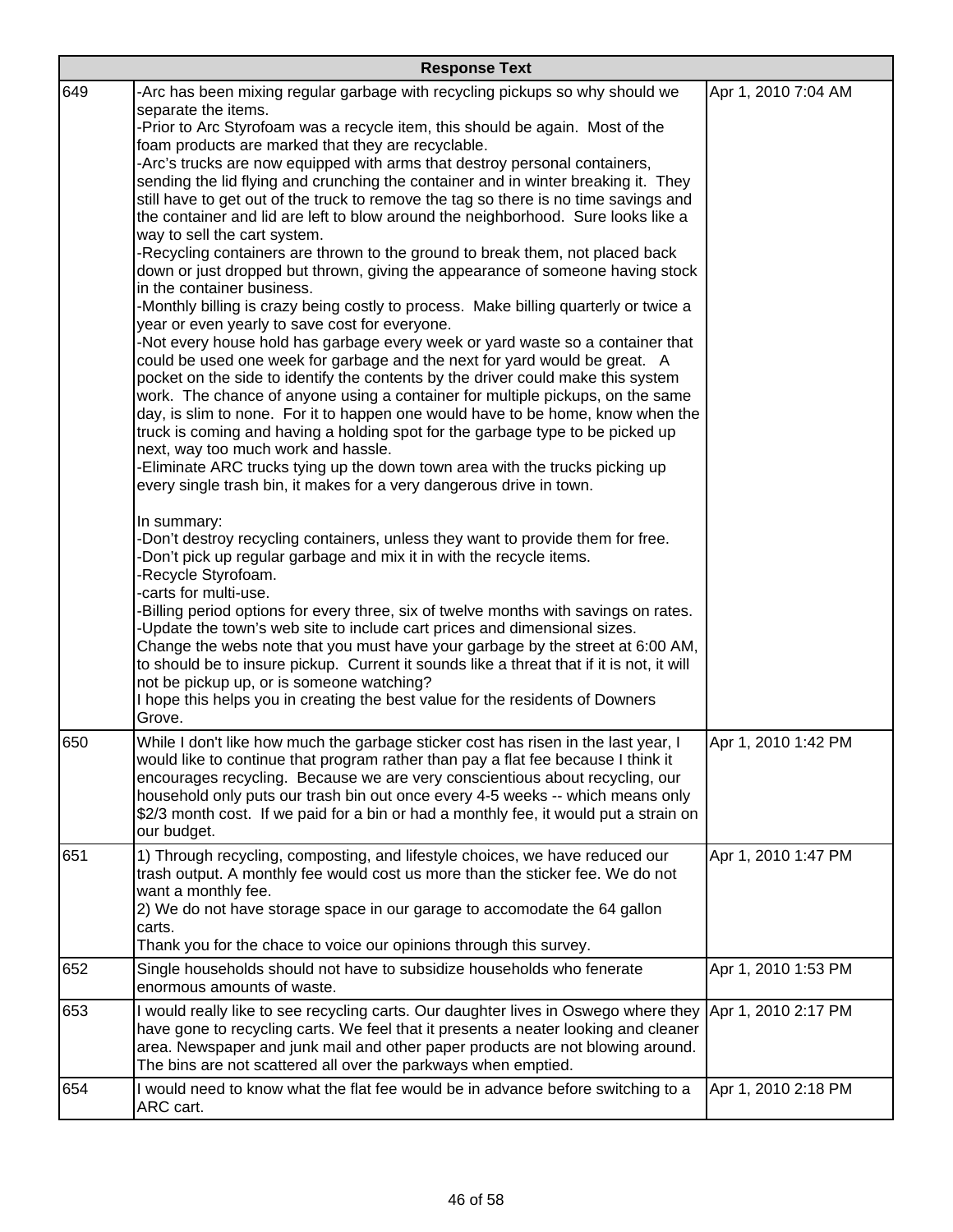|     | <b>Response Text</b>                                                                                                                                                                                                                                                                                                                                                                                                                                                                                                                                                                                                                                                                                                                                                                                                                                                                                                                                                                                                                                                                                                                                                                                                                                                                                                                                |                      |  |
|-----|-----------------------------------------------------------------------------------------------------------------------------------------------------------------------------------------------------------------------------------------------------------------------------------------------------------------------------------------------------------------------------------------------------------------------------------------------------------------------------------------------------------------------------------------------------------------------------------------------------------------------------------------------------------------------------------------------------------------------------------------------------------------------------------------------------------------------------------------------------------------------------------------------------------------------------------------------------------------------------------------------------------------------------------------------------------------------------------------------------------------------------------------------------------------------------------------------------------------------------------------------------------------------------------------------------------------------------------------------------|----------------------|--|
| 655 | Service is good, my only wish in change would be an additional amnesty day in<br>April to correspond with spring cleaning.<br>Also, if garbage service changes, could you mail a postcard of these changes<br>rather than us having to watch Channel 6, the papers, or try to catch the monthly<br>Village newsletter?                                                                                                                                                                                                                                                                                                                                                                                                                                                                                                                                                                                                                                                                                                                                                                                                                                                                                                                                                                                                                              | Apr 1, 2010 2:30 PM  |  |
| 656 | We have a different company doing our services. HOW do I get to use the<br>villiage's services???                                                                                                                                                                                                                                                                                                                                                                                                                                                                                                                                                                                                                                                                                                                                                                                                                                                                                                                                                                                                                                                                                                                                                                                                                                                   | Apr 1, 2010 2:39 PM  |  |
| 657 | I live on Forest Avenue between 41st and 39th, the REGULAR garbage<br>technician that picks up our trash is wonderful, very neat and clean with<br>everyones trash, when we have a substitute, there is trash all over the street, they<br>throw the trash cans all over, when I called ARC to complain (multiple times over<br>all the substitute pickups), I was told the supervisor would call me back, he has<br>NEVER called back. We have an AT&T calling service and there has never been<br>any messages left. The ARC office always trys to say a message was left, but in<br>fact, there has never been a message left. I waited all day to get a message back<br>from the supervisor once, didn't go anywhere, and he never called back. I am sick<br>at ARC and their prices are outrageous for the service afforded the residents in<br>Downers Grove. The only good garbage technician is the regular gentleman on<br>Forest between 41st and 39th who I would NOT like to loose. Overall, if the<br>Village can give the management of ARC heck, force them to do their job<br>correctly, we should keep the service. BUT, if they keep falling down on the job,<br>we should cut their contract pay. We should cut the cost of the stickers. It is<br>always productive when you can hit the company where it hurts, in the wallet. | Apr 1, 2010 3:43 PM  |  |
| 658 | The sticker method of payment seems the most fair, since families come in all<br>sizes. When I have more trash, I use more stickers. There are only two of us and<br>we don't have much trashdon't minde paying more when I do have more.                                                                                                                                                                                                                                                                                                                                                                                                                                                                                                                                                                                                                                                                                                                                                                                                                                                                                                                                                                                                                                                                                                           | Apr 1, 2010 4:03 PM  |  |
| 659 | Please bring back 2nd amnesty day (2 per year).<br>I do not want the monthly fee for garbage because I have very little garbage. I<br>mostly recycle. I have a small garbage can's worth every 2 or 3 weeks for a family<br>of 4.                                                                                                                                                                                                                                                                                                                                                                                                                                                                                                                                                                                                                                                                                                                                                                                                                                                                                                                                                                                                                                                                                                                   | Apr 1, 2010 4:15 PM  |  |
| 660 | I wish we paid a flat fee for yardwaste. I do not like the sticker program.                                                                                                                                                                                                                                                                                                                                                                                                                                                                                                                                                                                                                                                                                                                                                                                                                                                                                                                                                                                                                                                                                                                                                                                                                                                                         | Apr 1, 2010 4:21 PM  |  |
| 661 | Don't have a lot of garbage. Don't want to pay for a cart. Sticker system works<br>just fine. Don't change it.                                                                                                                                                                                                                                                                                                                                                                                                                                                                                                                                                                                                                                                                                                                                                                                                                                                                                                                                                                                                                                                                                                                                                                                                                                      | Apr 1, 2010 5:02 PM  |  |
| 662 | none                                                                                                                                                                                                                                                                                                                                                                                                                                                                                                                                                                                                                                                                                                                                                                                                                                                                                                                                                                                                                                                                                                                                                                                                                                                                                                                                                | Apr 1, 2010 7:06 PM  |  |
| 663 | More informationn on how to dispose of/recycle items like latex paint.                                                                                                                                                                                                                                                                                                                                                                                                                                                                                                                                                                                                                                                                                                                                                                                                                                                                                                                                                                                                                                                                                                                                                                                                                                                                              | Apr 1, 2010 8:23 PM  |  |
| 664 | I like only paying for what I use. It makes me recycle so I have less to put a<br>sticker on. If I had to pay a monthly fee I probably wouldn't recycle as much, I<br>would want to have more garbage to get my money worth.                                                                                                                                                                                                                                                                                                                                                                                                                                                                                                                                                                                                                                                                                                                                                                                                                                                                                                                                                                                                                                                                                                                        | Apr 2, 2010 6:14 AM  |  |
| 665 | Overall I find the garbage service to be acceptable. In regards to the flat monthly<br>fee idea I find it a little more expense than buying garbage stickers, as I recycle<br>more than I throw out. If a flat fee is imposed would it be less then the current flat<br>fee?                                                                                                                                                                                                                                                                                                                                                                                                                                                                                                                                                                                                                                                                                                                                                                                                                                                                                                                                                                                                                                                                        | Apr 2, 2010 12:25 PM |  |
| 666 | Yard waste pickup did not occur on April 1 as residents were informed it would be. Apr 2, 2010 1:52 PM                                                                                                                                                                                                                                                                                                                                                                                                                                                                                                                                                                                                                                                                                                                                                                                                                                                                                                                                                                                                                                                                                                                                                                                                                                              |                      |  |
| 667 | I understand the collector's desire for everyone to have carts to reduce their costs. Apr 2, 2010 2:58 PM<br>However, in my neighborhood very few people put our garbage on a weekly basis.<br>The increasing cost of stickers is not an incentive to increase recycling, simply to<br>go to a cart and increase solid waste.                                                                                                                                                                                                                                                                                                                                                                                                                                                                                                                                                                                                                                                                                                                                                                                                                                                                                                                                                                                                                       |                      |  |
| 668 | Pay as you use garbage service sticker program is the fairest way.                                                                                                                                                                                                                                                                                                                                                                                                                                                                                                                                                                                                                                                                                                                                                                                                                                                                                                                                                                                                                                                                                                                                                                                                                                                                                  | Apr 2, 2010 6:15 PM  |  |
| 669 | I like purchasing garbage stickers according to my need.                                                                                                                                                                                                                                                                                                                                                                                                                                                                                                                                                                                                                                                                                                                                                                                                                                                                                                                                                                                                                                                                                                                                                                                                                                                                                            | Apr 2, 2010 6:18 PM  |  |
| 670 | I live on a busy street. During snowy days the garbage people always leave cans<br>upside down in the middle of the driveway. I have to pass my home, park, get out<br>and move cans. I've contacted ARC, they do listen. But it goes right back to the<br>way it was after a week.                                                                                                                                                                                                                                                                                                                                                                                                                                                                                                                                                                                                                                                                                                                                                                                                                                                                                                                                                                                                                                                                 | Apr 2, 2010 6:30 PM  |  |
| 671 | There should be a cheaper way to get rid of yardwaste. Very expensive for<br>seniors.                                                                                                                                                                                                                                                                                                                                                                                                                                                                                                                                                                                                                                                                                                                                                                                                                                                                                                                                                                                                                                                                                                                                                                                                                                                               | Apr 2, 2010 6:35 PM  |  |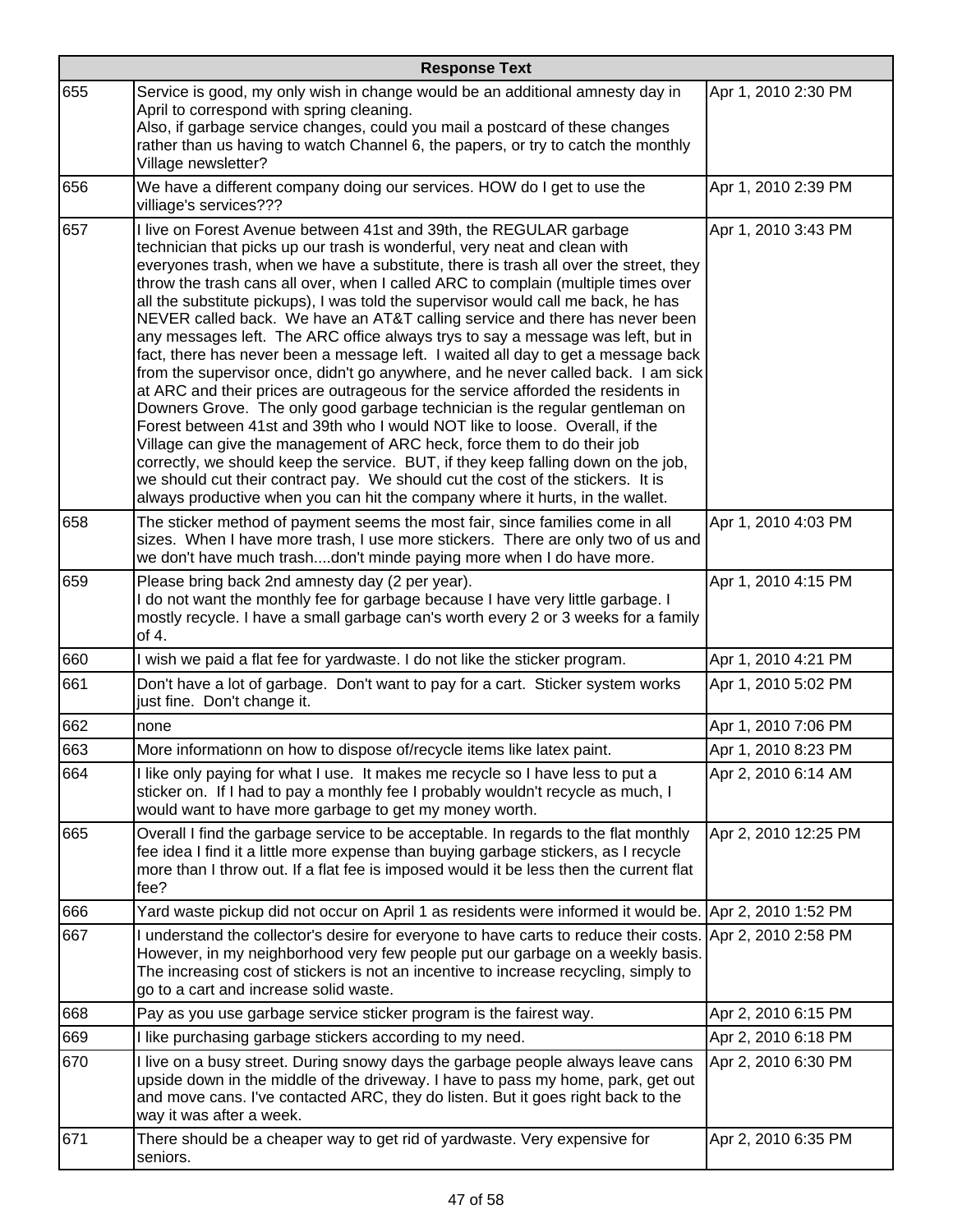| <b>Response Text</b> |                                                                                                                                                                                                                                                                                                                                                                                                                                                                      |                     |
|----------------------|----------------------------------------------------------------------------------------------------------------------------------------------------------------------------------------------------------------------------------------------------------------------------------------------------------------------------------------------------------------------------------------------------------------------------------------------------------------------|---------------------|
| 672                  | Keep it as is!                                                                                                                                                                                                                                                                                                                                                                                                                                                       | Apr 2, 2010 7:00 PM |
| 673                  | Volume of trash for disposal varies from week to week in our household. I don't<br>feel the cart program is beneficial as soon weeks we have very little garbage to<br>dispose. It seems that we would be paying for something that we wouldn't be<br>using. I think the current plan that allows people to determine which option they<br>prefer to use is the best way to address this issue. Let the residents choose how<br>they want their trash program to be. | Apr 2, 2010 7:03 PM |
| 674                  | ARC is the best service we've had the past 26 years.                                                                                                                                                                                                                                                                                                                                                                                                                 | Apr 2, 2010 7:58 PM |
| 675                  | When I drive thru Downers Grove on garbage day, it looks like exactly that -<br>garbage. When I drive thru Willowbrook on garbage day, I don't even notice<br>because apparently all residents have 50 or 60 gallon garbage and recycling<br>carts.                                                                                                                                                                                                                  | Apr 2, 2010 8:02 PM |
| 676                  | Because we recycle many items, we usually only put out a garbage can every 3-4<br>weeks. For this reason we would like to see the sticker program retained. It is<br>surely cheaper for us than a flat monthly fee or a cart program.<br>We also compost so we only put out yardwaste on a limited basis.                                                                                                                                                            | Apr 2, 2010 8:34 PM |
| 677                  | We only put a garbage can (with sticker) about every other week. We are<br>thoughtful about recycling and if we went to a flat monthly fee, we lose any<br>incentive to recycle.<br>I would like the free leaf collection program restored since most leave that I have<br>to pay for collection are on the parkway, not my property.                                                                                                                                | Apr 2, 2010 8:51 PM |
| 678                  | The present system is a fair one for all of the people.<br>It encourages recycling!!!<br>Keep it as is.<br>Resident since 1966.                                                                                                                                                                                                                                                                                                                                      | Apr 3, 2010 1:18 AM |
| 679                  | Flat monthly fee is more convenient. However, volume-based payment should in<br>theory discourage excessive garbage generation. With flat fee in place, what<br>incentives does the village provide to households to REDUCE their waste?                                                                                                                                                                                                                             | Apr 3, 2010 2:01 PM |
| 680                  | The cost of the collection service should be part of Village services & included in<br>the RE tax. This would give the village better leverage to negotiate price,<br>efficiency of not using stickers, everyone with a same size collection bin for<br>efficiency and finally this would be a tax deduction on the Fed.                                                                                                                                             | Apr 3, 2010 4:38 PM |
| 681                  | Please keep the stickers for garbage pickup. I do like the idea of a larger recycling Apr 3, 2010 6:21 PM<br>bin. 3 different trucks for garbage collection is to many. Have one truck to collect<br>all 3 types of garbage. This would save money on the cost of trucks, gasoline, and<br>most of all ware & tear on our city streets.                                                                                                                              |                     |
| 682                  | I typically use only one garbage can every few weeks.                                                                                                                                                                                                                                                                                                                                                                                                                | Apr 3, 2010 6:35 PM |
| 683                  | Garbage stickers on each can are more fair rather than a flat rate per household.                                                                                                                                                                                                                                                                                                                                                                                    | Apr 3, 2010 7:56 PM |
| 684                  | Yard waste too expensive                                                                                                                                                                                                                                                                                                                                                                                                                                             | Apr 3, 2010 9:37 PM |
| 685                  | Garbage sticker prices have risen at monumental increases over the last few<br>years. A monthly fee would be astronomical compared to these sticker prices.<br>We are paying so much more and getting less over the 20 years I have lived in<br>Downers Grove.                                                                                                                                                                                                       | Apr 5, 2010 4:28 PM |
| 686                  | Would prefer to discontinue Amnesty Day if it would offset future increases in<br>collection fees.                                                                                                                                                                                                                                                                                                                                                                   | Apr 5, 2010 4:40 PM |
| 687                  | They do a great job. Better than any other service in our 22 years here.                                                                                                                                                                                                                                                                                                                                                                                             | Apr 5, 2010 4:51 PM |
| 688                  | We strongly oppose cart collection in any form, either recycling or garbage! The<br>system works fine as is, pay as you use.                                                                                                                                                                                                                                                                                                                                         | Apr 5, 2010 4:58 PM |
| 689                  | Yes, I only put one container every month. Reason is I don't have very much<br>garbage. I do recycle.                                                                                                                                                                                                                                                                                                                                                                | Apr 5, 2010 7:05 PM |
|                      | Consider the age. 75 years and over should have a reasonable rate. Sewer<br>department should think that way also. I pray they do, too.                                                                                                                                                                                                                                                                                                                              |                     |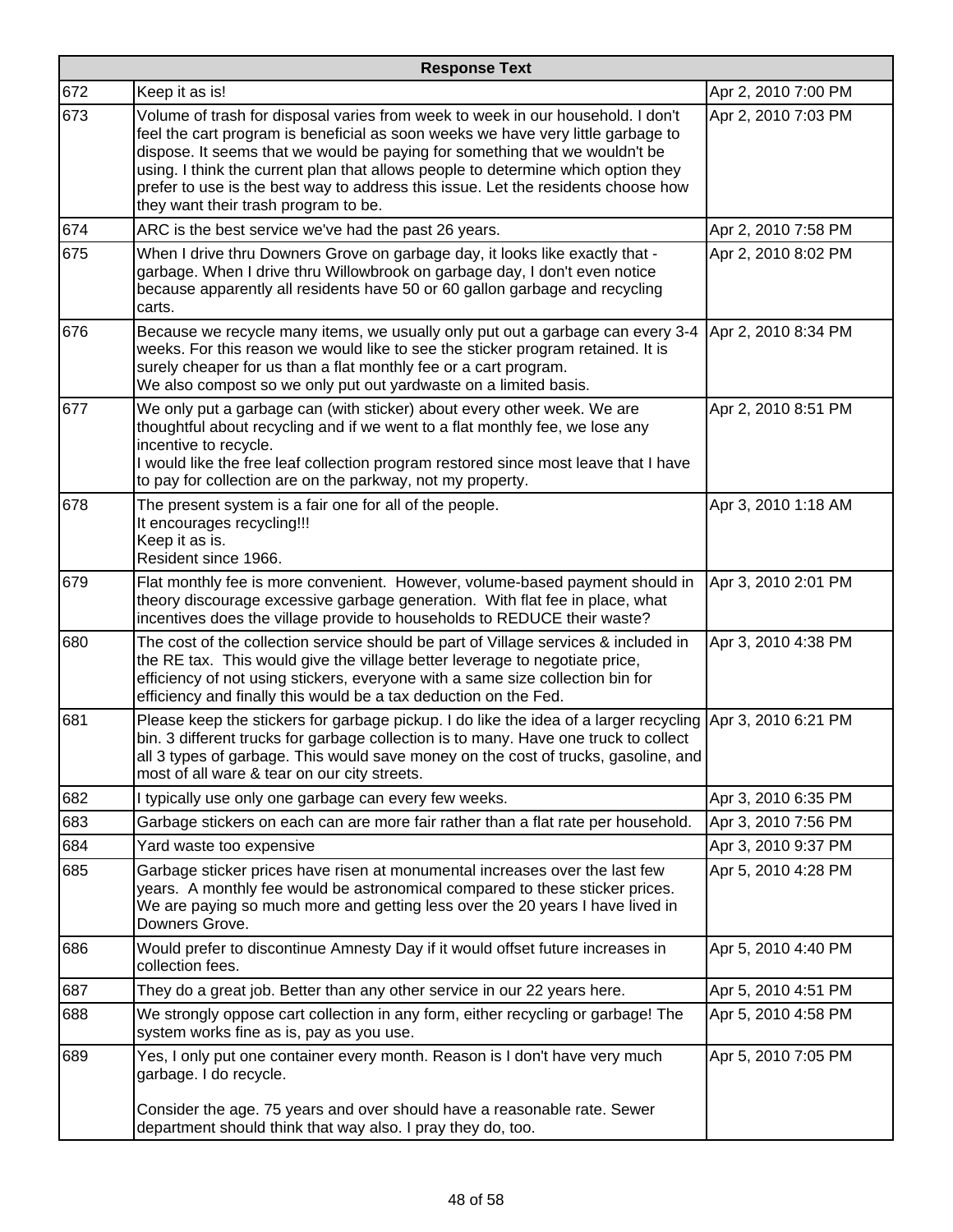|     | <b>Response Text</b>                                                                                                                                                                                                                                                                                                                                                                                                                                                                                                                                                                                                                                                                                                                                                                                                   |                     |  |
|-----|------------------------------------------------------------------------------------------------------------------------------------------------------------------------------------------------------------------------------------------------------------------------------------------------------------------------------------------------------------------------------------------------------------------------------------------------------------------------------------------------------------------------------------------------------------------------------------------------------------------------------------------------------------------------------------------------------------------------------------------------------------------------------------------------------------------------|---------------------|--|
| 690 | I think ARC has done a wonderful job picking up the garbage & recyclables, while<br>keeping it clean and not making a mess. I cannot say that about the previous<br>waste company, who used to leave paper sprawled around when it missed their<br>bin.<br>We recycle almost everything and would not want a monthly charge as we                                                                                                                                                                                                                                                                                                                                                                                                                                                                                      | Apr 6, 2010 4:56 AM |  |
|     | average maybe 2-3 stickers used per month. The biggest expense is with the leaf<br>removal, we probably used 29-30 bags - boy, that cost!                                                                                                                                                                                                                                                                                                                                                                                                                                                                                                                                                                                                                                                                              |                     |  |
| 691 | I would like to see the village/collector allow for better pickup of landscape and<br>debris (similar to Palos Heights). It is very difficult and expensive to purchase<br>bags and stickers. In addition, the ability for residents to dispose of tree branches<br>is very difficult. I personally have had to contact the Village and ComEd for a 10ft<br>tree branch b/c Arc will not take it and I don't own a chainsaw to cut it up.                                                                                                                                                                                                                                                                                                                                                                              | Apr 6, 2010 4:18 PM |  |
| 692 | Yes, the problem with ARC is that they leave remnants of garbage/recycables<br>behind when they leave causing litter at times. Not good for the neighborhoods -<br>we pick it up, but does everyone? Wouldn't mind a monthly fee for garbage, but<br>HOW MUCH before I can answer that question.                                                                                                                                                                                                                                                                                                                                                                                                                                                                                                                       | Apr 6, 2010 4:38 PM |  |
| 693 | For many months the residents at 5544 Webster have a wonderful free service.<br>Most times green times green sticker is not removed. But, what is troubling is that<br>ARC employee dumps both recycling and garbage bins into truck at the same<br>time. Isn't this defeating the purpose of recycling pickup and later garbage? Not<br>only is garbage being mixed together, but it's for the reason so ARC employees<br>can - free of charge - remove containers from curbside and deliver them to the<br>side of the house. I'd have to say this is wrong and why aren't these people<br>monitored? We would all like this free service!                                                                                                                                                                           | Apr 7, 2010 2:32 AM |  |
| 694 | Re: Question 8 - I recycle everything I can and only need one 18 gallon bin. It<br>would have been nice to have some idea of what the monthly fee would be.<br>I am 80 years old, a widow living alone, with a very small income. I don't have<br>much garbage or money so I prefer the sticker program. It has been working well.                                                                                                                                                                                                                                                                                                                                                                                                                                                                                     | Apr 7, 2010 3:02 AM |  |
| 695 | We recycle everything we can and can usually fit it all in our 18 gallon bin and 1<br>brown bag of newspapers on the side. We don't fill one garbage can every week<br>so we prefer the sticker system - unless the monthly fee would equal what we<br>usually spend (I assume it would be much higher).                                                                                                                                                                                                                                                                                                                                                                                                                                                                                                               | Apr 7, 2010 3:05 AM |  |
| 696 | I think that the current garbage contractor is a poor service provider at best. I have Apr 7, 2010 12:58 PM<br>lived in Downers Grove for 26 years and find this current garbage service the<br>poorest that I have experienced here in Downers Grove. I have called this service<br>more in the past several years than all of the previous contractors combined.<br>When I meet in social situations in town, garbage contractors sometimes come<br>up. When they do, the comment is typically "Why did Downers go with this outfit?"<br>The service is expensive, the level of service is the poorest I've seen. Surely our<br>town can do better than this garbage collector. The economy is bad all over,<br>everyone is doing more with less. We should be able to find a better contractor for<br>better rates. |                     |  |
| 697 | We are well satisfied with the garbage service as it is. The soil of our gardens are<br>enriched by the composted remains of grass clippings, leaves and such. We have<br>no use for 64 gallon carts. The small tub is fine for recycling metals, plastic, paper,<br>and glass. The black plastic bag has proved to be reliable for true garbage. Think<br>green!                                                                                                                                                                                                                                                                                                                                                                                                                                                      | Apr 7, 2010 1:35 PM |  |
| 698 | If it works - don't fix it. Leave well enough alone.                                                                                                                                                                                                                                                                                                                                                                                                                                                                                                                                                                                                                                                                                                                                                                   | Apr 7, 2010 1:48 PM |  |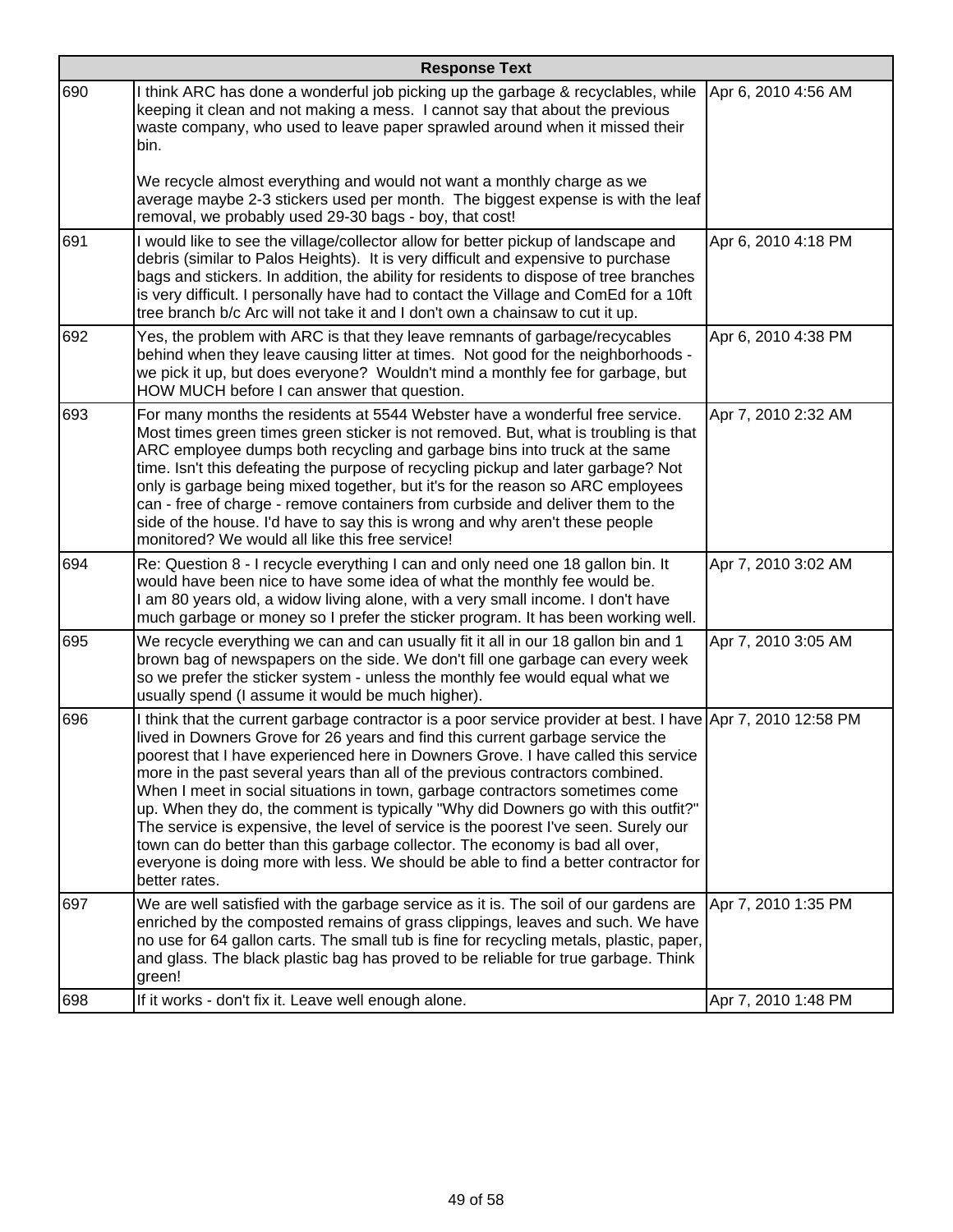| <b>Response Text</b> |                                                                                                                                                                                                                                                                                                                                                                                                                                                                                                                                                                                                                                                                                                                                                                                                                                                                                                                                             |                     |
|----------------------|---------------------------------------------------------------------------------------------------------------------------------------------------------------------------------------------------------------------------------------------------------------------------------------------------------------------------------------------------------------------------------------------------------------------------------------------------------------------------------------------------------------------------------------------------------------------------------------------------------------------------------------------------------------------------------------------------------------------------------------------------------------------------------------------------------------------------------------------------------------------------------------------------------------------------------------------|---------------------|
| 699                  | Our neighbor disposes of his garbage in the park across the road. We are told to<br>place garbage out prior to 6:00 am Tuesday, our neighbors place their garbage<br>oru prior to 6:00 pm Monday. Their garbage can lid was stolen one night. Garbage<br>is not collected from us until 1:00 pm or 2:30 pm Tuesday!<br>Neighbor's recycling materials placed in blue bins fly all over the road and my<br>property. There has to be a better way! Plastic bags, recycling items are still<br>landing in my ditch! Blocking the flow of water!<br>Stop the recycling from flying around!<br>There are days when I do not have garbage - same with my neighbors. Why<br>should seniors have to pay for other people's garbage collection with a flat rate?                                                                                                                                                                                    | Apr 7, 2010 1:55 PM |
| 700                  | Where are we to store these large storage containers if this is the action taken?<br>To move them from a backyard to the street is not practical. My front yard is small<br>& not level and 4 cars park on my driveway.<br>I think leaving them on the parkway will not be attractive!                                                                                                                                                                                                                                                                                                                                                                                                                                                                                                                                                                                                                                                      | Apr 7, 2010 2:02 PM |
| 701                  | I am a retired senior citizen. I average one 33 gallon refuse container per month.<br>Even the smaller cart container would likely triple my cost.                                                                                                                                                                                                                                                                                                                                                                                                                                                                                                                                                                                                                                                                                                                                                                                          | Apr 7, 2010 2:10 PM |
| 702                  | As indicated in the survey form, I currently generate 3 recycling bins per week and Apr 7, 2010 3:00 PM<br>one 30 gallon can of garbage per month.<br>In the course of my job as a consulting environmental engineer, I have had the<br>opportunity to observe the results of recycling programs in 12 suburbs (and<br>Chicago). Downers Grove's is the best for encouraging recycling by "cost<br>avoidance" (\$ for garbage disposal vs no \$ for recycling).<br>This proposal to change the current system appears to me to be incredible<br>STUPID! It appears to be an effort to get people like me, who generate very little<br>garbage, to pay for others who generate lots of garbage. I believe that people<br>should pay for the amount they generate.<br>If this current system is changed as described in this survey, I will stop recycling<br>and everything will go into the garbage! This way, I will get my money's worth! |                     |
| 703                  | Garbage companies just don't want to pickup things - they are lazy. Hire illegal<br>Mexicans!<br>A flat fee is not fair - just another money source for the Mayor.<br>Leave it alone - study labor waste in:<br>1) Public service<br>2) Office labor - we are government, not business. Needs better management.<br>3) Sewer department                                                                                                                                                                                                                                                                                                                                                                                                                                                                                                                                                                                                     | Apr 7, 2010 3:17 PM |
| 704                  | Yes - change the service!<br>Trash falls off the truck, they don't pick it up.<br>We separate paper & bottles and they put everything together. AND throw bins to<br>the driveway.                                                                                                                                                                                                                                                                                                                                                                                                                                                                                                                                                                                                                                                                                                                                                          | Apr 7, 2010 3:23 PM |
| 705                  | The present garbage system is very good.                                                                                                                                                                                                                                                                                                                                                                                                                                                                                                                                                                                                                                                                                                                                                                                                                                                                                                    | Apr 7, 2010 3:40 PM |
| 706                  | When told that a missed pickup would be picked up the next morning, it did not<br>happen.<br>Garbage has been missed because can was knocked over by trucked creating<br>wind as they drive by and it knocks over the can. During the winter this is not a<br>problem, but during the summer this is a big problem.                                                                                                                                                                                                                                                                                                                                                                                                                                                                                                                                                                                                                         | Apr 7, 2010 3:46 PM |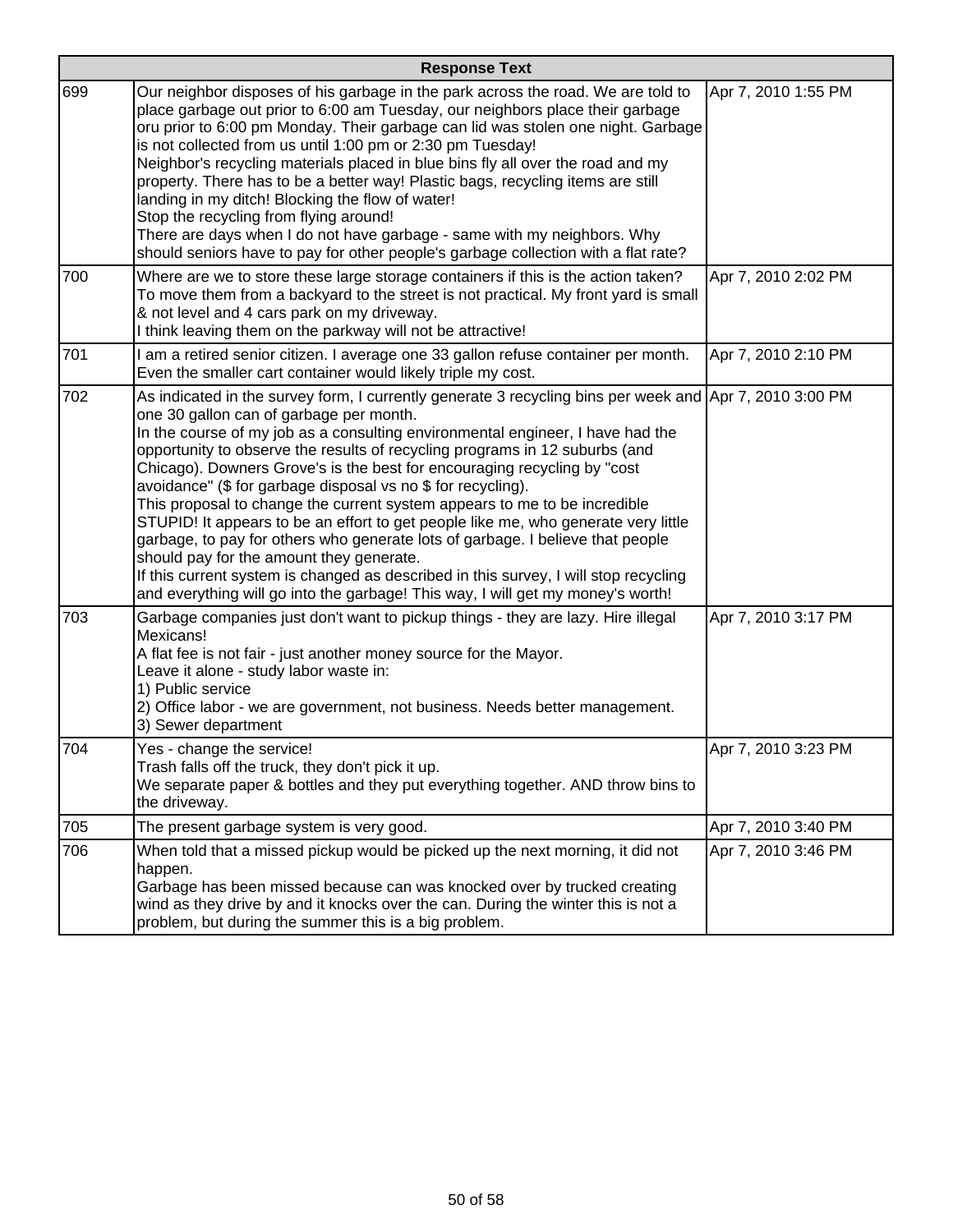|     | <b>Response Text</b>                                                                                                                                                                                                                                                                                                                                                                                                                                                                                                                                                                                                                                                                                                                                                                                                                                                                                                                                                                                                         |                     |  |
|-----|------------------------------------------------------------------------------------------------------------------------------------------------------------------------------------------------------------------------------------------------------------------------------------------------------------------------------------------------------------------------------------------------------------------------------------------------------------------------------------------------------------------------------------------------------------------------------------------------------------------------------------------------------------------------------------------------------------------------------------------------------------------------------------------------------------------------------------------------------------------------------------------------------------------------------------------------------------------------------------------------------------------------------|---------------------|--|
| 707 | First off, I just want to say that the current garbage, recycling, and yardwaste<br>company really stinks. Their customer service is not very helpful at all, telling us<br>there is nothing they can do to solve issues involving the pickup driver. There<br>have been several instances where the driver would be picking up recycling in the<br>morning, but only do half the street, and then in the afternoon when he is picking<br>up trash he collects the other half of the recycling and dumps it in with the trash.<br>What is the point of a recycling program when the recycling doesn't get picked up<br>regularly? Last summer I had an entire month where my recycling and garbage<br>were picked up at the same time. Of course, when I called Republic/ARC and<br>complained about it, I got told that it's okay for them to pick up recycling and<br>garbage together on occasion, but when I inquired as to why it was happening for<br>a month straight, I just got told, "There is nothing we can do." | Apr 7, 2010 4:06 PM |  |
|     | Now, when we contacted the Village regarding these same issues I got told two<br>things. "We will look into it" and "Contact ARC." Of course, nothing was ever done<br>regarding the issues because I called several times complaining about the same<br>problems and got the same response, "I will contact ARC and look into it." A<br>couple times I was asked if I wanted a follow-up call from the Village official in<br>charge of contacting ARC, and never got a call back or anything.                                                                                                                                                                                                                                                                                                                                                                                                                                                                                                                              |                     |  |
|     | The driver himself is rude, inconsiderate, and does not observe certain traffic<br>signs. On several occasions I have found myself travelling the right way down a<br>one-way street (roughly one lane wide) only to find myself face to face with an<br>oncoming garbage truck. The driver then demands that I move out of his way, and<br>upon contacting the Village regarding these events, I was told that it would be<br>addressed yet it never was. I have even given the truck number so they knew<br>which truck was violating the law.                                                                                                                                                                                                                                                                                                                                                                                                                                                                             |                     |  |
|     | Speaking of which, just the other day (3/30/10) I saw a garbage truck turn the<br>wrong way down a one-way street while a cop was about half a block away from<br>the truck travelling towards the street he turned on, and the cop just ignored it.<br>What is the point of having one-way streets if they are not enforced? If the<br>garbage truck can get away with it, then it seems fair that everyone else can too.                                                                                                                                                                                                                                                                                                                                                                                                                                                                                                                                                                                                   |                     |  |
|     | As for the monthly fee, you guys tried that at one point in time, and then moved to<br>a sticker system. The sticker system works just fine and does not need to be<br>changed. Don't fix what isn't broken. If you want to fix the problem, get rid of<br>ARC/Republic.                                                                                                                                                                                                                                                                                                                                                                                                                                                                                                                                                                                                                                                                                                                                                     |                     |  |
|     | Then there is the recycling cart. 64 gallons is an awful lot, and to force people who<br>don't recycle as much as others to have one is unreasonable. The bins are bulky,<br>take up space, and just get in the way makin storage of the bin a hassle for some<br>people.                                                                                                                                                                                                                                                                                                                                                                                                                                                                                                                                                                                                                                                                                                                                                    |                     |  |
| 708 | Many times litter is left around the neighborhood when the wind blows. It's out of<br>the raised scoop before it is dumped into the truck. I think more care is called for<br>on the part of the drivers.<br>Our recycle bin is emptied early in the morning, when the driver also loosens the<br>lid on our garbage can. As this in not collected until much later in the day, the<br>contents are no longer secured should the can be knocked over.                                                                                                                                                                                                                                                                                                                                                                                                                                                                                                                                                                        | Apr 7, 2010 4:50 PM |  |
| 709 | Thanks for asking! The garbage collectors have always been friendly, helpful and<br>on time.                                                                                                                                                                                                                                                                                                                                                                                                                                                                                                                                                                                                                                                                                                                                                                                                                                                                                                                                 | Apr 7, 2010 8:18 PM |  |
| 710 | I would like to be able to use a larger recycling container; I don't like to use<br>stickers; the cost of the stickers is high compared to other towns.                                                                                                                                                                                                                                                                                                                                                                                                                                                                                                                                                                                                                                                                                                                                                                                                                                                                      | Apr 7, 2010 8:20 PM |  |
| 711 | Difficult to answer the last two questions, when I don't know what the monthly<br>costs will be. I use one sticker a week. If the monthly bill would be the same or<br>less, then I would want that kind of service. If it was more money that what is                                                                                                                                                                                                                                                                                                                                                                                                                                                                                                                                                                                                                                                                                                                                                                       | Apr 7, 2010 8:23 PM |  |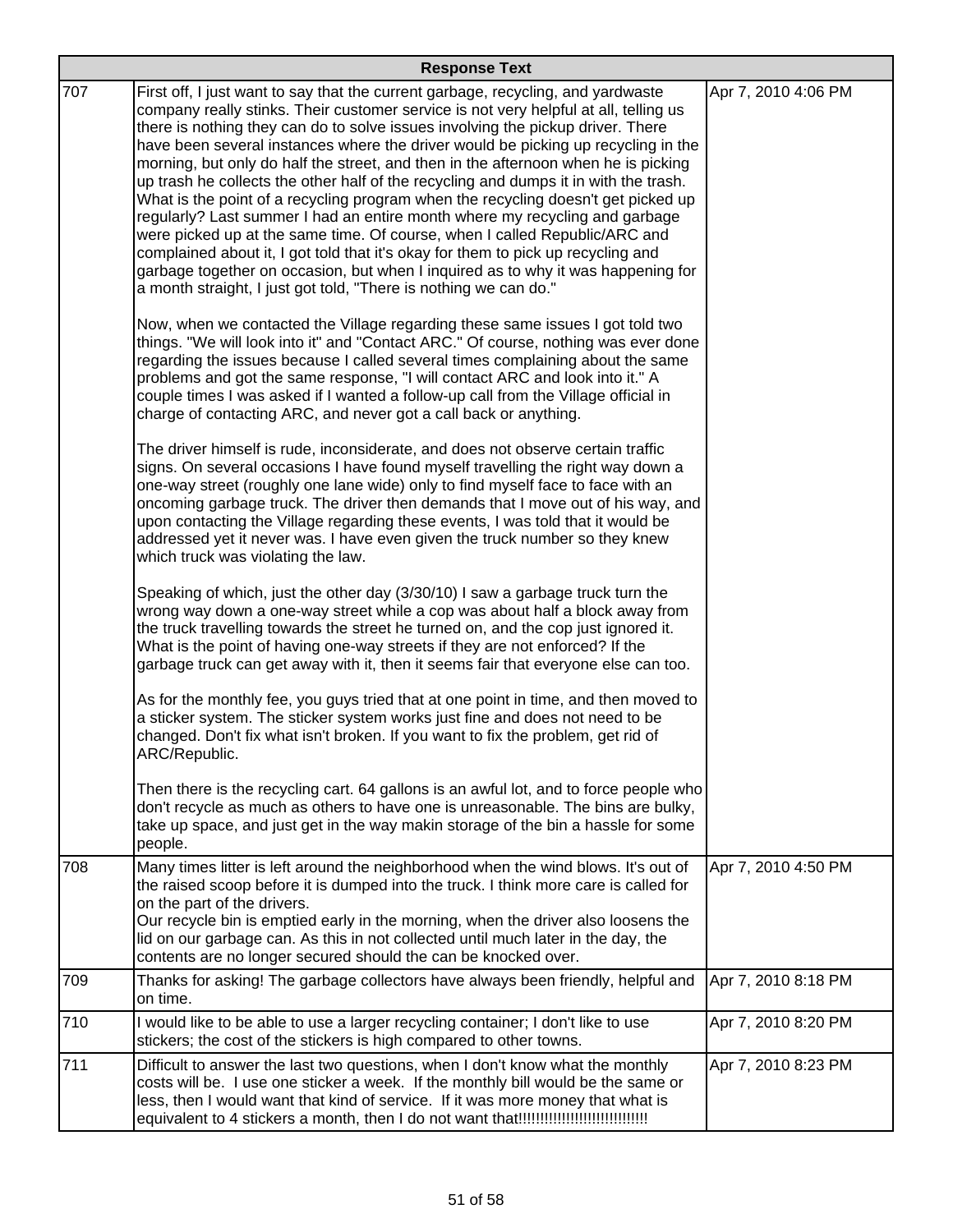|     | <b>Response Text</b>                                                                                                                                                                                                                                                                                                                                                                                                                                                                                                                                                                                                                                                                                                                                                                                                                                                                                                                                                                                   |                      |  |
|-----|--------------------------------------------------------------------------------------------------------------------------------------------------------------------------------------------------------------------------------------------------------------------------------------------------------------------------------------------------------------------------------------------------------------------------------------------------------------------------------------------------------------------------------------------------------------------------------------------------------------------------------------------------------------------------------------------------------------------------------------------------------------------------------------------------------------------------------------------------------------------------------------------------------------------------------------------------------------------------------------------------------|----------------------|--|
| 712 | I would like to see the Village and/or Arc bring back free branch and leaf pick up<br>during the fall season. It is too costly for me to rake fallen leaves and put in yard<br>waste bags, so they just get raked onto my flower beds.                                                                                                                                                                                                                                                                                                                                                                                                                                                                                                                                                                                                                                                                                                                                                                 | Apr 7, 2010 8:23 PM  |  |
| 713 | Rented carts/larger toters for recycling is strongly needed. Too many people pile<br>over the limit both for waste and recyle products. This results in both waste and<br>recycle products flow all over the area. After most garbage days there is abused<br>neighbors waste having to be picked up my hand and put into our waste!                                                                                                                                                                                                                                                                                                                                                                                                                                                                                                                                                                                                                                                                   | Apr 7, 2010 8:33 PM  |  |
| 714 | One of the questions on this survey should have been: "On average, how many<br>cans/bags do you put out each week?" If the flat based fee is going to cost more<br>than what the average household pays for stickers, then we should leave it as is.<br>If we do go flat fee based, will we have to pay additional for large items (furniture,<br>$etc.$ )?                                                                                                                                                                                                                                                                                                                                                                                                                                                                                                                                                                                                                                            | Apr 7, 2010 8:40 PM  |  |
| 715 | I think we need to do a better job recycling                                                                                                                                                                                                                                                                                                                                                                                                                                                                                                                                                                                                                                                                                                                                                                                                                                                                                                                                                           | Apr 7, 2010 8:45 PM  |  |
| 716 | "Gift-wrapping" such things as corrugated and twigs is a disincentive to proper<br>disposal.                                                                                                                                                                                                                                                                                                                                                                                                                                                                                                                                                                                                                                                                                                                                                                                                                                                                                                           | Apr 7, 2010 9:03 PM  |  |
| 717 | It words well with the sticker system - leave it alone.                                                                                                                                                                                                                                                                                                                                                                                                                                                                                                                                                                                                                                                                                                                                                                                                                                                                                                                                                | Apr 7, 2010 9:44 PM  |  |
| 718 | We place 3 or more recycling bins out each week. Every third week or so we<br>place out 1 garbage bin. Our goal: less garbage! We are concerned that the<br>mixed recycling is not as good as separated recycling. We also utilized large<br>amounts of yard waste bags in the spring and fall, even after chipping yard waste.<br>Why can't these stickers cost less since it is more environmentally friendly than<br>garbage?                                                                                                                                                                                                                                                                                                                                                                                                                                                                                                                                                                       | Apr 7, 2010 10:05 PM |  |
| 719 | please stop the carts idea dont need more bills and money going out re-tiring<br>soon!                                                                                                                                                                                                                                                                                                                                                                                                                                                                                                                                                                                                                                                                                                                                                                                                                                                                                                                 | Apr 7, 2010 11:41 PM |  |
| 720 | The sticker program is most equaitable for the elderly single and couples who<br>generate little waste.                                                                                                                                                                                                                                                                                                                                                                                                                                                                                                                                                                                                                                                                                                                                                                                                                                                                                                | Apr 8, 2010 12:18 AM |  |
| 721 | I recycle everything I can so garbage is about one 30 Gal can every other week<br>Recycling costs me nothing, so my concern is what would be the cost of this cart<br>thingy and would it cost me more than it is worth to me? My daughter has this<br>type of system in Romeoville, and she pays far more for garbage pickup which<br>she hardly uses (recycling is free as is yard waste pickup which she uses about<br>four times during the season. In short, the cost of a new system has to make<br>sense for those of us who recycle most of our household waste                                                                                                                                                                                                                                                                                                                                                                                                                                | Apr 8, 2010 12:19 AM |  |
| 722 | Would like to see the village institute a brush pickup service for its residents. Also Apr 8, 2010 12:43 AM<br>I am not sure why yard waste is the same rate as a regular bin when you cannot<br>fit as much in a 33 gallon bag. Would like to see yard waste cost reduced or pay<br>a flat rate for yard waste. I would be ok with a flat rate for all residents if all<br>services would be included no matter how much is curbside be it garbage or yard<br>waste.                                                                                                                                                                                                                                                                                                                                                                                                                                                                                                                                  |                      |  |
| 723 | no comments                                                                                                                                                                                                                                                                                                                                                                                                                                                                                                                                                                                                                                                                                                                                                                                                                                                                                                                                                                                            | Apr 8, 2010 12:46 AM |  |
| 724 | I like the cart idea for recyclables. Mine blow around (I don't want to waste bags to Apr 8, 2010 1:30 AM<br>hold items) and often stick to the bottom of the container and aren't picked up. 2.<br>A flat rate for garbage pick up encourages more garbage and less recycling--keep<br>the sticker program as an incentive to throw out less. 3. Thanks for letting us use<br>carts for yard waste, not having to waste paper bags. Even better--come around<br>with shredders for branches and use the mulch or sell it. 4) Please have more<br>drop off days for recycling computers, etc. in town so we don't have to go to<br>Naperville or elsewhere. Last year was great--I couldn't go though because I work<br>weekends. Extended or varying hours would be great! 5) Please keep amnesty<br>day--lots of things get reused and it's a good community feel--just please be more<br>strict about what can go on the curb or offer recycling of those items right before.<br>Thanks for asking. |                      |  |
| 725 | MY RE-CYCLE NINS ARE OVER 10 YEARS OLD AND<br>ARE IN VERY POOR CONDITION DUE TO HANDLING ABUSE OVER THE<br>YEARS. IS THERE A WAY TO REPLACE THEM?                                                                                                                                                                                                                                                                                                                                                                                                                                                                                                                                                                                                                                                                                                                                                                                                                                                      | Apr 8, 2010 1:47 AM  |  |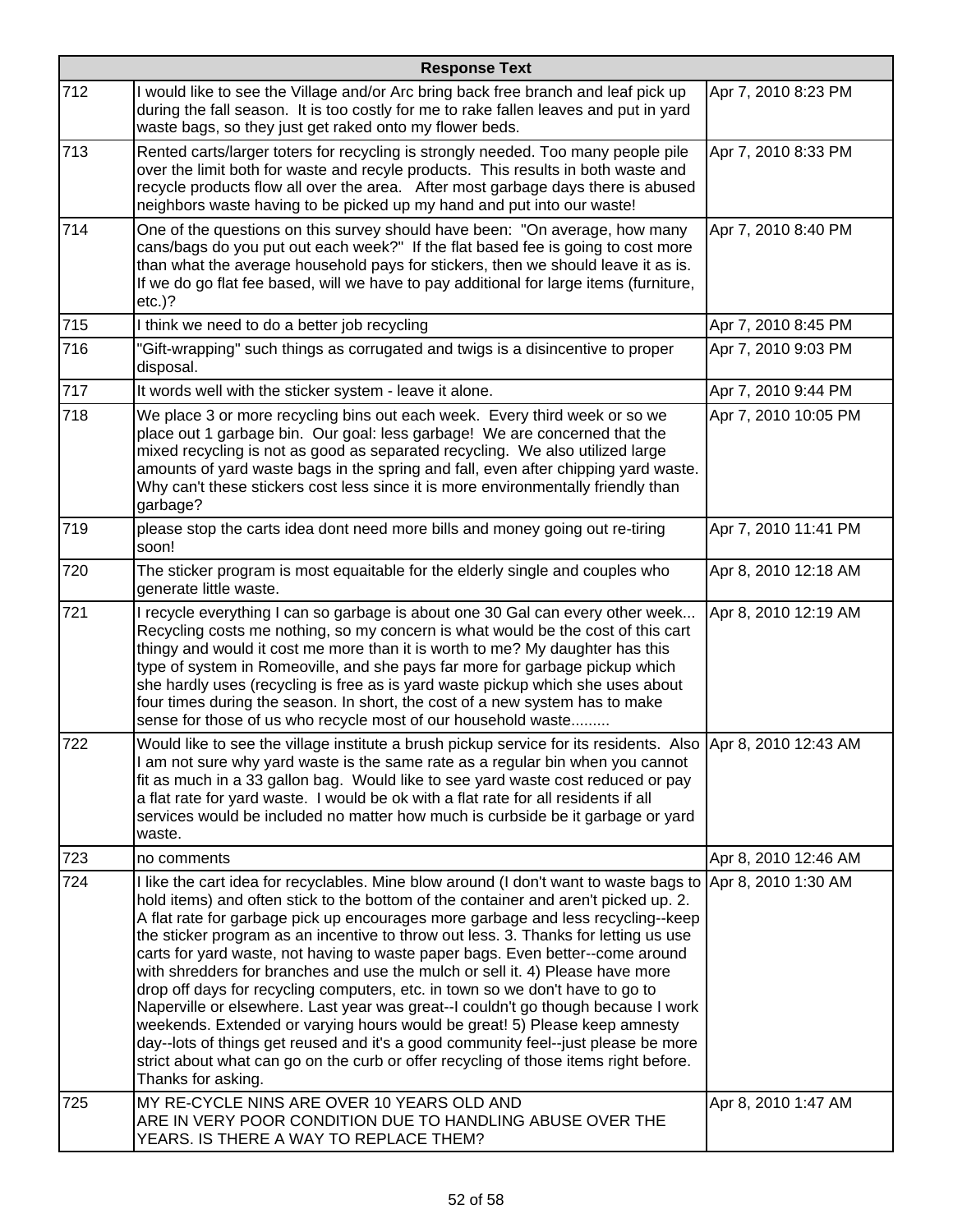|     | <b>Response Text</b>                                                                                                                                                                                                                                                                                                                                                                                                                                                                                                                                                                                                                                                                                                                                                                           |                      |  |
|-----|------------------------------------------------------------------------------------------------------------------------------------------------------------------------------------------------------------------------------------------------------------------------------------------------------------------------------------------------------------------------------------------------------------------------------------------------------------------------------------------------------------------------------------------------------------------------------------------------------------------------------------------------------------------------------------------------------------------------------------------------------------------------------------------------|----------------------|--|
| 726 | I like the present system of stickers and the option to not use a cart, which would<br>be too much room for my family. However, our recycling gets put out in a<br>dedicated and labeled 32 gal. garbage can which is readily identifiable as<br>recycling. It works out very well as we have more recycling than can be easily put<br>into smaller containers and it keeps papers from flying on windy days. I would<br>remind customers to put their plastic recycling under their paper recycling which<br>can be easily put into a paper bag and laid sideways on top of the plastic/glass to<br>keep out soaking rain and to keep paper or plastic from littering the neighborhood.<br>Works fine for us. I think ARC has been doing a great job. The guys on the<br>trucks are terrific. | Apr 8, 2010 4:01 AM  |  |
| 727 | <b>No</b>                                                                                                                                                                                                                                                                                                                                                                                                                                                                                                                                                                                                                                                                                                                                                                                      | Apr 8, 2010 4:32 AM  |  |
| 728 | 1. isn't there anything b/w an 18 gal and 64 gal recycle containerthat's a big<br>jump<br>2. if you go with bigger recycle container would like it to be taller rather than wider<br>to conserve on space in a small garage<br>3. like to see how DG could participate in a FRID recycle program similar to<br>Fairfax, VA. They have a system where homeowners get point (based on weight)<br>for their recycling that earns them "gift cards" at stores like Bed, Bath and Beyond<br>(though we could use local stores). Believe they are using a FRID tracking<br>system                                                                                                                                                                                                                    | Apr 8, 2010 11:49 AM |  |
| 729 | No front Loader                                                                                                                                                                                                                                                                                                                                                                                                                                                                                                                                                                                                                                                                                                                                                                                | Apr 8, 2010 2:43 PM  |  |
| 730 | Yes, paying a monthly fee is not fair to those with a small household and little<br>garbage. We are willing to buy stickers for garbage bags we use and it<br>encourages recycling. If there was a flat fee, people would not have an incentive<br>to recycle. Aslo, can you not find a way to recycle styrofoam and plastic bags?<br>This survey seems to be pushing a flat fee on citizens-it's not fair! kepp the<br>incenteives to recyclie by charging to dispose of garbage                                                                                                                                                                                                                                                                                                              | Apr 8, 2010 2:46 PM  |  |
| 731 | As a senior we produce a minimal amount of garbage and a small garbage can is<br>more than adequate                                                                                                                                                                                                                                                                                                                                                                                                                                                                                                                                                                                                                                                                                            | Apr 8, 2010 2:50 PM  |  |
| 732 | ARC was charging for yard waste bin when they were not picking up. (1-1-10 thru<br>4-1-10). I contacted ARC and the problem was resolved quickly.                                                                                                                                                                                                                                                                                                                                                                                                                                                                                                                                                                                                                                              | Apr 8, 2010 6:09 PM  |  |
| 733 | Would prefer to rake leaves into the street for a flat rate. Also wish there was an<br>alternative to bundling branches-- stack them at the curb for a flat rate? Cutting<br>branches to 3-4 feet and gift wrapping them for pickup takes three times as much<br>time as trimming trees in the first place! You guys have better, more efficient<br>equipment to chop and mulch yard waste than we do- how can we take<br>advantage of it? Also, I appreciate the free Christmas tree pickup. More amnesty<br>days would be appreciated.                                                                                                                                                                                                                                                       | Apr 8, 2010 6:57 PM  |  |
| 734 | I've never had any problems. I recycle most articles and have very little real<br>garbage.                                                                                                                                                                                                                                                                                                                                                                                                                                                                                                                                                                                                                                                                                                     | Apr 9, 2010 1:35 AM  |  |
| 735 | Keep the garbage stickers 'pay for what you use' system.<br>If we go to cart rentals or monthly fees, people will recycle less, and those who<br>produce little waste will subsidize those<br>who are wasteful.                                                                                                                                                                                                                                                                                                                                                                                                                                                                                                                                                                                | Apr 9, 2010 6:08 PM  |  |
| 736 | ARC picks up all recyclables and waste with no problems and never leaves<br>behind anything.                                                                                                                                                                                                                                                                                                                                                                                                                                                                                                                                                                                                                                                                                                   | Apr 9, 2010 6:09 PM  |  |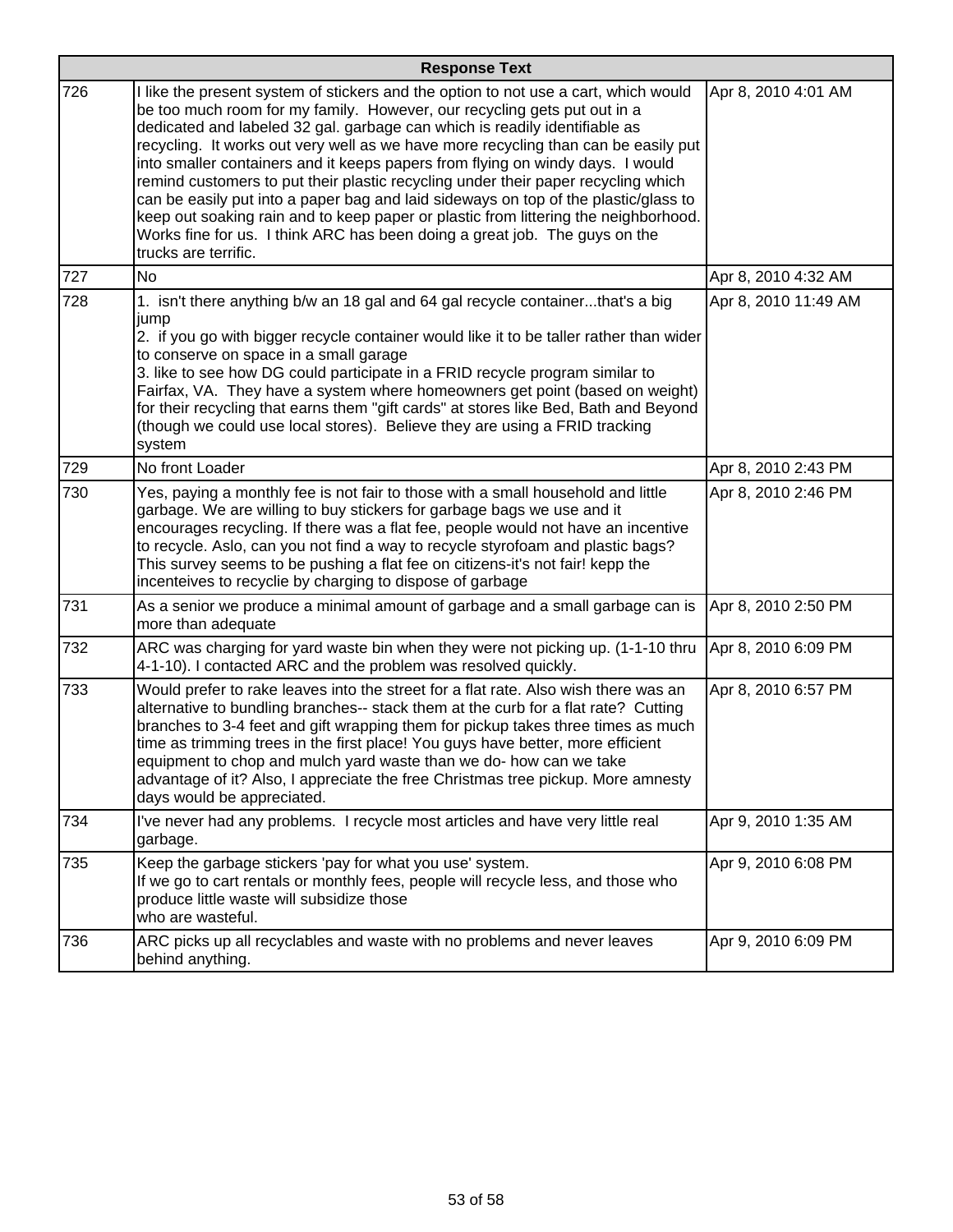| <b>Response Text</b> |                                                                                                                                                                                                                                                                                                                                                                                                                                                                                                                                                                                                                                                                                                                                                                                                                                                                                                                                                                                                                                                                                                                                                                                                                                                    |                      |
|----------------------|----------------------------------------------------------------------------------------------------------------------------------------------------------------------------------------------------------------------------------------------------------------------------------------------------------------------------------------------------------------------------------------------------------------------------------------------------------------------------------------------------------------------------------------------------------------------------------------------------------------------------------------------------------------------------------------------------------------------------------------------------------------------------------------------------------------------------------------------------------------------------------------------------------------------------------------------------------------------------------------------------------------------------------------------------------------------------------------------------------------------------------------------------------------------------------------------------------------------------------------------------|----------------------|
| 737                  | 1) They are somewhat "rough" w/the handling of an individual's garbage container<br>(vs 64 gal. ARC one). They either turn it upside down or throw it to the ground.<br>The majority of time our is thrown on the ground. I see this a lot around town.<br>2) If recycling is "stuck" in one container(eg wet papers) it is never taken - just left<br>in the container. Also - if garbage or recycling misses the truck - it is just left on<br>the ground. They do not seem very customer-friendly. They should take lessons<br>from Tim Russert's father - a former sanitation worker of our nation's greatest<br>generation!<br>3) Way too expensive-should be cheaper than garbage disposal<br>5) When they threw out our recycling bin(a DG recycling bin-in good shape) they                                                                                                                                                                                                                                                                                                                                                                                                                                                                | Apr 12, 2010 8:12 PM |
|                      | relaced it, but they really should not have thrown it out to begin with. In the<br>beginning, they did not have time to pick up on our street (garbage). Called ARC<br>and was told it could take up 'til next week to pick it up - Who wants to have week<br>old plu, garbage hanging around? They did come sooner than what was told.<br>7) 64 gallon recycling cart sounds nice -but it can be an eye-sore in your yard &<br>very bulky to put somewhere - especially if you have limited space. also, it may be<br>easier for the garbage people to pick up/handle but whose to say people won't<br>stick "garbage" in there? It would be harder to control items put in there.<br>16) Yard waste stickers should be half the current price. It is an issue when you<br>use 40+ lawn bags in the fall. For people with a lot of trees/yard waste to deal<br>with, and if "force" to pay a monthly fee for a 64 gallon garbage can - this gets<br>quite expensive. The current system seems to be more equitable but yard waste<br>stickers are still high. do you want people to start burnig leaves?? AGain, this<br>company should take some lesson from Tim Russert's father for better work ethics<br>& habits to service their customers. |                      |
| 738                  | Do not want flat fee. Unfair for small families and small yards.                                                                                                                                                                                                                                                                                                                                                                                                                                                                                                                                                                                                                                                                                                                                                                                                                                                                                                                                                                                                                                                                                                                                                                                   | Apr 12, 2010 8:15 PM |
| 739                  | 7) only if no cost involved for recycling cart - I have already purchased 18 gallon<br>recycling bins.<br>14) not fair for households who don't use many stickers/do not have a large<br>volume of refuse<br>16) I think that refuse pickup is too late in day - refuse does ot get picked up til 4<br>pm - it sits out all day - windy weather it blows away<br>recycling pickup is messy - papers left on parkway and in bottom of recycling can                                                                                                                                                                                                                                                                                                                                                                                                                                                                                                                                                                                                                                                                                                                                                                                                 | Apr 12, 2010 8:18 PM |
| 740                  | If you go to a flat monthly fee people will not bother to recyle and the cost for pick<br>up will go up beacause the garbage company will have to pay more for dumping.                                                                                                                                                                                                                                                                                                                                                                                                                                                                                                                                                                                                                                                                                                                                                                                                                                                                                                                                                                                                                                                                            | Apr 12, 2010 8:21 PM |
| 741                  | Yes, There is a rumor that you have sent these surveys only to those who use lots Apr 12, 2010 8:27 PM<br>of water ergo they would like to use roller containers because only they have large<br>volumes of discards Also, those with small amounts of discards, thus, will suffer<br>by virtue of this artificially skewed survey, if they have to pay for large containers                                                                                                                                                                                                                                                                                                                                                                                                                                                                                                                                                                                                                                                                                                                                                                                                                                                                       |                      |
| 742                  | 13) ARC is sloppy and leaves garbage on the ground not wholly but that doesn't<br>mean I should have to pay for others garbage pickup<br>15) that idea is completely unfiar! and socialist! If I have more garbage one week I<br>willl pay for my own stickers for pick up!! NOT pay for everybodys pick up every<br>week!                                                                                                                                                                                                                                                                                                                                                                                                                                                                                                                                                                                                                                                                                                                                                                                                                                                                                                                         | Apr 12, 2010 8:30 PM |
| 743                  | I am a senior citizen. Some weeks I don't have enough garbage for 1 container so<br>I wait to put it out till the next week thus saving money on stickers. Also I am away<br>part of the summer so I like the idea that I don't have to pay for garbage disposal<br>when I am not in town.                                                                                                                                                                                                                                                                                                                                                                                                                                                                                                                                                                                                                                                                                                                                                                                                                                                                                                                                                         | Apr 12, 2010 8:34 PM |
| 744                  | I would like to see some type of toxi waste collection. Reduction in yard waste<br>cost.                                                                                                                                                                                                                                                                                                                                                                                                                                                                                                                                                                                                                                                                                                                                                                                                                                                                                                                                                                                                                                                                                                                                                           | Apr 12, 2010 9:36 PM |
| 745                  | I've never lived in a town that charged for yard waste collection, it was included in<br>our standard tax base. We simply raked leaved to the curbside where a special<br>vacumm truck collected the leaves. Streets were scheduled & posted in the<br>newspaper for pickup times and dates. It was very effective and organized. I might<br>add that the tax base was lower than what we pay here in Downers Grove. It is a<br>mystery to me why we can't have that system here, with the high taxes we<br>currently pay. Please conside this. Thank you                                                                                                                                                                                                                                                                                                                                                                                                                                                                                                                                                                                                                                                                                          | Apr 12, 2010 9:46 PM |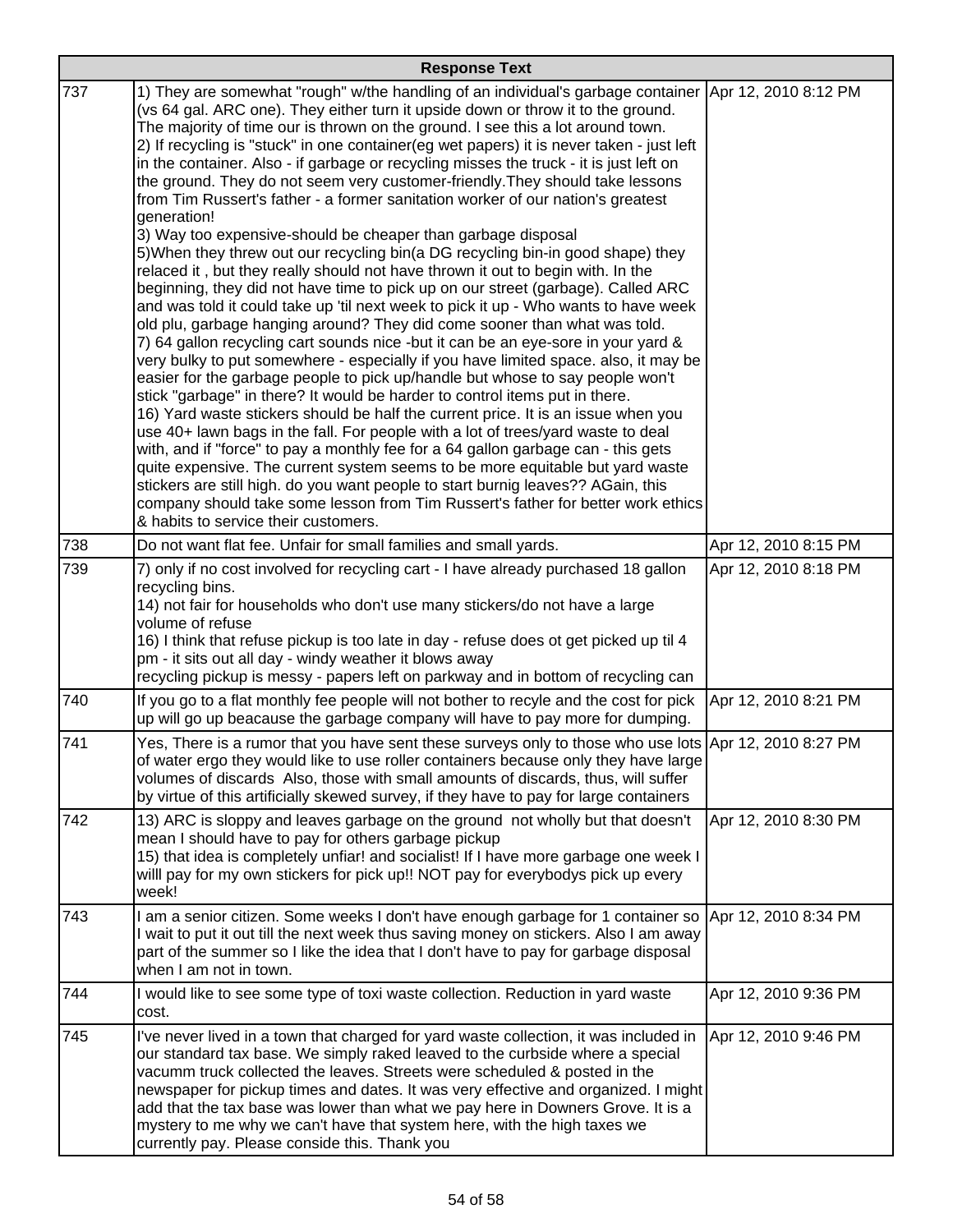| <b>Response Text</b> |                                                                                                                                                                                                                                                                                                                                                                                                                                                                                                                                                                                                                                                                                                                                                                                                                                                                                                                                                                                                                                                                                    |                      |
|----------------------|------------------------------------------------------------------------------------------------------------------------------------------------------------------------------------------------------------------------------------------------------------------------------------------------------------------------------------------------------------------------------------------------------------------------------------------------------------------------------------------------------------------------------------------------------------------------------------------------------------------------------------------------------------------------------------------------------------------------------------------------------------------------------------------------------------------------------------------------------------------------------------------------------------------------------------------------------------------------------------------------------------------------------------------------------------------------------------|----------------------|
| 746                  | Don't like the way they throw the containers especially the covers                                                                                                                                                                                                                                                                                                                                                                                                                                                                                                                                                                                                                                                                                                                                                                                                                                                                                                                                                                                                                 | Apr 12, 2010 9:51 PM |
| 747                  | Good job The way it is. I don't want carts - Do't want to pay by the month - don't<br>want a additional bill - it is hard times!                                                                                                                                                                                                                                                                                                                                                                                                                                                                                                                                                                                                                                                                                                                                                                                                                                                                                                                                                   | Apr 13, 2010 3:56 PM |
| 748                  | 15) Don't care to subsidize other households for their garbage                                                                                                                                                                                                                                                                                                                                                                                                                                                                                                                                                                                                                                                                                                                                                                                                                                                                                                                                                                                                                     | Apr 13, 2010 4:00 PM |
| 749                  | 15) Depends on cost<br>16) Really appreciate it - thank you!                                                                                                                                                                                                                                                                                                                                                                                                                                                                                                                                                                                                                                                                                                                                                                                                                                                                                                                                                                                                                       | Apr 13, 2010 4:20 PM |
| 750                  | It is very good as is.                                                                                                                                                                                                                                                                                                                                                                                                                                                                                                                                                                                                                                                                                                                                                                                                                                                                                                                                                                                                                                                             | Apr 13, 2010 4:21 PM |
| 751                  | God (sic) idea about rent carts because the animal sor wind no throw away on<br>streets. No big mess                                                                                                                                                                                                                                                                                                                                                                                                                                                                                                                                                                                                                                                                                                                                                                                                                                                                                                                                                                               | Apr 13, 2010 4:25 PM |
| 752                  | Flat monthly fee for garbage unfair!<br>Pay as you use with stickers fairest way.                                                                                                                                                                                                                                                                                                                                                                                                                                                                                                                                                                                                                                                                                                                                                                                                                                                                                                                                                                                                  | Apr 13, 2010 4:27 PM |
| 753                  | I'm in favor of buying garbage stickers as needed!                                                                                                                                                                                                                                                                                                                                                                                                                                                                                                                                                                                                                                                                                                                                                                                                                                                                                                                                                                                                                                 | Apr 13, 2010 4:28 PM |
| 754                  | I have less than 1/2 can of garbage@week. Having a sticker for 1/2 can or smaller Apr 13, 2010 4:48 PM<br>cans would give me the opportunity to put out trash @week. Now I put out bi-<br>weekly so it goes stinky & lots of flys in the warmer weather. Most importantly-<br>need to find recycling program that accepts #6 plastic & stryofoam. Lots of land fill<br>w/company that doesn't allow #6 plastics & styrofoam.                                                                                                                                                                                                                                                                                                                                                                                                                                                                                                                                                                                                                                                       |                      |
| 755                  | We should have never switched from the former gargage collector. ARC leaves<br>too much garbage behind. If it isn't tagged right, where the old provider would<br>pretty much take anything within reason. Do not start charging everyone for<br>garbage collection. I do not utilize the garbage pickup, I just use the recycling. I<br>don't want to pay for other people's garbage.                                                                                                                                                                                                                                                                                                                                                                                                                                                                                                                                                                                                                                                                                             | Apr 13, 2010 4:52 PM |
| 756                  | I had a garbage can which was larger than 32 gal., which our previous disposal<br>company accepted, but ARC would not. So now I have an almost new can which I<br>cannot use. I called ARC and was told I couldn't use it. Also, the garbage cans are<br>not set down nicely after being emptied, but are thrown down very often, which<br>causes damage to them. a monthly fee would be alright, (depending on the cost),<br>for large families, but I live alone and therefore do not have that much garbage or<br>re-cycling items and would be too costly for me. I would like amnesty Day to be<br>resumed. However, it use to require two stickers, then with ARC, it became three.<br>Plus, sticker price went up when we started with ARC, and now another price<br>raise will be in effect on April 1. I know a number of people who do not put<br>garbage out weekly because they do not have much. So, with the cost of stickers,<br>they wait until they have more. If everyone will have to rent garbage & re-cycling<br>carts, their garbage cans will be of no use. | Apr 13, 2010 5:03 PM |
| 757                  | Keep garbage stickers!                                                                                                                                                                                                                                                                                                                                                                                                                                                                                                                                                                                                                                                                                                                                                                                                                                                                                                                                                                                                                                                             | Apr 13, 2010 5:56 PM |
| 758                  | Seems to work. I put the trash out, they pick it up. Fees seem to be on the high<br>side.                                                                                                                                                                                                                                                                                                                                                                                                                                                                                                                                                                                                                                                                                                                                                                                                                                                                                                                                                                                          | Apr 13, 2010 6:09 PM |
| 759                  | 6) every two to three weeks<br>16) It is obvious my needs are minimal.                                                                                                                                                                                                                                                                                                                                                                                                                                                                                                                                                                                                                                                                                                                                                                                                                                                                                                                                                                                                             | Apr 13, 2010 6:12 PM |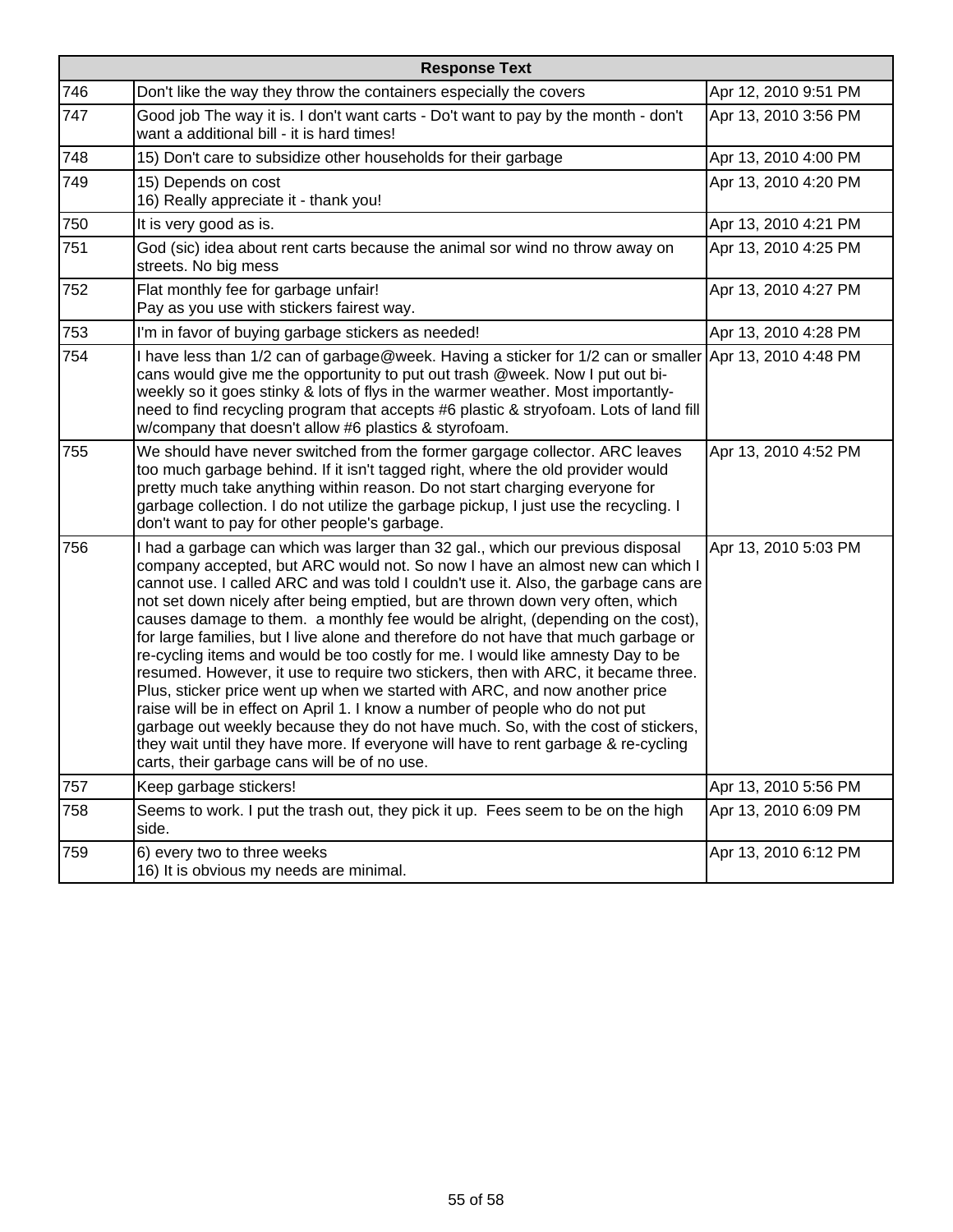| <b>Response Text</b> |                                                                                                                                                                                                                                                                                                                                                                                                                                                                                                                                                                                                                                                                                                                                                                                                                                                                                                                                                                                                                                               |                      |
|----------------------|-----------------------------------------------------------------------------------------------------------------------------------------------------------------------------------------------------------------------------------------------------------------------------------------------------------------------------------------------------------------------------------------------------------------------------------------------------------------------------------------------------------------------------------------------------------------------------------------------------------------------------------------------------------------------------------------------------------------------------------------------------------------------------------------------------------------------------------------------------------------------------------------------------------------------------------------------------------------------------------------------------------------------------------------------|----------------------|
| 760                  | 10) Would prefer free leaf collection like in 2008.<br>11) Don't know<br>14) No-no-no-no-no-no-no-no-no-no-no-<br>15) No-no-no-no-no-no-no-no-no-no-no-no<br>16) loppose a flat monthly fee for garbage service rather than purchase stickers<br>for the following reasons:<br>- a flat monthly fee would result in less recycling and more recyclable materials<br>ending up in land fills. Currently residents suppport recycling because it results in<br>using fewer stickers & lower cost.<br>- a flat monthly fee would result in higher income for the garbage service and<br>higher costs for DG residents. The garbage service would take thee dollars out of<br>Downers Grove. Under the current program if residents use less garbage service,<br>they pay less. This leaves more dollars in Downers Grove to support local<br>merchants, and local sales taxes.<br>- The sticker purchase program is more equitable. Our neighborhood has many<br>widos and widowers. It would be unfair to ask single occupant households to pay | Apr 13, 2010 6:56 PM |
|                      | the same fees as families as the volume of garbage would be vastly different.<br>- A flat mothly fee could possible result in residents of other areas bringing their<br>garbage to Downers Grove rather than buying stickers in their home community.<br>- ARC received a big jump in sticker price over the cost of stickers under Waste<br>Management. This was rationalized by free leaf pick up. The free leaf pick-up<br>lasted one year. The higher sticker prices will last forever. That's not fair!                                                                                                                                                                                                                                                                                                                                                                                                                                                                                                                                 |                      |
| 761                  | Leave what works alone!<br>If it's not broke! Don't fix it!                                                                                                                                                                                                                                                                                                                                                                                                                                                                                                                                                                                                                                                                                                                                                                                                                                                                                                                                                                                   | Apr 13, 2010 7:01 PM |
| 762                  | Yes, stay with the stickers. I never have enough garbage to justify a regular<br>pickup. Why shouldl I pay as much as people who have loads of garbage.                                                                                                                                                                                                                                                                                                                                                                                                                                                                                                                                                                                                                                                                                                                                                                                                                                                                                       | Apr 13, 2010 7:05 PM |
| 763                  | a flat fee would discourage recycling. It would increase the cost for those that do<br>and fill landfills sooner.                                                                                                                                                                                                                                                                                                                                                                                                                                                                                                                                                                                                                                                                                                                                                                                                                                                                                                                             | Apr 13, 2010 9:00 PM |
| 764                  | Reduce the Cost!! Whoever does the job--needs to pick-up material they do not<br>get into trucks --paper, etc & everywhere! Open the bid for collection to other<br>services Reduce the cost!!                                                                                                                                                                                                                                                                                                                                                                                                                                                                                                                                                                                                                                                                                                                                                                                                                                                | Apr 13, 2010 9:03 PM |
| 765                  | 3) I would prefer Yard Waste pick up to starat on March 15.<br>6) one bin & grocery bag or 2 w/papers<br>7) 18 gal.bins work fine<br>16) The fellow who has our neighborhood as his route does an excellent job. (i.e.<br>Wednesday pickup - east of Main between 55th & 59th)                                                                                                                                                                                                                                                                                                                                                                                                                                                                                                                                                                                                                                                                                                                                                                | Apr 13, 2010 9:10 PM |
| 766                  | 1) waste flies out of new side load truck<br>7) Price? on wheels? handle?<br>11) bulk waste requirements?<br>16) Monthly fee not economical for smaller households sthat may only have<br>garbage every other week.                                                                                                                                                                                                                                                                                                                                                                                                                                                                                                                                                                                                                                                                                                                                                                                                                           | Apr 13, 2010 9:17 PM |
| 767                  | 2) because styrafoam(sic) is no longer accepted<br>6) about 6 per year<br>13) Please keep it I live alone and produce very little garbage and am a senior<br>who can't afford another monthly bill.<br>14) Absolutely NOT !!!<br>15) No, we had this system 30,40, & 50 years ago. I was paying \$125.00 a year<br>for about ten pounds of garbage. Two months of garbage for me fits in one bread<br>bag, like a loaf of bread. I'm very concerned about saving the planet. I watch what<br>I buy and compost bio-degradables.<br>16) Well, I should've seen this page first, I've already put my comments on the<br>other pages. When the sticker system started, I said it was the best thing that ever<br>happened to the town and I believe that comment was recorded in the DG<br>Reporter's Sound Off page at that time. I can't say it enough, please don't change<br>the current system. I can't afford another bill.                                                                                                                | Apr 13, 2010 9:28 PM |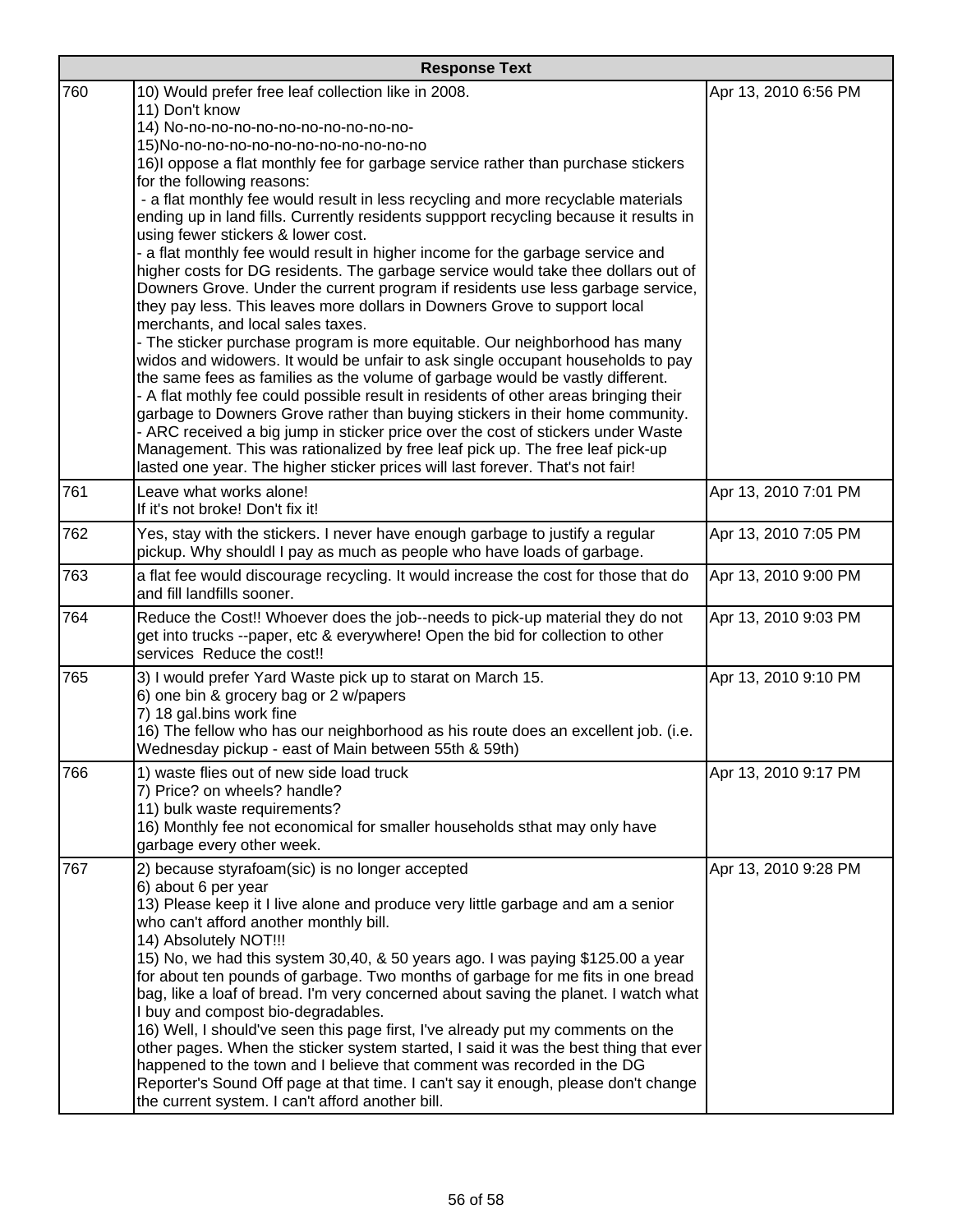|     | <b>Response Text</b>                                                                                                                                                                                                                                                                                                                                                                                                                                                                                                                                                                                                                                                              |                      |  |
|-----|-----------------------------------------------------------------------------------------------------------------------------------------------------------------------------------------------------------------------------------------------------------------------------------------------------------------------------------------------------------------------------------------------------------------------------------------------------------------------------------------------------------------------------------------------------------------------------------------------------------------------------------------------------------------------------------|----------------------|--|
| 768 | 9) do they differ from paper & plastic?but require one sticker/larage item?<br>11) What I don't know<br>strange question/response option<br>16) garbage - I do not generate much garbage. It would take me a long long time,<br>less than 1/2 bag from grocery store/2 weeks?, to fill a regular container, by which<br>time either wild animals would have been into it or it would certinly stink too much<br>to even open the lid. My kids take it home when they visit.<br>yard waste - Instead of Amnesty Day, I'd prefer tax dollars be spent on chipper<br>service, so I could prune trees & bushes, have clippings to curb for a designated<br>date for a chiper to come. | Apr 14, 2010 3:40 PM |  |
| 769 | free leaf pick-up<br>Amnesty day twice a year - spring & fall                                                                                                                                                                                                                                                                                                                                                                                                                                                                                                                                                                                                                     | Apr 14, 2010 3:42 PM |  |
| 770 | Yes, a "village' as large as Downers Grove and one with so many parkway trees,<br>should offer a better leaf collection service. One year, no charge and since then<br>increased cost for stickers and bag - it is awfully expensive and time consuming to<br>put leaves into bags. Why not just curb service, leaves into street curb area and<br>village sweeps from there. Evanston has no charge for leaf pickup. Our village<br>must consider better rates/service for residents - during leaf dropping season!<br>Please not only consider this but actively try to implement changes asap. Thank<br>You!                                                                   | Apr 14, 2010 4:05 PM |  |
| 771 | Go back to previous company.                                                                                                                                                                                                                                                                                                                                                                                                                                                                                                                                                                                                                                                      | Apr 14, 2010 4:20 PM |  |
| 772 | 14) I am a singlel person<br>Too much money for one person<br>16) I do not want a cart Too much money for a single person house hold unless a<br>lesser fee for single seniors                                                                                                                                                                                                                                                                                                                                                                                                                                                                                                    | Apr 14, 2010 4:23 PM |  |
| 773 | Working great, its (sic) not broke, please don't try to fix it. I and my spouse<br>generate 3 to four 30 gal. containers a mounth (sic). We use stickers. We neither<br>need or can afford a monthly charge for bins. Thank you                                                                                                                                                                                                                                                                                                                                                                                                                                                   | Apr 14, 2010 4:38 PM |  |
| 774 | Yes, we need some leeway w/yard waste in the spring & fall! The price now for a<br>sticker is too high. How about one month free in spring & fall? My nighbors(sic)<br>agree!                                                                                                                                                                                                                                                                                                                                                                                                                                                                                                     | Apr 14, 2010 4:44 PM |  |
| 775 | I want to continue the sticker program. If Downers Grove switches to a cart<br>collection/monthlyfee program then in my household recycling will go down<br>because I will just throw everything in the cart (I'm already paying for it). There is<br>no incentive to recycle. Currently I put out the recycling bin each week but, I only<br>put a garbage can once per month. I have the incentive to recycle in order to keep<br>down household costs.                                                                                                                                                                                                                         | Apr 14, 2010 6:11 PM |  |
| 776 | I wish they took plastic bags in the recycling bins                                                                                                                                                                                                                                                                                                                                                                                                                                                                                                                                                                                                                               | Apr 14, 2010 6:20 PM |  |
| 777 | Don't change anything about it!                                                                                                                                                                                                                                                                                                                                                                                                                                                                                                                                                                                                                                                   | Apr 14, 2010 6:22 PM |  |
| 778 | What are the "garbage service options"?                                                                                                                                                                                                                                                                                                                                                                                                                                                                                                                                                                                                                                           | Apr 14, 2010 6:26 PM |  |
| 779 | Please don't force us to rent your cart                                                                                                                                                                                                                                                                                                                                                                                                                                                                                                                                                                                                                                           | Apr 14, 2010 6:30 PM |  |
| 780 | Switch to a cararier with free yard waste service<br>Fee's are exorbitant-more than costs of lawn bags. Thanks.                                                                                                                                                                                                                                                                                                                                                                                                                                                                                                                                                                   | Apr 14, 2010 6:33 PM |  |
| 781 | 14&15) don't have enough price info to decide<br>16) Yes - the general principle to follow is to pass on actual costs to the garbage<br>service users. That implies, among other things, no "amnesty day." We want to<br>incent people to reduce excess consumption and excess waste.                                                                                                                                                                                                                                                                                                                                                                                             | Apr 14, 2010 6:36 PM |  |
| 782 | Don't increase sticker's price when contract comes due.                                                                                                                                                                                                                                                                                                                                                                                                                                                                                                                                                                                                                           | Apr 14, 2010 6:42 PM |  |
| 783 | 15) Totaly (sic)<br>16) If you go monthly why should I have to pay for all these big houses with lots of<br>junk afater living & paying my share for over 36 years. I have a fixed income! They<br>don't!<br>21) Not Village's business                                                                                                                                                                                                                                                                                                                                                                                                                                           | Apr 14, 2010 6:46 PM |  |
| 784 | I would like ARC to accept styrofoam in their recycling program. BFI accepted it<br>why can't ARC?                                                                                                                                                                                                                                                                                                                                                                                                                                                                                                                                                                                | Apr 14, 2010 6:56 PM |  |